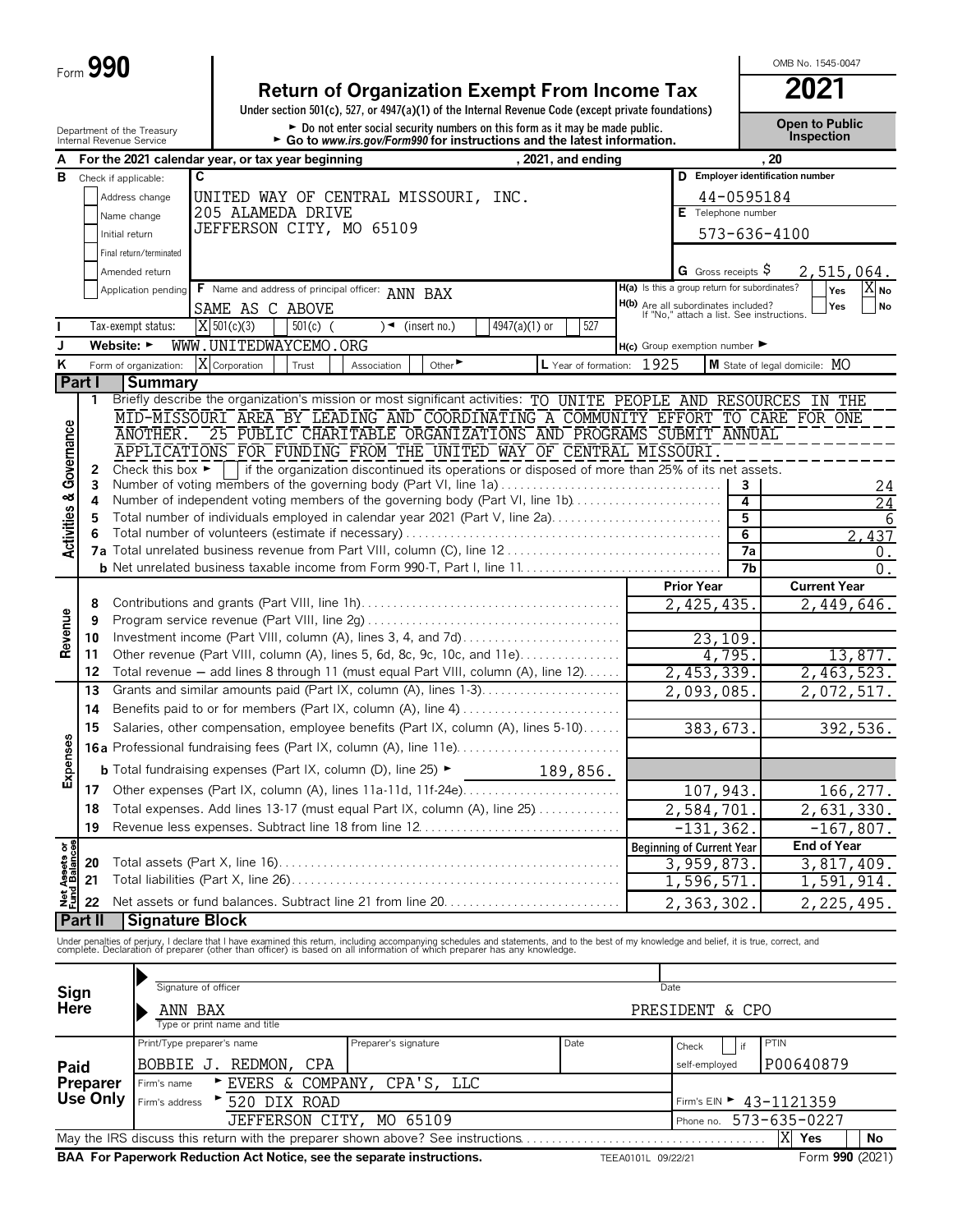|     | Form 990 (2021)<br>UNITED WAY OF CENTRAL MISSOURI, INC.                                                                                                                                                                                                                                                                                     | 44-0595184            | Page 2          |
|-----|---------------------------------------------------------------------------------------------------------------------------------------------------------------------------------------------------------------------------------------------------------------------------------------------------------------------------------------------|-----------------------|-----------------|
|     | <b>Statement of Program Service Accomplishments</b><br>Part III                                                                                                                                                                                                                                                                             |                       |                 |
| 1   | Check if Schedule O contains a response or note to any line in this Part III<br>Briefly describe the organization's mission:                                                                                                                                                                                                                |                       | X               |
|     | SEE SCHEDULE O                                                                                                                                                                                                                                                                                                                              |                       |                 |
|     |                                                                                                                                                                                                                                                                                                                                             |                       |                 |
|     |                                                                                                                                                                                                                                                                                                                                             |                       |                 |
|     |                                                                                                                                                                                                                                                                                                                                             |                       |                 |
|     | 2 Did the organization undertake any significant program services during the year which were not listed on the prior<br>Form 990 or 990-EZ?                                                                                                                                                                                                 |                       |                 |
|     | If "Yes," describe these new services on Schedule O.                                                                                                                                                                                                                                                                                        | Yes                   | No              |
| 3   | Did the organization cease conducting, or make significant changes in how it conducts, any program services?                                                                                                                                                                                                                                | Yes                   | X<br>No         |
|     | If "Yes," describe these changes on Schedule O.                                                                                                                                                                                                                                                                                             |                       |                 |
| 4   | Describe the organization's program service accomplishments for each of its three largest program services, as measured by expenses.<br>Section 501(c)(3) and 501(c)(4) organizations are required to report the amount of grants and allocations to others, the total expenses,<br>and revenue, if any, for each program service reported. |                       |                 |
|     | $2,239,081$ . including grants of $$$<br>(Express 5)<br>$4a$ (Code:<br>1, 943, 560. ) (Revenue                                                                                                                                                                                                                                              | \$                    |                 |
|     | ANNUAL CAMPAIGN - 25 PUBLIC CHARITABLE ORGANIZATIONS SUBMIT ANNUAL APPLICATIONS FOR                                                                                                                                                                                                                                                         |                       |                 |
|     | FUNDING FROM THE UNITED WAY OF CENTRAL MISSOURI. THE BOARD REVIEWS APPLICANTS'                                                                                                                                                                                                                                                              |                       |                 |
|     | PURPOSES AND NEEDS AND AWARD ALLOCATIONS BASED ON CAMPAIGN PLEDGES. THE UNITED WAY OF                                                                                                                                                                                                                                                       |                       |                 |
|     | CENTRAL MISSOURI HAS THE FOLLOWING FOCUS AREAS:<br>EDUCATION - HELPING CHILDREN AND YOUTH ACHIEVE THEIR POTENTIAL THROUGH                                                                                                                                                                                                                   |                       |                 |
|     | PREVENTION AND INTERVENTION PROGRAMS                                                                                                                                                                                                                                                                                                        |                       |                 |
|     | INCOME - PROMOTING FINANCIAL STABILITY AND INDEPENDENCE THROUGH PROGRAMS THAT                                                                                                                                                                                                                                                               |                       |                 |
|     | SUPPORT SELF-SUFFICIENCY.                                                                                                                                                                                                                                                                                                                   |                       |                 |
|     | IMPROVING PEOPLE'S HEALTH THROUGH AGENCIES THAT PROVIDE SERVICES FOR<br>HEALTH -                                                                                                                                                                                                                                                            |                       |                 |
|     | MEDICAL, DENTAL AND MENTAL HEALTH.                                                                                                                                                                                                                                                                                                          |                       |                 |
|     |                                                                                                                                                                                                                                                                                                                                             |                       |                 |
|     |                                                                                                                                                                                                                                                                                                                                             | \$                    |                 |
|     | ) (Expenses $\sqrt{5}$<br>87,747. including grants of $$$<br>$4b$ (Code:<br>THE DISASTER RECOVERY PROGRAM WAS ESTABLISHED IN 2019 DUE TO THE TORNADO THAT                                                                                                                                                                                   | ) (Revenue            |                 |
|     | OCCURRED IN THE COMMUNITIES OF ELDON AND JEFFERSON CITY. THIS PROGRAM PROVIDES                                                                                                                                                                                                                                                              |                       |                 |
|     | DISASTER SURVIVORS THE TOOLS AND RESOURCES TO RECOVER, REBUILD AND REGAIN HOPE.                                                                                                                                                                                                                                                             |                       |                 |
|     |                                                                                                                                                                                                                                                                                                                                             |                       |                 |
|     |                                                                                                                                                                                                                                                                                                                                             |                       |                 |
|     |                                                                                                                                                                                                                                                                                                                                             |                       |                 |
|     |                                                                                                                                                                                                                                                                                                                                             |                       |                 |
|     |                                                                                                                                                                                                                                                                                                                                             |                       |                 |
|     |                                                                                                                                                                                                                                                                                                                                             |                       |                 |
|     |                                                                                                                                                                                                                                                                                                                                             |                       |                 |
|     |                                                                                                                                                                                                                                                                                                                                             |                       |                 |
|     | ) (Expenses \$<br>$42,708$ . including grants of \$<br>4c (Code:                                                                                                                                                                                                                                                                            | 27, 211.) (Revenue \$ |                 |
|     | THE COVID-19 RESPONSE WAS NEW TO UNITED WAY OF CENTRAL MO IN 2020, DUE TO THE                                                                                                                                                                                                                                                               |                       |                 |
|     | PANDEMIC THAT SWEPT THE NATION IN 2020. THESE FUNDS HELP THE COMMUNITY MEET THE                                                                                                                                                                                                                                                             |                       |                 |
|     | CRISIS-RELATED NEEDS AND SUPPORTING RECOVERY THROUGHOUT THE UNITED WAY OF CENTRAL                                                                                                                                                                                                                                                           |                       |                 |
|     | MISSOURI SERVICE ARE; INCLUDING CAMDEN, COLE, MARIES, MILLER, MONITEAU, MORGAN, OSAGE<br>AND PHELPS AND SOUTHERN CALLAWAY COUNTIES.                                                                                                                                                                                                         |                       |                 |
|     |                                                                                                                                                                                                                                                                                                                                             |                       |                 |
|     |                                                                                                                                                                                                                                                                                                                                             |                       |                 |
|     |                                                                                                                                                                                                                                                                                                                                             |                       |                 |
|     |                                                                                                                                                                                                                                                                                                                                             |                       |                 |
|     |                                                                                                                                                                                                                                                                                                                                             |                       |                 |
|     |                                                                                                                                                                                                                                                                                                                                             |                       |                 |
|     | 4d Other program services (Describe on Schedule O.)                                                                                                                                                                                                                                                                                         |                       |                 |
|     | \$<br>(Expenses<br>including grants of $\frac{1}{2}$<br>) (Revenue $\sqrt{5}$                                                                                                                                                                                                                                                               |                       |                 |
|     | 2,369,536.<br>4e Total program service expenses                                                                                                                                                                                                                                                                                             |                       |                 |
| BAA | TEEA0102L 09/22/21                                                                                                                                                                                                                                                                                                                          |                       | Form 990 (2021) |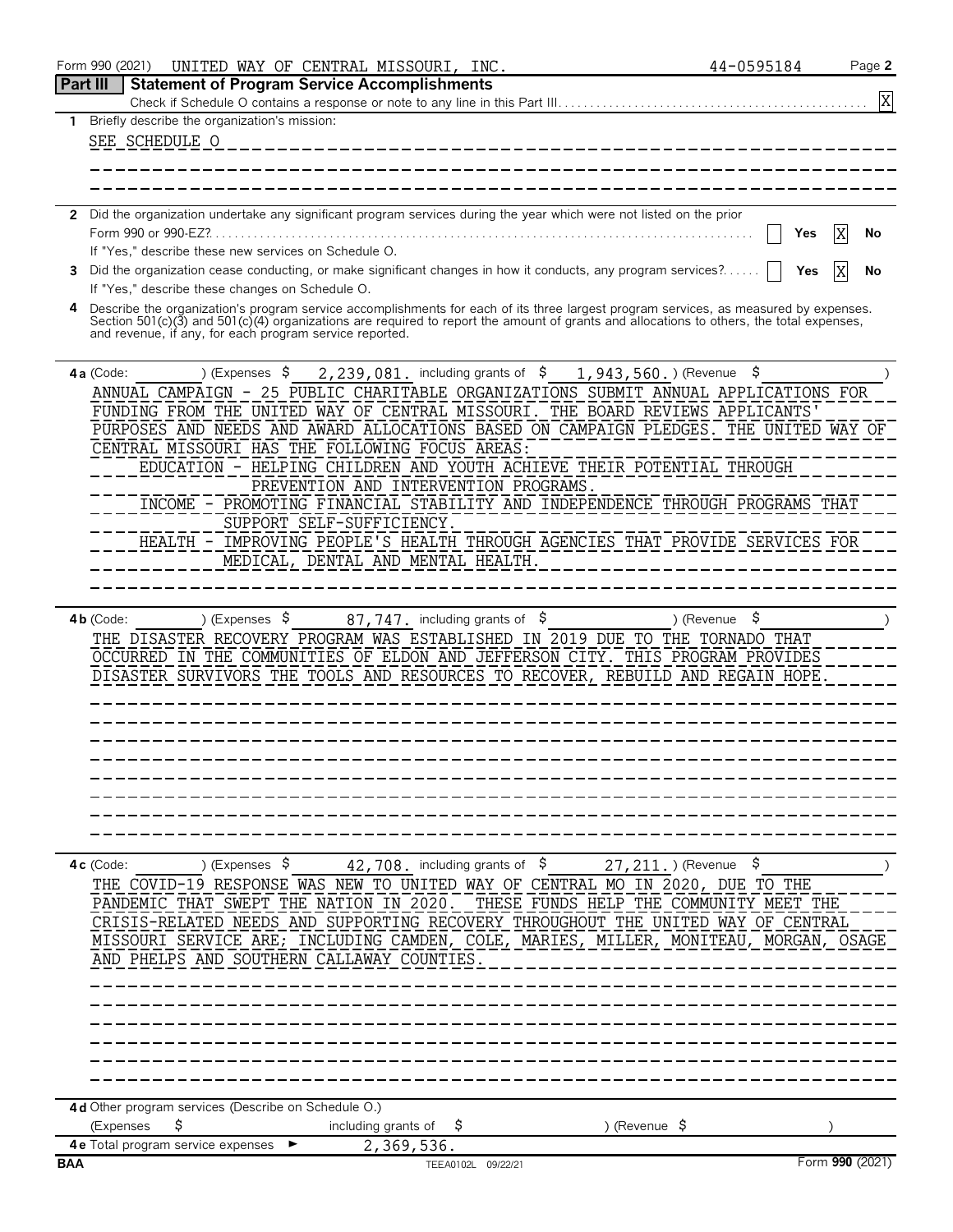| Form 990 (2021) |  |  |                                                | UNITED WAY OF CENTRAL MISSOURI, | INC. | 44-0595184 | Page 3 |
|-----------------|--|--|------------------------------------------------|---------------------------------|------|------------|--------|
|                 |  |  | <b>Part IV Checklist of Required Schedules</b> |                                 |      |            |        |

|            |                                                                                                                                                                                                                                                     |                 | Yes         | No              |
|------------|-----------------------------------------------------------------------------------------------------------------------------------------------------------------------------------------------------------------------------------------------------|-----------------|-------------|-----------------|
|            | Is the organization described in section 501(c)(3) or 4947(a)(1) (other than a private foundation)? If 'Yes,' complete<br>Schedule A                                                                                                                | 1               | Χ           |                 |
| 2          | Is the organization required to complete Schedule B. Schedule of Contributors? See instructions                                                                                                                                                     | $\overline{2}$  | $\mathbf X$ |                 |
| 3          | Did the organization engage in direct or indirect political campaign activities on behalf of or in opposition to candidates                                                                                                                         | 3               |             | X               |
|            | Section 501(c)(3) organizations. Did the organization engage in lobbying activities, or have a section 501(h) election in effect during the tax year? If 'Yes,' complete Schedule C, Part II.                                                       | 4               |             | Χ               |
| 5          | Is the organization a section 501(c)(4), 501(c)(5), or 501(c)(6) organization that receives membership dues,<br>assessments, or similar amounts as defined in Revenue Procedure 98-19? If 'Yes,' complete Schedule C, Part III.                     | 5               |             | X               |
| 6          | Did the organization maintain any donor advised funds or any similar funds or accounts for which donors have the right<br>to provide advice on the distribution or investment of amounts in such funds or accounts? If 'Yes,' complete Schedule D,  | 6               |             | X               |
| 7          | Did the organization receive or hold a conservation easement, including easements to preserve open space, the                                                                                                                                       | $\overline{7}$  |             | Χ               |
| 8          | Did the organization maintain collections of works of art, historical treasures, or other similar assets? If 'Yes,'                                                                                                                                 | 8               |             | Χ               |
| 9          | Did the organization report an amount in Part X, line 21, for escrow or custodial account liability, serve as a custodian<br>for amounts not listed in Part X; or provide credit counseling, debt management, credit repair, or debt negotiation    | 9               |             | X               |
| 10         | Did the organization, directly or through a related organization, hold assets in donor-restricted endowments                                                                                                                                        | 10              |             | Χ               |
|            | 11 If the organization's answer to any of the following questions is 'Yes', then complete Schedule D, Parts VI, VII, VIII, IX,<br>or X, as applicable.                                                                                              |                 |             |                 |
|            | a Did the organization report an amount for land, buildings, and equipment in Part X, line 10? If 'Yes,' complete Schedule                                                                                                                          | 11 a            | X           |                 |
|            | <b>b</b> Did the organization report an amount for investments - other securities in Part X, line 12, that is 5% or more of its total                                                                                                               | 11 <sub>b</sub> |             | Χ               |
|            | c Did the organization report an amount for investments - program related in Part X, line 13, that is 5% or more of its total                                                                                                                       | 11 c            |             | Χ               |
|            | d Did the organization report an amount for other assets in Part X, line 15, that is 5% or more of its total assets reported                                                                                                                        | 11d             |             | X               |
|            | e Did the organization report an amount for other liabilities in Part X, line 25? If 'Yes,' complete Schedule D, Part X                                                                                                                             | 11 <sub>e</sub> | $\rm X$     |                 |
|            | f Did the organization's separate or consolidated financial statements for the tax year include a footnote that addresses<br>the organization's liability for uncertain tax positions under FIN 48 (ASC 740)? If 'Yes,' complete Schedule D, Part X | 11f             |             | Χ               |
|            | 12a Did the organization obtain separate, independent audited financial statements for the tax year? If 'Yes,' complete                                                                                                                             | 12a             |             | Χ               |
|            | <b>b</b> Was the organization included in consolidated, independent audited financial statements for the tax year? If 'Yes,' and if the organization answered 'No' to line 12a, then completing Schedule D, Parts XI and XII is opt                 | 12 <sub>b</sub> | Χ           |                 |
|            |                                                                                                                                                                                                                                                     | 13              |             | X               |
|            | 14a Did the organization maintain an office, employees, or agents outside of the United States?                                                                                                                                                     | 14a             |             | Χ               |
|            | <b>b</b> Did the organization have aggregate revenues or expenses of more than \$10,000 from grantmaking, fundraising,<br>business, investment, and program service activities outside the United States, or aggregate foreign investments valued   | 14b             |             | Χ               |
|            | 15 Did the organization report on Part IX, column (A), line 3, more than \$5,000 of grants or other assistance to or for any                                                                                                                        | 15              |             | Χ               |
|            | 16 Did the organization report on Part IX, column (A), line 3, more than \$5,000 of aggregate grants or other assistance to or for foreign individuals? If 'Yes,' complete Schedule F, Parts III and IV.                                            | 16              |             | Χ               |
|            | 17 Did the organization report a total of more than \$15,000 of expenses for professional fundraising services on Part IX, column (A), lines 6 and 11e? If 'Yes,' complete Schedule G, Part I. See instructions.                                    | 17              |             | X               |
| 18         | Did the organization report more than \$15,000 total of fundraising event gross income and contributions on Part VIII,                                                                                                                              | 18              | Χ           |                 |
| 19         | Did the organization report more than \$15,000 of gross income from gaming activities on Part VIII, line 9a? If 'Yes,'                                                                                                                              | 19              |             | X               |
|            |                                                                                                                                                                                                                                                     | 20a             |             | Χ               |
|            | <b>b</b> If 'Yes' to line 20a, did the organization attach a copy of its audited financial statements to this return?                                                                                                                               | 20 <sub>b</sub> |             |                 |
| 21         | Did the organization report more than \$5,000 of grants or other assistance to any domestic organization or                                                                                                                                         | 21              | Χ           |                 |
| <b>BAA</b> | TEEA0103L 09/22/21                                                                                                                                                                                                                                  |                 |             | Form 990 (2021) |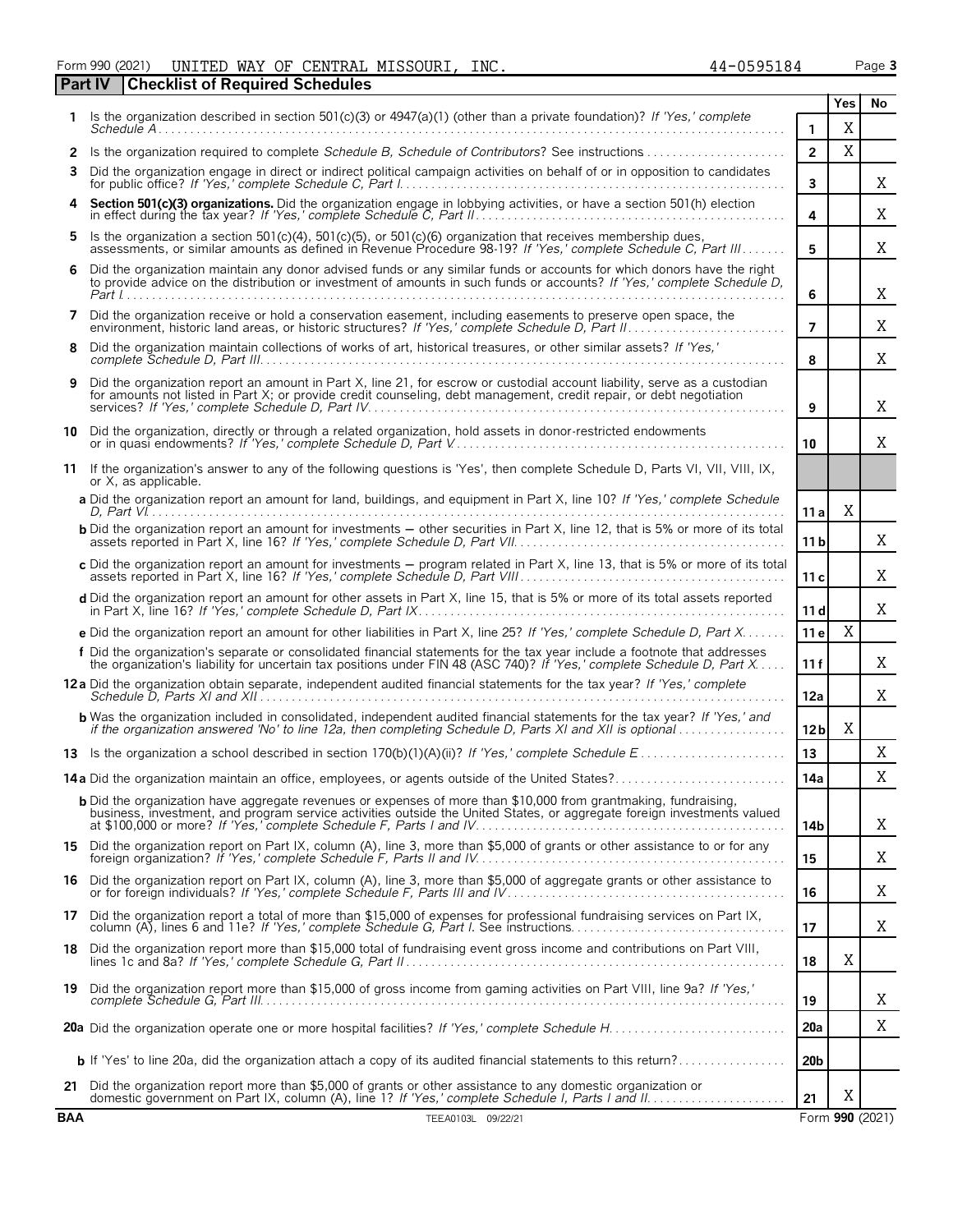|    | <b>Part IV</b> | <b>Checklist of Required Schedules</b> (continued)                                                                                                                                                                                                                                                                                    |                     |                 |                       |                         |
|----|----------------|---------------------------------------------------------------------------------------------------------------------------------------------------------------------------------------------------------------------------------------------------------------------------------------------------------------------------------------|---------------------|-----------------|-----------------------|-------------------------|
|    |                |                                                                                                                                                                                                                                                                                                                                       |                     |                 | Yes                   | No                      |
|    |                | 22 Did the organization report more than \$5,000 of grants or other assistance to or for domestic individuals on Part IX,                                                                                                                                                                                                             |                     | 22              | X                     |                         |
|    |                | 23 Did the organization answer 'Yes' to Part VII, Section A, line 3, 4, or 5, about compensation of the organization's current<br>and former officers, directors, trustees, key employees, and highest compensated employees? If 'Yes,' complete                                                                                      |                     | 23              |                       | Χ                       |
|    |                | 24 a Did the organization have a tax-exempt bond issue with an outstanding principal amount of more than \$100,000 as of<br>the last day of the year, that was issued after December 31, 2002? If "Yes,' answer lines 24b through 24d and                                                                                             |                     | 24a             |                       | X                       |
|    |                | <b>b</b> Did the organization invest any proceeds of tax-exempt bonds beyond a temporary period exception?                                                                                                                                                                                                                            |                     | 24 <sub>b</sub> |                       |                         |
|    |                | c Did the organization maintain an escrow account other than a refunding escrow at any time during the year to defease                                                                                                                                                                                                                |                     | 24c             |                       |                         |
|    |                | d Did the organization act as an 'on behalf of' issuer for bonds outstanding at any time during the year?                                                                                                                                                                                                                             |                     | 24d             |                       |                         |
|    |                | 25 a Section 501(c)(3), 501(c)(4), and 501(c)(29) organizations. Did the organization engage in an excess benefit                                                                                                                                                                                                                     |                     | 25a             |                       | X                       |
|    |                | <b>b</b> Is the organization aware that it engaged in an excess benefit transaction with a disqualified person in a prior year, and<br>that the transaction has not been reported on any of the organization's prior Forms 990 or 990-EZ? If 'Yes,' complete                                                                          |                     | 25 <sub>b</sub> |                       | X                       |
|    |                | 26 Did the organization report any amount on Part X, line 5 or 22, for receivables from or payables to any current or<br>former officer, director, trustee, key employee, creator or founder, substantial contributor, or 35% controlled entity                                                                                       |                     | 26              |                       | X                       |
| 27 |                | Did the organization provide a grant or other assistance to any current or former officer, director, trustee, key<br>employee, creator or founder, substantial contributor or employee thereof, a grant selection committee<br>member, or to a 35% controlled entity (including an employee thereof) or family member of any of these |                     | 27              |                       | X                       |
|    |                | 28 Was the organization a party to a business transaction with one of the following parties (see the Schedule L, Part IV,<br>instructions for applicable filing thresholds, conditions, and exceptions):                                                                                                                              |                     |                 |                       |                         |
|    |                | a A current or former officer, director, trustee, key employee, creator or founder, or substantial contributor? If                                                                                                                                                                                                                    |                     | 28a             |                       | X                       |
|    |                |                                                                                                                                                                                                                                                                                                                                       |                     | 28 <sub>b</sub> |                       | X                       |
|    |                | c A 35% controlled entity of one or more individuals and/or organizations described in line 28a or 28b? If Yes,'                                                                                                                                                                                                                      |                     | 28c             |                       | Χ                       |
| 29 |                | Did the organization receive more than \$25,000 in non-cash contributions? If 'Yes,' complete Schedule M                                                                                                                                                                                                                              |                     | 29              | $\overline{\text{X}}$ |                         |
| 30 |                | Did the organization receive contributions of art, historical treasures, or other similar assets, or qualified conservation                                                                                                                                                                                                           |                     | 30              |                       | Χ                       |
| 31 |                | Did the organization liquidate, terminate, or dissolve and cease operations? If 'Yes,' complete Schedule N, Part I                                                                                                                                                                                                                    |                     | 31              |                       | $\overline{\mathrm{X}}$ |
| 32 |                | Did the organization sell, exchange, dispose of, or transfer more than 25% of its net assets? If 'Yes,' complete                                                                                                                                                                                                                      |                     | 32              |                       | X                       |
| 33 |                | Did the organization own 100% of an entity disregarded as separate from the organization under Regulations sections                                                                                                                                                                                                                   |                     | 33              |                       | Χ                       |
| 34 |                | Was the organization related to any tax-exempt or taxable entity? If 'Yes,' complete Schedule R, Part II, III, or IV,                                                                                                                                                                                                                 |                     | 34              | X                     |                         |
|    |                |                                                                                                                                                                                                                                                                                                                                       |                     | 35a             |                       | Χ                       |
|    |                | <b>b</b> If 'Yes' to line 35a, did the organization receive any payment from or engage in any transaction with a controlled entity within the meaning of section 512(b)(13)? If 'Yes,' complete Schedule R, Part V, line 2.                                                                                                           |                     | 35 <sub>b</sub> |                       |                         |
|    |                | 36 Section 501(c)(3) organizations. Did the organization make any transfers to an exempt non-charitable related                                                                                                                                                                                                                       |                     | 36              |                       | X                       |
| 37 |                | Did the organization conduct more than 5% of its activities through an entity that is not a related organization and that is treated as a partnership for federal income tax purposes? If 'Yes,' complete Schedule R, Part VI.                                                                                                        |                     | 37              |                       | X                       |
| 38 |                | Did the organization complete Schedule O and provide explanations on Schedule O for Part VI, lines 11b and 19?                                                                                                                                                                                                                        |                     | 38              | X                     |                         |
|    |                | Part V Statements Regarding Other IRS Filings and Tax Compliance                                                                                                                                                                                                                                                                      |                     |                 |                       |                         |
|    |                |                                                                                                                                                                                                                                                                                                                                       |                     |                 | Yes l                 | No                      |
|    |                |                                                                                                                                                                                                                                                                                                                                       | 4                   |                 |                       |                         |
|    |                | <b>b</b> Enter the number of Forms W-2G included on line 1a. Enter -0- if not applicable $\ldots \ldots \ldots$                                                                                                                                                                                                                       | 1 <sub>b</sub><br>0 |                 |                       |                         |
|    |                | c Did the organization comply with backup withholding rules for reportable payments to vendors and reportable gaming                                                                                                                                                                                                                  |                     | 1 с             | Χ                     |                         |

#### Form 990 (2021) Page **4** UNITED WAY OF CENTRAL MISSOURI, INC. 44-0595184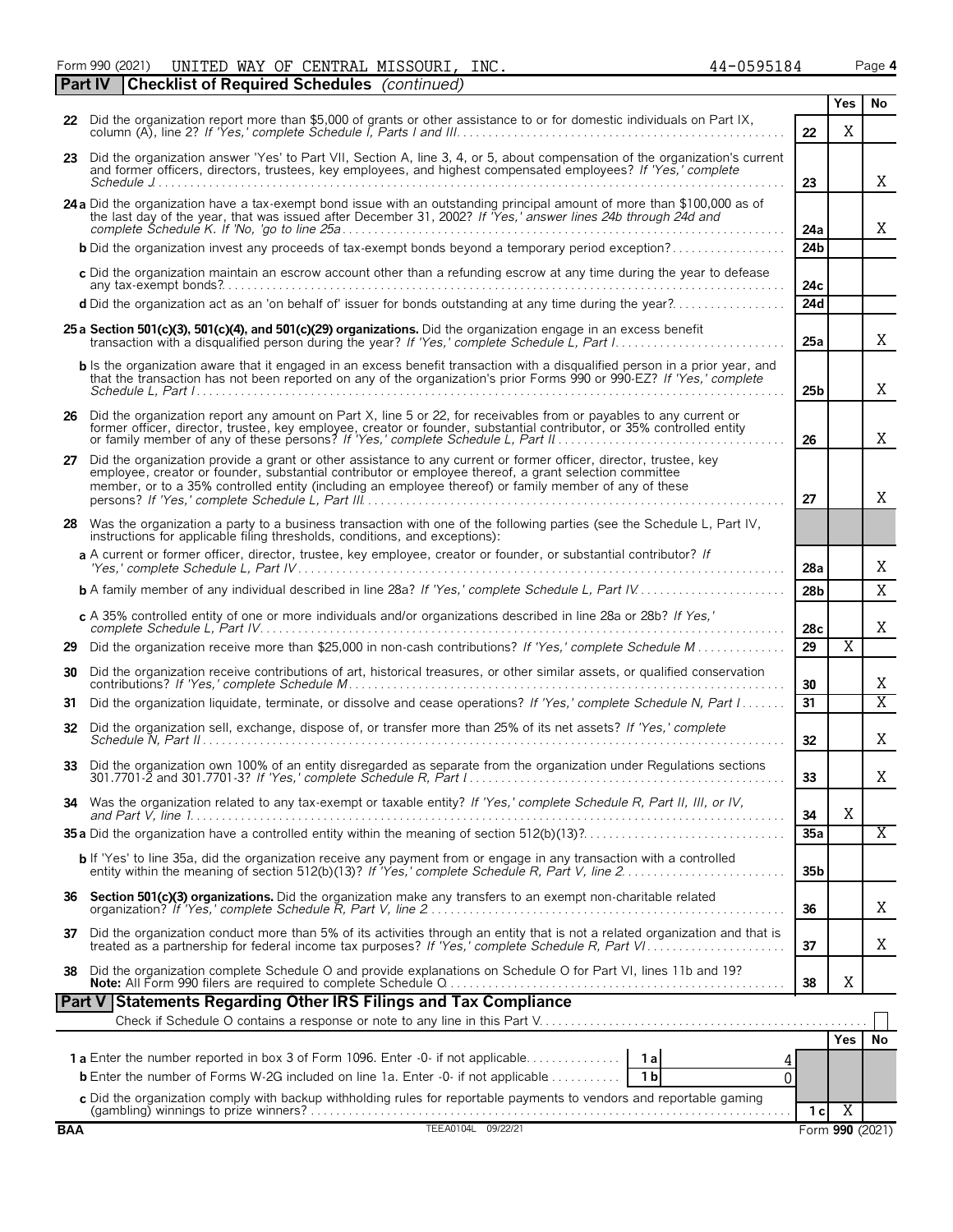|               | UNITED WAY OF CENTRAL MISSOURI, INC.<br>44-0595184<br>Form 990 (2021)                                                                                                                                                                            |                      |     | Page 5          |
|---------------|--------------------------------------------------------------------------------------------------------------------------------------------------------------------------------------------------------------------------------------------------|----------------------|-----|-----------------|
| <b>Part V</b> | Statements Regarding Other IRS Filings and Tax Compliance (continued)                                                                                                                                                                            |                      |     |                 |
|               |                                                                                                                                                                                                                                                  |                      | Yes | No              |
|               | 2a Enter the number of employees reported on Form W-3, Transmittal of Wage and Tax Statements, filed for the calendar year ending with or within the year covered by this return<br>2a                                                           |                      |     |                 |
|               | <b>b</b> If at least one is reported on line 2a, did the organization file all required federal employment tax returns?                                                                                                                          | 6<br>2 <sub>b</sub>  | Χ   |                 |
|               | Note: If the sum of lines 1a and 2a is greater than 250, you may be required to e-file. See instructions.                                                                                                                                        |                      |     |                 |
|               | 3a Did the organization have unrelated business gross income of \$1,000 or more during the year?                                                                                                                                                 | 3a                   |     | X               |
|               |                                                                                                                                                                                                                                                  | 3 <sub>b</sub>       |     |                 |
|               |                                                                                                                                                                                                                                                  |                      |     |                 |
|               | 4a At any time during the calendar year, did the organization have an interest in, or a signature or other authority over, a<br>financial account in a foreign country (such as a bank account, securities account, or other financial account)? | 4 a                  |     | X               |
|               | b If 'Yes,' enter the name of the foreign country                                                                                                                                                                                                |                      |     |                 |
|               | See instructions for filing requirements for FinCEN Form 114, Report of Foreign Bank and Financial Accounts (FBAR).                                                                                                                              |                      |     |                 |
|               | <b>5a</b> Was the organization a party to a prohibited tax shelter transaction at any time during the tax year?                                                                                                                                  | 5a                   |     | $\overline{X}$  |
|               | <b>b</b> Did any taxable party notify the organization that it was or is a party to a prohibited tax shelter transaction?                                                                                                                        | 5 <sub>b</sub>       |     | X               |
|               |                                                                                                                                                                                                                                                  | 5c                   |     |                 |
|               | 6 a Does the organization have annual gross receipts that are normally greater than \$100,000, and did the organization solicit any contributions that were not tax deductible as charitable contributions?                                      | 6a                   |     | X               |
|               | b If 'Yes,' did the organization include with every solicitation an express statement that such contributions or gifts were                                                                                                                      | 6b                   |     |                 |
|               | 7 Organizations that may receive deductible contributions under section 170(c).                                                                                                                                                                  |                      |     |                 |
|               | a Did the organization receive a payment in excess of \$75 made partly as a contribution and partly for goods and                                                                                                                                |                      |     | X               |
|               |                                                                                                                                                                                                                                                  | 7a<br>7 <sub>b</sub> |     |                 |
|               | c Did the organization sell, exchange, or otherwise dispose of tangible personal property for which it was required to file                                                                                                                      |                      |     | X               |
|               |                                                                                                                                                                                                                                                  | 7 с                  |     |                 |
|               | e Did the organization receive any funds, directly or indirectly, to pay premiums on a personal benefit contract?                                                                                                                                | 7e                   |     | X               |
|               | f Did the organization, during the year, pay premiums, directly or indirectly, on a personal benefit contract?                                                                                                                                   | 7f                   |     | $\overline{X}$  |
|               | g If the organization received a contribution of qualified intellectual property, did the organization file Form 8899                                                                                                                            | 7g                   |     |                 |
|               | h If the organization received a contribution of cars, boats, airplanes, or other vehicles, did the organization file a                                                                                                                          |                      |     |                 |
| 8             | Sponsoring organizations maintaining donor advised funds. Did a donor advised fund maintained by the sponsoring                                                                                                                                  | 7 h                  |     |                 |
|               |                                                                                                                                                                                                                                                  | 8                    |     |                 |
|               | Sponsoring organizations maintaining donor advised funds.                                                                                                                                                                                        |                      |     |                 |
|               |                                                                                                                                                                                                                                                  | 9a                   |     |                 |
|               | <b>b</b> Did the sponsoring organization make a distribution to a donor, donor advisor, or related person?                                                                                                                                       | 9 b                  |     |                 |
|               | 10 Section 501(c)(7) organizations. Enter:                                                                                                                                                                                                       |                      |     |                 |
|               | 10a<br>a Initiation fees and capital contributions included on Part VIII, line 12                                                                                                                                                                |                      |     |                 |
|               | <b>b</b> Gross receipts, included on Form 990, Part VIII, line 12, for public use of club facilities $\dots$ .<br>10 <sub>b</sub>                                                                                                                |                      |     |                 |
|               | 11 Section 501(c)(12) organizations. Enter:                                                                                                                                                                                                      |                      |     |                 |
|               | 11a                                                                                                                                                                                                                                              |                      |     |                 |
|               | <b>b</b> Gross income from other sources. (Do not net amounts due or paid to other sources<br>11 <sub>b</sub>                                                                                                                                    |                      |     |                 |
|               | 12a Section 4947(a)(1) non-exempt charitable trusts. Is the organization filing Form 990 in lieu of Form 1041?                                                                                                                                   | 12 a                 |     |                 |
|               | 12 <sub>b</sub><br><b>b</b> If 'Yes,' enter the amount of tax-exempt interest received or accrued during the year                                                                                                                                |                      |     |                 |
|               | 13 Section 501(c)(29) qualified nonprofit health insurance issuers.                                                                                                                                                                              |                      |     |                 |
|               |                                                                                                                                                                                                                                                  | 13a                  |     |                 |
|               | <b>Note:</b> See the instructions for additional information the organization must report on Schedule O.                                                                                                                                         |                      |     |                 |
|               | <b>b</b> Enter the amount of reserves the organization is required to maintain by the states in<br>which the organization is licensed to issue qualified health plans<br>13 <sub>b</sub>                                                         |                      |     |                 |
|               | 13c                                                                                                                                                                                                                                              |                      |     |                 |
|               |                                                                                                                                                                                                                                                  | 14 a                 |     | Χ               |
|               | <b>b</b> If 'Yes,' has it filed a Form 720 to report these payments? If 'No,' provide an explanation on Schedule $0$                                                                                                                             | 14 <sub>b</sub>      |     |                 |
|               | 15 Is the organization subject to the section 4960 tax on payment(s) of more than \$1,000,000 in remuneration or                                                                                                                                 | 15                   |     | Χ               |
|               | If 'Yes,' see the instructions and file Form 4720, Schedule N.                                                                                                                                                                                   | 16                   |     | Χ               |
|               | 16 Is the organization an educational institution subject to the section 4968 excise tax on net investment income?<br>If 'Yes,' complete Form 4720, Schedule O.                                                                                  |                      |     |                 |
|               | 17 Section 501(c)(21) organizations. Did the trust, any disqualified person, or mine operator engage in any<br>activities that would result in the imposition of an excise tax under section 4951, 4952, or 4953?                                | 17                   |     |                 |
|               | If 'Yes,' complete Form 6069.                                                                                                                                                                                                                    |                      |     |                 |
| <b>BAA</b>    | TEEA0105L 09/22/21                                                                                                                                                                                                                               |                      |     | Form 990 (2021) |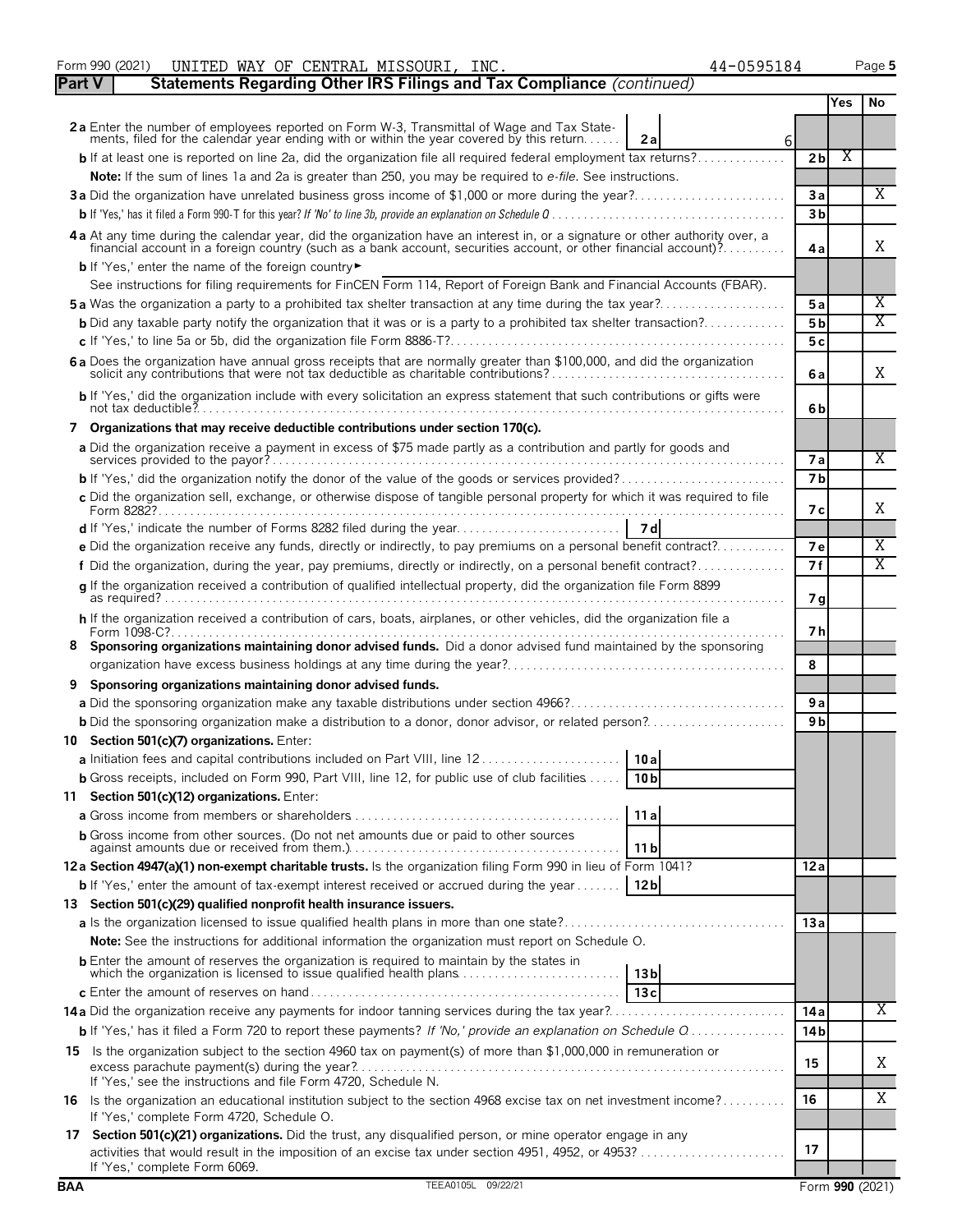**Part VI Governance, Management, and Disclosure.** *For each 'Yes' response to lines 2 through 7b below, and for a 'No' response to line 8a, 8b, or 10b below, describe the circumstances, processes, or changes on Schedule O. See instructions.*

|--|--|

|    | <b>Section A. Governing Body and Management</b>                                                                                                                                                                                         |                 |                         |                     |
|----|-----------------------------------------------------------------------------------------------------------------------------------------------------------------------------------------------------------------------------------------|-----------------|-------------------------|---------------------|
|    |                                                                                                                                                                                                                                         |                 | <b>Yes</b>              | No                  |
|    | <b>1a</b> Enter the number of voting members of the governing body at the end of the tax year <b>1a</b><br>24<br>If there are material differences in voting rights among members                                                       |                 |                         |                     |
|    | of the governing body, or if the governing body delegated broad                                                                                                                                                                         |                 |                         |                     |
|    | authority to an executive committee or similar committee, explain on Schedule O.                                                                                                                                                        |                 |                         |                     |
|    | <b>b</b> Enter the number of voting members included on line 1a, above, who are independent    1b<br>24<br>2 Did any officer, director, trustee, or key employee have a family relationship or a business relationship with any other   |                 |                         |                     |
|    |                                                                                                                                                                                                                                         | $\overline{2}$  |                         | $\overline{X}$      |
| 3  | Did the organization delegate control over management duties customarily performed by or under the direct supervision                                                                                                                   |                 |                         |                     |
|    |                                                                                                                                                                                                                                         | 3               |                         | X                   |
| 4  | Did the organization make any significant changes to its governing documents                                                                                                                                                            |                 |                         |                     |
|    | Did the organization become aware during the year of a significant diversion of the organization's assets?                                                                                                                              | 4               |                         | X<br>$\overline{X}$ |
| 6  |                                                                                                                                                                                                                                         | 5<br>6          | $\overline{\mathbf{X}}$ |                     |
|    | 7a Did the organization have members, stockholders, or other persons who had the power to elect or appoint one or more                                                                                                                  |                 |                         |                     |
|    |                                                                                                                                                                                                                                         | 7 a             | Χ                       |                     |
|    | <b>b</b> Are any governance decisions of the organization reserved to (or subject to approval by) members,                                                                                                                              | <b>7b</b>       |                         | Χ                   |
|    | 8 Did the organization contemporaneously document the meetings held or written actions undertaken during the year by<br>the following:                                                                                                  |                 |                         |                     |
|    |                                                                                                                                                                                                                                         | 8 a             | X                       |                     |
|    |                                                                                                                                                                                                                                         | 8b              | $\overline{X}$          |                     |
|    | 9 Is there any officer, director, trustee, or key employee listed in Part VII, Section A, who cannot be reached at the                                                                                                                  |                 |                         |                     |
|    | Section B. Policies (This Section B requests information about policies not required by the Internal Revenue Code.)                                                                                                                     | 9               |                         | X                   |
|    |                                                                                                                                                                                                                                         |                 | <b>Yes</b>              | No                  |
|    |                                                                                                                                                                                                                                         | 10a             |                         | X                   |
|    | b If 'Yes,' did the organization have written policies and procedures governing the activities of such chapters, affiliates, and branches to ensure their                                                                               |                 |                         |                     |
|    |                                                                                                                                                                                                                                         | 10 <sub>b</sub> |                         |                     |
|    |                                                                                                                                                                                                                                         | 11 a            | Χ                       |                     |
|    | <b>b</b> Describe on Schedule O the process, if any, used by the organization to review this Form 990. SEE SCHEDULE O                                                                                                                   | 12a             | X                       |                     |
|    | <b>b</b> Were officers, directors, or trustees, and key employees required to disclose annually interests that could give rise                                                                                                          |                 |                         |                     |
|    |                                                                                                                                                                                                                                         | 12 <sub>b</sub> | Χ                       |                     |
|    |                                                                                                                                                                                                                                         | 12c             | Χ                       |                     |
|    |                                                                                                                                                                                                                                         | 13              | $\overline{\text{X}}$   |                     |
| 14 |                                                                                                                                                                                                                                         | 14              | $\overline{X}$          |                     |
|    | 15 Did the process for determining compensation of the following persons include a review and approval by independent<br>persons, comparability data, and contemporaneous substantiation of the deliberation and decision?              |                 |                         |                     |
|    | a The organization's CEO, Executive Director, or top management official SEE. SCHEDULE 0                                                                                                                                                | 15 a            | X                       |                     |
|    |                                                                                                                                                                                                                                         | 15 <sub>b</sub> |                         | X                   |
|    | If 'Yes' to line 15a or 15b, describe the process on Schedule O. See instructions.                                                                                                                                                      |                 |                         |                     |
|    | 16 a Did the organization invest in, contribute assets to, or participate in a joint venture or similar arrangement with a                                                                                                              | 16 a            |                         | X                   |
|    | <b>b</b> If 'Yes,' did the organization follow a written policy or procedure requiring the organization to evaluate its                                                                                                                 |                 |                         |                     |
|    | participation in joint venture arrangements under applicable federal tax law, and take steps to safeguard the                                                                                                                           | 16 b            |                         |                     |
|    | <b>Section C. Disclosure</b>                                                                                                                                                                                                            |                 |                         |                     |
|    | 17 List the states with which a copy of this Form 990 is required to be filed $\blacktriangleright$<br>NONE                                                                                                                             |                 |                         |                     |
| 18 | Section 6104 requires an organization to make its Forms 1023 (1024 or 1024-A, if applicable), 990, and 990-T (Section 501(c)(3)s only)<br>available for public inspection. Indicate how you made these available. Check all that apply. |                 |                         |                     |
|    | Another's website<br>X<br>Own website<br>Upon request<br>Other (explain on Schedule O)<br>ΙX                                                                                                                                            |                 |                         |                     |
| 19 | Describe on Schedule O whether (and if so, how) the organization made its governing documents, conflict of interest policy, and financial statements available to<br>the public during the tax year.<br>SEE SCHEDULE O                  |                 |                         |                     |

**20** State the name, address, and telephone number of the person who possesses the organization's books and records ► ANN BAX 205 ALAMEDA DRIVE JEFFERSON CITY MO 65109 573-636-4100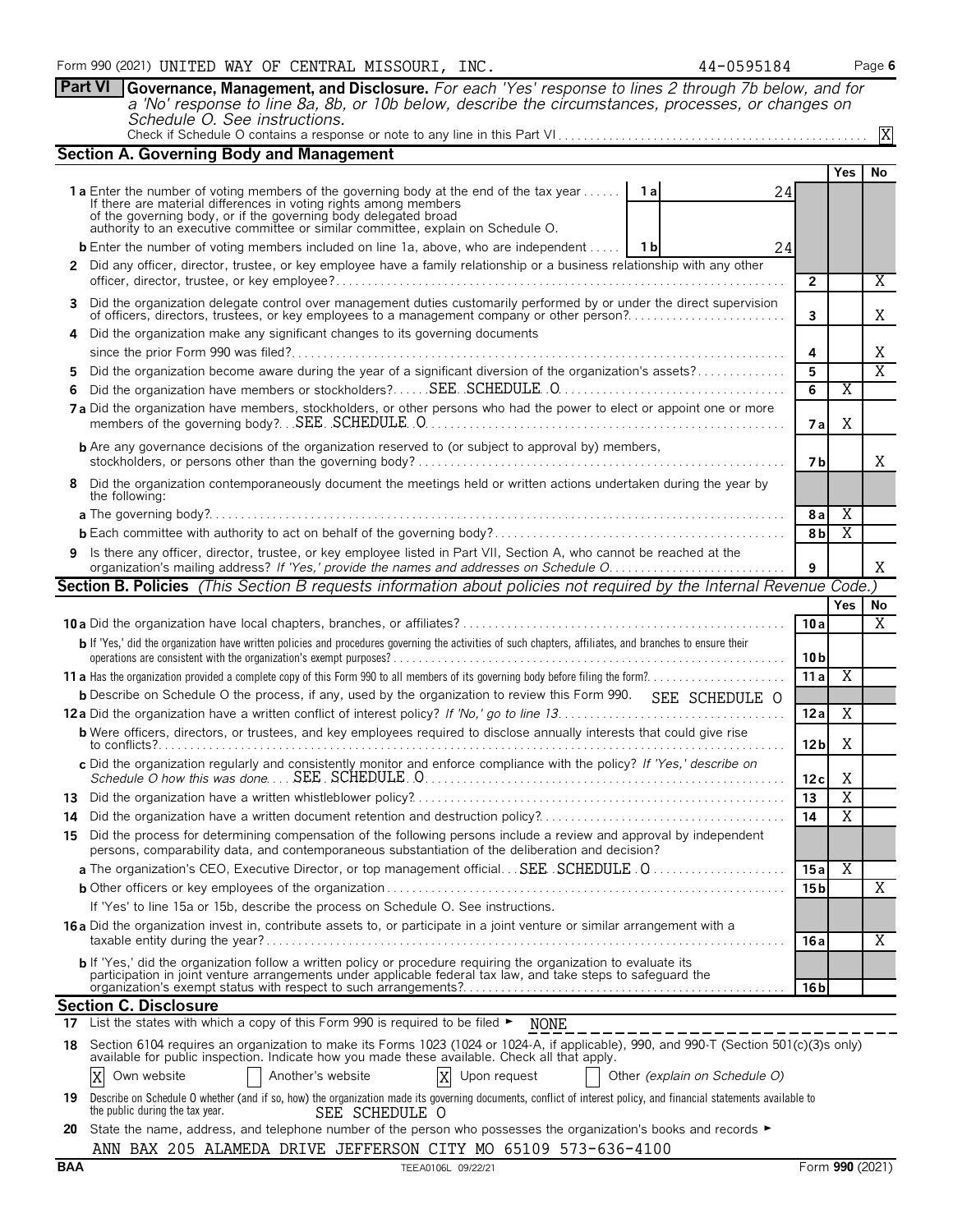| Form 990 (2021) UNITED WAY OF CENTRAL MISSOURI, INC.                                                                                                           | 44-0595184 | Page 7 |  |  |  |  |  |  |
|----------------------------------------------------------------------------------------------------------------------------------------------------------------|------------|--------|--|--|--|--|--|--|
| Part VII   Compensation of Officers, Directors, Trustees, Key Employees, Highest Compensated Employees, and<br><b>Independent Contractors</b>                  |            |        |  |  |  |  |  |  |
|                                                                                                                                                                |            |        |  |  |  |  |  |  |
|                                                                                                                                                                |            |        |  |  |  |  |  |  |
| Section A. Officers, Directors, Trustees, Key Employees, and Highest Compensated Employees                                                                     |            |        |  |  |  |  |  |  |
| 1 a Complete this table for all persons required to be listed. Report compensation for the calendar year ending with or within the<br>organization's tax year. |            |        |  |  |  |  |  |  |
| If the organization's current officers, directors, trustees (whether individuals or organizations), regardless of amount of                                    |            |        |  |  |  |  |  |  |

? List all of the organization's **current** officers, directors, trustees (whether individuals or organizations), regardless of amount of compensation. Enter -0- in columns (D), (E), and (F) if no compensation was paid.

? List all of the organization's **current** key employees, if any. See the instructions for definition of 'key employee.'

? List the organization's five **current** highest compensated employees (other than an officer, director, trustee, or key employee) who received reportable compensation (box 5 of Form W-2, Form 1099-MISC, and/or box 1 of Form 1099-NEC) of more than \$100,000 from the organization and any related organizations.

? List all of the organization's **former** officers, key employees, and highest compensated employees who received more than \$100,000 of reportable compensation from the organization and any related organizations.

? List all of the organization's **former directors or trustees** that received, in the capacity as a former director or trustee of the organization, more than \$10,000 of reportable compensation from the organization and any related organizations.

See the instructions for the order in which to list the persons above.

Check this box if neither the organization nor any related organization compensated any current officer, director, or trustee.

|                       |                        |                                                                                                    | (C)                                                                                                         |                      |         |              |                                 |        |                                                  |                                                                 |                                                                       |
|-----------------------|------------------------|----------------------------------------------------------------------------------------------------|-------------------------------------------------------------------------------------------------------------|----------------------|---------|--------------|---------------------------------|--------|--------------------------------------------------|-----------------------------------------------------------------|-----------------------------------------------------------------------|
| (A)<br>Name and title |                        |                                                                                                    | Position (do not check more<br>than one box, unless person<br>is both an officer and a<br>director/trustee) |                      |         |              |                                 |        | (D)<br>Reportable<br>compensation from           | (E)<br>Reportable<br>compensation from<br>related organizations | (F)<br>Estimated amount<br>of other                                   |
|                       |                        | per<br>week<br>(list any<br>hours for<br>related<br>organiza-<br>tions<br>below<br>dotted<br>line) | ndividual trustee<br>direct<br>হ                                                                            | hstitutional trustee | Officer | Key employee | employee<br>Highest compensated | Former | the organization<br>(W-2/1099-<br>MISC/1099-NEC) | (W-2/1099-<br>MISC/1099-NEC)                                    | compensation from<br>the organization<br>and related<br>organizations |
|                       | (1) ANN BAX            | 40                                                                                                 |                                                                                                             |                      |         |              |                                 |        |                                                  |                                                                 |                                                                       |
|                       | PRESIDENT & CPO        | 0                                                                                                  | $\mathbf X$                                                                                                 |                      | $\rm X$ |              |                                 |        | 93,509                                           | $\mathbf 0$                                                     | 6,289.                                                                |
|                       | (2) COREY BACKUES      | $\mathbf{1}$                                                                                       |                                                                                                             |                      |         |              |                                 |        |                                                  |                                                                 |                                                                       |
|                       | <b>BOARD MEMBER</b>    | 0                                                                                                  | Χ                                                                                                           |                      |         |              |                                 |        | 0                                                | 0                                                               | $\boldsymbol{0}$ .                                                    |
|                       | (3) RYAN FREEMAN       | $\overline{1}$                                                                                     |                                                                                                             |                      |         |              |                                 |        |                                                  |                                                                 |                                                                       |
|                       | <b>BOARD MEMBER</b>    | 0                                                                                                  | $\mathbf X$                                                                                                 |                      |         |              |                                 |        | 0                                                | $\mathbf 0$                                                     | 0.                                                                    |
|                       | (4) GREGG BEXTEN       | $\overline{1}$                                                                                     |                                                                                                             |                      |         |              |                                 |        |                                                  |                                                                 |                                                                       |
|                       | <b>BOARD MEMBER</b>    | 0                                                                                                  | $\mathbf X$                                                                                                 |                      |         |              |                                 |        | 0                                                | $\boldsymbol{0}$                                                | $\boldsymbol{0}$ .                                                    |
|                       | (5) TAMMY CHUTE        | $\overline{1}$                                                                                     |                                                                                                             |                      |         |              |                                 |        |                                                  |                                                                 |                                                                       |
|                       | <b>BOARD MEMBER</b>    | 0                                                                                                  | X                                                                                                           |                      |         |              |                                 |        | 0                                                | 0                                                               | $\boldsymbol{0}$ .                                                    |
|                       | (6) RYANN GILDERSLEEVE | $\overline{1}$                                                                                     |                                                                                                             |                      |         |              |                                 |        |                                                  |                                                                 |                                                                       |
|                       | <b>BOARD MEMBER</b>    | 0                                                                                                  | $\mathbf X$                                                                                                 |                      |         |              |                                 |        | 0                                                | 0                                                               | $\boldsymbol{0}$ .                                                    |
| (7)                   | CHIP WEBB              | $\mathbf{1}$                                                                                       |                                                                                                             |                      |         |              |                                 |        |                                                  |                                                                 |                                                                       |
|                       | <b>BOARD MEMBER</b>    | 0                                                                                                  | Χ                                                                                                           |                      |         |              |                                 |        | 0                                                | 0                                                               | $\boldsymbol{0}$ .                                                    |
|                       | (8) MATT TOLLERTON     | $\overline{c}$                                                                                     |                                                                                                             |                      |         |              |                                 |        |                                                  |                                                                 |                                                                       |
|                       | CHAIRMAN               | 0                                                                                                  | $\mathbf X$                                                                                                 |                      | X       |              |                                 |        | 0                                                | 0                                                               | $\boldsymbol{0}$ .                                                    |
|                       | (9) AMY BERENDZEN      | $\overline{1}$                                                                                     |                                                                                                             |                      |         |              |                                 |        |                                                  |                                                                 |                                                                       |
|                       | <b>BOARD MEMBER</b>    | 0                                                                                                  | X                                                                                                           |                      |         |              |                                 |        | 0                                                | $\mathbf 0$                                                     | $\boldsymbol{0}$ .                                                    |
|                       | (10) KIRK DUNCAN       | $\overline{1}$                                                                                     |                                                                                                             |                      |         |              |                                 |        |                                                  |                                                                 |                                                                       |
|                       | <b>BOARD MEMBER</b>    | 0                                                                                                  | X                                                                                                           |                      |         |              |                                 |        | 0                                                | $\mathbf 0$                                                     | $\boldsymbol{0}$ .                                                    |
|                       | (11) BEN MUSHOLT       | $\overline{1}$                                                                                     |                                                                                                             |                      |         |              |                                 |        |                                                  |                                                                 |                                                                       |
|                       | <b>BOARD MEMBER</b>    | 0                                                                                                  | X                                                                                                           |                      |         |              |                                 |        | 0                                                | $\mathbf 0$                                                     | $\boldsymbol{0}$ .                                                    |
|                       | (12) CONNIE VAUGHAN    | $\mathbf 1$                                                                                        |                                                                                                             |                      |         |              |                                 |        |                                                  |                                                                 |                                                                       |
|                       | <b>BOARD MEMBER</b>    | 0                                                                                                  | X                                                                                                           |                      |         |              |                                 |        | 0                                                | $\mathbf 0$                                                     | $\boldsymbol{0}$ .                                                    |
|                       | (13) GREG MEEKER       | 1                                                                                                  |                                                                                                             |                      |         |              |                                 |        |                                                  |                                                                 |                                                                       |
|                       | FORMER CHAIRMAN        | 0                                                                                                  | X                                                                                                           |                      |         |              |                                 |        | 0                                                | $\mathbf 0$                                                     | $\mathbf 0$ .                                                         |
|                       | (14) BOB GILBERT       | $\mathbf 1$                                                                                        |                                                                                                             |                      |         |              |                                 |        |                                                  |                                                                 |                                                                       |
|                       | <b>BOARD MEMBER</b>    | 0                                                                                                  | X                                                                                                           |                      |         |              |                                 |        | 0                                                | $\mathbf 0$                                                     | 0.                                                                    |
| <b>BAA</b>            |                        | TEEA0107L 09/22/21                                                                                 |                                                                                                             |                      |         |              |                                 |        |                                                  |                                                                 | Form 990 (2021)                                                       |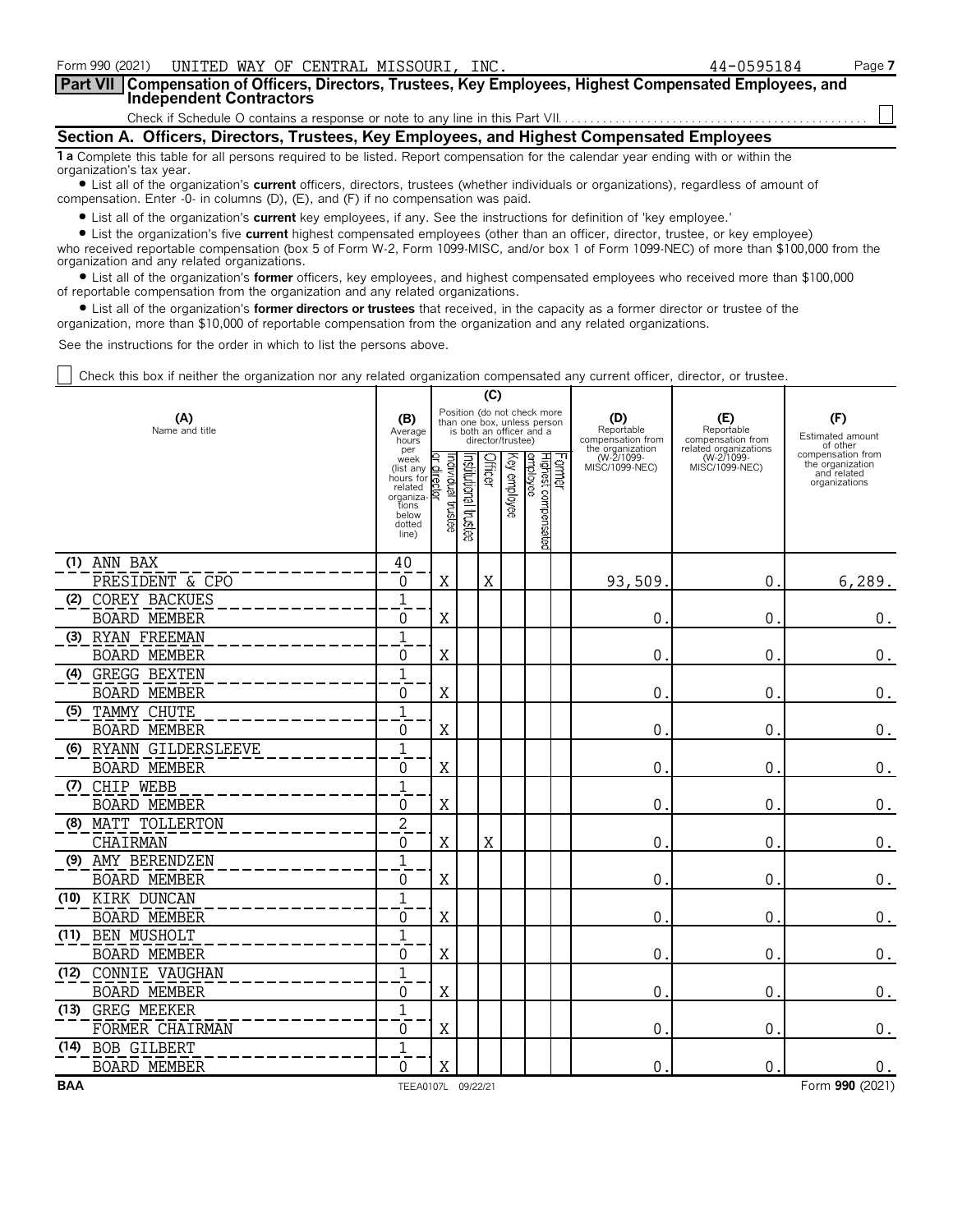|                                                                                                                                                                                                                                                        | Part VII Section A. Officers, Directors, Trustees, Key Employees, and Highest Compensated Employees (continued)                                                                                                                         |                                                                                                 |                                  |                                                                                                             |                         |  |                                            |                                                                                  |                                                       |              |                                                                       |        |
|--------------------------------------------------------------------------------------------------------------------------------------------------------------------------------------------------------------------------------------------------------|-----------------------------------------------------------------------------------------------------------------------------------------------------------------------------------------------------------------------------------------|-------------------------------------------------------------------------------------------------|----------------------------------|-------------------------------------------------------------------------------------------------------------|-------------------------|--|--------------------------------------------|----------------------------------------------------------------------------------|-------------------------------------------------------|--------------|-----------------------------------------------------------------------|--------|
| (B)<br>(C)                                                                                                                                                                                                                                             |                                                                                                                                                                                                                                         |                                                                                                 |                                  |                                                                                                             |                         |  |                                            |                                                                                  |                                                       |              |                                                                       |        |
|                                                                                                                                                                                                                                                        | (A)<br>Name and title                                                                                                                                                                                                                   | Average<br>hours<br>per                                                                         |                                  | Position<br>(do not check more than one<br>box, unless person is both an<br>officer and a director/trustee) |                         |  |                                            | (D)<br>(E)<br>Reportable<br>Reportable<br>compensation from<br>compensation from |                                                       |              | (F)<br>Estimated amount<br>of other                                   |        |
|                                                                                                                                                                                                                                                        |                                                                                                                                                                                                                                         | week<br>(list any<br>hours<br>for<br>related<br>organiza<br>- tions<br>below<br>dotted<br>line) | or director<br>ndividual trustee | nstitutional trustee                                                                                        | Officer<br>Key employee |  | Former<br>Highest compensated<br> employee | the organization<br>(W-2/1099-<br>MISC/1099-NEC)                                 | related organizations<br>(W-2/1099-<br>MISC/1099-NEC) |              | compensation from<br>the organization<br>and related<br>organizations |        |
|                                                                                                                                                                                                                                                        |                                                                                                                                                                                                                                         |                                                                                                 |                                  |                                                                                                             |                         |  |                                            |                                                                                  |                                                       |              |                                                                       |        |
|                                                                                                                                                                                                                                                        | (15) BRENDA LEYDENS                                                                                                                                                                                                                     | 1                                                                                               |                                  |                                                                                                             |                         |  |                                            |                                                                                  |                                                       |              |                                                                       |        |
|                                                                                                                                                                                                                                                        | <b>BOARD MEMBER</b>                                                                                                                                                                                                                     | 0                                                                                               | X                                |                                                                                                             |                         |  |                                            | 0.                                                                               | 0.                                                    |              |                                                                       | $0$ .  |
|                                                                                                                                                                                                                                                        | (16) JOHN MOSELEY                                                                                                                                                                                                                       | 1                                                                                               |                                  |                                                                                                             |                         |  |                                            |                                                                                  |                                                       |              |                                                                       |        |
|                                                                                                                                                                                                                                                        | <b>BOARD MEMBER</b>                                                                                                                                                                                                                     | 0                                                                                               | X                                |                                                                                                             |                         |  |                                            | 0 <sub>1</sub>                                                                   | 0.                                                    |              |                                                                       | $0$ .  |
|                                                                                                                                                                                                                                                        | (17) LINDSAY HUHMAN<br><b>BOARD MEMBER</b>                                                                                                                                                                                              | $\mathbf{1}$<br>$\mathbf 0$                                                                     | X                                |                                                                                                             |                         |  |                                            | 0.                                                                               | 0.                                                    |              |                                                                       | $0$ .  |
|                                                                                                                                                                                                                                                        | (18) LARRY LINTHACUM                                                                                                                                                                                                                    | $\mathbf{1}$                                                                                    |                                  |                                                                                                             |                         |  |                                            |                                                                                  |                                                       |              |                                                                       |        |
|                                                                                                                                                                                                                                                        | <b>BOARD MEMBER</b>                                                                                                                                                                                                                     | 0                                                                                               | $\mathbf X$                      |                                                                                                             |                         |  |                                            | $\mathbf{0}$                                                                     | 0.                                                    |              |                                                                       | $0$ .  |
|                                                                                                                                                                                                                                                        | (19) TREAKA YOUNG                                                                                                                                                                                                                       | $\mathbf{1}$                                                                                    |                                  |                                                                                                             |                         |  |                                            |                                                                                  |                                                       |              |                                                                       |        |
|                                                                                                                                                                                                                                                        | <b>BOARD MEMBER</b>                                                                                                                                                                                                                     | 0                                                                                               | X                                |                                                                                                             |                         |  |                                            | 0.                                                                               | 0.                                                    |              |                                                                       | $0$ .  |
|                                                                                                                                                                                                                                                        | (20) JOHN WHEELER                                                                                                                                                                                                                       | $\mathbf{1}$                                                                                    |                                  |                                                                                                             |                         |  |                                            |                                                                                  |                                                       |              |                                                                       |        |
|                                                                                                                                                                                                                                                        | <b>BOARD MEMBER</b>                                                                                                                                                                                                                     | 0                                                                                               | X                                |                                                                                                             |                         |  |                                            | 0.                                                                               | 0.                                                    |              |                                                                       | $0$ .  |
|                                                                                                                                                                                                                                                        | (21) BEVERLY STAFFORD                                                                                                                                                                                                                   | $\overline{c}$                                                                                  |                                  |                                                                                                             |                         |  |                                            |                                                                                  |                                                       |              |                                                                       |        |
|                                                                                                                                                                                                                                                        | SECRETARY                                                                                                                                                                                                                               | 0                                                                                               | X                                |                                                                                                             | X                       |  |                                            | 0.                                                                               | 0.                                                    |              |                                                                       | $0$ .  |
|                                                                                                                                                                                                                                                        | (22) SHARON CAMPBELL                                                                                                                                                                                                                    | $\mathbf{1}$                                                                                    |                                  |                                                                                                             |                         |  |                                            |                                                                                  |                                                       |              |                                                                       |        |
|                                                                                                                                                                                                                                                        | <b>BOARD MEMBER</b>                                                                                                                                                                                                                     | 0                                                                                               | X                                |                                                                                                             |                         |  |                                            | 0.                                                                               | 0 <sub>1</sub>                                        |              |                                                                       | 0.     |
|                                                                                                                                                                                                                                                        | (23) ANDY FECHTEL                                                                                                                                                                                                                       | $\overline{2}$                                                                                  |                                  |                                                                                                             |                         |  |                                            |                                                                                  |                                                       |              |                                                                       |        |
|                                                                                                                                                                                                                                                        | VICE CHAIRMAN                                                                                                                                                                                                                           | 0                                                                                               | X                                |                                                                                                             | X                       |  |                                            | 0 <sub>1</sub>                                                                   | 0.                                                    |              |                                                                       | $0$ .  |
|                                                                                                                                                                                                                                                        | (24) STACEY STURM<br>BOARD MEMBER                                                                                                                                                                                                       | $\mathbf{1}$<br>0                                                                               | X                                |                                                                                                             |                         |  |                                            | 0 <sub>1</sub>                                                                   | 0.                                                    |              |                                                                       | $0$ .  |
|                                                                                                                                                                                                                                                        | (25) MARK MUELLER                                                                                                                                                                                                                       | $\overline{2}$                                                                                  |                                  |                                                                                                             |                         |  |                                            |                                                                                  |                                                       |              |                                                                       |        |
|                                                                                                                                                                                                                                                        | TREASURER                                                                                                                                                                                                                               | $\Omega$                                                                                        | X                                |                                                                                                             | X                       |  |                                            | 0.                                                                               | 0.                                                    |              |                                                                       | $0$ .  |
|                                                                                                                                                                                                                                                        | 1 b Subtotal                                                                                                                                                                                                                            |                                                                                                 |                                  |                                                                                                             |                         |  |                                            | 93,509.                                                                          | 0.                                                    |              |                                                                       | 6,289. |
|                                                                                                                                                                                                                                                        | c Total from continuation sheets to Part VII, Section A.                                                                                                                                                                                |                                                                                                 |                                  |                                                                                                             |                         |  |                                            | 0.                                                                               | $0$ .                                                 |              |                                                                       | 0.     |
|                                                                                                                                                                                                                                                        |                                                                                                                                                                                                                                         |                                                                                                 |                                  |                                                                                                             |                         |  |                                            | 93,509.                                                                          | 0.                                                    |              |                                                                       | 6,289. |
|                                                                                                                                                                                                                                                        | 2 Total number of individuals (including but not limited to those listed above) who received more than \$100,000 of reportable compensation                                                                                             |                                                                                                 |                                  |                                                                                                             |                         |  |                                            |                                                                                  |                                                       |              |                                                                       |        |
|                                                                                                                                                                                                                                                        | from the organization $\blacktriangleright$<br>$\Omega$                                                                                                                                                                                 |                                                                                                 |                                  |                                                                                                             |                         |  |                                            |                                                                                  |                                                       |              |                                                                       |        |
|                                                                                                                                                                                                                                                        |                                                                                                                                                                                                                                         |                                                                                                 |                                  |                                                                                                             |                         |  |                                            |                                                                                  |                                                       |              | Yes                                                                   | No     |
|                                                                                                                                                                                                                                                        | Did the organization list any <b>former</b> officer, director, trustee, key employee, or highest compensated employee<br>on line 1a? If 'Yes,' complete Schedule J for such individual manufactured contained and the contained contain |                                                                                                 |                                  |                                                                                                             |                         |  |                                            |                                                                                  |                                                       | 3            |                                                                       | X      |
| 4                                                                                                                                                                                                                                                      | For any individual listed on line 1a, is the sum of reportable compensation and other compensation from<br>the organization and related organizations greater than \$150,000? If 'Yes,' complete Schedule J for                         |                                                                                                 |                                  |                                                                                                             |                         |  |                                            |                                                                                  |                                                       | 4            |                                                                       |        |
| 5.                                                                                                                                                                                                                                                     | Did any person listed on line 1a receive or accrue compensation from any unrelated organization or individual                                                                                                                           |                                                                                                 |                                  |                                                                                                             |                         |  |                                            |                                                                                  |                                                       | 5            |                                                                       | X      |
|                                                                                                                                                                                                                                                        | <b>Section B. Independent Contractors</b>                                                                                                                                                                                               |                                                                                                 |                                  |                                                                                                             |                         |  |                                            |                                                                                  |                                                       |              |                                                                       | X      |
|                                                                                                                                                                                                                                                        |                                                                                                                                                                                                                                         |                                                                                                 |                                  |                                                                                                             |                         |  |                                            |                                                                                  |                                                       |              |                                                                       |        |
| Complete this table for your five highest compensated independent contractors that received more than \$100,000 of<br>compensation from the organization. Report compensation for the calendar year ending with or within the organization's tax year. |                                                                                                                                                                                                                                         |                                                                                                 |                                  |                                                                                                             |                         |  |                                            |                                                                                  |                                                       |              |                                                                       |        |
|                                                                                                                                                                                                                                                        | (A)<br>Name and business address                                                                                                                                                                                                        |                                                                                                 |                                  |                                                                                                             |                         |  |                                            | (B)<br>Description of services                                                   |                                                       | Compensation | (C)                                                                   |        |
|                                                                                                                                                                                                                                                        |                                                                                                                                                                                                                                         |                                                                                                 |                                  |                                                                                                             |                         |  |                                            |                                                                                  |                                                       |              |                                                                       |        |
|                                                                                                                                                                                                                                                        |                                                                                                                                                                                                                                         |                                                                                                 |                                  |                                                                                                             |                         |  |                                            |                                                                                  |                                                       |              |                                                                       |        |
|                                                                                                                                                                                                                                                        |                                                                                                                                                                                                                                         |                                                                                                 |                                  |                                                                                                             |                         |  |                                            |                                                                                  |                                                       |              |                                                                       |        |
|                                                                                                                                                                                                                                                        | 2 Total number of independent contractors (including but not limited to those listed above) who received more than<br>\$100,000 of compensation from the organization $\triangleright$ 0                                                |                                                                                                 |                                  |                                                                                                             |                         |  |                                            |                                                                                  |                                                       |              |                                                                       |        |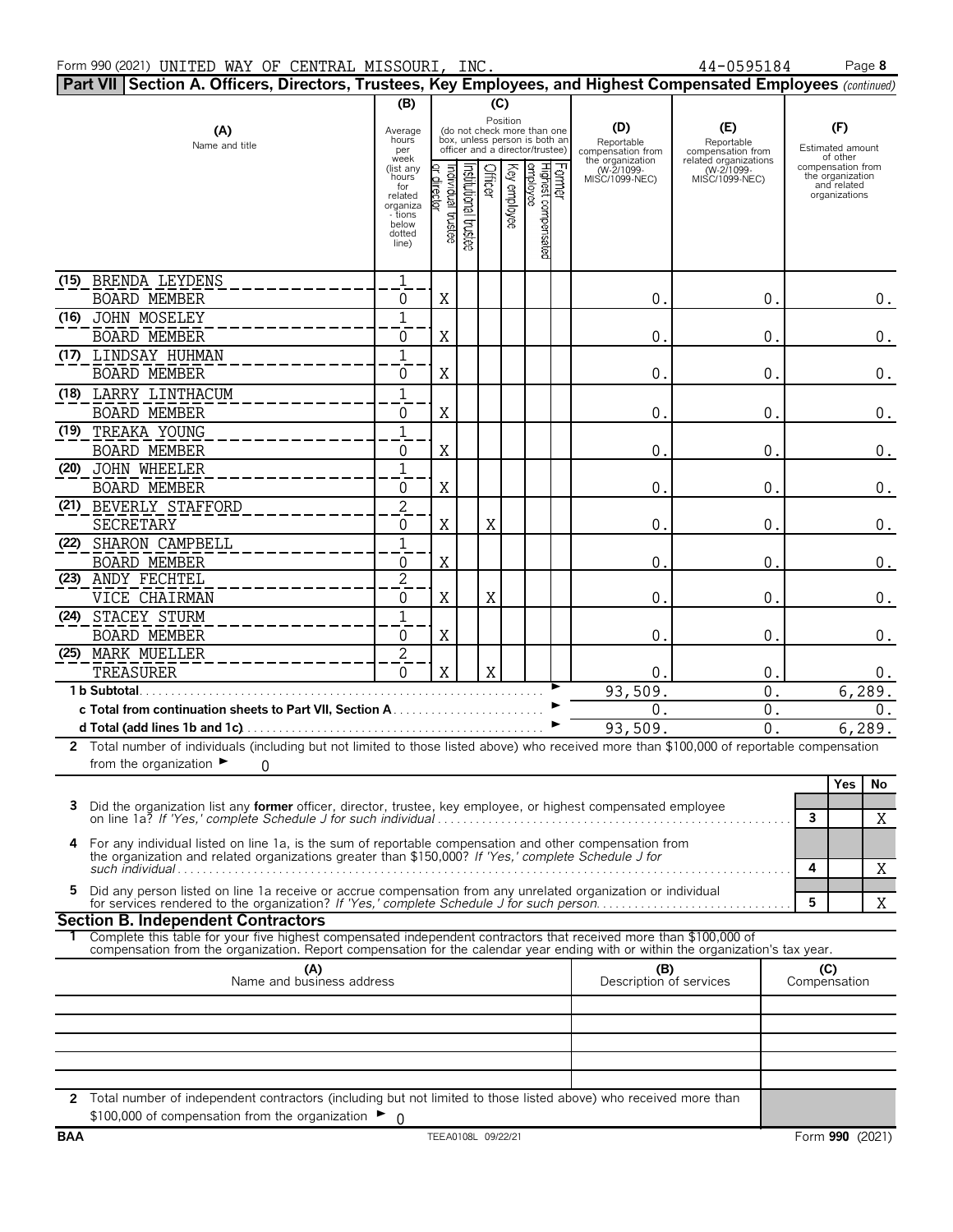#### Form 990 (2021) UNITED WAY OF CENTRAL MISSOURI, INC.  $44-0595184$  Page **9**

**Part VIII Statement of Revenue**

|                                                            |                                | III<br>יטועוויטווג טו וזע                                                   |                       |                      |                                                    |                                         |                                                                  |
|------------------------------------------------------------|--------------------------------|-----------------------------------------------------------------------------|-----------------------|----------------------|----------------------------------------------------|-----------------------------------------|------------------------------------------------------------------|
|                                                            |                                |                                                                             |                       | (A)<br>Total revenue | (B)<br>Related or<br>exempt<br>function<br>revenue | (C)<br>Unrelated<br>business<br>revenue | (D)<br>Revenue<br>excluded from tax<br>under sections<br>512-514 |
|                                                            |                                | 1a Federated campaigns<br>1a                                                |                       |                      |                                                    |                                         |                                                                  |
| Contributions, Gifts, Grants,<br>and Other Similar Amounts |                                | <b>b</b> Membership dues<br>1 <sub>b</sub>                                  |                       |                      |                                                    |                                         |                                                                  |
|                                                            |                                | c Fundraising events<br>1 <sub>c</sub><br>d Related organizations           | 48,510.               |                      |                                                    |                                         |                                                                  |
|                                                            |                                | 1 <sub>d</sub><br>e Government grants (contributions)<br>1e                 |                       |                      |                                                    |                                         |                                                                  |
|                                                            |                                | f All other contributions, gifts, grants, and                               | 77,613.               |                      |                                                    |                                         |                                                                  |
|                                                            |                                | 1f<br>similar amounts not included above                                    | 2,323,523.            |                      |                                                    |                                         |                                                                  |
|                                                            |                                | <b>g</b> Noncash contributions included in<br>1 <sub>g</sub>                | 40,446.               |                      |                                                    |                                         |                                                                  |
|                                                            |                                |                                                                             |                       | 2,449,646.           |                                                    |                                         |                                                                  |
|                                                            |                                |                                                                             | <b>Business Code</b>  |                      |                                                    |                                         |                                                                  |
| Program Service Revenue                                    | 2а                             |                                                                             |                       |                      |                                                    |                                         |                                                                  |
|                                                            |                                |                                                                             |                       |                      |                                                    |                                         |                                                                  |
|                                                            |                                |                                                                             |                       |                      |                                                    |                                         |                                                                  |
|                                                            |                                |                                                                             |                       |                      |                                                    |                                         |                                                                  |
|                                                            |                                | f All other program service revenue                                         |                       |                      |                                                    |                                         |                                                                  |
|                                                            |                                |                                                                             | $\blacktriangleright$ |                      |                                                    |                                         |                                                                  |
|                                                            |                                | Investment income (including dividends, interest, and                       |                       |                      |                                                    |                                         |                                                                  |
|                                                            |                                | Income from investment of tax-exempt bond proceeds                          |                       |                      |                                                    |                                         |                                                                  |
|                                                            | 4<br>5                         |                                                                             |                       |                      |                                                    |                                         |                                                                  |
|                                                            |                                | (i) Real                                                                    | (ii) Personal         |                      |                                                    |                                         |                                                                  |
|                                                            |                                | 6a Gross rents<br>6a                                                        |                       |                      |                                                    |                                         |                                                                  |
|                                                            |                                | <b>b</b> Less: rental expenses<br>6b                                        |                       |                      |                                                    |                                         |                                                                  |
|                                                            |                                | c Rental income or (loss) $6c$                                              |                       |                      |                                                    |                                         |                                                                  |
|                                                            |                                |                                                                             | ►                     |                      |                                                    |                                         |                                                                  |
|                                                            |                                | (i) Securities<br><b>7 a</b> Gross amount from<br>sales of assets           | (ii) Other            |                      |                                                    |                                         |                                                                  |
|                                                            |                                | 7a<br>other than inventory                                                  |                       |                      |                                                    |                                         |                                                                  |
|                                                            |                                | <b>b</b> Less: cost or other basis<br>7b<br>and sales expenses              |                       |                      |                                                    |                                         |                                                                  |
|                                                            |                                | 7c<br><b>c</b> Gain or (loss) $\ldots$ .                                    |                       |                      |                                                    |                                         |                                                                  |
|                                                            |                                |                                                                             |                       |                      |                                                    |                                         |                                                                  |
|                                                            |                                | 8 a Gross income from fundraising events                                    |                       |                      |                                                    |                                         |                                                                  |
|                                                            |                                | (not including $\zeta$<br>48,510.<br>of contributions reported on line 1c). |                       |                      |                                                    |                                         |                                                                  |
|                                                            |                                | See Part IV, line 18<br>8a                                                  |                       |                      |                                                    |                                         |                                                                  |
|                                                            |                                | <b>b</b> Less: direct expenses $\ldots$<br>8 <sub>b</sub>                   | 53,633.<br>37,910.    |                      |                                                    |                                         |                                                                  |
| <b>Other Revenue</b>                                       |                                | c Net income or (loss) from fundraising events                              |                       | 15,723.              |                                                    |                                         | 15,723.                                                          |
|                                                            |                                | 9 a Gross income from gaming activities.                                    |                       |                      |                                                    |                                         |                                                                  |
|                                                            |                                | See Part IV, line $19$<br>9а                                                |                       |                      |                                                    |                                         |                                                                  |
|                                                            |                                | <b>b</b> Less: direct expenses<br>9 <sub>b</sub>                            |                       |                      |                                                    |                                         |                                                                  |
|                                                            |                                | c Net income or (loss) from gaming activities                               |                       |                      |                                                    |                                         |                                                                  |
|                                                            |                                | <b>10a</b> Gross sales of inventory, less<br>returns and allowances<br>10a  | 11,785.               |                      |                                                    |                                         |                                                                  |
|                                                            |                                | <b>b</b> Less: $cost$ of goods $sol$<br>10bl                                | 13,631                |                      |                                                    |                                         |                                                                  |
|                                                            |                                | c Net income or (loss) from sales of inventory                              |                       | $-1,846.$            | $-1,846.$                                          |                                         |                                                                  |
|                                                            |                                |                                                                             | <b>Business Code</b>  |                      |                                                    |                                         |                                                                  |
| Miscellaneous                                              | Revenue<br>$\alpha$ o $\alpha$ |                                                                             |                       |                      |                                                    |                                         |                                                                  |
|                                                            |                                |                                                                             |                       |                      |                                                    |                                         |                                                                  |
|                                                            |                                | <b>d</b> All other revenue $\ldots \ldots \ldots \ldots \ldots$             |                       |                      |                                                    |                                         |                                                                  |
|                                                            |                                |                                                                             | ►                     |                      |                                                    |                                         |                                                                  |
|                                                            | 12                             | Total revenue. See instructions                                             | ٠                     | 2,463,523.           | $-1,846.$                                          | 0.                                      | 15,723.                                                          |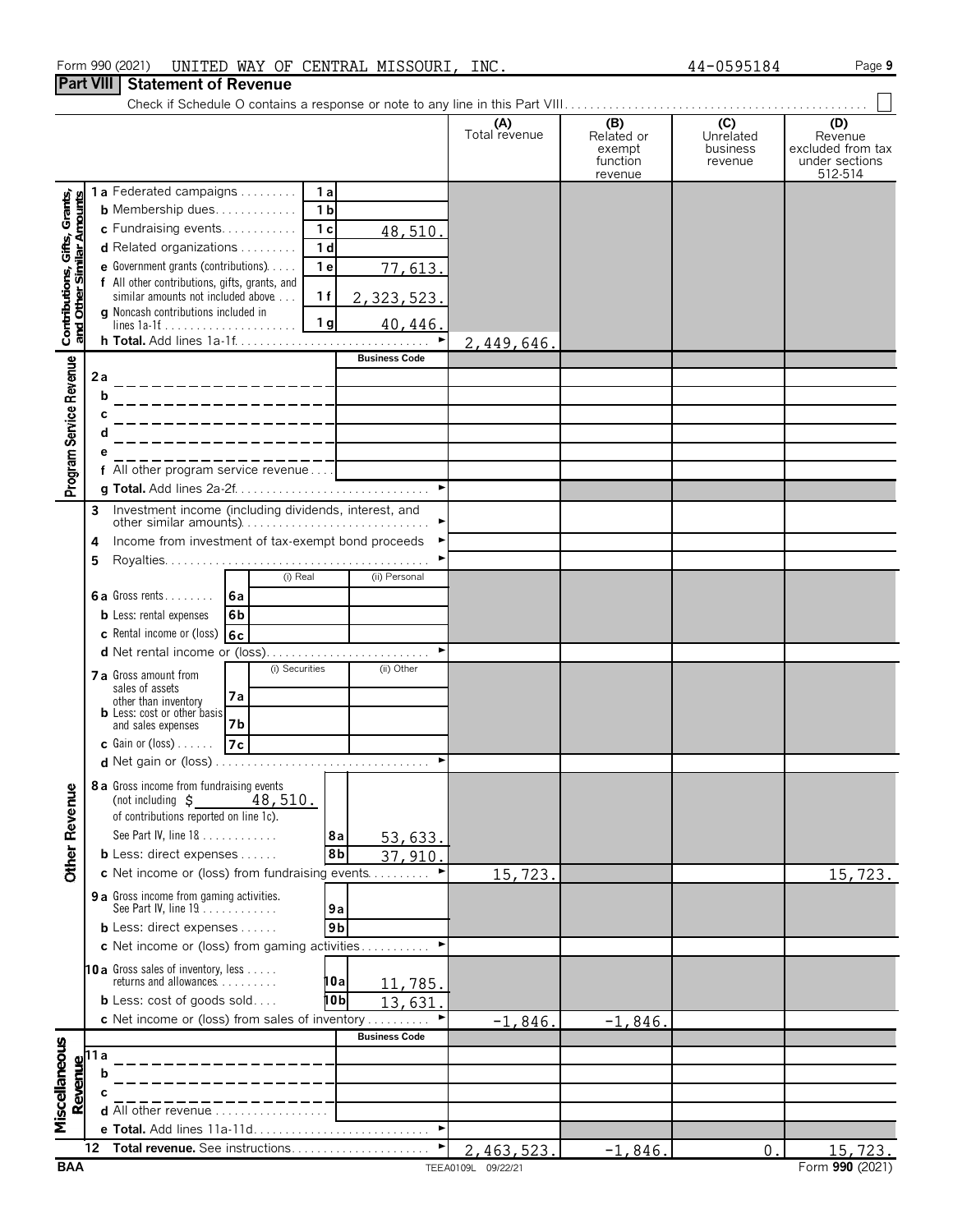### **Part IX Statement of Functional Expenses**

*Section 501(c)(3) and 501(c)(4) organizations must complete all columns. All other organizations must complete column (A).* Check if Schedule O contains a response or note to any line in this Part IX. . . . . . . . . . . . . . . . . . . . . . . . . . . . . . . . . . . . . . . . . . .

|                | Crieck in Scriedule O contains a response on note to any line in this rando. $\ldots, \ldots, \ldots, \ldots, \ldots, \ldots, \ldots, \ldots, \ldots$<br>Do not include amounts reported on lines<br>6b, 7b, 8b, 9b, and 10b of Part VIII.                      | (A)<br>Total expenses | (B)<br>Program service<br>expenses | (C)<br>Management and<br>general expenses | (D)<br>Fundraising<br>expenses |
|----------------|-----------------------------------------------------------------------------------------------------------------------------------------------------------------------------------------------------------------------------------------------------------------|-----------------------|------------------------------------|-------------------------------------------|--------------------------------|
| 1              | Grants and other assistance to domestic                                                                                                                                                                                                                         |                       |                                    |                                           |                                |
|                | organizations and domestic governments.                                                                                                                                                                                                                         | 1,976,771.            | 1,976,771                          |                                           |                                |
| $\mathfrak{p}$ | Grants and other assistance to domestic<br>individuals. See Part IV, line 22.                                                                                                                                                                                   | 95,746.               | 95,746.                            |                                           |                                |
| 3              | Grants and other assistance to foreign<br>organizations, foreign governments, and for-<br>eign individuals. See Part IV, lines 15 and 16.                                                                                                                       |                       |                                    |                                           |                                |
| 4              | Benefits paid to or for members                                                                                                                                                                                                                                 |                       |                                    |                                           |                                |
| 5              | Compensation of current officers, directors,<br>trustees, and key employees                                                                                                                                                                                     | 99,798.               | 54,889.                            | 14,970.                                   | 29,939.                        |
| 6              | Compensation not included above to                                                                                                                                                                                                                              |                       |                                    |                                           |                                |
|                | disqualified persons (as defined under<br>section $4958(f)(1)$ and persons described                                                                                                                                                                            | 0.                    | $\mathbf 0$ .                      | 0.                                        | υ.                             |
| 7              | Other salaries and wages                                                                                                                                                                                                                                        | 251,765.              | 138, 471.                          | 37,765.                                   | 75,529.                        |
| 8              | Pension plan accruals and contributions<br>(include section $401(k)$ and $403(b)$ )                                                                                                                                                                             |                       |                                    |                                           |                                |
| 9              | Other employee benefits                                                                                                                                                                                                                                         | 14,707.               | 8,089.                             | 2,206.                                    | 4,412.                         |
| 10             | Payroll taxes                                                                                                                                                                                                                                                   | 26,266.               | 14,446.                            | 3,940.                                    | 7,880.                         |
| 11             | Fees for services (nonemployees):                                                                                                                                                                                                                               |                       |                                    |                                           |                                |
|                | a Management                                                                                                                                                                                                                                                    |                       |                                    |                                           |                                |
|                |                                                                                                                                                                                                                                                                 |                       |                                    |                                           |                                |
|                |                                                                                                                                                                                                                                                                 | 8,425.                | 4,634.                             | 1,263.                                    | 2,528.                         |
|                | e Professional fundraising services. See Part IV, line 17.                                                                                                                                                                                                      |                       |                                    |                                           |                                |
|                | f Investment management fees                                                                                                                                                                                                                                    |                       |                                    |                                           |                                |
|                | g Other. (If line 11q amount exceeds 10% of line 25, column<br>(A), amount, list line 11g expenses on Schedule 0.).<br>12 Advertising and promotion                                                                                                             | 3,139.                | 1,726.                             | 471.                                      | 942.                           |
| 13             | Office expenses                                                                                                                                                                                                                                                 | 9,908.                | 4,481                              | 1,222.                                    | 4,205.                         |
| 14             | Information technology                                                                                                                                                                                                                                          |                       |                                    |                                           |                                |
| 15             |                                                                                                                                                                                                                                                                 |                       |                                    |                                           |                                |
| 16             | Occupancy                                                                                                                                                                                                                                                       | 20,416.               | 13,100                             | 3,170.                                    | 4,146.                         |
| 17             |                                                                                                                                                                                                                                                                 | 31                    | 31                                 |                                           |                                |
| 18             | Payments of travel or entertainment<br>expenses for any federal, state, or local<br>public officials                                                                                                                                                            |                       |                                    |                                           |                                |
|                | 19 Conferences, conventions, and meetings                                                                                                                                                                                                                       | 1,686.                | 927.                               | 253.                                      | 506.                           |
|                |                                                                                                                                                                                                                                                                 |                       |                                    |                                           |                                |
| 21             | Payments to affiliates                                                                                                                                                                                                                                          | 35, 143.              | 19,329.                            | 5,271.                                    | 10,543.                        |
| 22<br>23       | Depreciation, depletion, and amortization<br>Insurance                                                                                                                                                                                                          | 1,634.                | 899.                               | 245.                                      | 490.                           |
|                | 24 Other expenses. Itemize expenses not<br>covered above. (List miscellaneous expenses<br>on line 24e. If line 24e amount exceeds 10%<br>of line 25, column (A), amount, list line 24e<br>expenses on Schedule O.)                                              | 3,455.                | 1,900.                             | 519.                                      | 1,036.                         |
|                | a CAMPAIGN EXPENSE<br>_________                                                                                                                                                                                                                                 | 44,746.               |                                    |                                           | 44,746.                        |
|                | INITIATIVES<br>b                                                                                                                                                                                                                                                | 15,545.               | 15,545.                            |                                           |                                |
|                | C COVID-19 RELIEF EXPENSES                                                                                                                                                                                                                                      | 7,370                 | 7,370.                             |                                           |                                |
|                | PAYMENTS TO OTHER UNITED WAYS ____<br>d                                                                                                                                                                                                                         | 4,293.                | 4,293.                             |                                           |                                |
|                |                                                                                                                                                                                                                                                                 | 10,486.               | 6,889.                             | 643.                                      | 2,954.                         |
|                | 25 Total functional expenses. Add lines 1 through 24e                                                                                                                                                                                                           | 2,631,330.            | 2,369,536.                         | 71,938.                                   | 189,856.                       |
|                | 26 Joint costs. Complete this line only if<br>the organization reported in column (B)<br>joint costs from a combined educational<br>campaign and fundraising solicitation.<br>$\Box$ if following<br>Check here $\blacktriangleright$<br>SOP 98-2 (ASC 958-720) |                       |                                    |                                           |                                |
| <b>BAA</b>     |                                                                                                                                                                                                                                                                 | TEEA0110L 09/22/21    |                                    |                                           | Form 990 (2021)                |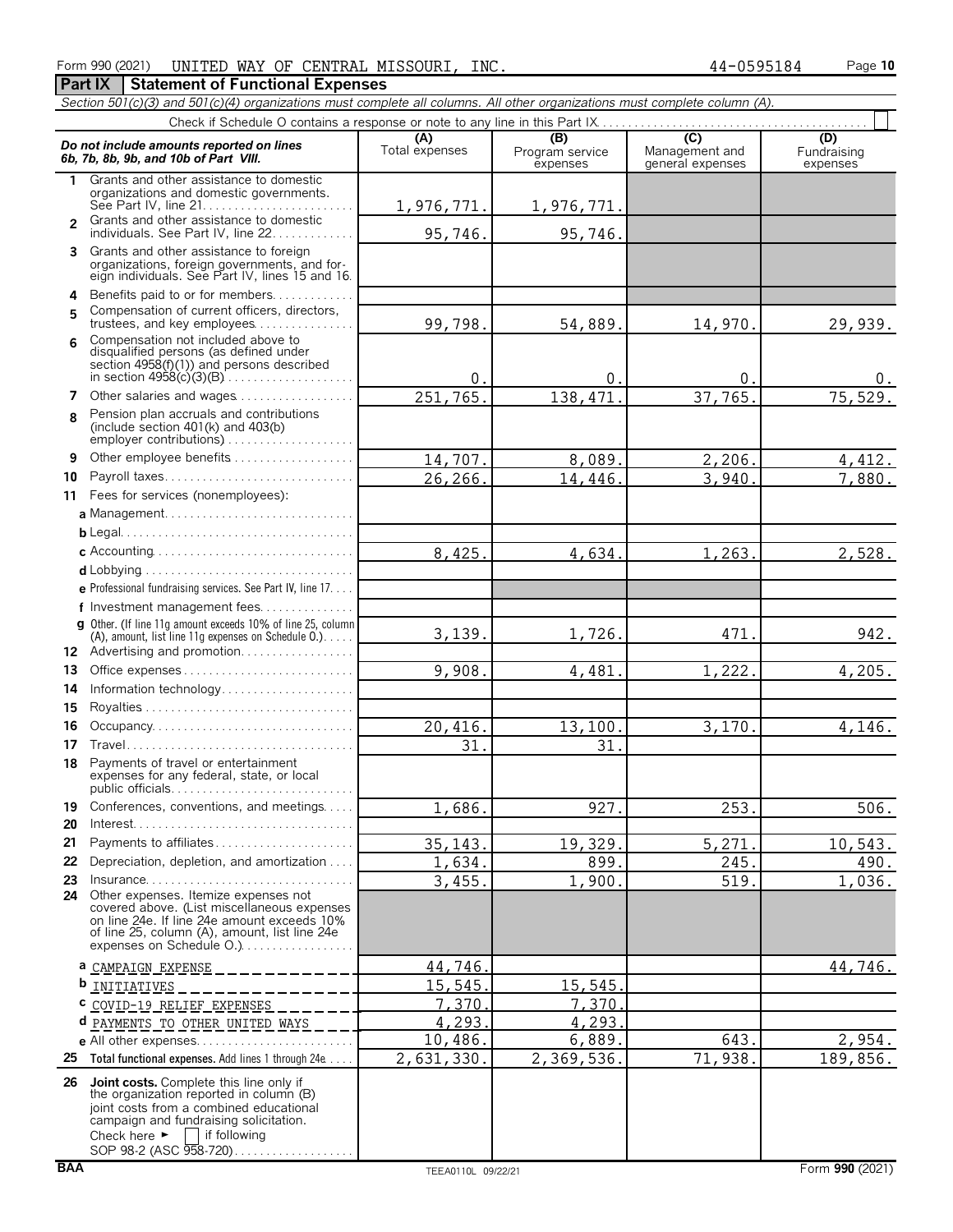#### Form 990 (2021) UNITED WAY OF CENTRAL MISSOURI, INC.  $44-0595184$  Page 11

|                             | <b>Part X</b> | <b>Balance Sheet</b>                                                                                                                                                                                               |                                                             |                |                          |                |                        |
|-----------------------------|---------------|--------------------------------------------------------------------------------------------------------------------------------------------------------------------------------------------------------------------|-------------------------------------------------------------|----------------|--------------------------|----------------|------------------------|
|                             |               |                                                                                                                                                                                                                    |                                                             |                |                          |                |                        |
|                             |               |                                                                                                                                                                                                                    |                                                             |                | (A)<br>Beginning of year |                | $( B )$<br>End of year |
|                             | 1             |                                                                                                                                                                                                                    |                                                             |                | 2,012,374.               | 1              | 1,760,643.             |
|                             | 2             |                                                                                                                                                                                                                    | 500,000                                                     | $\overline{2}$ | 500,000.                 |                |                        |
|                             | 3             |                                                                                                                                                                                                                    |                                                             |                | 1,438,927.               | 3              | 1,517,728.             |
|                             | 4             |                                                                                                                                                                                                                    |                                                             |                |                          | 4              |                        |
|                             | 5             | Loans and other receivables from any current or former officer, director, trustee, key employee, creator or founder, substantial contributor, or 35%<br>controlled entity or family member of any of these persons |                                                             |                | 5                        |                |                        |
|                             | 6             | Loans and other receivables from other disqualified persons (as defined under                                                                                                                                      |                                                             |                |                          |                |                        |
|                             |               | section $4958(f)(1)$ , and persons described in section $4958(c)(3)(B)$                                                                                                                                            |                                                             |                |                          | 6              |                        |
|                             | 7             |                                                                                                                                                                                                                    |                                                             |                |                          | $\overline{7}$ |                        |
|                             | 8             |                                                                                                                                                                                                                    |                                                             |                |                          | 8              |                        |
| Assets                      | 9             |                                                                                                                                                                                                                    |                                                             |                | 2,673.                   | 9              | 2,673.                 |
|                             |               | 10a Land, buildings, and equipment: cost or other basis.                                                                                                                                                           |                                                             | 70,920.        |                          |                |                        |
|                             |               |                                                                                                                                                                                                                    |                                                             | 64,786.        | 4,692.                   | 10c            | 6,134.                 |
|                             | 11            |                                                                                                                                                                                                                    |                                                             |                |                          | 11             |                        |
|                             | 12            | Investments - other securities. See Part IV, line 11                                                                                                                                                               |                                                             |                |                          | 12             |                        |
|                             | 13            |                                                                                                                                                                                                                    |                                                             |                |                          | 13             |                        |
|                             | 14            |                                                                                                                                                                                                                    |                                                             | 14             |                          |                |                        |
|                             | 15            |                                                                                                                                                                                                                    |                                                             | 1,207.         | 15                       | 30, 231.       |                        |
|                             | 16            |                                                                                                                                                                                                                    |                                                             |                | 3,959,873.               | 16             | 3,817,409.             |
|                             | 17            |                                                                                                                                                                                                                    |                                                             |                | 100,288                  | 17             | 26,820.                |
|                             | 18            |                                                                                                                                                                                                                    | 1,249,500                                                   | 18             | 1, 337, 573.             |                |                        |
|                             | 19            |                                                                                                                                                                                                                    |                                                             |                | 19                       |                |                        |
|                             | 20            |                                                                                                                                                                                                                    |                                                             |                |                          | 20             |                        |
|                             | 21            | Escrow or custodial account liability. Complete Part IV of Schedule D.                                                                                                                                             |                                                             |                |                          | 21             |                        |
| Liabilities                 | 22            | Loans and other payables to any current or former officer, director, trustee,<br>key employee, creator or founder, substantial contributor, or 35%<br>controlled entity or family member of any of these persons   |                                                             |                | 22                       |                |                        |
|                             | 23            | Secured mortgages and notes payable to unrelated third parties                                                                                                                                                     |                                                             |                |                          | 23             |                        |
|                             | 24            | Unsecured notes and loans payable to unrelated third parties                                                                                                                                                       |                                                             |                |                          | 24             |                        |
|                             | 25            | Other liabilities (including federal income tax, payables to related third parties, and other liabilities not included on lines 17-24). Complete Part X of Schedule D                                              |                                                             |                | 246,783.                 | 25             | 227,521.               |
|                             |               |                                                                                                                                                                                                                    |                                                             |                | 1,596,571.               | 26             | 1,591,914.             |
|                             |               | Organizations that follow FASB ASC 958, check here ►<br>and complete lines 27, 28, 32, and 33.                                                                                                                     |                                                             | $\overline{X}$ |                          |                |                        |
|                             | 27            |                                                                                                                                                                                                                    |                                                             |                | 1,418,918.               | 27             | 1,263,120.             |
|                             | 28            |                                                                                                                                                                                                                    |                                                             |                | 944,384.                 | 28             | 962, 375.              |
| Net Assets or Fund Balances |               | and complete lines 29 through 33.                                                                                                                                                                                  | Organizations that do not follow FASB ASC 958, check here ► |                |                          |                |                        |
|                             | 29            |                                                                                                                                                                                                                    |                                                             | 29             |                          |                |                        |
|                             | 30            | Paid-in or capital surplus, or land, building, or equipment fund                                                                                                                                                   |                                                             |                | 30                       |                |                        |
|                             | 31            | Retained earnings, endowment, accumulated income, or other funds                                                                                                                                                   |                                                             |                |                          | 31             |                        |
|                             | 32            |                                                                                                                                                                                                                    |                                                             |                | 2,363,302.               | 32             | 2,225,495.             |
|                             | 33            |                                                                                                                                                                                                                    |                                                             |                | 3,959,873.               | 33             | 3,817,409.             |
| <b>BAA</b>                  |               |                                                                                                                                                                                                                    | TEEA0111L 09/22/21                                          |                |                          |                | Form 990 (2021)        |

| orm 990 (2021) UNITED WAY OF CENTRAL MISSOURI, IN |  |  |  |
|---------------------------------------------------|--|--|--|
|                                                   |  |  |  |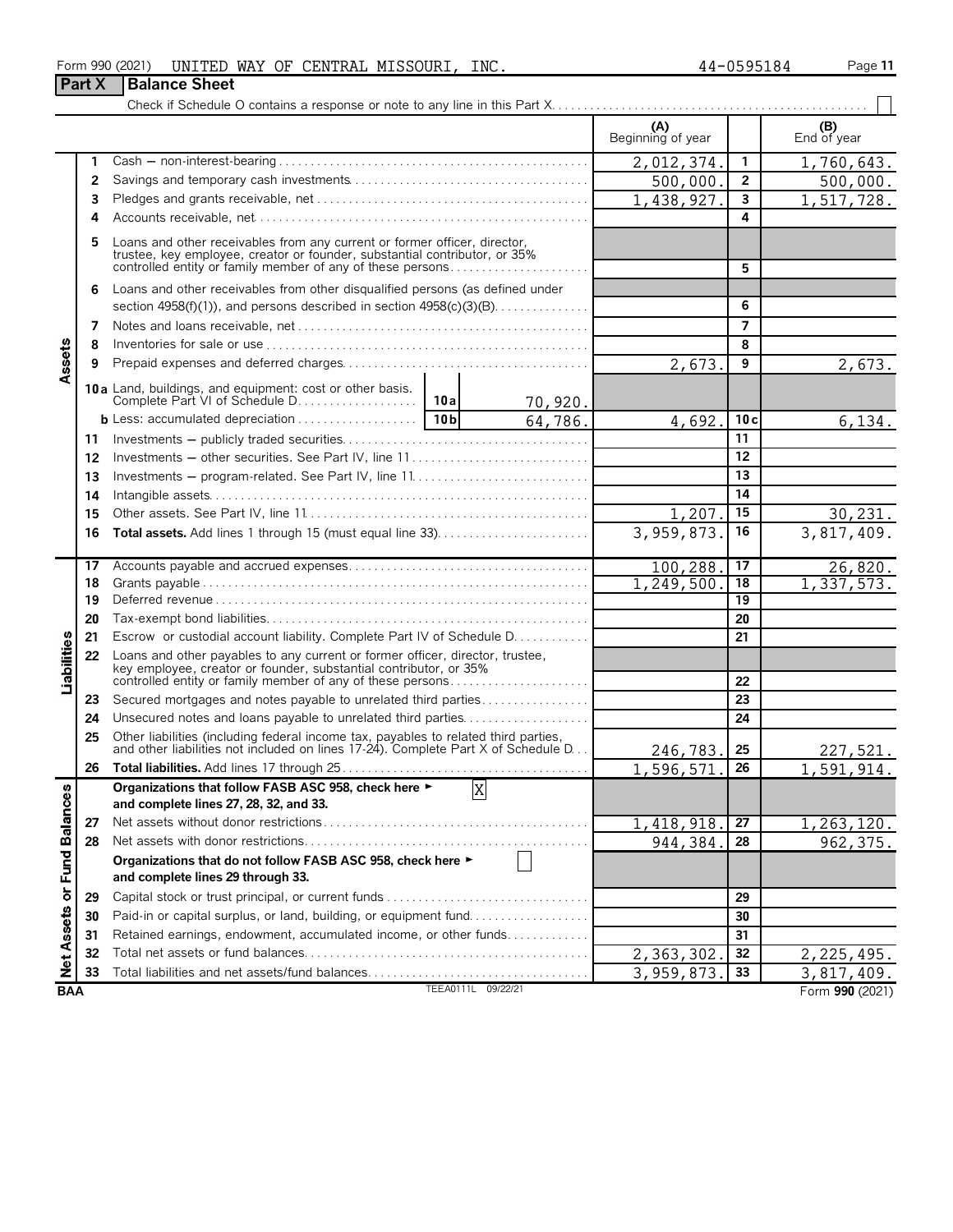| Form 990 (2021)<br>UNITED WAY OF CENTRAL MISSOURI, INC.                                                                                                                                                                                              | 44-0595184     |                |             | Page 12         |
|------------------------------------------------------------------------------------------------------------------------------------------------------------------------------------------------------------------------------------------------------|----------------|----------------|-------------|-----------------|
| Part XI<br>Reconciliation of Net Assets                                                                                                                                                                                                              |                |                |             |                 |
|                                                                                                                                                                                                                                                      |                |                |             |                 |
| 1                                                                                                                                                                                                                                                    | $\mathbf{1}$   | 2,463,523.     |             |                 |
| 2                                                                                                                                                                                                                                                    | $\overline{2}$ | 2,631,330.     |             |                 |
| 3                                                                                                                                                                                                                                                    | 3              |                | $-167,807.$ |                 |
| 4                                                                                                                                                                                                                                                    | 4              | 2,363,302.     |             |                 |
| 5                                                                                                                                                                                                                                                    | 5              |                |             |                 |
| 6                                                                                                                                                                                                                                                    | 6              |                | 60,000.     |                 |
| 7                                                                                                                                                                                                                                                    | 7              |                |             |                 |
| 8                                                                                                                                                                                                                                                    | 8              |                |             |                 |
| Other changes in net assets or fund balances (explain on Schedule O). SEE SCHEDULE O<br>9                                                                                                                                                            | 9              |                | $-30,000.$  |                 |
| Net assets or fund balances at end of year. Combine lines 3 through 9 (must equal Part X, line 32,<br>10                                                                                                                                             | 10             | 2,225,495.     |             |                 |
| <b>Part XII Financial Statements and Reporting</b>                                                                                                                                                                                                   |                |                |             |                 |
|                                                                                                                                                                                                                                                      |                |                |             |                 |
|                                                                                                                                                                                                                                                      |                |                | <b>Yes</b>  | No              |
| Accounting method used to prepare the Form 990:<br>Cash<br>Other<br>X Accrual<br>1.                                                                                                                                                                  |                |                |             |                 |
| If the organization changed its method of accounting from a prior year or checked 'Other,' explain<br>on Schedule O.                                                                                                                                 |                |                |             |                 |
| 2a Were the organization's financial statements compiled or reviewed by an independent accountant?                                                                                                                                                   |                | 2a             |             | X               |
| If 'Yes,' check a box below to indicate whether the financial statements for the year were compiled or reviewed on a<br>separate basis, consolidated basis, or both:<br>Consolidated basis<br>Both consolidated and separate basis<br>Separate basis |                |                |             |                 |
| <b>b</b> Were the organization's financial statements audited by an independent accountant?                                                                                                                                                          |                | 2 <sub>b</sub> | X           |                 |
| If 'Yes,' check a box below to indicate whether the financial statements for the year were audited on a separate<br>basis, consolidated basis, or both:<br>X Consolidated basis<br>Both consolidated and separate basis<br>Separate basis            |                |                |             |                 |
| c If 'Yes' to line 2a or 2b, does the organization have a committee that assumes responsibility for oversight of the audit,<br>review, or compilation of its financial statements and selection of an independent accountant?                        |                | 2 c            | X           |                 |
| If the organization changed either its oversight process or selection process during the tax year, explain<br>on Schedule O.                                                                                                                         |                |                |             |                 |
| 3a As a result of a federal award, was the organization required to undergo an audit or audits as set forth in the Single                                                                                                                            |                | Зa             |             | X               |
| b If 'Yes,' did the organization undergo the required audit or audits? If the organization did not undergo the required audit<br>or audits, explain why on Schedule O and describe any steps taken to undergo such audits                            |                | 3 <sub>b</sub> |             |                 |
| TEEA0112L 09/22/21<br><b>BAA</b>                                                                                                                                                                                                                     |                |                |             | Form 990 (2021) |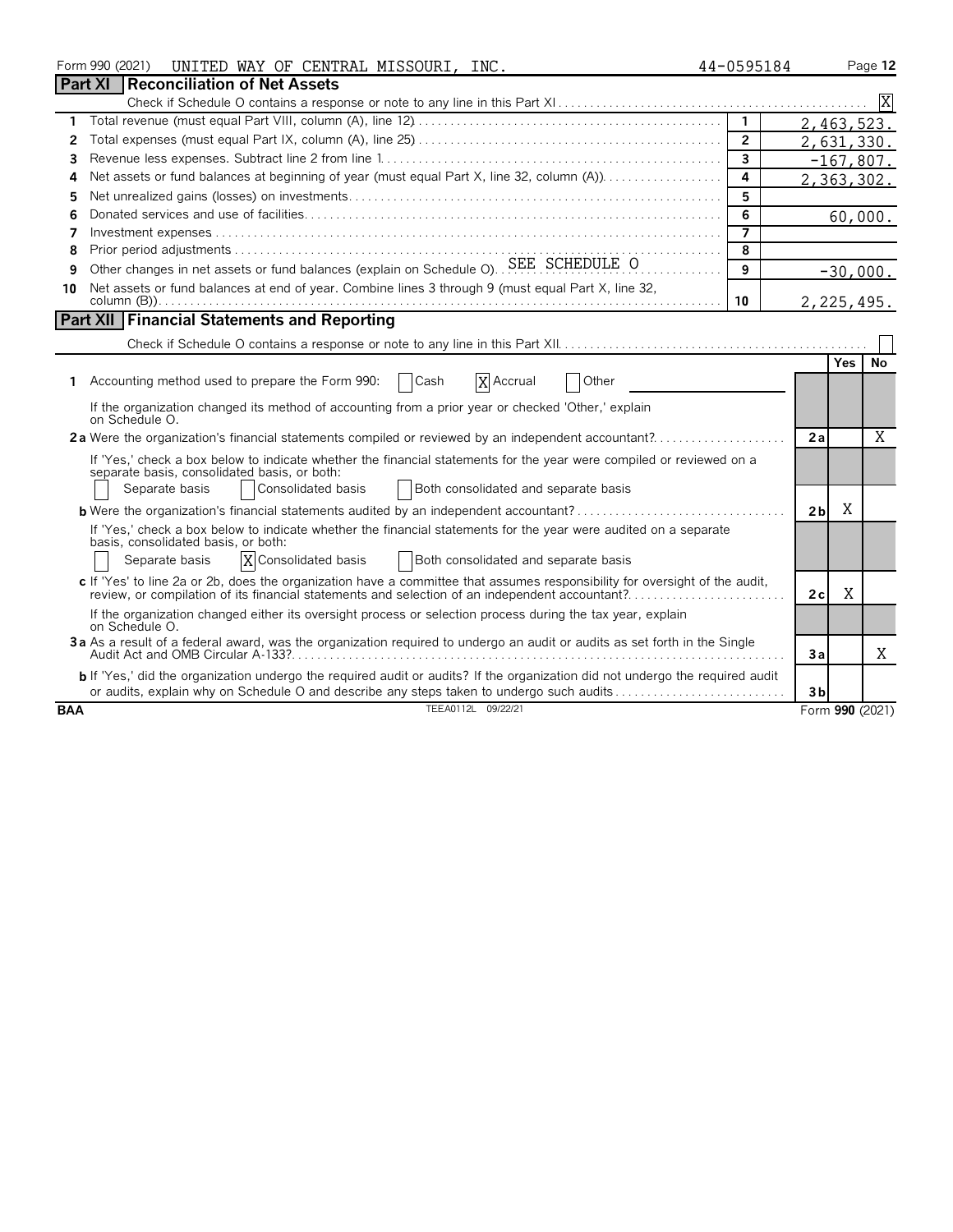| <b>SCHEDULE A</b> |  |
|-------------------|--|
|                   |  |

# **COMB No. 1545-0047**<br>
Complete if the organization is a section 501(c)(3) organization or a section<br> **SCHEDULE A**<br> **SCHEDULE A**<br> **SCHEDULE A**<br> **SCHEDULE A**<br> **SCHEDULE A**<br> **SCHEDULE A**<br> **SCHEDULE A**

**COMPOUTE A**<br>(Form 990) **Complete if the organization is a section 501(c)(3) organization or a section**<br>4947(a)(1) nonexempt charitable trust.

 $\triangleright$  Attach to Form 990 or Form 990-EZ.<br>
Lepartment of the Treasury<br>
Leternal Bayonus Service

| ZUZ I                               |  |
|-------------------------------------|--|
| <b>Open to Public</b><br>Inspection |  |

|              | Internal Revenue Service                                                                                                                                                   |                                                                                                                                                                                            | 077 0777990 IUI 11130 0600113 0110 1116 101631 11110111                                                                                                                                                                                                                                                                                                                                            |            |                                                                      |                                       |                            |  |
|--------------|----------------------------------------------------------------------------------------------------------------------------------------------------------------------------|--------------------------------------------------------------------------------------------------------------------------------------------------------------------------------------------|----------------------------------------------------------------------------------------------------------------------------------------------------------------------------------------------------------------------------------------------------------------------------------------------------------------------------------------------------------------------------------------------------|------------|----------------------------------------------------------------------|---------------------------------------|----------------------------|--|
|              | Name of the organization                                                                                                                                                   |                                                                                                                                                                                            |                                                                                                                                                                                                                                                                                                                                                                                                    |            |                                                                      | <b>Employer identification number</b> |                            |  |
|              | UNITED WAY OF CENTRAL MISSOURI, INC.                                                                                                                                       |                                                                                                                                                                                            |                                                                                                                                                                                                                                                                                                                                                                                                    |            | 44-0595184                                                           |                                       |                            |  |
| Part I       |                                                                                                                                                                            |                                                                                                                                                                                            | Reason for Public Charity Status. (All organizations must complete this part.) See instructions.                                                                                                                                                                                                                                                                                                   |            |                                                                      |                                       |                            |  |
|              | The organization is not a private foundation because it is: (For lines 1 through 12, check only one box.)                                                                  |                                                                                                                                                                                            |                                                                                                                                                                                                                                                                                                                                                                                                    |            |                                                                      |                                       |                            |  |
| 1            |                                                                                                                                                                            |                                                                                                                                                                                            | A church, convention of churches, or association of churches described in <b>section 170(b)(1)(A)(i).</b>                                                                                                                                                                                                                                                                                          |            |                                                                      |                                       |                            |  |
| 2            | A school described in section 170(b)(1)(A)(ii). (Attach Schedule E (Form 990).)                                                                                            |                                                                                                                                                                                            |                                                                                                                                                                                                                                                                                                                                                                                                    |            |                                                                      |                                       |                            |  |
| 3            |                                                                                                                                                                            |                                                                                                                                                                                            | A hospital or a cooperative hospital service organization described in section 170(b)(1)(A)(iii).                                                                                                                                                                                                                                                                                                  |            |                                                                      |                                       |                            |  |
| 4            |                                                                                                                                                                            |                                                                                                                                                                                            | A medical research organization operated in conjunction with a hospital described in section 170(b)(1)(A)(iii). Enter the hospital's                                                                                                                                                                                                                                                               |            |                                                                      |                                       |                            |  |
|              | name, city, and state:                                                                                                                                                     |                                                                                                                                                                                            |                                                                                                                                                                                                                                                                                                                                                                                                    |            |                                                                      |                                       |                            |  |
| 5            | An organization operated for the benefit of a college or university owned or operated by a governmental unit described in<br>section 170(b)(1)(A)(iv). (Complete Part II.) |                                                                                                                                                                                            |                                                                                                                                                                                                                                                                                                                                                                                                    |            |                                                                      |                                       |                            |  |
| 6            | A federal, state, or local government or governmental unit described in section 170(b)(1)(A)(v).                                                                           |                                                                                                                                                                                            |                                                                                                                                                                                                                                                                                                                                                                                                    |            |                                                                      |                                       |                            |  |
| 7            | X                                                                                                                                                                          | An organization that normally receives a substantial part of its support from a governmental unit or from the general public described<br>in section 170(b)(1)(A)(vi). (Complete Part II.) |                                                                                                                                                                                                                                                                                                                                                                                                    |            |                                                                      |                                       |                            |  |
| 8            |                                                                                                                                                                            |                                                                                                                                                                                            | A community trust described in section 170(b)(1)(A)(vi). (Complete Part II.)                                                                                                                                                                                                                                                                                                                       |            |                                                                      |                                       |                            |  |
| 9            |                                                                                                                                                                            |                                                                                                                                                                                            | An agricultural research organization described in section 170(b)(1)(A)(ix) operated in conjunction with a land-grant college                                                                                                                                                                                                                                                                      |            |                                                                      |                                       |                            |  |
|              | university:                                                                                                                                                                |                                                                                                                                                                                            | or university or a non-land-grant college of agriculture (see instructions). Enter the name, city, and state of the college or                                                                                                                                                                                                                                                                     |            |                                                                      |                                       |                            |  |
| 10           |                                                                                                                                                                            |                                                                                                                                                                                            | An organization that normally receives (1) more than 33-1/3% of its support from contributions, membership fees, and gross receipts<br>from activities related to its exempt functions, subject to certain exceptions; and (2) no more than 33-1/3% of its support from gross                                                                                                                      |            |                                                                      |                                       |                            |  |
|              |                                                                                                                                                                            |                                                                                                                                                                                            | investment income and unrelated business taxable income (less section 511 tax) from businesses acquired by the organization after                                                                                                                                                                                                                                                                  |            |                                                                      |                                       |                            |  |
|              |                                                                                                                                                                            | June 30, 1975. See section 509(a)(2). (Complete Part III.)                                                                                                                                 |                                                                                                                                                                                                                                                                                                                                                                                                    |            |                                                                      |                                       |                            |  |
| 11           |                                                                                                                                                                            |                                                                                                                                                                                            | An organization organized and operated exclusively to test for public safety. See section 509(a)(4).                                                                                                                                                                                                                                                                                               |            |                                                                      |                                       |                            |  |
| 12           |                                                                                                                                                                            |                                                                                                                                                                                            | An organization organized and operated exclusively for the benefit of, to perform the functions of, or to carry out the purposes of one<br>or more publicly supported organizations described in section 509(a)(1) or section 509(a)(2). See section 509(a)(3). Check the box on<br>lines 12a through 12d that describes the type of supporting organization and complete lines 12e, 12f, and 12g. |            |                                                                      |                                       |                            |  |
| а            |                                                                                                                                                                            |                                                                                                                                                                                            | Type I. A supporting organization operated, supervised, or controlled by its supported organization(s), typically by giving the supported<br>organization(s) the power to regularly appoint or elect a majority of the directors or trustees of the supporting organization. You must                                                                                                              |            |                                                                      |                                       |                            |  |
|              | complete Part IV, Sections A and B.                                                                                                                                        |                                                                                                                                                                                            |                                                                                                                                                                                                                                                                                                                                                                                                    |            |                                                                      |                                       |                            |  |
| b            | must complete Part IV, Sections A and C.                                                                                                                                   |                                                                                                                                                                                            | Type II. A supporting organization supervised or controlled in connection with its supported organization(s), by having control or<br>management of the supporting organization vested in the same persons that control or manage the supported organization(s). You                                                                                                                               |            |                                                                      |                                       |                            |  |
| c            |                                                                                                                                                                            |                                                                                                                                                                                            | Type III functionally integrated. A supporting organization operated in connection with, and functionally integrated with, its supported<br>organization(s) (see instructions). You must complete Part IV, Sections A, D, and E.                                                                                                                                                                   |            |                                                                      |                                       |                            |  |
| d            |                                                                                                                                                                            |                                                                                                                                                                                            | Type III non-functionally integrated. A supporting organization operated in connection with its supported organization(s) that is not<br>functionally integrated. The organization generally must satisfy a distribution requirement and an attentiveness requirement (see                                                                                                                         |            |                                                                      |                                       |                            |  |
| е            |                                                                                                                                                                            | instructions). You must complete Part IV, Sections A and D, and Part V.                                                                                                                    | Check this box if the organization received a written determination from the IRS that it is a Type I, Type II, Type III functionally                                                                                                                                                                                                                                                               |            |                                                                      |                                       |                            |  |
|              |                                                                                                                                                                            |                                                                                                                                                                                            | integrated, or Type III non-functionally integrated supporting organization.                                                                                                                                                                                                                                                                                                                       |            |                                                                      |                                       |                            |  |
|              | <b>q</b> Provide the following information about the supported organization(s).                                                                                            |                                                                                                                                                                                            |                                                                                                                                                                                                                                                                                                                                                                                                    |            |                                                                      |                                       |                            |  |
|              | (i) Name of supported organization                                                                                                                                         | $(ii)$ $EIN$                                                                                                                                                                               | (iii) Type of organization                                                                                                                                                                                                                                                                                                                                                                         |            |                                                                      | (v) Amount of monetary                | (vi) Amount of other       |  |
|              |                                                                                                                                                                            |                                                                                                                                                                                            | (described on lines 1-10<br>above (see instructions))                                                                                                                                                                                                                                                                                                                                              |            | (iv) is the<br>organization listed<br>in your governing<br>document? | support (see instructions)            | support (see instructions) |  |
|              |                                                                                                                                                                            |                                                                                                                                                                                            |                                                                                                                                                                                                                                                                                                                                                                                                    | <b>Yes</b> | No                                                                   |                                       |                            |  |
| (A)          |                                                                                                                                                                            |                                                                                                                                                                                            |                                                                                                                                                                                                                                                                                                                                                                                                    |            |                                                                      |                                       |                            |  |
| (B)          |                                                                                                                                                                            |                                                                                                                                                                                            |                                                                                                                                                                                                                                                                                                                                                                                                    |            |                                                                      |                                       |                            |  |
| (C)          |                                                                                                                                                                            |                                                                                                                                                                                            |                                                                                                                                                                                                                                                                                                                                                                                                    |            |                                                                      |                                       |                            |  |
| (D)          |                                                                                                                                                                            |                                                                                                                                                                                            |                                                                                                                                                                                                                                                                                                                                                                                                    |            |                                                                      |                                       |                            |  |
| (E)          |                                                                                                                                                                            |                                                                                                                                                                                            |                                                                                                                                                                                                                                                                                                                                                                                                    |            |                                                                      |                                       |                            |  |
|              |                                                                                                                                                                            |                                                                                                                                                                                            |                                                                                                                                                                                                                                                                                                                                                                                                    |            |                                                                      |                                       |                            |  |
| <b>Total</b> |                                                                                                                                                                            |                                                                                                                                                                                            |                                                                                                                                                                                                                                                                                                                                                                                                    |            |                                                                      |                                       |                            |  |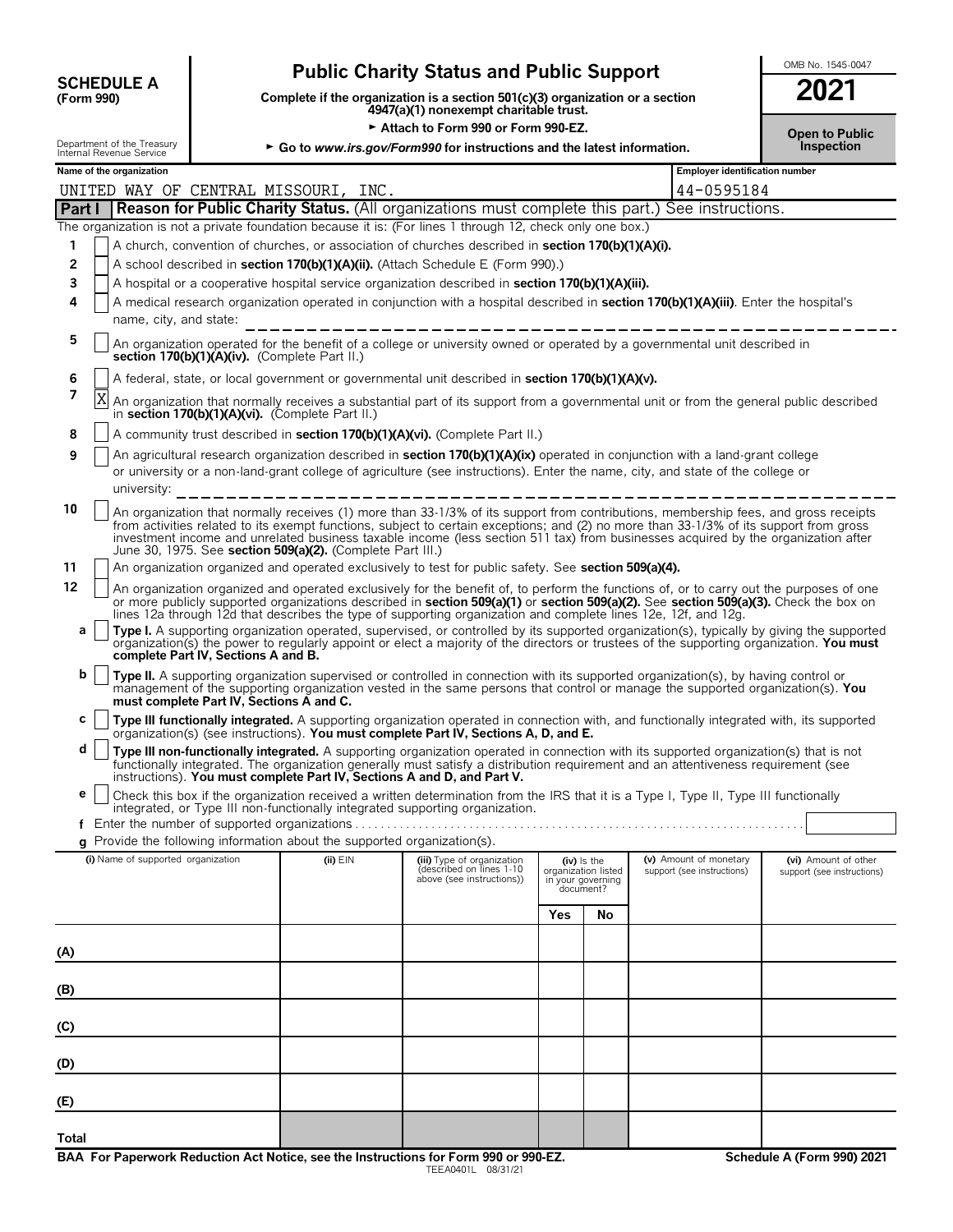Schedule A (Form 990) 2021 **DINITED WAY OF CENTRAL MISSOURI, INC.** 44-0595184 Page **2** 

### **Part II Support Schedule for Organizations Described in Sections 170(b)(1)(A)(iv) and 170(b)(1)(A)(vi)**

(Complete only if you checked the box on line 5, 7, or 8 of Part I or if the organization failed to qualify under Part III. If the organization fails to qualify under the tests listed below, please complete Part III.)

#### **Section A. Public Support**

|     | Calendar year (or fiscal year<br>beginning in) $\rightarrow$                                                                                                                                                                                                                                                                                                                                                                                                                                                                                          | (a) 2017   | $(b)$ 2018 | $(c)$ 2019                                             | $(d)$ 2020 | $(e)$ 2021 | (f) Total                                                                                                         |  |
|-----|-------------------------------------------------------------------------------------------------------------------------------------------------------------------------------------------------------------------------------------------------------------------------------------------------------------------------------------------------------------------------------------------------------------------------------------------------------------------------------------------------------------------------------------------------------|------------|------------|--------------------------------------------------------|------------|------------|-------------------------------------------------------------------------------------------------------------------|--|
| 1.  | Gifts, grants, contributions, and<br>membership fees received. (Do not<br>include any 'unusual grants'') $\ldots$                                                                                                                                                                                                                                                                                                                                                                                                                                     |            |            |                                                        |            |            | $2,068,296.$ $\mid$ $2,210,450.$ $\mid$ $2,903,191.$ $\mid$ $2,439,525.$ $\mid$ $2,411,062.$ $\mid$ $12,032,524.$ |  |
|     | 2 Tax revenues levied for the<br>organization's benefit and<br>either paid to or expended<br>on its behalf                                                                                                                                                                                                                                                                                                                                                                                                                                            |            |            |                                                        |            |            | $0$ .                                                                                                             |  |
| 3   | The value of services or<br>facilities furnished by a<br>governmental unit to the<br>organization without charge                                                                                                                                                                                                                                                                                                                                                                                                                                      |            |            |                                                        |            |            | 0.                                                                                                                |  |
| 4   | Total. Add lines 1 through 3                                                                                                                                                                                                                                                                                                                                                                                                                                                                                                                          |            |            | 2,068,296. 2,210,450. 2,903,191. 2,439,525. 2,411,062. |            |            | 12,032,524.                                                                                                       |  |
| 5   | The portion of total<br>contributions by each person<br>(other than a governmental<br>unit or publicly supported<br>organization) included on line 1<br>that exceeds 2% of the amount<br>shown on line 11, column $(f)$                                                                                                                                                                                                                                                                                                                               |            |            |                                                        |            |            | 2,543,984.                                                                                                        |  |
| 6   | <b>Public support.</b> Subtract line 5<br>from line $4$                                                                                                                                                                                                                                                                                                                                                                                                                                                                                               |            |            |                                                        |            |            | 9,488,540.                                                                                                        |  |
|     | <b>Section B. Total Support</b>                                                                                                                                                                                                                                                                                                                                                                                                                                                                                                                       |            |            |                                                        |            |            |                                                                                                                   |  |
|     | Calendar year (or fiscal year<br>beginning in) $\rightarrow$                                                                                                                                                                                                                                                                                                                                                                                                                                                                                          | (a) $2017$ | $(b)$ 2018 | $(c)$ 2019                                             | $(d)$ 2020 | (e) $2021$ | (f) Total                                                                                                         |  |
|     | 7 Amounts from line $4, \ldots, \ldots$                                                                                                                                                                                                                                                                                                                                                                                                                                                                                                               | 2,068,296. | 2,210,450. | 2,903,191.                                             | 2,439,525. | 2,411,062. | 12,032,524.                                                                                                       |  |
| 8   | Gross income from interest,<br>dividends, payments received<br>on securities loans, rents,<br>royalties, and income from<br>similar sources                                                                                                                                                                                                                                                                                                                                                                                                           | 207.       |            | 9,214.                                                 | 23,109.    |            | 32,530.                                                                                                           |  |
| 9   | Net income from unrelated<br>business activities, whether or<br>not the business is regularly<br>carried on                                                                                                                                                                                                                                                                                                                                                                                                                                           |            |            |                                                        |            |            | 0.                                                                                                                |  |
|     | <b>10</b> Other income. Do not include<br>gain or loss from the sale of<br>capital assets (Explain in<br>Part VI.). SEE: PART VI                                                                                                                                                                                                                                                                                                                                                                                                                      |            |            |                                                        | 4,795.     | $-1,846.$  | 2,949.                                                                                                            |  |
|     | <b>11 Total support.</b> Add lines 7                                                                                                                                                                                                                                                                                                                                                                                                                                                                                                                  |            |            |                                                        |            |            | 12,068,003.                                                                                                       |  |
|     |                                                                                                                                                                                                                                                                                                                                                                                                                                                                                                                                                       |            |            |                                                        |            | 12         | 0.                                                                                                                |  |
|     | 13 First 5 years. If the Form 990 is for the organization's first, second, third, fourth, or fifth tax year as a section 501(c)(3)                                                                                                                                                                                                                                                                                                                                                                                                                    |            |            |                                                        |            |            |                                                                                                                   |  |
|     | Section C. Computation of Public Support Percentage                                                                                                                                                                                                                                                                                                                                                                                                                                                                                                   |            |            |                                                        |            |            |                                                                                                                   |  |
|     | 14 Public support percentage for 2021 (line 6, column (f), divided by line 11, column (f)                                                                                                                                                                                                                                                                                                                                                                                                                                                             |            |            |                                                        |            | 14         | 78.63%                                                                                                            |  |
|     |                                                                                                                                                                                                                                                                                                                                                                                                                                                                                                                                                       |            |            |                                                        |            | 15         | 77.92%                                                                                                            |  |
|     | 16a 33-1/3% support test-2021. If the organization did not check the box on line 13, and line 14 is 33-1/3% or more, check this box<br>X                                                                                                                                                                                                                                                                                                                                                                                                              |            |            |                                                        |            |            |                                                                                                                   |  |
|     | b 33-1/3% support test-2020. If the organization did not check a box on line 13 or 16a, and line 15 is 33-1/3% or more, check this box                                                                                                                                                                                                                                                                                                                                                                                                                |            |            |                                                        |            |            |                                                                                                                   |  |
|     | 17a 10%-facts-and-circumstances test-2021. If the organization did not check a box on line 13, 16a, or 16b, and line 14 is 10%<br>or more, and if the organization meets the facts-and-circumstances test, check this box and stop here. Explain in Part VI how<br>the organization meets the facts and circumstances test. The organization qualifies as a publicly supported organization                                                                                                                                                           |            |            |                                                        |            |            | $\mathcal{L}$                                                                                                     |  |
|     | <b>b 10%-facts-and-circumstances test-2020.</b> If the organization did not check a box on line 13, 16a, 16b, or 17a, and line 15 is 10%<br>or more, and if the organization meets the facts-and-circumstances test, check this box and <b>stop here.</b> Explain in Part VI how the<br>organization meets the facts-and-circumstances test. The organization qualifies as a publicly supported organization<br>18 Private foundation. If the organization did not check a box on line 13, 16a, 16b, 17a, or 17b, check this box and see instructions |            |            |                                                        |            |            |                                                                                                                   |  |
|     |                                                                                                                                                                                                                                                                                                                                                                                                                                                                                                                                                       |            |            |                                                        |            |            |                                                                                                                   |  |
| BAA |                                                                                                                                                                                                                                                                                                                                                                                                                                                                                                                                                       |            |            |                                                        |            |            | Schedule A (Form 990) 2021                                                                                        |  |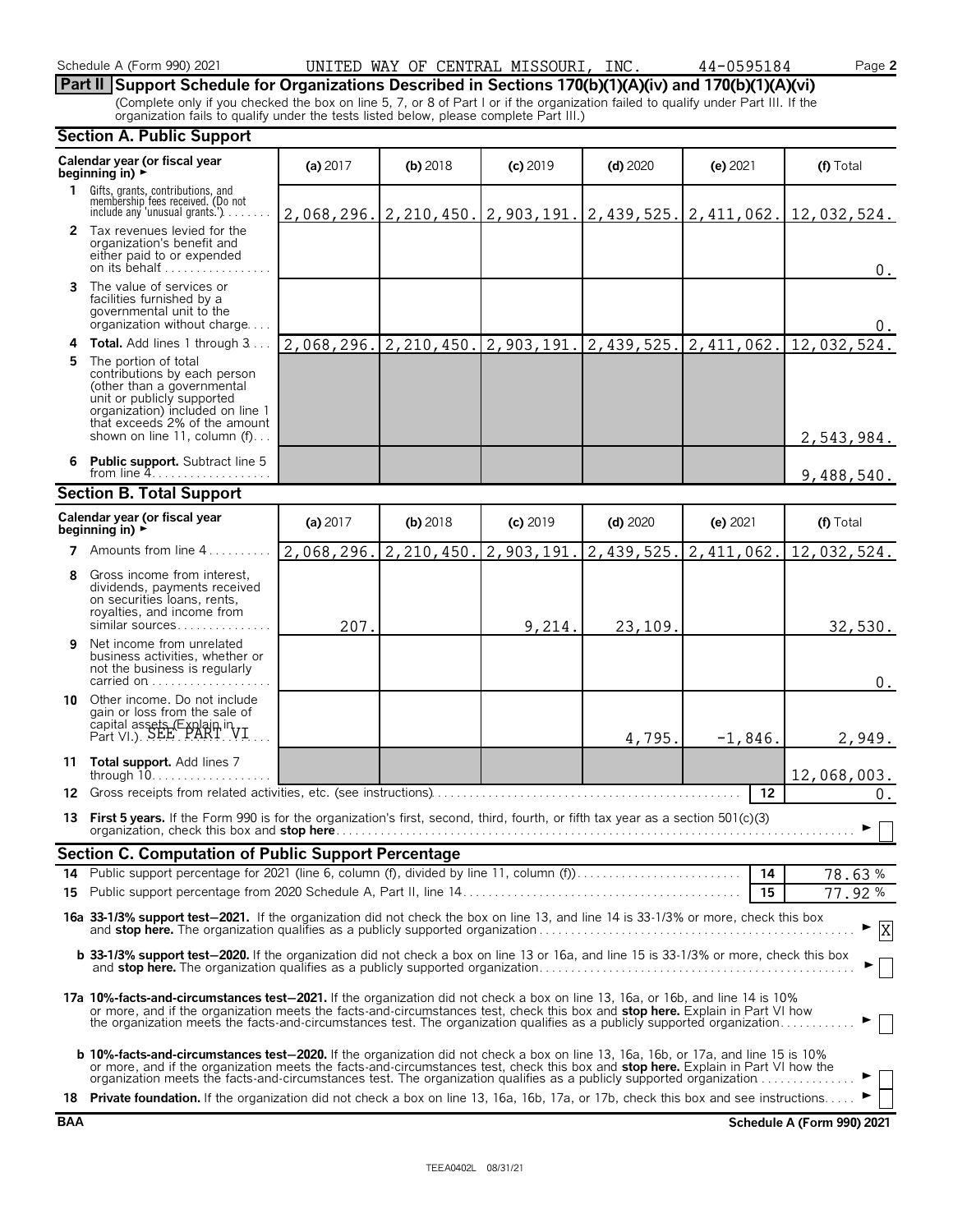### **Part III Support Schedule for Organizations Described in Section 509(a)(2)**

(Complete only if you checked the box on line 10 of Part I or if the organization failed to qualify under Part II. If the organization fails to qualify under the tests listed below, please complete Part II.)

|            | <b>Section A. Public Support</b>                                                                                                                                                                                                                                      |            |                    |            |            |            |    |                            |
|------------|-----------------------------------------------------------------------------------------------------------------------------------------------------------------------------------------------------------------------------------------------------------------------|------------|--------------------|------------|------------|------------|----|----------------------------|
|            | Calendar year (or fiscal year beginning in) $\blacktriangleright$                                                                                                                                                                                                     | (a) 2017   | (b) 2018           | $(c)$ 2019 | $(d)$ 2020 | $(e)$ 2021 |    | (f) Total                  |
|            | 1 Gifts, grants, contributions,<br>and membership fees<br>received. (Do not include<br>any 'unusual grants.')                                                                                                                                                         |            |                    |            |            |            |    |                            |
| 2          | Gross receipts from admissions,                                                                                                                                                                                                                                       |            |                    |            |            |            |    |                            |
|            | merchandise sold or services<br>performed, or facilities<br>furnished in any activity that is<br>related to the organization's<br>$tax\text{-}exempt$ purpose                                                                                                         |            |                    |            |            |            |    |                            |
| 3          | Gross receipts from activities<br>that are not an unrelated trade<br>or business under section 513.                                                                                                                                                                   |            |                    |            |            |            |    |                            |
| 4          | Tax revenues levied for the<br>organization's benefit and<br>either paid to or expended on<br>its behalf $\ldots$ $\ldots$ $\ldots$ $\ldots$ $\ldots$ $\ldots$                                                                                                        |            |                    |            |            |            |    |                            |
| 5          | The value of services or<br>facilities furnished by a<br>governmental unit to the<br>organization without charge                                                                                                                                                      |            |                    |            |            |            |    |                            |
| 6          | Total. Add lines 1 through 5<br><b>7a</b> Amounts included on lines 1.<br>2, and 3 received from<br>disqualified persons                                                                                                                                              |            |                    |            |            |            |    |                            |
|            | <b>b</b> Amounts included on lines 2<br>and 3 received from other than<br>disqualified persons that<br>exceed the greater of \$5,000 or<br>1% of the amount on line 13<br>for the year                                                                                |            |                    |            |            |            |    |                            |
|            | c Add lines 7a and 7b                                                                                                                                                                                                                                                 |            |                    |            |            |            |    |                            |
| 8          | <b>Public support.</b> (Subtract line<br>7c from line 6.).                                                                                                                                                                                                            |            |                    |            |            |            |    |                            |
|            | <b>Section B. Total Support</b>                                                                                                                                                                                                                                       |            |                    |            |            |            |    |                            |
|            | Calendar year (or fiscal year beginning in) $\blacktriangleright$                                                                                                                                                                                                     | (a) $2017$ | (b) 2018           | $(c)$ 2019 | $(d)$ 2020 | $(e)$ 2021 |    | (f) Total                  |
| 9.         | Amounts from line 6                                                                                                                                                                                                                                                   |            |                    |            |            |            |    |                            |
|            | <b>10a</b> Gross income from interest, dividends,<br>payments received on securities loans,<br>rents, royalties, and income from<br>similar sources.<br><b>b</b> Unrelated business taxable                                                                           |            |                    |            |            |            |    |                            |
|            | income (less section 511<br>taxes) from businesses<br>acquired after June 30, 1975                                                                                                                                                                                    |            |                    |            |            |            |    |                            |
| 11         | c Add lines $10a$ and $10b$<br>Net income from unrelated business                                                                                                                                                                                                     |            |                    |            |            |            |    |                            |
|            | activities not included on line 10b,<br>whether or not the business is<br>regularly carried on. $\ldots \ldots$                                                                                                                                                       |            |                    |            |            |            |    |                            |
|            | 12 Other income. Do not include<br>gain or loss from the sale of<br>capital assets (Explain in                                                                                                                                                                        |            |                    |            |            |            |    |                            |
|            | 13 Total support. (Add lines 9,<br>10c. 11. and $12.1$                                                                                                                                                                                                                |            |                    |            |            |            |    |                            |
|            | 14 First 5 years. If the Form 990 is for the organization's first, second, third, fourth, or fifth tax year as a section 501(c)(3)<br>organization, check this box and stop here.                                                                                     |            |                    |            |            |            |    |                            |
|            | Section C. Computation of Public Support Percentage                                                                                                                                                                                                                   |            |                    |            |            |            |    |                            |
| 15         | Public support percentage for 2021 (line 8, column (f), divided by line 13, column (f))                                                                                                                                                                               |            |                    |            |            |            | 15 | နွ                         |
| 16         |                                                                                                                                                                                                                                                                       |            |                    |            |            |            | 16 | oko                        |
|            | Section D. Computation of Investment Income Percentage                                                                                                                                                                                                                |            |                    |            |            |            |    |                            |
| 17         | Investment income percentage for 2021 (line 10c, column (f), divided by line 13, column (f)                                                                                                                                                                           |            |                    |            |            |            | 17 | ್ಗ                         |
| 18         |                                                                                                                                                                                                                                                                       |            |                    |            |            |            | 18 | ०७                         |
|            | 19a 33-1/3% support tests-2021. If the organization did not check the box on line 14, and line 15 is more than 33-1/3%, and line 17                                                                                                                                   |            |                    |            |            |            |    |                            |
|            | is not more than 33-1/3%, check this box and stop here. The organization qualifies as a publicly supported organization<br><b>b</b> 33-1/3% support tests-2020. If the organization did not check a box on line 14 or line 19a, and line 16 is more than 33-1/3%, and |            |                    |            |            |            |    |                            |
| 20         | line 18 is not more than 33-1/3%, check this box and stop here. The organization qualifies as a publicly supported organization.<br>Private foundation. If the organization did not check a box on line 14, 19a, or 19b, check this box and see instructions          |            |                    |            |            |            |    |                            |
| <b>BAA</b> |                                                                                                                                                                                                                                                                       |            | TEEA0403L 08/31/21 |            |            |            |    | Schedule A (Form 990) 2021 |
|            |                                                                                                                                                                                                                                                                       |            |                    |            |            |            |    |                            |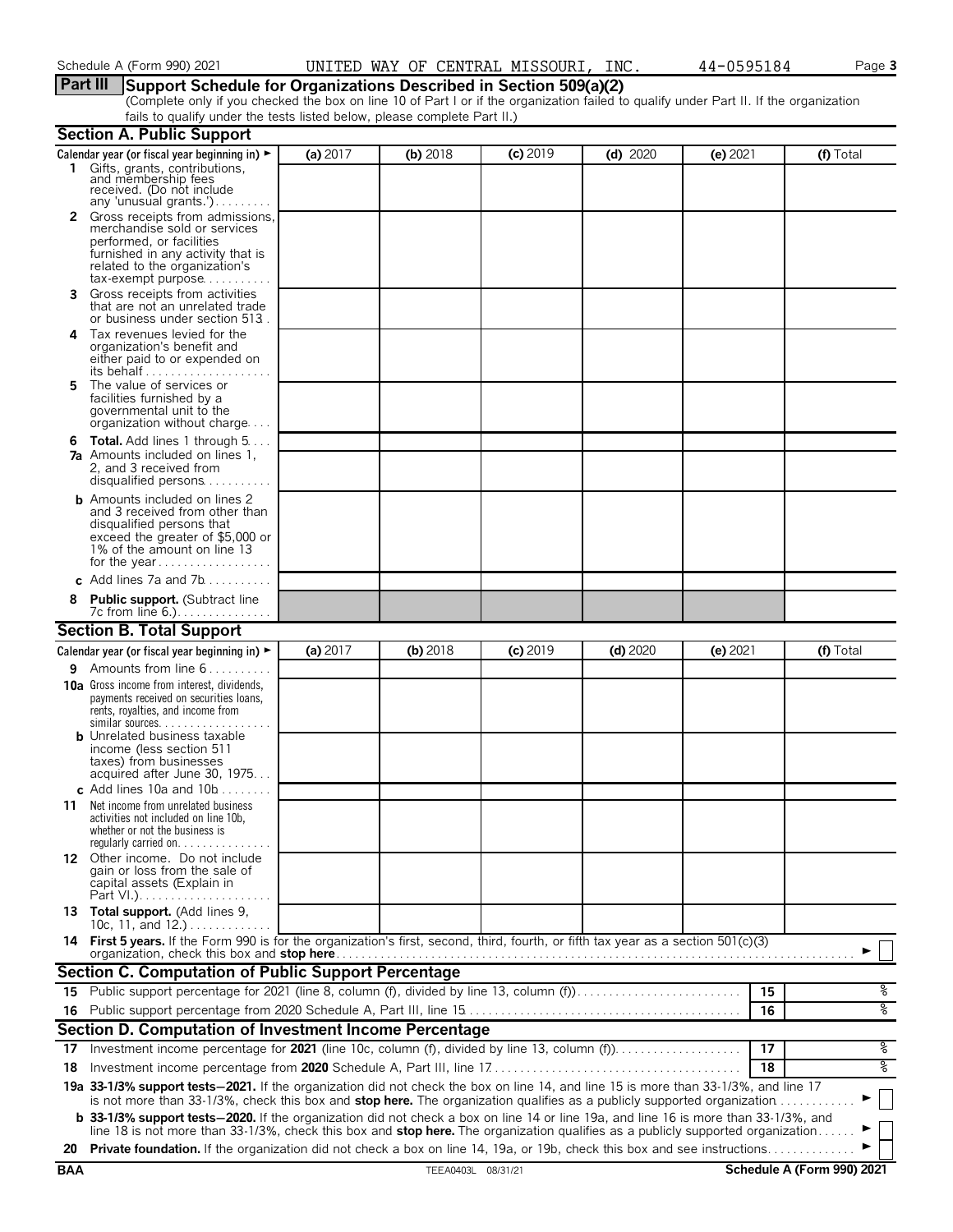### **Part IV Supporting Organizations**

(Complete only if you checked a box in line 12 on Part I. If you checked box 12a, Part I, complete Sections A and B. If you checked box 12b, Part I, complete Sections A and C. If you checked box 12c, Part I, complete Sections A, D, and E. If you checked box 12d, Part I, complete Sections A and D, and complete Part V.)

### **Section A. All Supporting Organizations**

|            |                                                                                                                                                                                                                                                                                                                                                                                                                                                                                                                                              |                | Yes. | No |
|------------|----------------------------------------------------------------------------------------------------------------------------------------------------------------------------------------------------------------------------------------------------------------------------------------------------------------------------------------------------------------------------------------------------------------------------------------------------------------------------------------------------------------------------------------------|----------------|------|----|
|            | Are all of the organization's supported organizations listed by name in the organization's governing documents?<br>If 'No,' describe in Part VI how the supported organizations are designated. If designated by class or purpose, describe<br>the designation. If historic and continuing relationship, explain.                                                                                                                                                                                                                            | 1              |      |    |
|            | 2 Did the organization have any supported organization that does not have an IRS determination of status under section<br>509(a)(1) or (2)? If 'Yes,' explain in <b>Part VI</b> how the organization determined that the supported organization was<br>described in section $509(a)(1)$ or (2).                                                                                                                                                                                                                                              | $\overline{2}$ |      |    |
|            | 3a Did the organization have a supported organization described in section 501(c)(4), (5), or (6)? If 'Yes,' answer lines 3b<br>and 3c below.                                                                                                                                                                                                                                                                                                                                                                                                | 3a             |      |    |
|            | <b>b</b> Did the organization confirm that each supported organization qualified under section $501(c)(4)$ , (5), or (6) and<br>satisfied the public support tests under section 509(a)(2)? If 'Yes,' describe in Part VI when and how the organization<br>made the determination.                                                                                                                                                                                                                                                           | 3 <sub>b</sub> |      |    |
|            | c Did the organization ensure that all support to such organizations was used exclusively for section $170(c)(2)$ (B)<br>purposes? If 'Yes,' explain in <b>Part VI</b> what controls the organization put in place to ensure such use.                                                                                                                                                                                                                                                                                                       | 3 <sub>c</sub> |      |    |
|            | 4a Was any supported organization not organized in the United States ('foreign supported organization')? If 'Yes' and<br>if you checked box 12a or 12b in Part I, answer lines 4b and 4c below.                                                                                                                                                                                                                                                                                                                                              | 4a             |      |    |
|            | <b>b</b> Did the organization have ultimate control and discretion in deciding whether to make grants to the foreign supported<br>organization? If 'Yes,' describe in Part VI how the organization had such control and discretion despite being controlled<br>or supervised by or in connection with its supported organizations.                                                                                                                                                                                                           | 4b             |      |    |
|            | c Did the organization support any foreign supported organization that does not have an IRS determination under<br>sections 501(c)(3) and 509(a)(1) or (2)? If 'Yes,' explain in <b>Part VI</b> what controls the organization used to ensure that<br>all support to the foreign supported organization was used exclusively for section $170(c)(2)(B)$ purposes.                                                                                                                                                                            | 4c             |      |    |
|            | 5a Did the organization add, substitute, or remove any supported organizations during the tax year? If 'Yes,' answer lines<br>5b and 5c below (if applicable). Also, provide detail in Part VI, including (i) the names and EIN numbers of the<br>supported organizations added, substituted, or removed; (ii) the reasons for each such action; (iii) the<br>authority under the organization's organizing document authorizing such action; and (iv) how the action was<br>accomplished (such as by amendment to the organizing document). | 5a             |      |    |
|            | <b>b</b> Type I or Type II only. Was any added or substituted supported organization part of a class already designated in the<br>organization's organizing document?                                                                                                                                                                                                                                                                                                                                                                        | 5b             |      |    |
|            | c Substitutions only. Was the substitution the result of an event beyond the organization's control?                                                                                                                                                                                                                                                                                                                                                                                                                                         | 5c             |      |    |
| 6          | Did the organization provide support (whether in the form of grants or the provision of services or facilities) to<br>anyone other than (i) its supported organizations, (ii) individuals that are part of the charitable class benefited by one<br>or more of its supported organizations, or (iii) other supporting organizations that also support or benefit one or more of<br>the filing organization's supported organizations? If 'Yes,' provide detail in Part VI.                                                                   | 6              |      |    |
| 7          | Did the organization provide a grant, loan, compensation, or other similar payment to a substantial contributor<br>(as defined in section $4958(c)(3)(C)$ ), a family member of a substantial contributor, or a 35% controlled entity with<br>regard to a substantial contributor? If 'Yes,' complete Part I of Schedule L (Form 990).                                                                                                                                                                                                       | $\overline{7}$ |      |    |
| 8          | Did the organization make a loan to a disqualified person (as defined in section 4958) not described on line 7? If 'Yes,'<br>complete Part I of Schedule L (Form 990).                                                                                                                                                                                                                                                                                                                                                                       | 8              |      |    |
|            | 9a Was the organization controlled directly or indirectly at any time during the tax year by one or more disqualified persons,<br>as defined in section 4946 (other than foundation managers and organizations described in section 509(a)(1) or (2))?<br>If 'Yes,' provide detail in <b>Part VI.</b>                                                                                                                                                                                                                                        | 9a             |      |    |
|            | <b>b</b> Did one or more disqualified persons (as defined on line 9a) hold a controlling interest in any entity in which the<br>supporting organization had an interest? If 'Yes,' provide detail in Part VI.                                                                                                                                                                                                                                                                                                                                | 9b             |      |    |
|            | c Did a disqualified person (as defined on line 9a) have an ownership interest in, or derive any personal benefit from,<br>assets in which the supporting organization also had an interest? If 'Yes,' provide detail in Part VI.                                                                                                                                                                                                                                                                                                            | 9c             |      |    |
|            | 10a Was the organization subject to the excess business holdings rules of section 4943 because of section 4943(f) (regarding<br>certain Type II supporting organizations, and all Type III non-functionally integrated supporting organizations)? If 'Yes,'<br>answer line 10b below.                                                                                                                                                                                                                                                        | 10a            |      |    |
|            | <b>b</b> Did the organization have any excess business holdings in the tax year? (Use Schedule C, Form 4720, to determine<br>whether the organization had excess business holdings.)                                                                                                                                                                                                                                                                                                                                                         | 10b            |      |    |
| <b>BAA</b> | Schedule A (Form 990) 2021<br>TEEA0404L 08/31/21                                                                                                                                                                                                                                                                                                                                                                                                                                                                                             |                |      |    |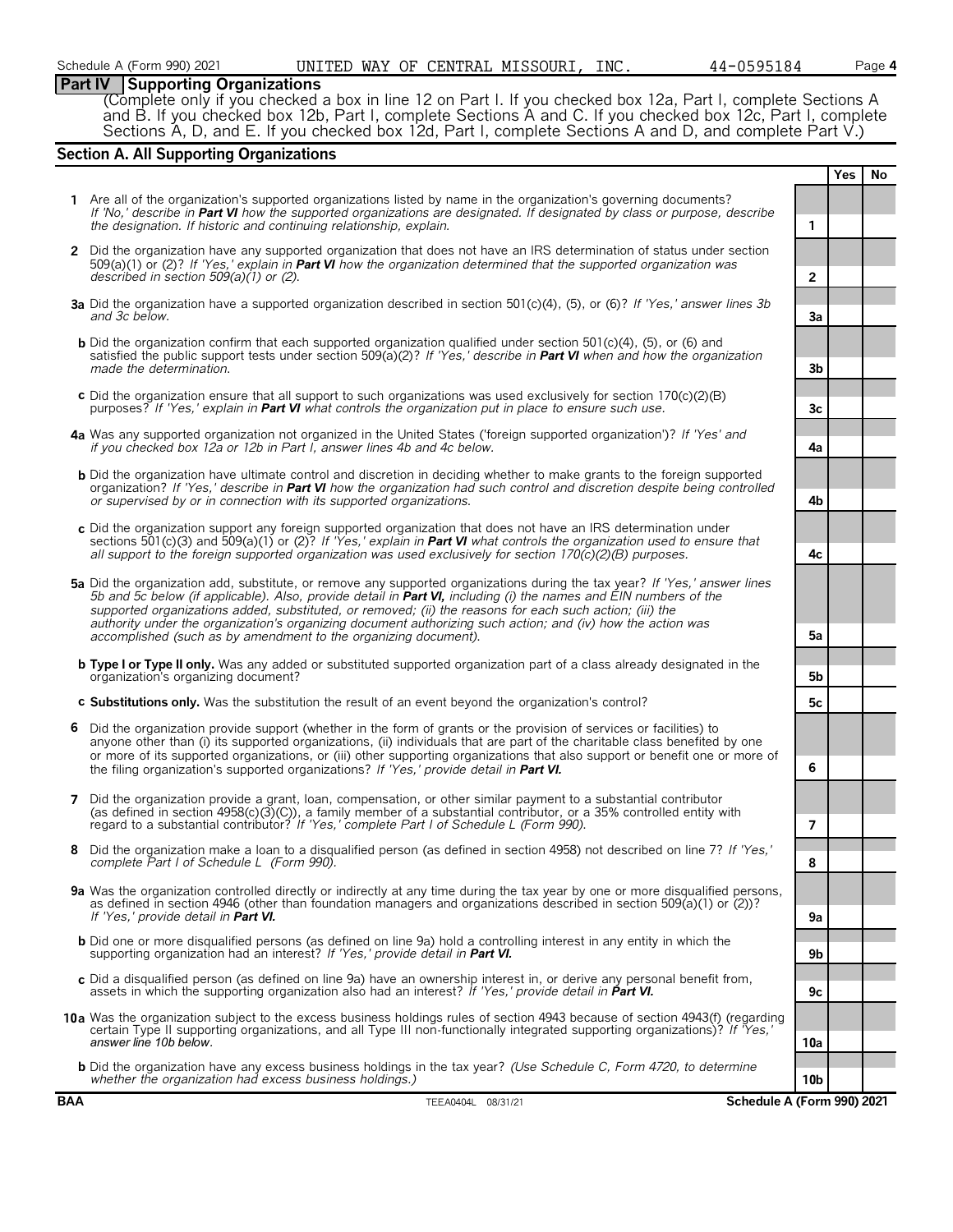|                                                                                                                             | Schedule A (Form 990) 2021                                                                                                                            |  |  |  | UNITED WAY OF CENTRAL MISSOURI, | INC. | 44-0595184 |                  |      | Page 5 |
|-----------------------------------------------------------------------------------------------------------------------------|-------------------------------------------------------------------------------------------------------------------------------------------------------|--|--|--|---------------------------------|------|------------|------------------|------|--------|
| Part IV                                                                                                                     | Supporting Organizations (continued)                                                                                                                  |  |  |  |                                 |      |            |                  |      |        |
|                                                                                                                             |                                                                                                                                                       |  |  |  |                                 |      |            |                  | Yes. | No     |
| Has the organization accepted a gift or contribution from any of the following persons?<br>11                               |                                                                                                                                                       |  |  |  |                                 |      |            |                  |      |        |
| a A person who directly or indirectly controls, either alone or together with persons described on lines 11b and 11c below, |                                                                                                                                                       |  |  |  |                                 |      |            |                  |      |        |
|                                                                                                                             | the governing body of a supported organization?                                                                                                       |  |  |  |                                 |      |            | 11a              |      |        |
|                                                                                                                             | <b>b</b> A family member of a person described on line 11a above?                                                                                     |  |  |  |                                 |      |            | 11b <sub>1</sub> |      |        |
|                                                                                                                             | <b>C</b> A 35% controlled entity of a person described on line 11a or 11b above? If 'Yes' to line 11a, 11b, or 11c, provide detail in <b>Part VI.</b> |  |  |  |                                 |      |            | $11c_1$          |      |        |
|                                                                                                                             |                                                                                                                                                       |  |  |  |                                 |      |            |                  |      |        |

#### **Section B. Type I Supporting Organizations**

- **1** Did the governing body, members of the governing body, officers acting in their official capacity, or membership of one or more supported organizations have the power to regularly appoint or elect at least a majority of the organization's officers, directors, or trustees at all times during the tax year? *If 'No,' describe in Part VI how the supported organization(s) effectively operated, supervised, or controlled the organization's activities. If the organization had more than one supported organization, describe how the powers to appoint and/or remove officers, directors, or trustees were allocated among the supported organizations and what conditions or restrictions, if any, applied to such powers* **<sup>1</sup>** *during the tax* year.
- **2** Did the organization operate for the benefit of any supported organization other than the supported organization(s) that operated, supervised, or controlled the supporting organization? *If 'Yes,' explain in Part VI how providing such benefit carried out the purposes of the supported organization(s) that operated, supervised, or controlled the supporting organization.* **2**

#### **Section C. Type II Supporting Organizations**

**Yes No 1** Were a majority of the organization's directors or trustees during the tax year also a majority of the directors or trustees of each of the organization's supported organization(s)? *If 'No,' describe in Part VI how control or management of the supporting organization was vested in the same persons that controlled or managed the supported organization(s).* **1**

#### **Section D. All Type III Supporting Organizations**

|                                                                                                                                                                                                                                                                                                                                                                                       |   | res) |  |
|---------------------------------------------------------------------------------------------------------------------------------------------------------------------------------------------------------------------------------------------------------------------------------------------------------------------------------------------------------------------------------------|---|------|--|
| Did the organization provide to each of its supported organizations, by the last day of the fifth month of the<br>organization's tax year, (i) a written notice describing the type and amount of support provided during the prior tax<br>year, (ii) a copy of the Form 990 that was most recently filed as of the date of notification, and (iii) copies of the                     |   |      |  |
| organization's governing documents in effect on the date of notification, to the extent not previously provided?                                                                                                                                                                                                                                                                      |   |      |  |
| 2 Were any of the organization's officers, directors, or trustees either (i) appointed or elected by the supported                                                                                                                                                                                                                                                                    |   |      |  |
| organization(s) or (ii) serving on the governing body of a supported organization? If 'No,' explain in <b>Part VI</b> how the organization maintained a close and continuous working relationship with the supported organization(s                                                                                                                                                   | ◠ |      |  |
| 3 By reason of the relationship described on line 2, above, did the organization's supported organizations have a significant<br>voice in the organization's investment policies and in directing the use of the organization's income or assets at<br>all times during the tax year? If 'Yes,' describe in <b>Part VI</b> the role the organization's supported organizations played |   |      |  |
| in this regard.                                                                                                                                                                                                                                                                                                                                                                       |   |      |  |

### **Section E. Type III Functionally Integrated Supporting Organizations**

- **1** *Check the box next to the method that the organization used to satisfy the Integral Part Test during the year (see instructions).*
- **a** The organization satisfied the Activities Test. *Complete line 2 below.*
- **b** The organization is the parent of each of its supported organizations. *Complete line 3 below.*
- **c** The organization supported a governmental entity. *Describe in Part VI how you supported a governmental entity (see instructions).*

#### **2** Activities Test. *Answer lines 2a and 2b below.* **Yes No**

- **a** Did substantially all of the organization's activities during the tax year directly further the exempt purposes of the supported organization(s) to which the organization was responsive? *If 'Yes,' then in Part VI identify those supported organizations and explain how these activities directly furthered their exempt purposes, how the organization was responsive to those supported organizations, and how the organization determined that these activities constituted substantially all of its activities.* **2a**
- **b** Did the activities described on line 2a, above, constitute activities that, but for the organization's involvement, one or more of the organization's supported organization(s) would have been engaged in? *If 'Yes,' explain in Part VI the reasons for the organization's position that its supported organization(s) would have engaged in these activities but for the organization's involvement.* **2b**
- **3** Parent of Supported Organizations. *Answer lines 3a and 3b below.*
- **a** Did the organization have the power to regularly appoint or elect a majority of the officers, directors, or trustees of each of the supported organizations? *If 'Yes' or 'No,' provide details in Part VI.* **3a**
- **b** Did the organization exercise a substantial degree of direction over the policies, programs, and activities of each of its supported organizations? *If 'Yes,' describe in Part VI the role played by the organization in this regard.* **3b**

**Yes No**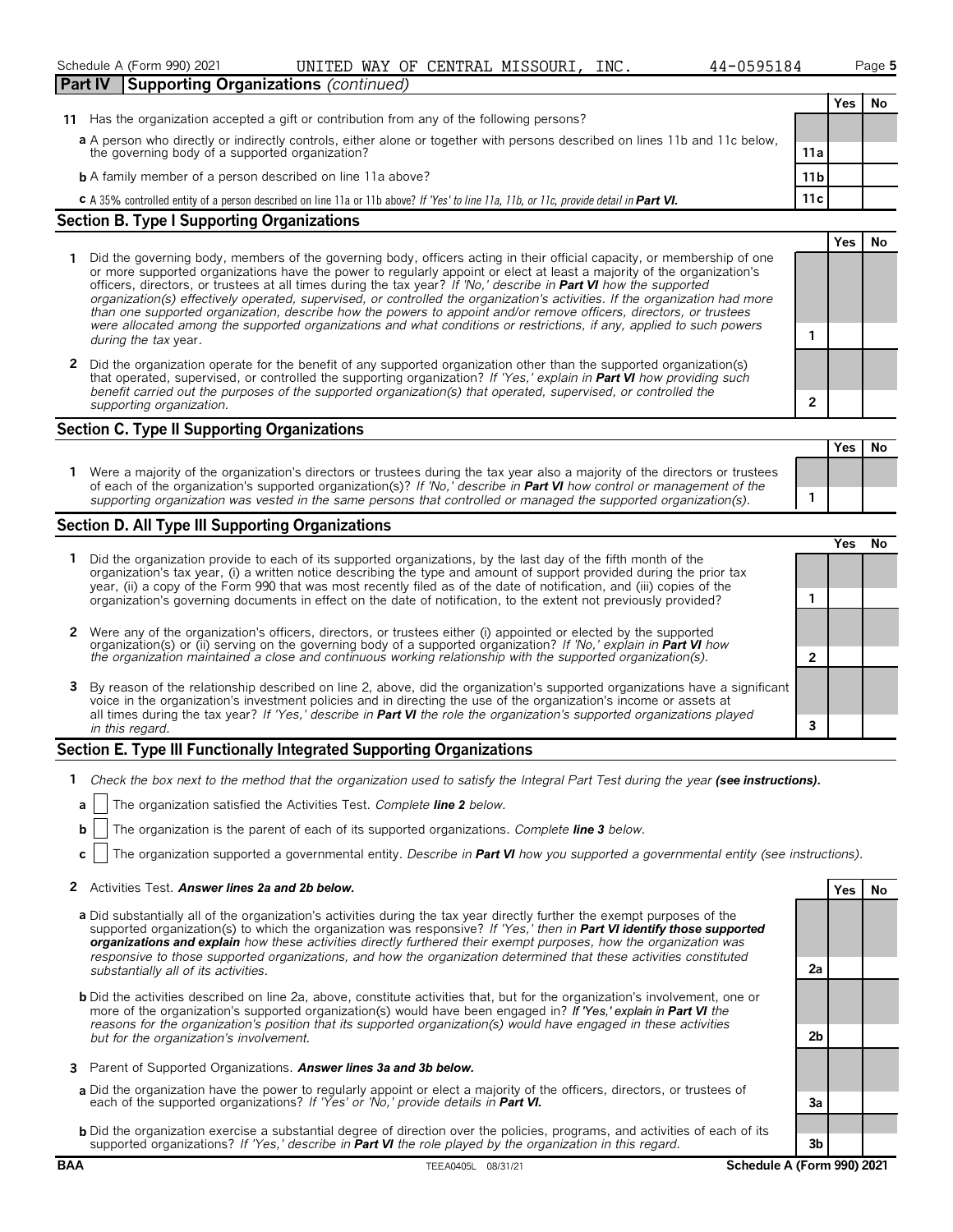#### Schedule A (Form 990) 2021 **DILLER WAY OF CENTRAL MISSOURI, INC.** 44-0595184 Page **6**

**Part V Type III Non-Functionally Integrated 509(a)(3) Supporting Organizations**

| 1<br>Check here if the organization satisfied the Integral Part Test as a qualifying trust on Nov. 20, 1970 (explain in Part VI). See<br><b>instructions.</b> All other Type III non-functionally integrated supporting organizations must complete Sections A through E. |                |                |                                |
|---------------------------------------------------------------------------------------------------------------------------------------------------------------------------------------------------------------------------------------------------------------------------|----------------|----------------|--------------------------------|
| Section A - Adjusted Net Income                                                                                                                                                                                                                                           |                | (A) Prior Year | (B) Current Year<br>(optional) |
| 1 Net short-term capital gain                                                                                                                                                                                                                                             | $\mathbf{1}$   |                |                                |
| 2<br>Recoveries of prior-year distributions                                                                                                                                                                                                                               | $\overline{2}$ |                |                                |
| 3<br>Other gross income (see instructions)                                                                                                                                                                                                                                | 3              |                |                                |
| Add lines 1 through 3.<br>4                                                                                                                                                                                                                                               | 4              |                |                                |
| 5.<br>Depreciation and depletion                                                                                                                                                                                                                                          | 5              |                |                                |
| 6<br>Portion of operating expenses paid or incurred for production or collection of gross<br>income or for management, conservation, or maintenance of property held for<br>production of income (see instructions)                                                       | 6              |                |                                |
| <b>7</b> Other expenses (see instructions)                                                                                                                                                                                                                                | $\overline{7}$ |                |                                |
| <b>Adjusted Net Income</b> (subtract lines 5, 6, and 7 from line 4)<br>8                                                                                                                                                                                                  | 8              |                |                                |
| <b>Section B - Minimum Asset Amount</b>                                                                                                                                                                                                                                   |                | (A) Prior Year | (B) Current Year<br>(optional) |
| 1 Aggregate fair market value of all non-exempt-use assets (see instructions for short<br>tax year or assets held for part of year):                                                                                                                                      |                |                |                                |
| a Average monthly value of securities                                                                                                                                                                                                                                     | 1a             |                |                                |
| <b>b</b> Average monthly cash balances                                                                                                                                                                                                                                    | 1 <sub>b</sub> |                |                                |
| c Fair market value of other non-exempt-use assets                                                                                                                                                                                                                        | 1c             |                |                                |
| <b>d Total</b> (add lines 1a, 1b, and 1c)                                                                                                                                                                                                                                 | 1d             |                |                                |
| e Discount claimed for blockage or other factors<br>(explain in detail in <b>Part VI</b> ):                                                                                                                                                                               |                |                |                                |
| $\mathbf{2}$<br>Acquisition indebtedness applicable to non-exempt-use assets                                                                                                                                                                                              | $\overline{2}$ |                |                                |
| Subtract line 2 from line 1d.<br>3                                                                                                                                                                                                                                        | 3              |                |                                |
| 4<br>Cash deemed held for exempt use. Enter 0.015 of line 3 (for greater amount,<br>see instructions).                                                                                                                                                                    | 4              |                |                                |
| Net value of non-exempt-use assets (subtract line 4 from line 3)<br>5.                                                                                                                                                                                                    | 5              |                |                                |
| 6<br>Multiply line 5 by 0.035.                                                                                                                                                                                                                                            | 6              |                |                                |
| $\overline{7}$<br>Recoveries of prior-year distributions                                                                                                                                                                                                                  | $\overline{7}$ |                |                                |
| Minimum Asset Amount (add line 7 to line 6)<br>8                                                                                                                                                                                                                          | 8              |                |                                |
| Section C - Distributable Amount                                                                                                                                                                                                                                          |                |                | <b>Current Year</b>            |
| Adjusted net income for prior year (from Section A, line 8, column A)<br>1                                                                                                                                                                                                | $\mathbf{1}$   |                |                                |
| <b>2</b> Enter 0.85 of line 1.                                                                                                                                                                                                                                            | $\overline{2}$ |                |                                |
| 3<br>Minimum asset amount for prior year (from Section B, line 8, column A)                                                                                                                                                                                               | 3              |                |                                |
| Enter greater of line 2 or line 3.<br>4                                                                                                                                                                                                                                   | 4              |                |                                |
| 5.<br>Income tax imposed in prior year                                                                                                                                                                                                                                    | 5              |                |                                |
| 6<br><b>Distributable Amount.</b> Subtract line 5 from line 4, unless subject to emergency<br>temporary reduction (see instructions).                                                                                                                                     | 6              |                |                                |

**7**  $\Box$  Check here if the current year is the organization's first as a non-functionally integrated Type III supporting organization (see instructions).

**BAA Schedule A (Form 990) 2021**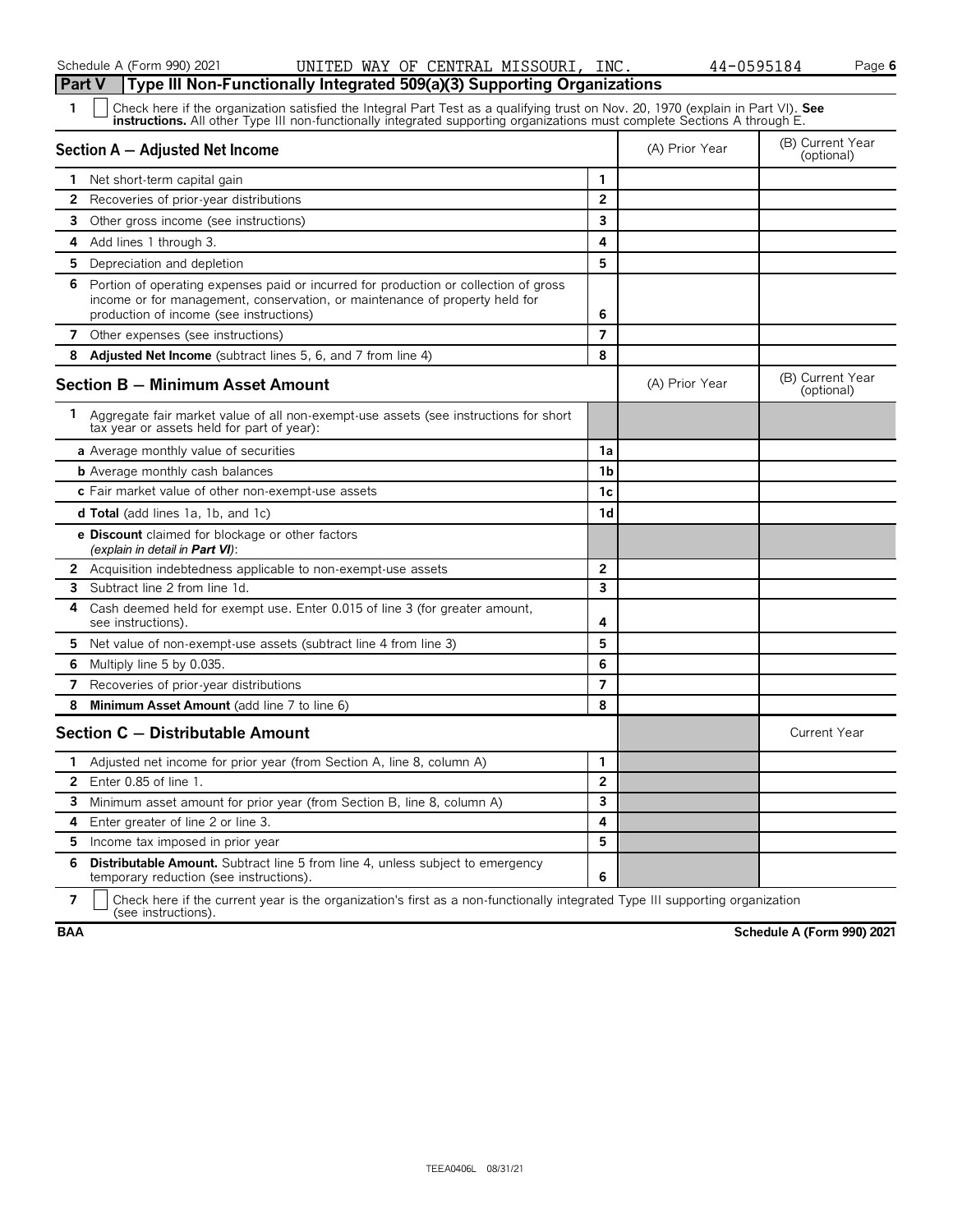|              | Type III Non-Functionally Integrated 509(a)(3) Supporting Organizations (continued)<br><b>Part V</b>                                                                          |                                              |                                       |                |                                                  |
|--------------|-------------------------------------------------------------------------------------------------------------------------------------------------------------------------------|----------------------------------------------|---------------------------------------|----------------|--------------------------------------------------|
|              | Section D - Distributions                                                                                                                                                     |                                              |                                       |                | <b>Current Year</b>                              |
| 1.           | Amounts paid to supported organizations to accomplish exempt purposes                                                                                                         |                                              |                                       | $\mathbf{1}$   |                                                  |
| $\mathbf{2}$ | Amounts paid to perform activity that directly furthers exempt purposes of supported organizations,                                                                           |                                              |                                       |                |                                                  |
|              | in excess of income from activity                                                                                                                                             |                                              | 2                                     |                |                                                  |
| 3            | Administrative expenses paid to accomplish exempt purposes of supported organizations                                                                                         |                                              | 3                                     |                |                                                  |
| 4            | Amounts paid to acquire exempt-use assets                                                                                                                                     |                                              |                                       | 4              |                                                  |
| 5            | Qualified set-aside amounts (prior IRS approval required $-$ provide details in <b>Part VI</b> )                                                                              |                                              |                                       | 5              |                                                  |
| 6            | Other distributions (describe in Part VI). See instructions.                                                                                                                  |                                              |                                       | 6              |                                                  |
| 7            | Total annual distributions. Add lines 1 through 6.                                                                                                                            |                                              |                                       | $\overline{7}$ |                                                  |
| 8            | Distributions to attentive supported organizations to which the organization is responsive (provide details<br>in Part VI). See instructions.                                 |                                              |                                       | 8              |                                                  |
| 9            | Distributable amount for 2021 from Section C, line 6                                                                                                                          |                                              |                                       | 9              |                                                  |
|              | 10 Line 8 amount divided by line 9 amount                                                                                                                                     |                                              |                                       | 10             |                                                  |
|              | Section E - Distribution Allocations (see instructions)                                                                                                                       | (i)<br><b>Excess</b><br><b>Distributions</b> | (i)<br>Underdistributions<br>Pre-2021 |                | (iii)<br><b>Distributable</b><br>Amount for 2021 |
| 1.           | Distributable amount for 2021 from Section C, line 6                                                                                                                          |                                              |                                       |                |                                                  |
|              | 2 Underdistributions, if any, for years prior to 2021 (reasonable<br>cause required - explain in Part VI). See instructions.                                                  |                                              |                                       |                |                                                  |
|              | 3 Excess distributions carryover, if any, to 2021                                                                                                                             |                                              |                                       |                |                                                  |
|              | a From 2016.                                                                                                                                                                  |                                              |                                       |                |                                                  |
|              | <b>b</b> From 2017.                                                                                                                                                           |                                              |                                       |                |                                                  |
|              | c From 2018                                                                                                                                                                   |                                              |                                       |                |                                                  |
|              | <b>d</b> From 2019. <u>.</u>                                                                                                                                                  |                                              |                                       |                |                                                  |
|              | e From 2020                                                                                                                                                                   |                                              |                                       |                |                                                  |
|              | f Total of lines 3a through 3e                                                                                                                                                |                                              |                                       |                |                                                  |
|              | g Applied to underdistributions of prior years                                                                                                                                |                                              |                                       |                |                                                  |
|              | <b>h</b> Applied to 2021 distributable amount                                                                                                                                 |                                              |                                       |                |                                                  |
|              | <i>i</i> Carryover from 2016 not applied (see instructions)                                                                                                                   |                                              |                                       |                |                                                  |
|              | <i>j</i> Remainder. Subtract lines 3g, 3h, and 3i from line 3f.                                                                                                               |                                              |                                       |                |                                                  |
| 4            | Distributions for 2021 from Section D.<br>\$<br>line $7:$                                                                                                                     |                                              |                                       |                |                                                  |
|              | a Applied to underdistributions of prior years                                                                                                                                |                                              |                                       |                |                                                  |
|              | <b>b</b> Applied to 2021 distributable amount                                                                                                                                 |                                              |                                       |                |                                                  |
|              | c Remainder. Subtract lines 4a and 4b from line 4.                                                                                                                            |                                              |                                       |                |                                                  |
| 5.           | Remaining underdistributions for years prior to 2021, if any.<br>Subtract lines 3g and 4a from line 2. For result greater than<br>zero, explain in Part VI. See instructions. |                                              |                                       |                |                                                  |
|              | 6 Remaining underdistributions for 2021. Subtract lines 3h and 4b<br>from line 1. For result greater than zero, explain in Part VI. See<br>instructions.                      |                                              |                                       |                |                                                  |
|              | 7 Excess distributions carryover to 2022. Add lines 3j and 4c.                                                                                                                |                                              |                                       |                |                                                  |
|              | 8 Breakdown of line 7:                                                                                                                                                        |                                              |                                       |                |                                                  |
|              | <b>a</b> Excess from $2017$                                                                                                                                                   |                                              |                                       |                |                                                  |
|              | $b$ Excess from 2018                                                                                                                                                          |                                              |                                       |                |                                                  |
|              | $c$ Excess from 2019                                                                                                                                                          |                                              |                                       |                |                                                  |
|              | <b>d</b> Excess from $2020$                                                                                                                                                   |                                              |                                       |                |                                                  |
|              | e Excess from $2021$                                                                                                                                                          |                                              |                                       |                |                                                  |

**BAA Schedule A (Form 990) 2021**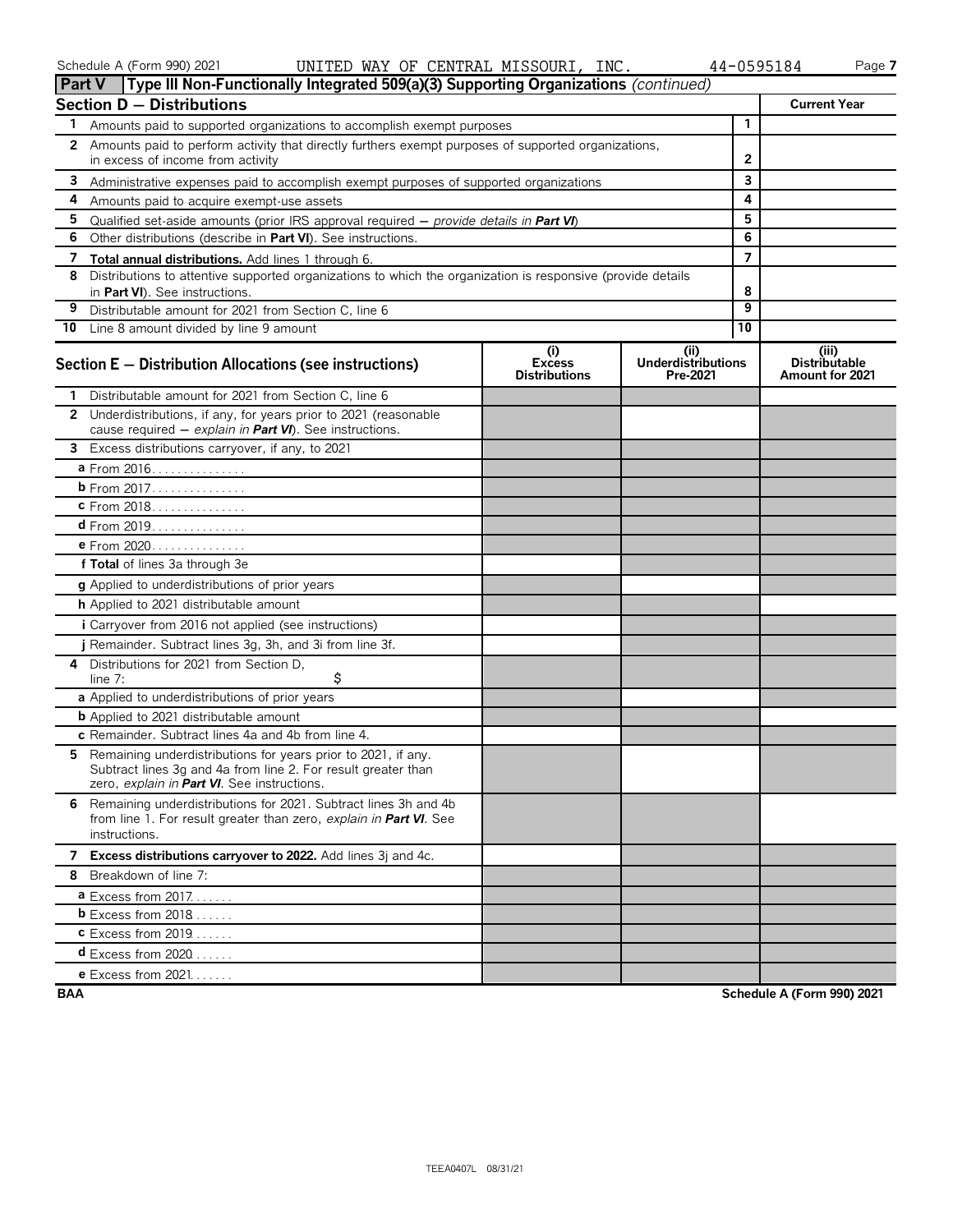| Schedule A (Form 990) 2021                                                                                                                                                                                                                                                                                                                                                                                                                                                                                                                                                                           |                   |      |           |        | UNITED WAY OF CENTRAL MISSOURI, INC. |  | 44-0595184 |      | Page 8 |
|------------------------------------------------------------------------------------------------------------------------------------------------------------------------------------------------------------------------------------------------------------------------------------------------------------------------------------------------------------------------------------------------------------------------------------------------------------------------------------------------------------------------------------------------------------------------------------------------------|-------------------|------|-----------|--------|--------------------------------------|--|------------|------|--------|
| <b>Part VI</b><br>Supplemental Information. Provide the explanations required by Part II, line 10; Part II, line 17a or 17b; Part III, line 12a or 17b; Part III, line 12; Part IV, Section A, lines 1, 2, 3b, 3c, 4b, 4c, 5a, 6, 9a, 9b, 9c, 11<br>B, lines 1 and 2; Part IV, Section C, line 1; Part IV, Section D, lines 2 and 3; Part IV, Section E, lines 1c, 2a, 2b,<br>3a, and 3b; Part V, line 1; Part V, Section B, line 1e; Part V, Section D, lines 5, 6, and 8; and Part V, Section E,<br>lines 2, 5, and 6. Also complete this part for any additional information. (See instructions.) |                   |      |           |        |                                      |  |            |      |        |
| <b>PART II, LINE 10 - OTHER INCOME</b>                                                                                                                                                                                                                                                                                                                                                                                                                                                                                                                                                               |                   |      |           |        |                                      |  |            |      |        |
|                                                                                                                                                                                                                                                                                                                                                                                                                                                                                                                                                                                                      | NATURE AND SOURCE | 2021 |           | 2020   | 2019                                 |  | 2018       | 2017 |        |
| OTHER                                                                                                                                                                                                                                                                                                                                                                                                                                                                                                                                                                                                |                   |      | $-1,846.$ | 4,795. |                                      |  |            |      |        |

TOTAL  $$-1,846.$   $$+4,795.$   $$+6.$   $$+6.$   $$+6.$   $$+6.$   $$+6.$   $$+6.$   $$+6.$   $$+6.$   $$+6.$   $$+6.$   $$+6.$   $$+6.$   $$+6.$   $$+6.$   $$+6.$   $$+6.$   $$+6.$   $$+6.$   $$+6.$   $$+6.$   $$+6.$   $$+6.$   $$+6.$   $$+6.$   $$+6.$   $$+6.$   $$+6.$   $$+6$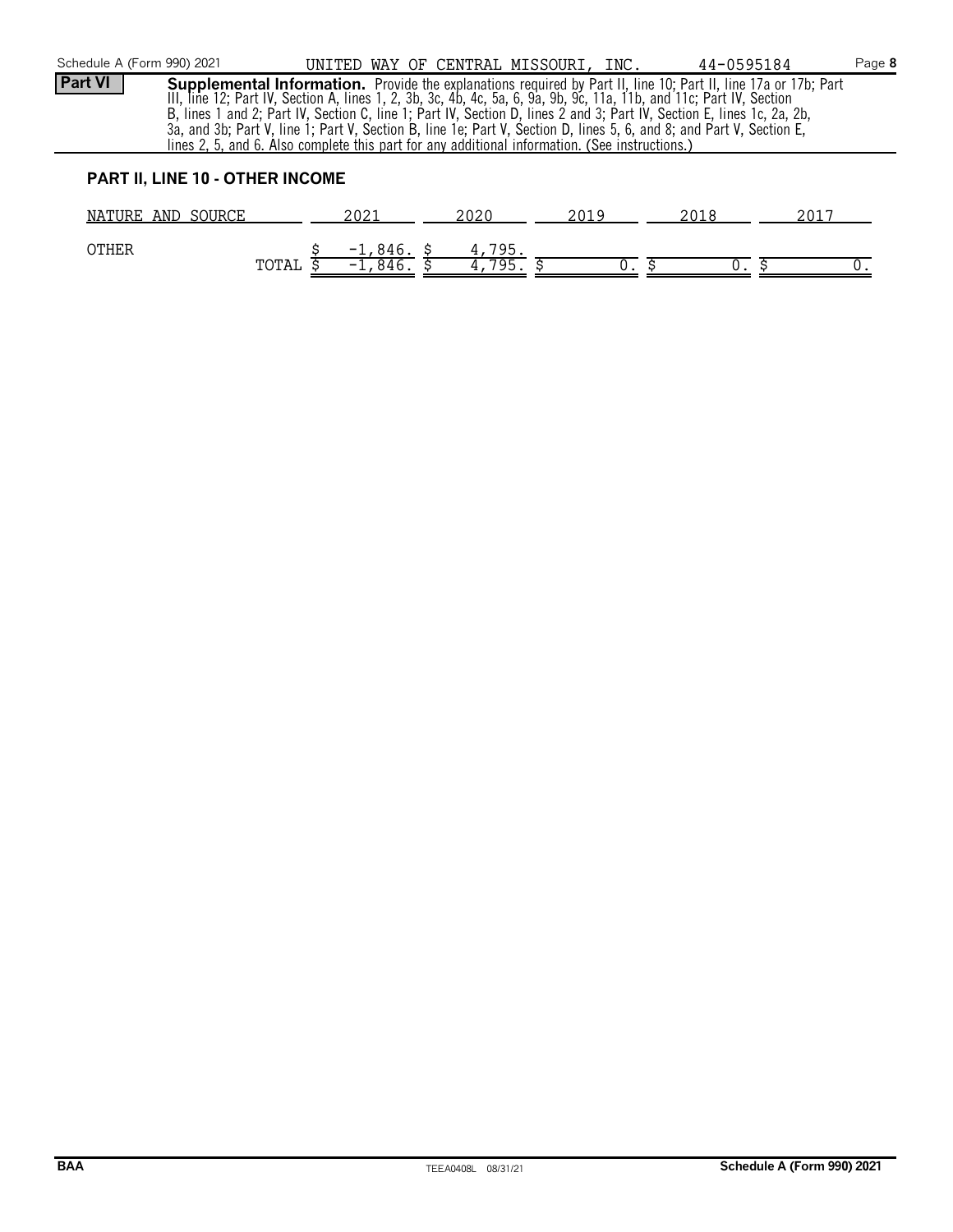# OMB No. 1545-0047 **Schedule B**

| (Form 990)                                             | <b>Schedule of Contributors</b>                                             |                                |
|--------------------------------------------------------|-----------------------------------------------------------------------------|--------------------------------|
| Department of the Treasury<br>Internal Revenue Service | 2021                                                                        |                                |
| Name of the organization                               |                                                                             | Employer identification number |
| UNITED WAY OF                                          | CENTRAL MISSOURI, INC.                                                      | 44-0595184                     |
| <b>Organization type</b> (check one):                  |                                                                             |                                |
| Filers of:                                             | Section:                                                                    |                                |
| Form 990 or 990-EZ                                     | X<br>$501(c)$ ( 3 )<br>(enter number) organization                          |                                |
|                                                        | $4947(a)(1)$ nonexempt charitable trust not treated as a private foundation |                                |
|                                                        | 527 political organization                                                  |                                |
| Form 990-PF                                            | 501(c)(3) exempt private foundation                                         |                                |
|                                                        | $4947(a)(1)$ nonexempt charitable trust treated as a private foundation     |                                |
|                                                        | 501(c)(3) taxable private foundation                                        |                                |

Check if your organization is covered by the **General Rule** or a **Special Rule.**

### Note: Only a section 501(c)(7), (8), or (10) organization can check boxes for both the General Rule and a Special Rule. See instructions.

#### **General Rule**

For an organization filing Form 990, 990-EZ, or 990-PF that received, during the year, contributions totaling \$5,000 or more (in money or property) from any one contributor. Complete Parts I and II. See instructions for determining a contributor's total contributions.

#### **Special Rules**

| $\overline{x}$ For an organization described in section 501(c)(3) filing Form 990 or 990-EZ that met the 33-1/3% support test of the |
|--------------------------------------------------------------------------------------------------------------------------------------|
| regulations under sections $509(a)(1)$ and $170(b)(1)(A)(vi)$ , that checked Schedule A (Form 990), Part II, line 13, 16a, or        |
| 16b, and that received from any one contributor, during the year, total contributions of the greater of (1) \$5,000; or              |
| (2) 2% of the amount on (i) Form 990, Part VIII, line 1h; or (ii) Form 990-EZ, line 1. Complete Parts I and II.                      |

For an organization described in section 501(c)(7), (8), or (10) filing Form 990 or 990-EZ that received from any one contributor, during the year, total contributions of more than \$1,000 *exclusively* for religious, charitable, scientific, literary, or educational purposes, or for the prevention of cruelty to children or animals. Complete Parts I (entering 'N/A' in column (b) instead of the contributor name and address), II, and III.

For an organization described in section 501(c)(7), (8), or (10) filing Form 990 or 990-EZ that received from any one contributor, during the year, contributions *exclusively* for religious, charitable, etc., purposes, but no such contributions totaled more than \$1,000. If this box is checked, enter here the total contributions that were received during the year for an *exclusively* religious, charitable, etc., purpose. Don't complete any of the parts unless the **General Rule** applies to this organization because it received *nonexclusively* religious, charitable, etc., contributions totaling \$5,000 or more during the year. . . . . . . . . . . . . . . . . . . . . . . . . . . . . . . . . . . . . . . . . . . . . . . . . . . . . . . . . . . . . . . G \$

**Caution:** An organization that isn't covered by the General Rule and/or the Special Rules doesn't file Schedule B (Form 990), but it **must** answer 'No' on Part IV, line 2, of its Form 990; or check the box on line H of its Form 990-EZ or on its Form 990-PF, Part I, line 2, to certify that it doesn't meet the filing requirements of Schedule B (Form 990).

BAA For Paperwork Reduction Act Notice, see the instructions for Form 990, 990-EZ, or 990-PF. **Schedule B (Form 990) (2021)**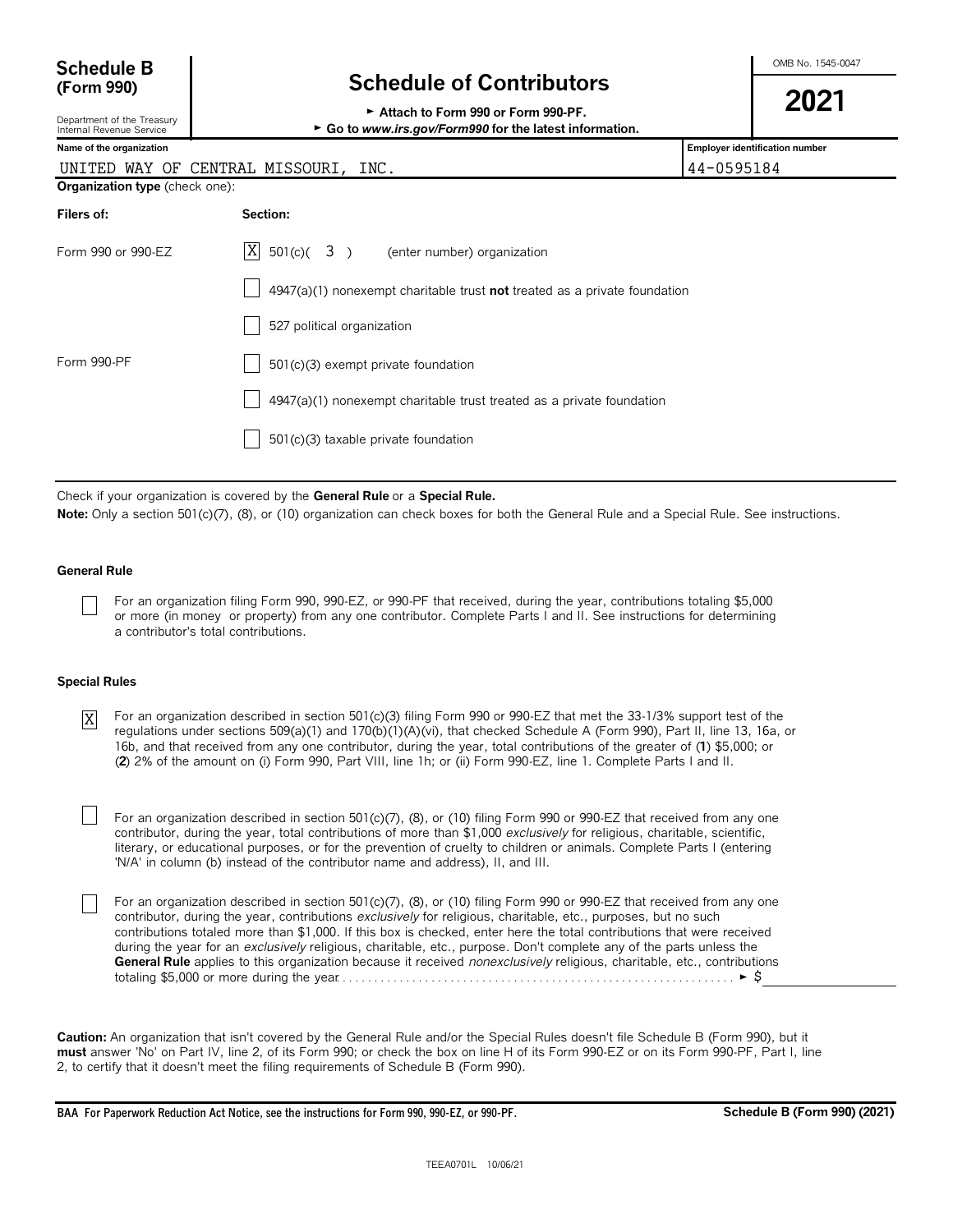| Schedule B (Form 990) (2021)                                                                                 |                                       | Page $2$ |
|--------------------------------------------------------------------------------------------------------------|---------------------------------------|----------|
| Name of organization                                                                                         | <b>Employer identification number</b> |          |
| UNITED WAY OF CENTRAL MISSOURI,<br>INC.                                                                      | 44-0595184                            |          |
| <b>Part I</b> Contributors (see instructions). Use duplicate copies of Part I if additional space is needed. |                                       |          |

| (a)<br>No.        | (b)<br>Name, address, and ZIP + 4                                                                                           | (c)<br><b>Total contributions</b> | (d)<br>Type of contribution                                                                                                |  |  |
|-------------------|-----------------------------------------------------------------------------------------------------------------------------|-----------------------------------|----------------------------------------------------------------------------------------------------------------------------|--|--|
| $\perp$           | AMEREN MISSOURI<br>PO BOX 780<br>JEFFERSON CITY, MO 65102<br>____________________                                           | 91, 118.                          | X<br>Person<br>Χ<br>Payroll<br>Noncash<br>(Complete Part II for<br>noncash contributions.)                                 |  |  |
| (a)<br>No.        | (b)<br>Name, address, and ZIP + 4                                                                                           | (c)<br>Total contributions        | (d)<br>Type of contribution                                                                                                |  |  |
| $2$ <sub>-</sub>  | CENTRAL BANK<br>PO BOX 779<br>_________________<br>JEFFERSON CITY, MO 65102 ____________________                            | 193,068.                          | Χ<br>Person<br>$\overline{\text{X}}$<br>Payroll<br>Noncash<br>(Complete Part II for<br>noncash contributions.)             |  |  |
| (a)<br>No.        | (b)<br>Name, address, and ZIP + 4                                                                                           | (c)<br>Total contributions        | (d)<br>Type of contribution                                                                                                |  |  |
| $\frac{3}{2}$ – – | HAWTHORN BANK<br>PO BOX 688<br>JEFFERSON CITY, MO 65102 ___________________                                                 | 55,758.                           | Χ<br>Person<br>Χ<br>Payroll<br>Noncash<br>(Complete Part II for<br>noncash contributions.)                                 |  |  |
| (a)<br>No.        | (b)<br>Name, address, and ZIP + 4                                                                                           | (c)<br>Total contributions        | (d)<br>Type of contribution                                                                                                |  |  |
| $\frac{4}{ }$     | MISSOURI STATE EMPLOYEES<br>301 W HIGH ST<br>JEFFERSON CITY, MO 65101                                                       | 84,038.                           | Person<br>Payroll<br>Noncash<br>(Complete Part II for<br>noncash contributions.)                                           |  |  |
| (a)<br>NO.        | (b)<br>Name, address, and $ZIP + 4$                                                                                         | (c)<br>Total contributions        | (d)<br>Type of contribution                                                                                                |  |  |
| $\overline{5}$    | SCHOLASTIC NATIONAL DIST CENTER<br>2931 E MCCARTY<br>______________<br>JEFFERSON CITY, MO 65101<br>__________________       | 89,212.                           | X<br>Person<br>X<br>Payroll<br>Noncash<br>(Complete Part II for<br>noncash contributions.)                                 |  |  |
| (a)<br>No.        | (b)<br>Name, address, and ZIP + 4                                                                                           | (c)<br>Total contributions        | (d)<br>Type of contribution                                                                                                |  |  |
| 6<br><b>BAA</b>   | ITW EAE<br>________________________<br>1629 OLD ROUTE 5<br>-------------------<br>CAMDENTON, MO 65020<br>TEEA0702L 10/06/21 | 71,024.                           | X<br>Person<br>Χ<br>Payroll<br>Noncash<br>(Complete Part II for<br>noncash contributions.)<br>Schedule B (Form 990) (2021) |  |  |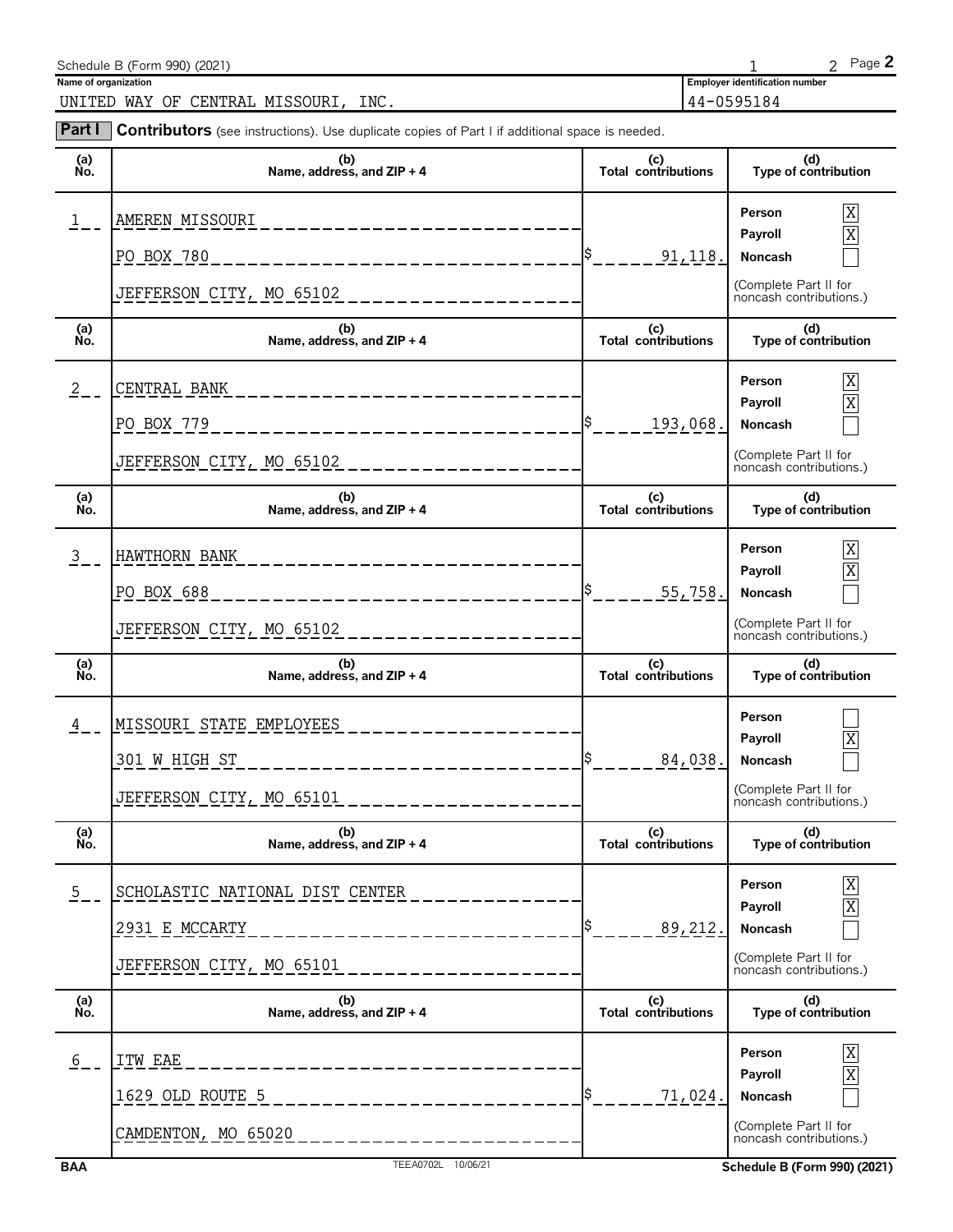| Schedule B (Form 990) (2021)                                                                                 |                                       | Page 2 |
|--------------------------------------------------------------------------------------------------------------|---------------------------------------|--------|
| Name of organization                                                                                         | <b>Employer identification number</b> |        |
| UNITED WAY OF CENTRAL MISSOURI, INC.                                                                         | 44-0595184                            |        |
| <b>Part I</b> Contributors (see instructions). Use duplicate copies of Part I if additional space is needed. |                                       |        |

| (a)<br>No.      | (b)<br>Name, address, and ZIP + 4                         | (c)<br>Total contributions        | (d)<br>Type of contribution                                                                                    |
|-----------------|-----------------------------------------------------------|-----------------------------------|----------------------------------------------------------------------------------------------------------------|
| $7\overline{ }$ | DIAMOND PET FOODS<br>P O BOX 156<br>META, MO 65058-0156   | $250,000$ .                       | Χ<br>Person<br>Payroll<br>Noncash<br>(Complete Part II for<br>noncash contributions.)                          |
| (a)<br>No.      | (b)<br>Name, address, and ZIP + 4                         | (c)<br>Total contributions        | (d)<br>Type of contribution                                                                                    |
| $\frac{8}{2}$   | OSAGE AMBULANCES<br>194 TWIN-RIDGE ROAD<br>LINN, MO 65051 | 62,800.                           | Person<br>Χ<br>$\overline{\text{X}}$<br>Payroll<br>Noncash<br>(Complete Part II for<br>noncash contributions.) |
| (a)<br>No.      | (b)<br>Name, address, and ZIP + 4                         | (c)<br>Total contributions        | (d)<br>Type of contribution                                                                                    |
|                 |                                                           |                                   | Person<br>Payroll<br>Noncash<br>(Complete Part II for<br>noncash contributions.)                               |
| (a)<br>No.      | (b)<br>Name, address, and ZIP + 4                         | (c)<br>Total contributions        | (d)<br>Type of contribution                                                                                    |
|                 |                                                           |                                   | Person<br>Payroll<br>Noncash<br>(Complete Part II for<br>noncash contributions.)                               |
| (a)<br>Ňó.      | (b)<br>Name, address, and ZIP + 4                         | (c)<br><b>Total contributions</b> | (d)<br>Type of contribution                                                                                    |
|                 |                                                           |                                   | Person<br>Payroll<br>Noncash<br>(Complete Part II for<br>noncash contributions.)                               |
| (a)<br>No.      | (b)<br>Name, address, and ZIP + 4                         | (c)<br>Total contributions        | (d)<br>Type of contribution                                                                                    |
|                 |                                                           |                                   | Person<br>Payroll<br>Noncash<br>(Complete Part II for<br>noncash contributions.)                               |
| <b>BAA</b>      | TEEA0702L 10/06/21                                        |                                   | Schedule B (Form 990) (2021)                                                                                   |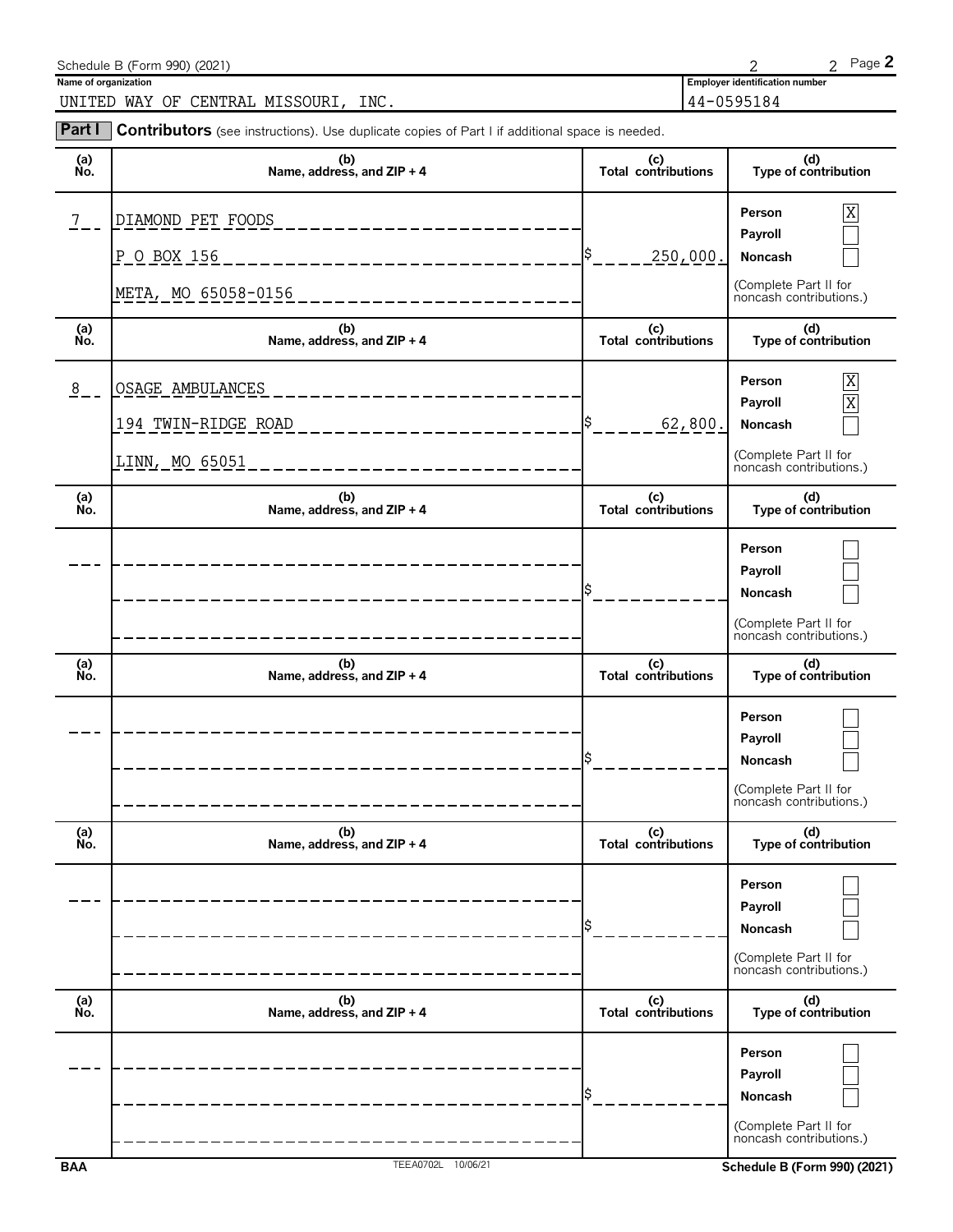| Schedule B (Form 990) (2021)                       |                                       | Page 5 |
|----------------------------------------------------|---------------------------------------|--------|
| Name of organization                               | <b>Employer identification number</b> |        |
| INC.<br>MISSOURI<br>ОF<br>CENTRAL<br>WAY<br>UNITEL | 44-0595184                            |        |

**Part II** Noncash Property (see instructions). Use duplicate copies of Part II if additional space is needed.

| $(a)$ No.<br>from<br>Part I | (b)<br>Description of noncash property given | (c)<br>FMV (or estimate)<br>(See instructions.) | (d)<br>Date received                |
|-----------------------------|----------------------------------------------|-------------------------------------------------|-------------------------------------|
|                             | N/A                                          |                                                 |                                     |
| (a) No.<br>from<br>Part I   | (b)<br>Description of noncash property given | (c)<br>FMV (or estimate)<br>(See instructions.) | (d)<br>Date received                |
|                             |                                              |                                                 |                                     |
| (a) No.<br>from<br>Part I   | (b)<br>Description of noncash property given | (c)<br>FMV (or estimate)<br>(See instructions.) | (d)<br>Date received                |
|                             |                                              |                                                 |                                     |
| (a) No.<br>from<br>Part I   | (b)<br>Description of noncash property given | (c)<br>FMV (or estimate)<br>(See instructions.) | (d)<br>Date received                |
|                             |                                              |                                                 |                                     |
| (a) No.<br>from<br>Part I   | (b)<br>Description of noncash property given | (c)<br>FMV (or estimate)<br>(See instructions.) | (d)<br>Date received                |
|                             |                                              |                                                 |                                     |
| $(a)$ No.<br>from<br>Part I | (b)<br>Description of noncash property given | (c)<br>FMV (or estimate)<br>(See instructions.) | (d)<br>Date received                |
|                             |                                              |                                                 |                                     |
| <b>BAA</b>                  | TEEA0703L 10/06/21                           |                                                 | <b>Schedule B (Form 990) (2021)</b> |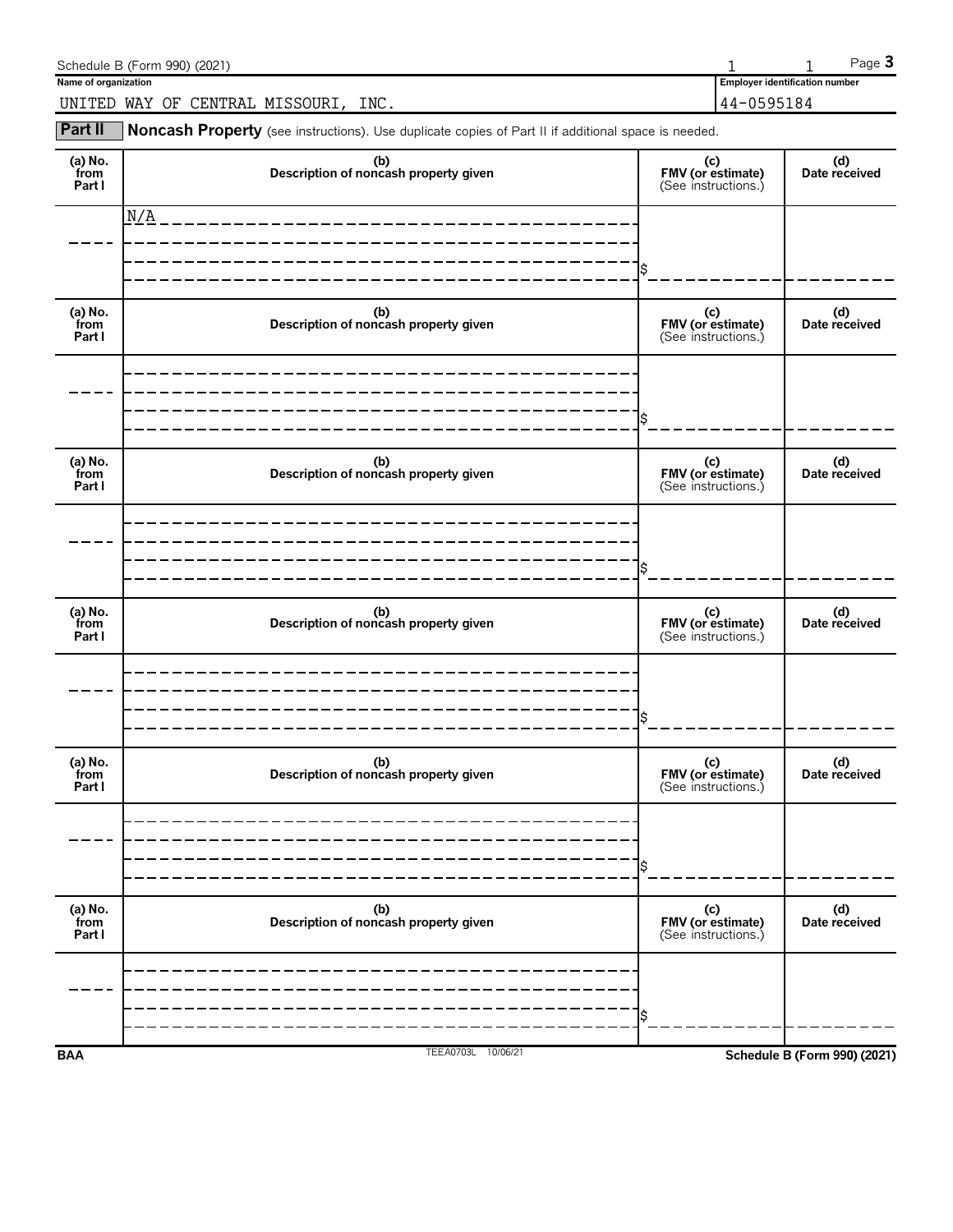|                           | Schedule B (Form 990) (2021)                                                                                                                                                                                                                                                                                                                                                                                                        |                      |                                          | Page 4                                              |  |  |  |  |  |  |
|---------------------------|-------------------------------------------------------------------------------------------------------------------------------------------------------------------------------------------------------------------------------------------------------------------------------------------------------------------------------------------------------------------------------------------------------------------------------------|----------------------|------------------------------------------|-----------------------------------------------------|--|--|--|--|--|--|
| Name of organization      | UNITED WAY OF CENTRAL MISSOURI, INC.                                                                                                                                                                                                                                                                                                                                                                                                |                      |                                          | <b>Employer identification number</b><br>44-0595184 |  |  |  |  |  |  |
| <b>Part III</b>           | Exclusively religious, charitable, etc., contributions to organizations described in section 501(c)(7), (8),<br>or (10) that total more than \$1,000 for the year from any one contributor. Complete columns (a) through (e) and<br>the following line entry. For organizations completing Part III, enter the total of exclusively religious, charitable, etc.,<br>Use duplicate copies of Part III if additional space is needed. |                      |                                          | N/A                                                 |  |  |  |  |  |  |
| (a) No.<br>from<br>Part I | (b) Purpose of gift                                                                                                                                                                                                                                                                                                                                                                                                                 | (c) Use of gift      |                                          | (d) Description of how gift is held                 |  |  |  |  |  |  |
|                           | N/A                                                                                                                                                                                                                                                                                                                                                                                                                                 | ____________________ |                                          |                                                     |  |  |  |  |  |  |
|                           |                                                                                                                                                                                                                                                                                                                                                                                                                                     |                      |                                          |                                                     |  |  |  |  |  |  |
|                           | Transferee's name, address, and ZIP + 4                                                                                                                                                                                                                                                                                                                                                                                             | (e) Transfer of gift |                                          | Relationship of transferor to transferee            |  |  |  |  |  |  |
|                           |                                                                                                                                                                                                                                                                                                                                                                                                                                     |                      |                                          |                                                     |  |  |  |  |  |  |
| (a) No.<br>from<br>Part I | (b) Purpose of gift                                                                                                                                                                                                                                                                                                                                                                                                                 | (c) Use of gift      |                                          | (d) Description of how gift is held                 |  |  |  |  |  |  |
|                           |                                                                                                                                                                                                                                                                                                                                                                                                                                     |                      |                                          |                                                     |  |  |  |  |  |  |
|                           | (e) Transfer of gift                                                                                                                                                                                                                                                                                                                                                                                                                |                      |                                          |                                                     |  |  |  |  |  |  |
|                           | Transferee's name, address, and ZIP + 4                                                                                                                                                                                                                                                                                                                                                                                             |                      | Relationship of transferor to transferee |                                                     |  |  |  |  |  |  |
|                           |                                                                                                                                                                                                                                                                                                                                                                                                                                     |                      |                                          |                                                     |  |  |  |  |  |  |
| (a) No.<br>from<br>Part I | (b) Purpose of gift                                                                                                                                                                                                                                                                                                                                                                                                                 | (c) Use of gift      |                                          | (d) Description of how gift is held                 |  |  |  |  |  |  |
|                           |                                                                                                                                                                                                                                                                                                                                                                                                                                     |                      |                                          |                                                     |  |  |  |  |  |  |
|                           | (e) Transfer of gift                                                                                                                                                                                                                                                                                                                                                                                                                |                      |                                          |                                                     |  |  |  |  |  |  |
|                           | Transferee's name, address, and ZIP + 4                                                                                                                                                                                                                                                                                                                                                                                             |                      |                                          | Relationship of transferor to transferee            |  |  |  |  |  |  |
|                           |                                                                                                                                                                                                                                                                                                                                                                                                                                     |                      |                                          |                                                     |  |  |  |  |  |  |
| (a) No.<br>from<br>Part I | (b) Purpose of gift                                                                                                                                                                                                                                                                                                                                                                                                                 | (c) Use of gift      |                                          | (d) Description of how gift is held                 |  |  |  |  |  |  |
|                           |                                                                                                                                                                                                                                                                                                                                                                                                                                     |                      |                                          |                                                     |  |  |  |  |  |  |
|                           |                                                                                                                                                                                                                                                                                                                                                                                                                                     | (e) Transfer of gift |                                          |                                                     |  |  |  |  |  |  |
|                           | Transferee's name, address, and ZIP + 4                                                                                                                                                                                                                                                                                                                                                                                             |                      |                                          | Relationship of transferor to transferee            |  |  |  |  |  |  |
|                           |                                                                                                                                                                                                                                                                                                                                                                                                                                     |                      |                                          |                                                     |  |  |  |  |  |  |
| <b>BAA</b>                |                                                                                                                                                                                                                                                                                                                                                                                                                                     | TEEA0704L 10/06/21   |                                          | Schedule B (Form 990) (2021)                        |  |  |  |  |  |  |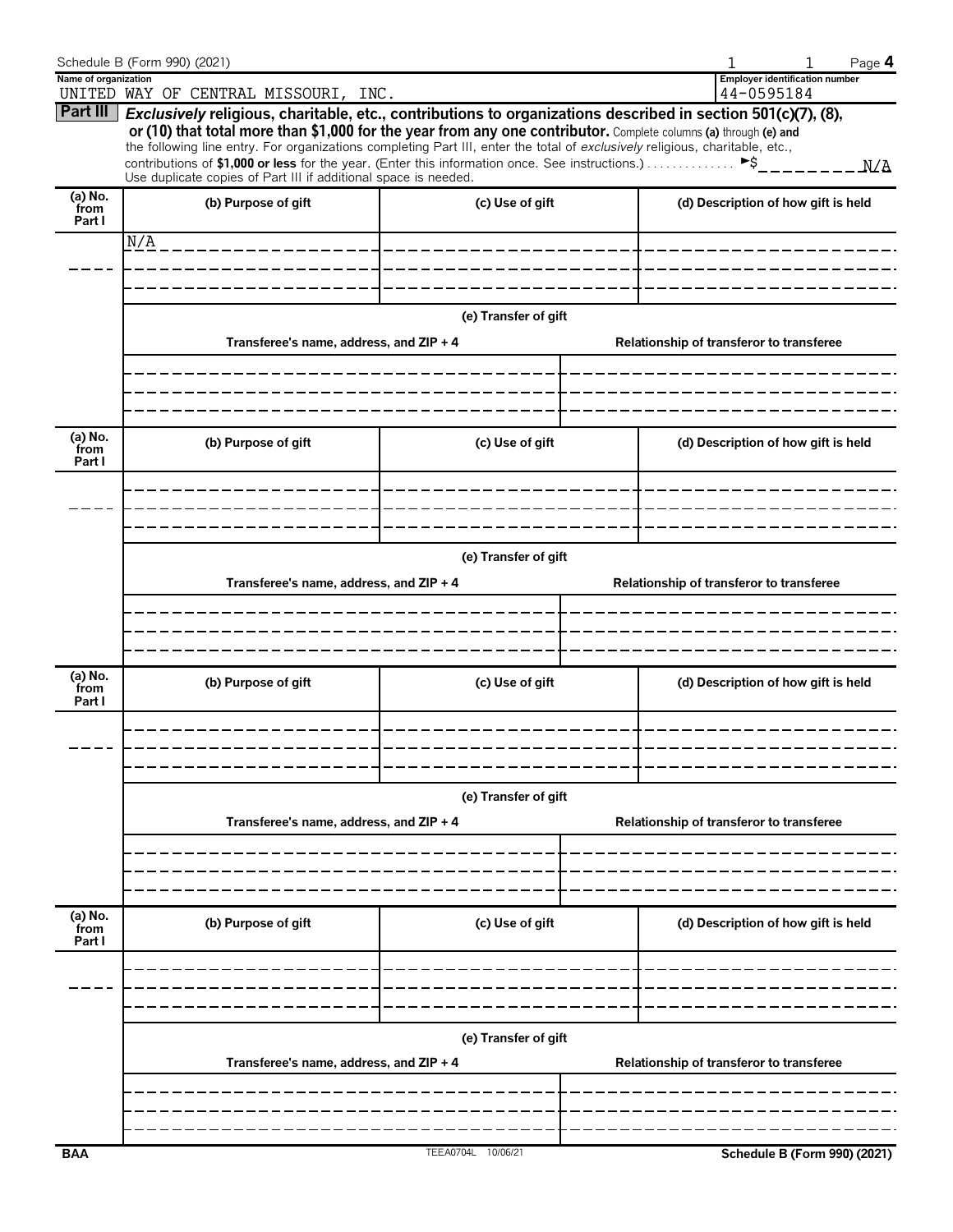|              | (Form 990)<br>Department of the Treasury<br>Internal Revenue Service |                                                                                                   | <b>Supplemental Financial Statements</b><br>► Complete if the organization answered 'Yes' on Form 990,<br>Part IV, line 6, 7, 8, 9, 10, 11a, 11b, 11c, 11d, 11e, 11f, 12a, or 12b.<br>Attach to Form 990.<br>► Go to www.irs.gov/Form990 for instructions and the latest information.                                                                                                  | OMB No. 1545-0047<br>2021<br><b>Open to Public</b><br><b>Inspection</b> |                                                    |            |                                       |                            |
|--------------|----------------------------------------------------------------------|---------------------------------------------------------------------------------------------------|----------------------------------------------------------------------------------------------------------------------------------------------------------------------------------------------------------------------------------------------------------------------------------------------------------------------------------------------------------------------------------------|-------------------------------------------------------------------------|----------------------------------------------------|------------|---------------------------------------|----------------------------|
|              | Name of the organization                                             |                                                                                                   |                                                                                                                                                                                                                                                                                                                                                                                        |                                                                         |                                                    |            | <b>Employer identification number</b> |                            |
|              |                                                                      | UNITED WAY OF CENTRAL MISSOURI, INC.                                                              |                                                                                                                                                                                                                                                                                                                                                                                        |                                                                         |                                                    | 44-0595184 |                                       |                            |
| Part I       |                                                                      |                                                                                                   | Organizations Maintaining Donor Advised Funds or Other Similar Funds or Accounts.<br>Complete if the organization answered 'Yes' on Form 990, Part IV, line 6.                                                                                                                                                                                                                         |                                                                         |                                                    |            |                                       |                            |
|              |                                                                      |                                                                                                   | (a) Donor advised funds                                                                                                                                                                                                                                                                                                                                                                |                                                                         |                                                    |            | (b) Funds and other accounts          |                            |
| 1            |                                                                      | Total number at end of year                                                                       |                                                                                                                                                                                                                                                                                                                                                                                        |                                                                         |                                                    |            |                                       |                            |
| 2<br>3       |                                                                      | Aggregate value of contributions to (during year)<br>Aggregate value of grants from (during year) |                                                                                                                                                                                                                                                                                                                                                                                        |                                                                         |                                                    |            |                                       |                            |
| 4            |                                                                      | Aggregate value at end of year                                                                    |                                                                                                                                                                                                                                                                                                                                                                                        |                                                                         |                                                    |            |                                       |                            |
| 5            |                                                                      |                                                                                                   | Did the organization inform all donors and donor advisors in writing that the assets held in donor advised funds<br>are the organization's property, subject to the organization's exclusive legal control?                                                                                                                                                                            |                                                                         |                                                    |            | Yes                                   | No                         |
| 6            |                                                                      |                                                                                                   | Did the organization inform all grantees, donors, and donor advisors in writing that grant funds can be used only<br>for charitable purposes and not for the benefit of the donor or donor advisor, or for any other purpose conferring                                                                                                                                                |                                                                         |                                                    |            |                                       |                            |
|              |                                                                      |                                                                                                   |                                                                                                                                                                                                                                                                                                                                                                                        |                                                                         |                                                    |            | Yes                                   | No                         |
| Part II      |                                                                      | <b>Conservation Easements.</b>                                                                    | Complete if the organization answered 'Yes' on Form 990, Part IV, line 7.                                                                                                                                                                                                                                                                                                              |                                                                         |                                                    |            |                                       |                            |
|              |                                                                      |                                                                                                   | Purpose(s) of conservation easements held by the organization (check all that apply).                                                                                                                                                                                                                                                                                                  |                                                                         |                                                    |            |                                       |                            |
|              |                                                                      |                                                                                                   | Preservation of land for public use (for example, recreation or education)                                                                                                                                                                                                                                                                                                             |                                                                         | Preservation of a historically important land area |            |                                       |                            |
|              |                                                                      | Protection of natural habitat                                                                     |                                                                                                                                                                                                                                                                                                                                                                                        |                                                                         | Preservation of a certified historic structure     |            |                                       |                            |
|              |                                                                      | Preservation of open space                                                                        |                                                                                                                                                                                                                                                                                                                                                                                        |                                                                         |                                                    |            |                                       |                            |
| $\mathbf{2}$ | last day of the tax year.                                            |                                                                                                   | Complete lines 2a through 2d if the organization held a qualified conservation contribution in the form of a conservation easement on the                                                                                                                                                                                                                                              |                                                                         |                                                    |            | Held at the End of the Tax Year       |                            |
|              |                                                                      |                                                                                                   |                                                                                                                                                                                                                                                                                                                                                                                        |                                                                         | 2a                                                 |            |                                       |                            |
|              |                                                                      |                                                                                                   |                                                                                                                                                                                                                                                                                                                                                                                        |                                                                         | 2 <sub>b</sub>                                     |            |                                       |                            |
|              |                                                                      |                                                                                                   | <b>c</b> Number of conservation easements on a certified historic structure included in (a)                                                                                                                                                                                                                                                                                            |                                                                         | 2c                                                 |            |                                       |                            |
|              |                                                                      |                                                                                                   | d Number of conservation easements included in (c) acquired after 7/25/06, and not on a historic                                                                                                                                                                                                                                                                                       |                                                                         | 2d                                                 |            |                                       |                            |
| 3            | tax year ►                                                           |                                                                                                   | Number of conservation easements modified, transferred, released, extinguished, or terminated by the organization during the                                                                                                                                                                                                                                                           |                                                                         |                                                    |            |                                       |                            |
|              |                                                                      |                                                                                                   | Number of states where property subject to conservation easement is located $\blacktriangleright$                                                                                                                                                                                                                                                                                      |                                                                         |                                                    |            |                                       |                            |
| 5            |                                                                      |                                                                                                   | Does the organization have a written policy regarding the periodic monitoring, inspection, handling of violations,                                                                                                                                                                                                                                                                     |                                                                         |                                                    |            | <b>T</b> Yes                          | <b>No</b>                  |
| 6            |                                                                      |                                                                                                   | Staff and volunteer hours devoted to monitoring, inspecting, handling of violations, and enforcing conservation easements during the year                                                                                                                                                                                                                                              |                                                                         |                                                    |            |                                       |                            |
| 7            | ►\$                                                                  |                                                                                                   | Amount of expenses incurred in monitoring, inspecting, handling of violations, and enforcing conservation easements during the year                                                                                                                                                                                                                                                    |                                                                         |                                                    |            |                                       |                            |
| 8            |                                                                      |                                                                                                   | Does each conservation easement reported on line $2(d)$ above satisfy the requirements of section 170(h)(4)(B)(i)                                                                                                                                                                                                                                                                      |                                                                         |                                                    |            | Yes                                   | No                         |
| 9            | conservation easements.                                              |                                                                                                   | In Part XIII, describe how the organization reports conservation easements in its revenue and expense statement and balance sheet, and<br>include, if applicable, the text of the footnote to the organization's financial statements that describes the organization's accounting for                                                                                                 |                                                                         |                                                    |            |                                       |                            |
|              |                                                                      |                                                                                                   | Part III   Organizations Maintaining Collections of Art, Historical Treasures, or Other Similar Assets.<br>Complete if the organization answered 'Yes' on Form 990, Part IV, line 8.                                                                                                                                                                                                   |                                                                         |                                                    |            |                                       |                            |
|              |                                                                      |                                                                                                   | 1a If the organization elected, as permitted under FASB ASC 958, not to report in its revenue statement and balance sheet works of art,<br>historical treasures, or other similar assets held for public exhibition, education, or research in furtherance of public service, provide in<br>Part XIII the text of the footnote to its financial statements that describes these items. |                                                                         |                                                    |            |                                       |                            |
|              |                                                                      | following amounts relating to these items:                                                        | <b>b</b> If the organization elected, as permitted under FASB ASC 958, to report in its revenue statement and balance sheet works of art, historical treasures, or other similar assets held for public exhibition, education, or r                                                                                                                                                    |                                                                         |                                                    |            |                                       |                            |
|              |                                                                      |                                                                                                   |                                                                                                                                                                                                                                                                                                                                                                                        |                                                                         |                                                    | ►s         |                                       |                            |
|              |                                                                      |                                                                                                   |                                                                                                                                                                                                                                                                                                                                                                                        |                                                                         |                                                    | ►Ś         |                                       |                            |
| 2            |                                                                      |                                                                                                   | If the organization received or held works of art, historical treasures, or other similar assets for financial gain, provide the following<br>amounts required to be reported under FASB ASC 958 relating to these items:                                                                                                                                                              |                                                                         |                                                    |            |                                       |                            |
|              |                                                                      |                                                                                                   |                                                                                                                                                                                                                                                                                                                                                                                        |                                                                         |                                                    |            |                                       |                            |
|              |                                                                      | BAA For Paperwork Reduction Act Notice, see the Instructions for Form 990.                        |                                                                                                                                                                                                                                                                                                                                                                                        | TEEA3301L 08/30/21                                                      |                                                    |            |                                       | Schedule D (Form 990) 2021 |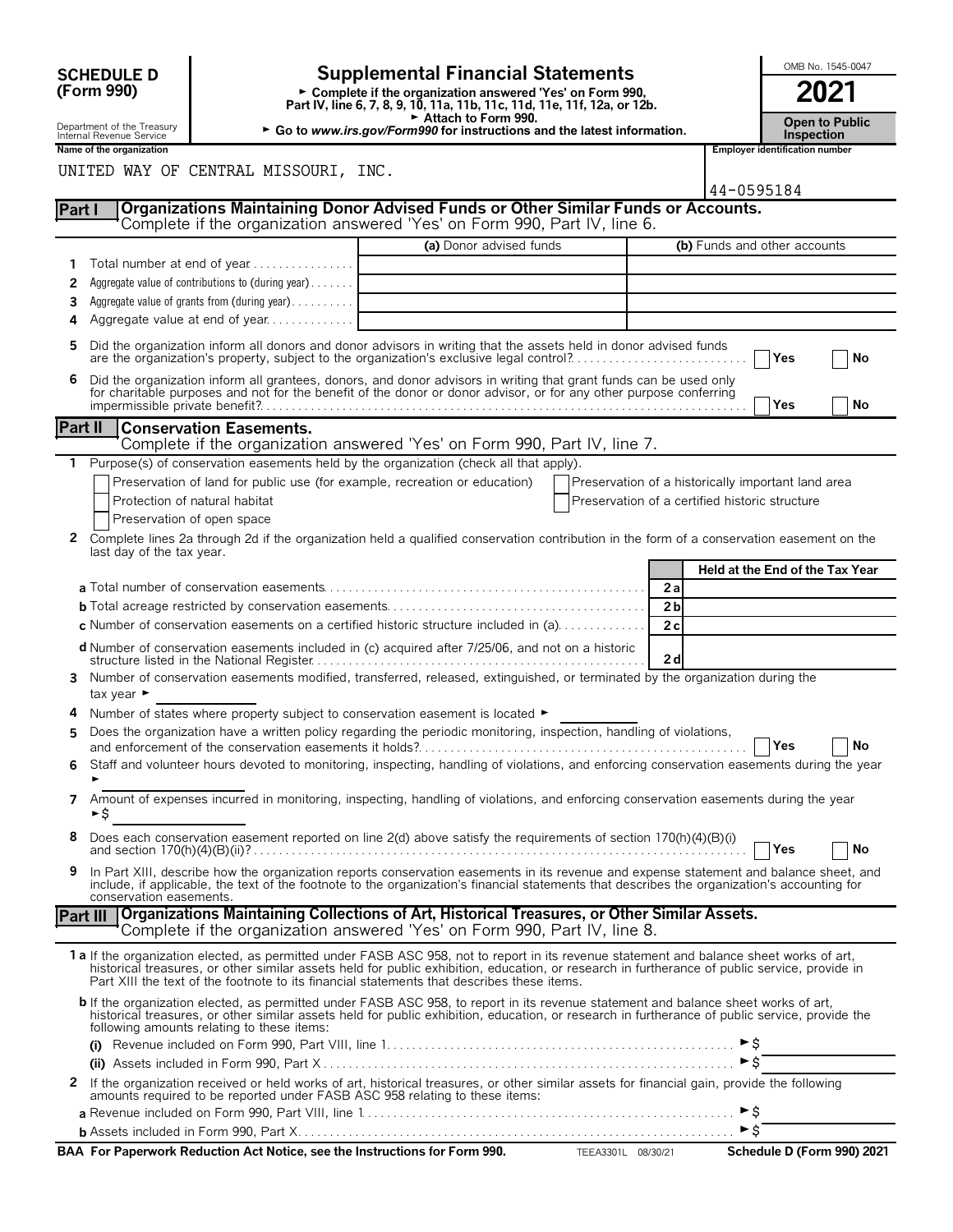| Schedule D (Form 990) 2021                                                                                                                                                               | UNITED WAY OF CENTRAL MISSOURI, INC. |                                         |                |                                    | 44-0595184                      |        |                     | Page 2                     |
|------------------------------------------------------------------------------------------------------------------------------------------------------------------------------------------|--------------------------------------|-----------------------------------------|----------------|------------------------------------|---------------------------------|--------|---------------------|----------------------------|
| Part III Organizations Maintaining Collections of Art, Historical Treasures, or Other Similar Assets (continued)                                                                         |                                      |                                         |                |                                    |                                 |        |                     |                            |
| Using the organization's acquisition, accession, and other records, check any of the following that make significant use of its collection<br>3<br>items (check all that apply):         |                                      |                                         |                |                                    |                                 |        |                     |                            |
| Public exhibition<br>а                                                                                                                                                                   |                                      |                                         |                | Loan or exchange program           |                                 |        |                     |                            |
| Scholarly research<br>b                                                                                                                                                                  |                                      | е                                       | Other          |                                    |                                 |        |                     |                            |
| Preservation for future generations<br>c<br>Provide a description of the organization's collections and explain how they further the organization's exempt purpose in<br>4<br>Part XIII. |                                      |                                         |                |                                    |                                 |        |                     |                            |
| During the year, did the organization solicit or receive donations of art, historical treasures, or other similar assets<br>5                                                            |                                      |                                         |                |                                    |                                 |        |                     |                            |
| to be sold to raise funds rather than to be maintained as part of the organization's collection?                                                                                         |                                      |                                         |                |                                    |                                 | Yes    |                     | No                         |
| Escrow and Custodial Arrangements. Complete if the organization answered 'Yes' on Form 990, Part IV,<br><b>Part IV</b><br>line 9, or reported an amount on Form 990, Part X, line 21.    |                                      |                                         |                |                                    |                                 |        |                     |                            |
| 1 a Is the organization an agent, trustee, custodian or other intermediary for contributions or other assets not included                                                                |                                      |                                         |                |                                    |                                 | Yes    |                     | No                         |
| b If 'Yes,' explain the arrangement in Part XIII and complete the following table:                                                                                                       |                                      |                                         |                |                                    |                                 |        |                     |                            |
|                                                                                                                                                                                          |                                      |                                         |                |                                    |                                 | Amount |                     |                            |
|                                                                                                                                                                                          |                                      |                                         |                |                                    | 1 <sub>c</sub>                  |        |                     |                            |
|                                                                                                                                                                                          |                                      |                                         |                |                                    | 1 d                             |        |                     |                            |
|                                                                                                                                                                                          |                                      |                                         |                |                                    | 1 e                             |        |                     |                            |
|                                                                                                                                                                                          |                                      |                                         |                |                                    | 1 f                             |        |                     |                            |
| 2a Did the organization include an amount on Form 990, Part X, line 21, for escrow or custodial account liability?                                                                       |                                      |                                         |                |                                    |                                 | Yes    |                     | No                         |
| b If 'Yes,' explain the arrangement in Part XIII. Check here if the explanation has been provided on Part XIII                                                                           |                                      |                                         |                |                                    |                                 |        |                     |                            |
|                                                                                                                                                                                          |                                      |                                         |                |                                    |                                 |        |                     |                            |
| <b>Part V</b><br><b>Endowment Funds.</b> Complete if the organization answered 'Yes' on Form 990, Part IV, line 10.                                                                      |                                      |                                         |                |                                    |                                 |        |                     |                            |
|                                                                                                                                                                                          | (a) Current year                     |                                         | (b) Prior year | (c) Two years back                 | (d) Three years back            |        | (e) Four years back |                            |
| 1a Beginning of year balance                                                                                                                                                             |                                      |                                         |                |                                    |                                 |        |                     |                            |
| <b>b</b> Contributions. $\ldots \ldots \ldots \ldots \ldots$                                                                                                                             |                                      |                                         |                |                                    |                                 |        |                     |                            |
| <b>c</b> Net investment earnings, gains,<br>and losses                                                                                                                                   |                                      |                                         |                |                                    |                                 |        |                     |                            |
| <b>d</b> Grants or scholarships $\ldots \ldots$                                                                                                                                          |                                      |                                         |                |                                    |                                 |        |                     |                            |
| <b>e</b> Other expenditures for facilities<br>and programs                                                                                                                               |                                      |                                         |                |                                    |                                 |        |                     |                            |
| f Administrative expenses $\dots \dots$                                                                                                                                                  |                                      |                                         |                |                                    |                                 |        |                     |                            |
| $q$ End of year balance $\ldots \ldots \ldots$                                                                                                                                           |                                      |                                         |                |                                    |                                 |        |                     |                            |
| 2 Provide the estimated percentage of the current year end balance (line 1g, column (a)) held as:<br>a Board designated or quasi-endowment $\blacktriangleright$                         |                                      |                                         |                |                                    |                                 |        |                     |                            |
| <b>b</b> Permanent endowment ►                                                                                                                                                           | %                                    |                                         |                |                                    |                                 |        |                     |                            |
| $\mathsf{c}$ Term endowment $\;\blacktriangleright\;$                                                                                                                                    | န့                                   |                                         |                |                                    |                                 |        |                     |                            |
| The percentages on lines 2a, 2b, and 2c should equal 100%.                                                                                                                               |                                      |                                         |                |                                    |                                 |        |                     |                            |
|                                                                                                                                                                                          |                                      |                                         |                |                                    |                                 |        |                     |                            |
| 3a Are there endowment funds not in the possession of the organization that are held and administered for the<br>organization by:                                                        |                                      |                                         |                |                                    |                                 |        | Yes                 | No                         |
| (i)                                                                                                                                                                                      |                                      |                                         |                |                                    |                                 | 3a(i)  |                     |                            |
|                                                                                                                                                                                          |                                      |                                         |                |                                    |                                 | 3a(ii) |                     |                            |
|                                                                                                                                                                                          |                                      |                                         |                |                                    |                                 | 3b     |                     |                            |
| Describe in Part XIII the intended uses of the organization's endowment funds.                                                                                                           |                                      |                                         |                |                                    |                                 |        |                     |                            |
| Part VI   Land, Buildings, and Equipment.                                                                                                                                                |                                      |                                         |                |                                    |                                 |        |                     |                            |
| Complete if the organization answered 'Yes' on Form 990, Part IV, line 11a. See Form 990, Part X, line 10.                                                                               |                                      |                                         |                |                                    |                                 |        |                     |                            |
| Description of property                                                                                                                                                                  |                                      | (a) Cost or other basis<br>(investment) |                | (b) Cost or other<br>basis (other) | (c) Accumulated<br>depreciation |        | (d) Book value      |                            |
|                                                                                                                                                                                          |                                      |                                         |                |                                    |                                 |        |                     |                            |
|                                                                                                                                                                                          |                                      |                                         |                |                                    |                                 |        |                     |                            |
| c Leasehold improvements                                                                                                                                                                 |                                      |                                         |                | 30,850                             | 30,850.                         |        |                     | 0.                         |
|                                                                                                                                                                                          |                                      |                                         |                |                                    |                                 |        |                     |                            |
|                                                                                                                                                                                          |                                      |                                         |                | 40,070.                            | 33,936.                         |        |                     | 6,134.                     |
| Total. Add lines 1a through 1e. (Column (d) must equal Form 990, Part X, column (B), line 10c.)                                                                                          |                                      |                                         |                |                                    |                                 |        |                     | 6,134.                     |
| <b>BAA</b>                                                                                                                                                                               |                                      |                                         |                |                                    |                                 |        |                     | Schedule D (Form 990) 2021 |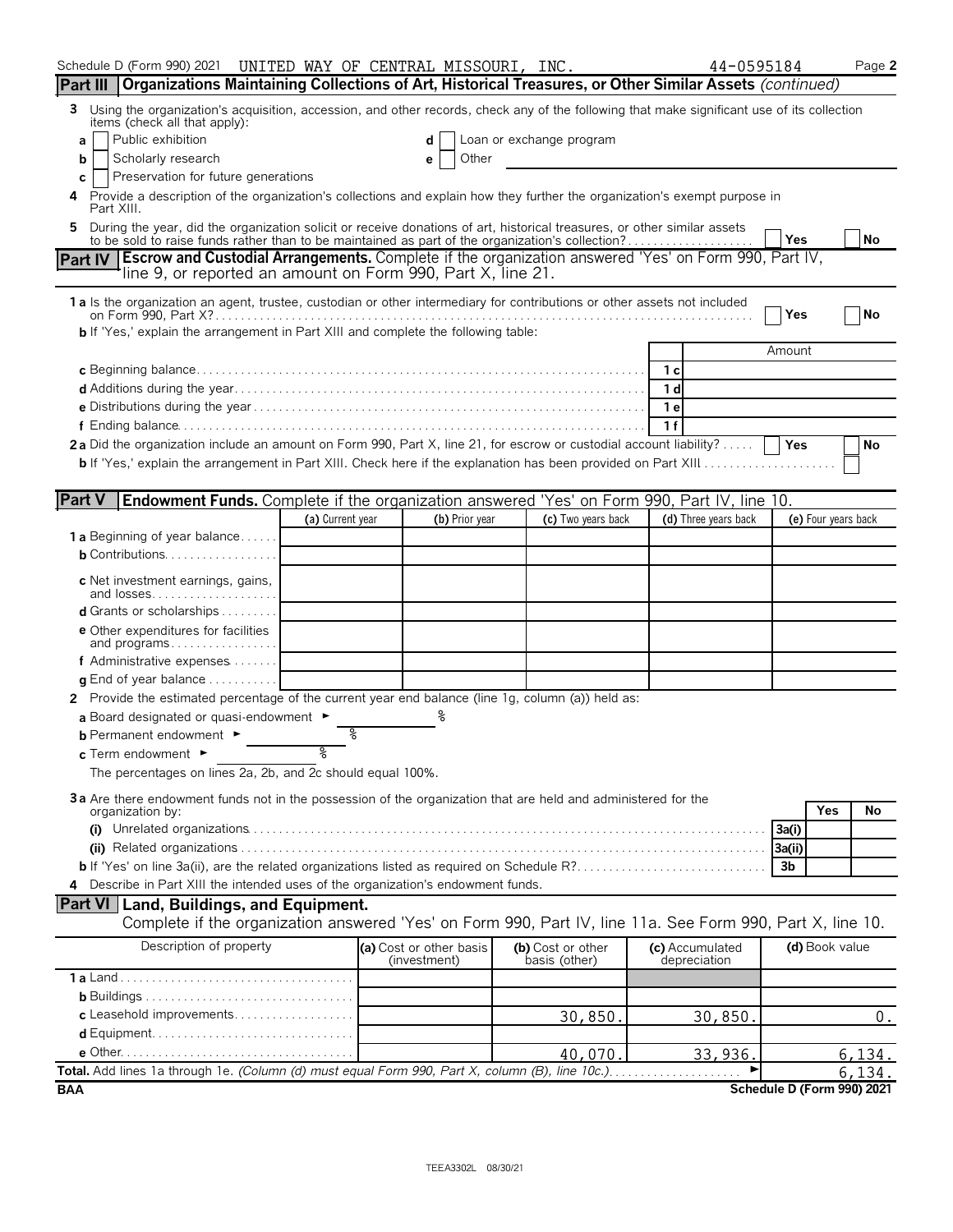| Schedule D (Form 990) 2021<br>UNITED WAY OF CENTRAL MISSOURI, INC.                                                                                            |                              | 44-0595184                                                | Page 3             |
|---------------------------------------------------------------------------------------------------------------------------------------------------------------|------------------------------|-----------------------------------------------------------|--------------------|
| <b>Part VII Investments - Other Securities.</b>                                                                                                               |                              | N/A                                                       |                    |
| Complete if the organization answered 'Yes' on Form 990, Part IV, line 11b. See Form 990, Part X, line 12.                                                    |                              |                                                           |                    |
| (a) Description of security or category (including name of security)                                                                                          | (b) Book value               | (c) Method of valuation: Cost or end-of-year market value |                    |
| (2) Closely held equity interests                                                                                                                             |                              |                                                           |                    |
| (3) Other                                                                                                                                                     |                              |                                                           |                    |
| (A)                                                                                                                                                           |                              |                                                           |                    |
| (B)                                                                                                                                                           |                              |                                                           |                    |
| (C)                                                                                                                                                           |                              |                                                           |                    |
| (D)                                                                                                                                                           |                              |                                                           |                    |
| (E)                                                                                                                                                           |                              |                                                           |                    |
| (F)<br>(G)                                                                                                                                                    |                              |                                                           |                    |
| (H)                                                                                                                                                           |                              |                                                           |                    |
| $($ l $)$                                                                                                                                                     |                              |                                                           |                    |
| Total. (Column (b) must equal Form 990, Part X, column (B) line 12.)                                                                                          |                              |                                                           |                    |
| <b>Part VIII</b> Investments – Program Related.<br>Complete if the organization answered 'Yes' on Form 990, Part IV, line 11c. See Form 990, Part X, line 13. |                              |                                                           |                    |
| (a) Description of investment                                                                                                                                 | (b) Book value               | (c) Method of valuation: Cost or end-of-year market value |                    |
| (1)                                                                                                                                                           |                              |                                                           |                    |
| (2)                                                                                                                                                           |                              |                                                           |                    |
| (3)                                                                                                                                                           |                              |                                                           |                    |
| (4)                                                                                                                                                           |                              |                                                           |                    |
| (5)                                                                                                                                                           |                              |                                                           |                    |
| (6)<br>(7)                                                                                                                                                    |                              |                                                           |                    |
| (8)                                                                                                                                                           |                              |                                                           |                    |
| (9)                                                                                                                                                           |                              |                                                           |                    |
| (10)                                                                                                                                                          |                              |                                                           |                    |
| Total. (Column (b) must equal Form 990, Part X, column (B) line 13.).<br>▶<br>Part IX                                                                         | N/A                          |                                                           |                    |
| <b>Other Assets.</b><br>Complete if the organization answered 'Yes' on Form 990, Part IV, line 11d. See Form 990, Part X, line 15.                            |                              |                                                           |                    |
|                                                                                                                                                               | (a) Description              |                                                           | (b) Book value     |
| (1)                                                                                                                                                           |                              |                                                           |                    |
| (2)<br>(3)                                                                                                                                                    |                              |                                                           |                    |
| (4)                                                                                                                                                           |                              |                                                           |                    |
| (5)                                                                                                                                                           |                              |                                                           |                    |
| (6)                                                                                                                                                           |                              |                                                           |                    |
| (7)<br>(8)                                                                                                                                                    |                              |                                                           |                    |
| (9)                                                                                                                                                           |                              |                                                           |                    |
| (10)                                                                                                                                                          |                              |                                                           |                    |
|                                                                                                                                                               |                              | ▶                                                         |                    |
| Part X<br><b>Other Liabilities.</b><br>Complete if the organization answered 'Yes' on Form 990, Part IV, line 11e or 11f. See Form 990, Part X, line 25.      |                              |                                                           |                    |
| 1.                                                                                                                                                            | (a) Description of liability |                                                           | (b) Book value     |
| (1) Federal income taxes                                                                                                                                      |                              |                                                           |                    |
| (2) DONOR DESIGNATIONS PAYABLE                                                                                                                                |                              |                                                           | 180,000.           |
| (3) PAYABLE TO CRMC - EA FUND<br>(4) PAYABLE<br>TO FOUNDATION                                                                                                 |                              |                                                           | 17,820.<br>14,469. |
| (5) PAYABLE<br>TO JCMG - EA FUND                                                                                                                              |                              |                                                           | 12,000.            |
| (6) PAYABLE TO UWAY AFFILIATES                                                                                                                                |                              |                                                           | 3,232.             |
| (7)                                                                                                                                                           |                              |                                                           |                    |
| (8)<br>(9)                                                                                                                                                    |                              |                                                           |                    |
| (10)                                                                                                                                                          |                              |                                                           |                    |
| (11)                                                                                                                                                          |                              |                                                           |                    |
|                                                                                                                                                               |                              |                                                           | 227,521.           |

**2.** Liability for uncertain tax positions. In Part XIII, provide the text of the footnote to the organization's financial statements that reports the organization's liability for uncertain tax positions under FASB ASC 740. Check here if the text of the footnote has been provided in Part XIII . . . . . . . . . . . . . . . . . . . . . . . . . . . . . . . . . . . . . . . . . . . . . . . . . . . . . . .

 $\Box$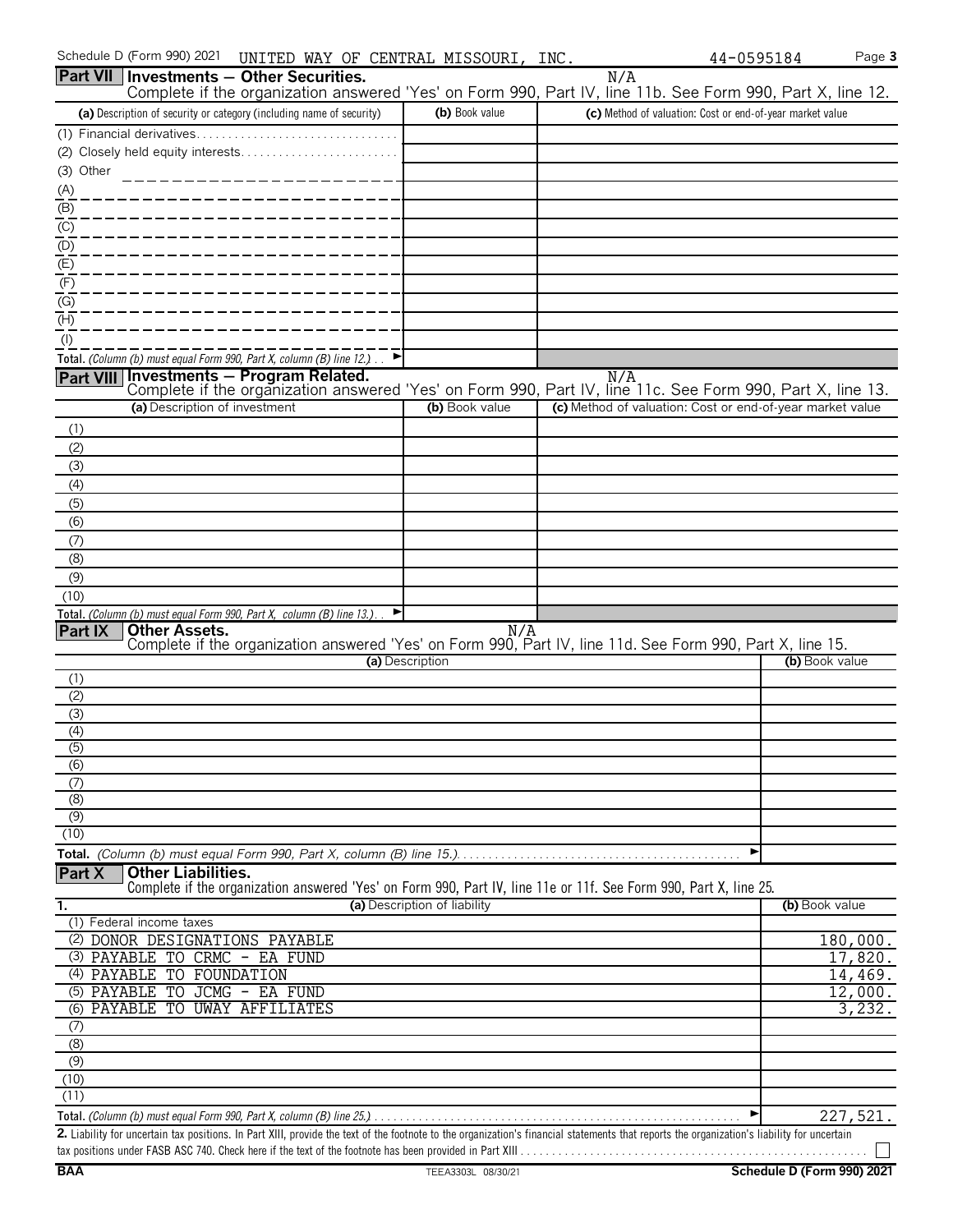| UNITED WAY OF CENTRAL MISSOURI, INC.<br>Schedule D (Form 990) 2021                               | 44-0595184 | Page 4     |
|--------------------------------------------------------------------------------------------------|------------|------------|
| Part XI   Reconciliation of Revenue per Audited Financial Statements With Revenue per Return.    |            |            |
| Complete if the organization answered 'Yes' on Form 990, Part IV, line 12a.                      |            |            |
| $\mathbf{1}$                                                                                     | 1.         | 2,569,709. |
| Amounts included on line 1 but not on Form 990, Part VIII, line 12:<br>2                         |            |            |
| 2a                                                                                               |            |            |
| 2 <sub>b</sub><br>54,645.                                                                        |            |            |
| 2c                                                                                               |            |            |
| 51, 541.                                                                                         |            |            |
|                                                                                                  | 2e         | 106, 186.  |
| 3.                                                                                               | 3          | 2,463,523. |
| Amounts included on Form 990, Part VIII, line 12, but not on line 1:<br>4                        |            |            |
| a Investment expenses not included on Form 990, Part VIII, line 7b. 4a                           |            |            |
|                                                                                                  |            |            |
|                                                                                                  | 4 c        |            |
| 5 Total revenue. Add lines 3 and 4c. (This must equal Form 990, Part I, line 12.)                | 5          | 2,463,523. |
| Part XII   Reconciliation of Expenses per Audited Financial Statements With Expenses per Return. |            |            |
| Complete if the organization answered 'Yes' on Form 990, Part IV, line 12a.                      |            |            |
|                                                                                                  |            | 2,767,516. |
| Amounts included on line 1 but not on Form 990, Part IX, line 25:<br>2                           |            |            |
| 84,645.                                                                                          |            |            |
| 2 <sub>b</sub>                                                                                   |            |            |
| 2c                                                                                               |            |            |
| 2d<br>51,541.                                                                                    |            |            |
|                                                                                                  | 2e         | 136,186.   |
| 3                                                                                                | 3          | 2,631,330. |
| Amounts included on Form 990, Part IX, line 25, but not on line 1:<br>4                          |            |            |
| a Investment expenses not included on Form 990, Part VIII, line 7b. 4a                           |            |            |
|                                                                                                  |            |            |
|                                                                                                  | 4c         |            |
|                                                                                                  | 5          | 2,631,330. |
| Part XIII Supplemental Information.                                                              |            |            |

Provide the descriptions required for Part II, lines 3, 5, and 9; Part III, lines 1a and 4; Part IV, lines 1b and 2b; Part V,

#### line 4; Part X, line 2; Part XI, lines 2d and 4b; and Part XII, lines 2d and 4b. Also complete this part to provide any additional information.

### **SCHEDULE D, PART XI, LINE 2D OTHER REVENUE INCLUDED IN F/S BUT NOT INCLUDED ON FORM 990**

|  | 13,631<br>34,649. |
|--|-------------------|
|  |                   |
|  |                   |

### **SCHEDULE D, PART XII, LINE 2D OTHER EXPENSES AND LOSSES PER AUDITED F/S**

|  | 34,649 |
|--|--------|
|  |        |
|  |        |

**BAA Schedule D (Form 990) 2021**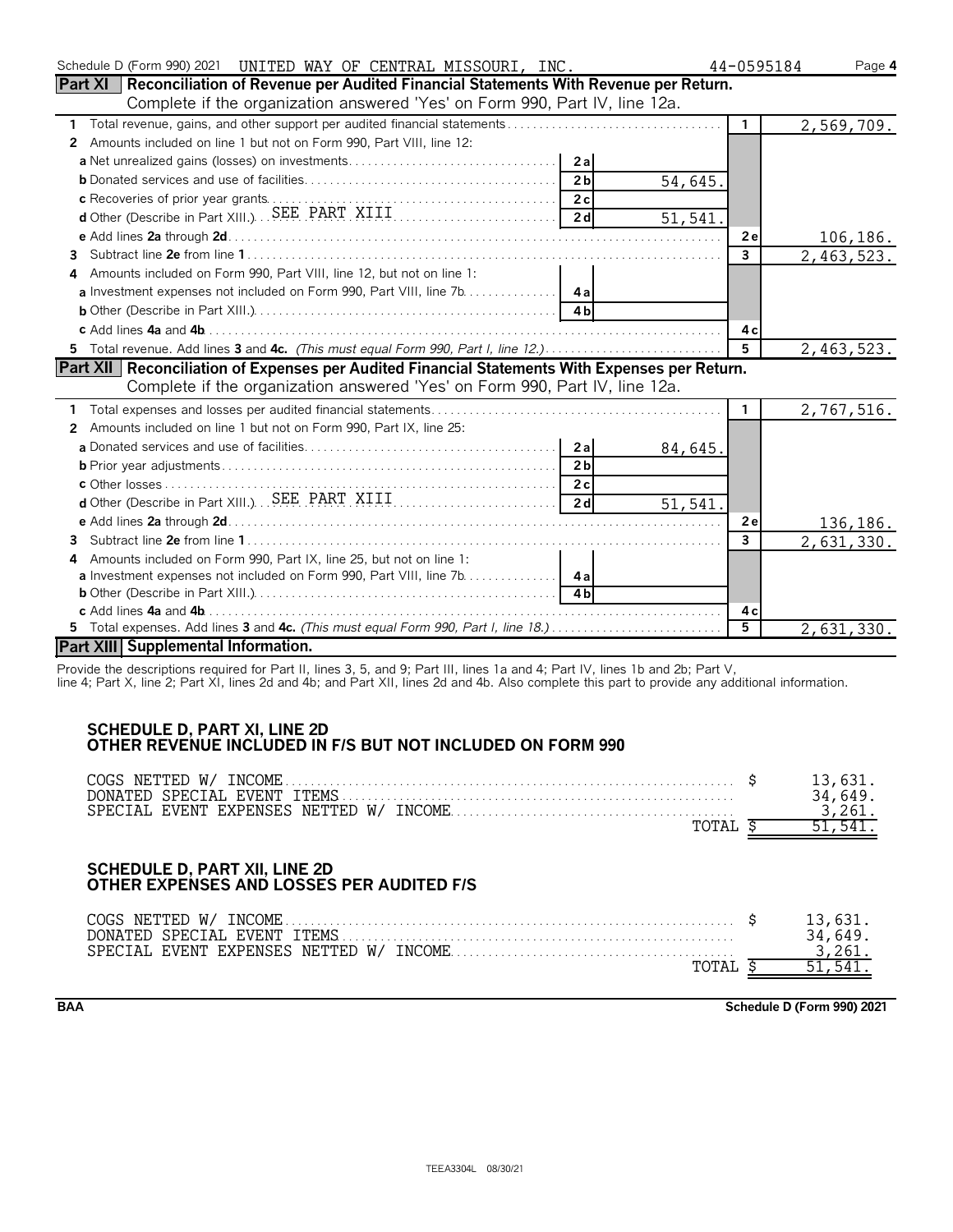|                                                                  |                                                                                                                |               |            |                                                                      | Supplemental Information Regarding Fundraising or Gaming Activities                                                                                                                                                                      |  |                                                                              | OMB No. 1545-0047                                       |
|------------------------------------------------------------------|----------------------------------------------------------------------------------------------------------------|---------------|------------|----------------------------------------------------------------------|------------------------------------------------------------------------------------------------------------------------------------------------------------------------------------------------------------------------------------------|--|------------------------------------------------------------------------------|---------------------------------------------------------|
| <b>SCHEDULE G</b><br>(Form 990)                                  |                                                                                                                |               |            |                                                                      | Complete if the organization answered 'Yes' on Form 990, Part IV, line 17, 18, or 19, or if the<br>organization entered more than \$15,000 on Form 990-EZ, line 6a.                                                                      |  |                                                                              |                                                         |
| Department of the Treasury<br>Internal Revenue Service           | Attach to Form 990 or Form 990-EZ.<br>► Go to www.irs.gov/Form990 for instructions and the latest information. |               |            |                                                                      |                                                                                                                                                                                                                                          |  |                                                                              | <b>Open to Public</b><br><b>Inspection</b>              |
| Name of the organization<br>UNITED WAY OF CENTRAL MISSOURI, INC. |                                                                                                                |               |            |                                                                      |                                                                                                                                                                                                                                          |  | <b>Employer identification number</b><br>44-0595184                          |                                                         |
| Part I                                                           | Form 990-EZ filers are not required to complete this part.                                                     |               |            |                                                                      | Fundraising Activities. Complete if the organization answered 'Yes' on Form 990, Part IV, line 17.                                                                                                                                       |  |                                                                              |                                                         |
| 1                                                                |                                                                                                                |               |            |                                                                      | Indicate whether the organization raised funds through any of the following activities. Check all that apply.                                                                                                                            |  |                                                                              |                                                         |
| Mail solicitations<br>a                                          | Internet and email solicitations                                                                               |               |            | $\mathbf{e}$<br>f                                                    | Solicitation of non-government grants<br>Solicitation of government grants                                                                                                                                                               |  |                                                                              |                                                         |
| b<br>Phone solicitations<br>с                                    |                                                                                                                |               |            | q                                                                    | Special fundraising events                                                                                                                                                                                                               |  |                                                                              |                                                         |
| In-person solicitations<br>d                                     |                                                                                                                |               |            |                                                                      |                                                                                                                                                                                                                                          |  |                                                                              |                                                         |
|                                                                  |                                                                                                                |               |            |                                                                      | 2a Did the organization have a written or oral agreement with any individual (including officers, directors, trustees, or key<br>employees listed in Form 990, Part VII) or entity in connection with professional fundraising services? |  |                                                                              | $\overline{X}$ No<br><b>Yes</b>                         |
| compensated at least \$5,000 by the organization.                |                                                                                                                |               |            |                                                                      | b If 'Yes,' list the 10 highest paid individuals or entities (fundraisers) pursuant to agreements under which the fundraiser is to be                                                                                                    |  |                                                                              |                                                         |
| (i) Name and address of individual<br>or entity (fundraiser)     |                                                                                                                | (ii) Activity |            | (iii) Did fundraiser<br>have custody or control<br>of contributions? | (iv) Gross receipts<br>from activity                                                                                                                                                                                                     |  | (v) Amount paid to<br>(or retained by)<br>fundraiser listed in<br>column (i) | (vi) Amount paid to<br>(or retained by)<br>organization |
|                                                                  |                                                                                                                |               | <b>Yes</b> | No                                                                   |                                                                                                                                                                                                                                          |  |                                                                              |                                                         |
| 1                                                                |                                                                                                                |               |            |                                                                      |                                                                                                                                                                                                                                          |  |                                                                              |                                                         |
|                                                                  |                                                                                                                |               |            |                                                                      |                                                                                                                                                                                                                                          |  |                                                                              |                                                         |
| 2                                                                |                                                                                                                |               |            |                                                                      |                                                                                                                                                                                                                                          |  |                                                                              |                                                         |
|                                                                  |                                                                                                                |               |            |                                                                      |                                                                                                                                                                                                                                          |  |                                                                              |                                                         |
| 3                                                                |                                                                                                                |               |            |                                                                      |                                                                                                                                                                                                                                          |  |                                                                              |                                                         |
|                                                                  |                                                                                                                |               |            |                                                                      |                                                                                                                                                                                                                                          |  |                                                                              |                                                         |
| 4                                                                |                                                                                                                |               |            |                                                                      |                                                                                                                                                                                                                                          |  |                                                                              |                                                         |
|                                                                  |                                                                                                                |               |            |                                                                      |                                                                                                                                                                                                                                          |  |                                                                              |                                                         |
| 5                                                                |                                                                                                                |               |            |                                                                      |                                                                                                                                                                                                                                          |  |                                                                              |                                                         |
|                                                                  |                                                                                                                |               |            |                                                                      |                                                                                                                                                                                                                                          |  |                                                                              |                                                         |
| 6                                                                |                                                                                                                |               |            |                                                                      |                                                                                                                                                                                                                                          |  |                                                                              |                                                         |
| 7                                                                |                                                                                                                |               |            |                                                                      |                                                                                                                                                                                                                                          |  |                                                                              |                                                         |
|                                                                  |                                                                                                                |               |            |                                                                      |                                                                                                                                                                                                                                          |  |                                                                              |                                                         |
| 8                                                                |                                                                                                                |               |            |                                                                      |                                                                                                                                                                                                                                          |  |                                                                              |                                                         |
|                                                                  |                                                                                                                |               |            |                                                                      |                                                                                                                                                                                                                                          |  |                                                                              |                                                         |
| 9                                                                |                                                                                                                |               |            |                                                                      |                                                                                                                                                                                                                                          |  |                                                                              |                                                         |
|                                                                  |                                                                                                                |               |            |                                                                      |                                                                                                                                                                                                                                          |  |                                                                              |                                                         |
| 10                                                               |                                                                                                                |               |            |                                                                      |                                                                                                                                                                                                                                          |  |                                                                              |                                                         |
|                                                                  |                                                                                                                |               |            |                                                                      |                                                                                                                                                                                                                                          |  |                                                                              |                                                         |
| Total                                                            |                                                                                                                |               |            |                                                                      |                                                                                                                                                                                                                                          |  |                                                                              | 0.                                                      |
| 3<br>or licensing.                                               |                                                                                                                |               |            |                                                                      | List all states in which the organization is registered or licensed to solicit contributions or has been notified it is exempt from registration                                                                                         |  |                                                                              |                                                         |
|                                                                  |                                                                                                                |               |            |                                                                      |                                                                                                                                                                                                                                          |  |                                                                              |                                                         |
|                                                                  |                                                                                                                |               |            |                                                                      |                                                                                                                                                                                                                                          |  |                                                                              |                                                         |
|                                                                  |                                                                                                                |               |            |                                                                      |                                                                                                                                                                                                                                          |  |                                                                              |                                                         |
|                                                                  |                                                                                                                |               |            |                                                                      |                                                                                                                                                                                                                                          |  |                                                                              |                                                         |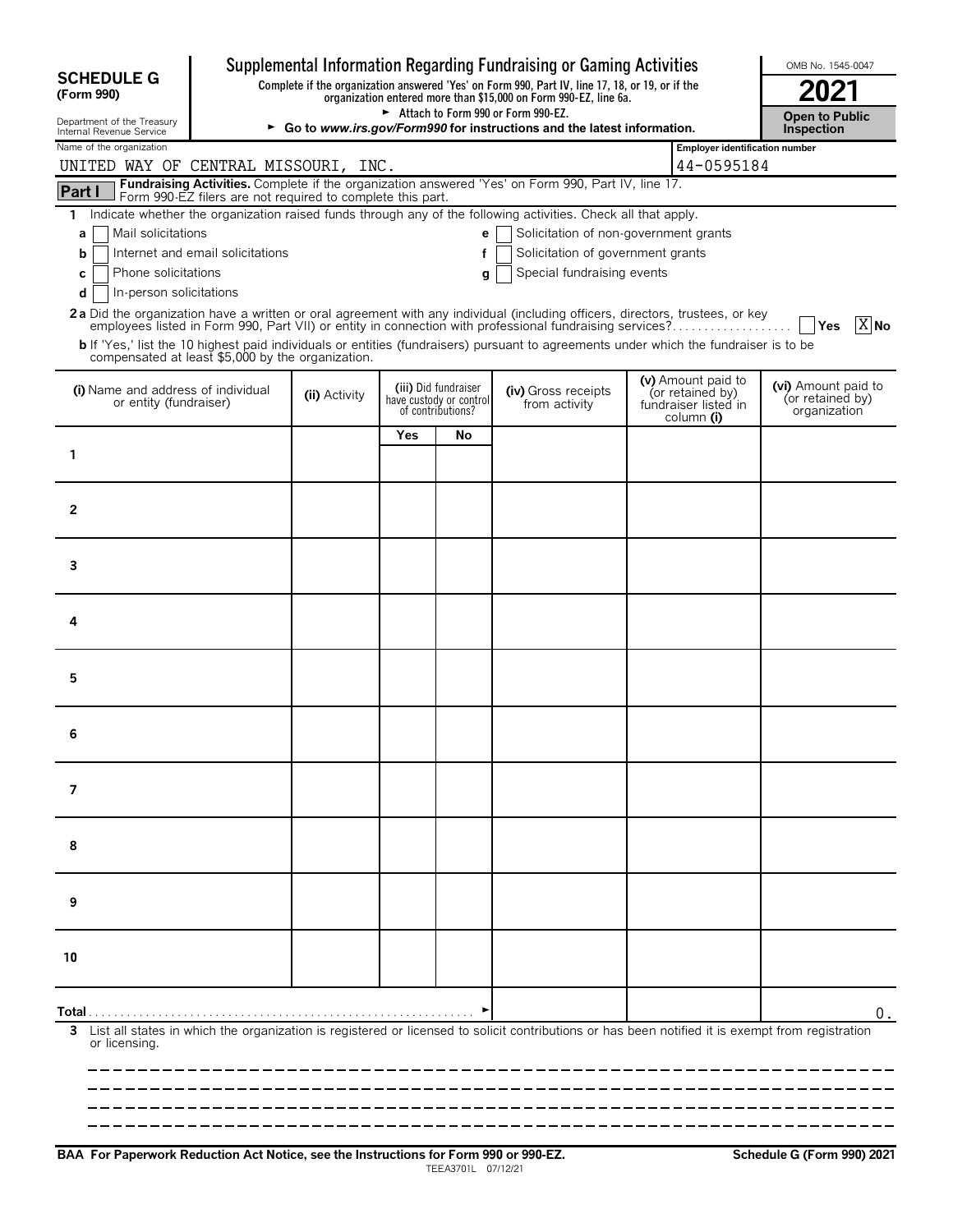|                 |          | Schedule G (Form 990) 2021                                                                                                                                                                                                                                                            |                                                  | UNITED WAY OF CENTRAL MISSOURI, INC.                | 44-0595184                                 | Page 2                                                        |
|-----------------|----------|---------------------------------------------------------------------------------------------------------------------------------------------------------------------------------------------------------------------------------------------------------------------------------------|--------------------------------------------------|-----------------------------------------------------|--------------------------------------------|---------------------------------------------------------------|
|                 |          | Part II Fundraising Events. Complete if the organization answered 'Yes' on Form 990, Part IV, line 18, or reported<br>more than \$15,000 of fundraising event contributions and gross income on Form 990-EZ, lines 1 and 6b.<br>List events with gross receipts greater than \$5,000. |                                                  |                                                     |                                            |                                                               |
|                 |          |                                                                                                                                                                                                                                                                                       | (a) Event $#1$<br>POWER OF THE P<br>(event type) | (b) Event $#2$<br>(event type)                      | (c) Other events<br>NONE<br>(total number) | (d) Total events<br>(add column (a)<br>through column $(c)$   |
| Revenue         | 1.       | Gross receipts                                                                                                                                                                                                                                                                        | 93,148.                                          |                                                     |                                            | 93,148.                                                       |
|                 |          | 2 Less: Contributions                                                                                                                                                                                                                                                                 | 42,711.                                          |                                                     |                                            | 42,711.                                                       |
|                 | 3        | Gross income (line 1 minus line 2)                                                                                                                                                                                                                                                    | 50,437.                                          |                                                     |                                            | 50,437.                                                       |
|                 | 4        |                                                                                                                                                                                                                                                                                       |                                                  |                                                     |                                            |                                                               |
|                 | 5        | Noncash prizes                                                                                                                                                                                                                                                                        |                                                  |                                                     |                                            |                                                               |
|                 | 6        | Rent/facility costs                                                                                                                                                                                                                                                                   |                                                  |                                                     |                                            |                                                               |
| Direct Expenses |          | 7 Food and beverages                                                                                                                                                                                                                                                                  |                                                  |                                                     |                                            |                                                               |
|                 | 8        |                                                                                                                                                                                                                                                                                       |                                                  |                                                     |                                            |                                                               |
|                 | 9        | Other direct expenses                                                                                                                                                                                                                                                                 | 34,649.                                          |                                                     |                                            | 34,649.                                                       |
|                 | 10<br>11 |                                                                                                                                                                                                                                                                                       |                                                  |                                                     |                                            | 34,649.<br>15,788.                                            |
|                 |          | Part III Gaming. Complete if the organization answered 'Yes' on Form 990, Part IV, line 19, or reported more than<br>\$15,000 on Form 990-EZ, line 6a.                                                                                                                                |                                                  |                                                     |                                            |                                                               |
| Revenue         |          |                                                                                                                                                                                                                                                                                       | (a) Bingo                                        | (b) Pull tabs/instant<br>bingo/progressive<br>bingo | (c) Other gaming                           | (d) Total gaming<br>(add column $(a)$<br>through column $(c)$ |
|                 | 1        | Gross revenue                                                                                                                                                                                                                                                                         |                                                  |                                                     |                                            |                                                               |
|                 | 2        |                                                                                                                                                                                                                                                                                       |                                                  |                                                     |                                            |                                                               |
| ect Expenses    | 3        | Noncash prizes                                                                                                                                                                                                                                                                        |                                                  |                                                     |                                            |                                                               |
| ā               |          | 4 Rent/facility costs                                                                                                                                                                                                                                                                 |                                                  |                                                     |                                            |                                                               |
|                 | 5        | Other direct expenses                                                                                                                                                                                                                                                                 | နွ                                               |                                                     |                                            |                                                               |
|                 | 6        | Volunteer labor                                                                                                                                                                                                                                                                       | <b>Yes</b><br>No                                 | ႜ<br>Yes<br>No                                      | ⊱<br>Yes<br>No                             |                                                               |
|                 | 7        |                                                                                                                                                                                                                                                                                       |                                                  |                                                     |                                            |                                                               |
|                 | 8        |                                                                                                                                                                                                                                                                                       |                                                  |                                                     |                                            |                                                               |
| 9               |          | Enter the state(s) in which the organization conducts gaming activities:<br><b>b</b> If 'No,' explain:                                                                                                                                                                                |                                                  |                                                     |                                            | Yes<br><b>No</b>                                              |
|                 |          | <b>b</b> If 'Yes,' explain:                                                                                                                                                                                                                                                           |                                                  |                                                     |                                            | No                                                            |

**BAA** TEEA3702L 07/12/21 **Schedule G (Form 990) 2021**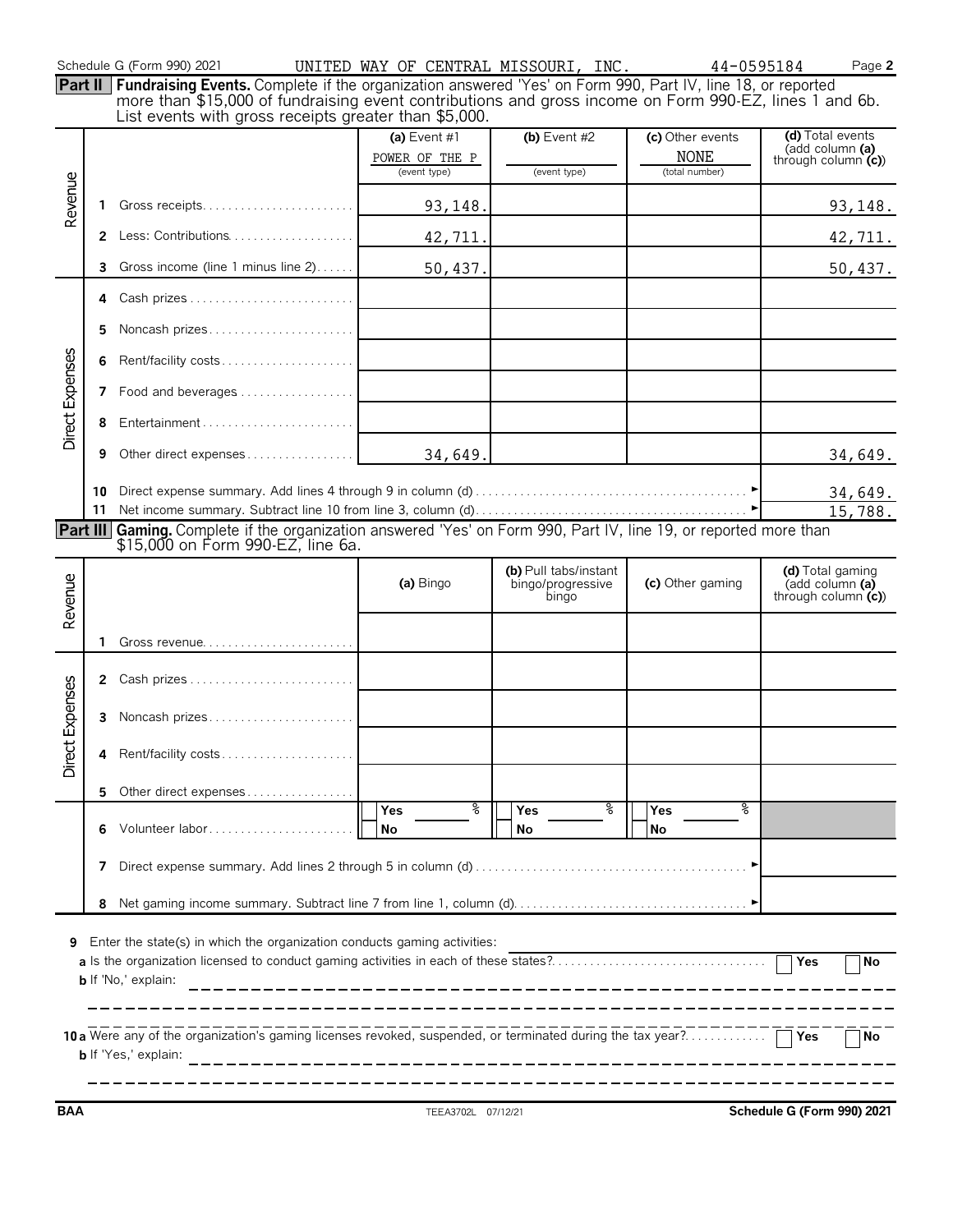| Schedule G (Form 990) 2021                                                                                                                                                                                                                                                                                                                                                                                          |                                        | UNITED WAY OF CENTRAL MISSOURI, INC. |                        | 44-0595184      |     | Page 3    |
|---------------------------------------------------------------------------------------------------------------------------------------------------------------------------------------------------------------------------------------------------------------------------------------------------------------------------------------------------------------------------------------------------------------------|----------------------------------------|--------------------------------------|------------------------|-----------------|-----|-----------|
|                                                                                                                                                                                                                                                                                                                                                                                                                     |                                        |                                      |                        |                 | Yes | No        |
| 12 Is the organization a grantor, beneficiary or trustee of a trust, or a member of a partnership or other entity formed to                                                                                                                                                                                                                                                                                         |                                        |                                      |                        |                 | Yes | <b>No</b> |
| <b>13</b> Indicate the percentage of gaming activity conducted in:                                                                                                                                                                                                                                                                                                                                                  |                                        |                                      |                        |                 |     |           |
|                                                                                                                                                                                                                                                                                                                                                                                                                     |                                        |                                      |                        | 13a             |     | န့        |
| 14 Enter the name and address of the person who prepares the organization's gaming/special events books and records:                                                                                                                                                                                                                                                                                                |                                        |                                      |                        | 13 <sub>b</sub> |     | နွ        |
|                                                                                                                                                                                                                                                                                                                                                                                                                     |                                        |                                      |                        |                 |     |           |
| Name $\blacktriangleright$                                                                                                                                                                                                                                                                                                                                                                                          | -------------------------------------- |                                      |                        |                 |     |           |
| Address ►                                                                                                                                                                                                                                                                                                                                                                                                           | -----------------------------          |                                      |                        |                 |     |           |
| <b>15a</b> Does the organization have a contract with a third party from whom the organization receives gaming revenue?<br><b>b</b> If 'Yes,' enter the amount of gaming revenue received by the organization $\triangleright$ \$___________<br>of gaming revenue retained by the third party $\blacktriangleright$ $\blacktriangleright$ $\blacklozenge$<br>c If 'Yes,' enter name and address of the third party: |                                        |                                      |                        | and the amount  |     | No        |
|                                                                                                                                                                                                                                                                                                                                                                                                                     |                                        |                                      |                        |                 |     |           |
| Name $\blacktriangleright$                                                                                                                                                                                                                                                                                                                                                                                          |                                        |                                      |                        |                 |     |           |
| Address ►                                                                                                                                                                                                                                                                                                                                                                                                           |                                        |                                      |                        |                 |     |           |
| Gaming manager information:<br>16                                                                                                                                                                                                                                                                                                                                                                                   |                                        |                                      |                        |                 |     |           |
| Name $\blacktriangleright$                                                                                                                                                                                                                                                                                                                                                                                          |                                        |                                      |                        |                 |     |           |
| Gaming manager compensation $\rightarrow$ $\dot{S}$ ______________                                                                                                                                                                                                                                                                                                                                                  |                                        |                                      |                        |                 |     |           |
| Description of services provided ▶                                                                                                                                                                                                                                                                                                                                                                                  |                                        |                                      |                        |                 |     |           |
| Director/officer                                                                                                                                                                                                                                                                                                                                                                                                    | Employee                               |                                      | Independent contractor |                 |     |           |
| Mandatory distributions:<br>17                                                                                                                                                                                                                                                                                                                                                                                      |                                        |                                      |                        |                 |     |           |
| a Is the organization required under state law to make charitable distributions from the gaming proceeds to retain the<br><b>b</b> Enter the amount of distributions required under state law to be distributed to other exempt organizations or spent in the<br>organization's own exempt activities during the tax year $\triangleright$ $\sharp$                                                                 |                                        |                                      |                        |                 | Yes | <b>No</b> |
| <b>Supplemental Information.</b> Provide the explanations required by Part I, line 2b, columns (iii) and (v);<br><b>Part IV</b><br>and Part III, lines 9, 9b, 10b, 15b, 15c, 16, and 17b, as applicable. Also provide any additional<br>information. See instructions.                                                                                                                                              |                                        |                                      |                        |                 |     |           |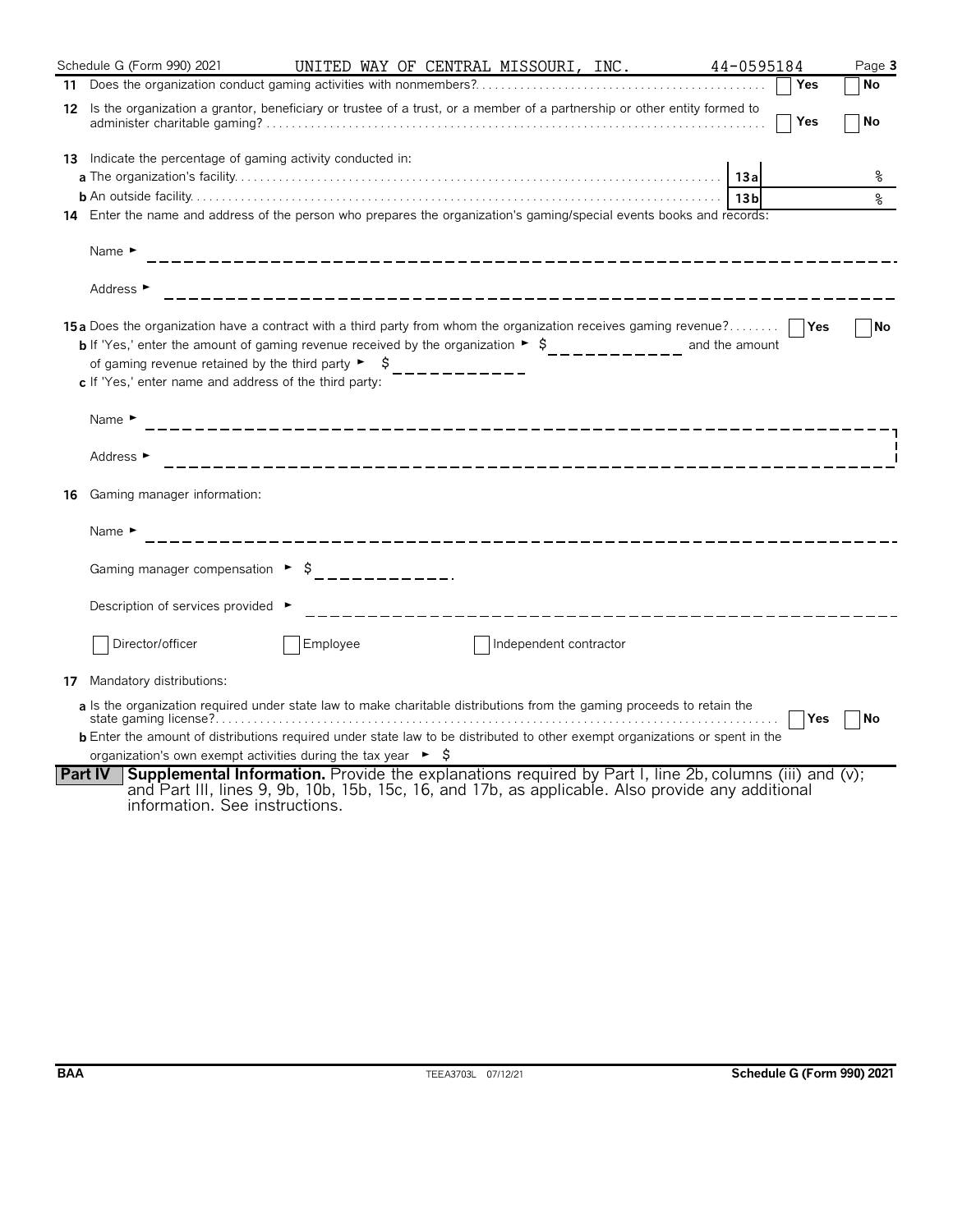| <b>SCHEDULE I</b><br>(Form 990)                                                                                                               |                                                                               |                                    | <b>Grants and Other Assistance to Organizations,</b><br>Governments, and Individuals in the United States<br>Complete if the organization answered 'Yes' on Form 990, Part IV, line 21 or 22.                                                                                                                                                     |                                     |                                                             |                                          | OMB No. 1545-0047<br>2021             |
|-----------------------------------------------------------------------------------------------------------------------------------------------|-------------------------------------------------------------------------------|------------------------------------|---------------------------------------------------------------------------------------------------------------------------------------------------------------------------------------------------------------------------------------------------------------------------------------------------------------------------------------------------|-------------------------------------|-------------------------------------------------------------|------------------------------------------|---------------------------------------|
| Department of the Treasury<br>Internal Revenue Service                                                                                        |                                                                               |                                    | Attach to Form 990.<br>► Go to www.irs.gov/Form990 for the latest information.                                                                                                                                                                                                                                                                    |                                     |                                                             |                                          | <b>Open to Public</b><br>Inspection   |
| Name of the organization                                                                                                                      |                                                                               |                                    |                                                                                                                                                                                                                                                                                                                                                   |                                     |                                                             | <b>Employer identification number</b>    |                                       |
| UNITED WAY OF CENTRAL MISSOURI, INC                                                                                                           |                                                                               |                                    |                                                                                                                                                                                                                                                                                                                                                   |                                     |                                                             | 44-0595184                               |                                       |
| Part I                                                                                                                                        | <b>General Information on Grants and Assistance</b>                           |                                    |                                                                                                                                                                                                                                                                                                                                                   |                                     |                                                             |                                          |                                       |
|                                                                                                                                               |                                                                               |                                    | 1 Does the organization maintain records to substantiate the amount of the grants or assistance, the grantees' eligibility for the grants or assistance, and<br>the selection criteria used to award the grants or assistance?<br>2 Describe in Part IV the organization's procedures for monitoring the use of grant funds in the United States. |                                     |                                                             | SEE PART IV                              | X <sub>Yes</sub><br> No               |
| <b>Part II Grants and Other Assistance to Domestic Organizations and Domestic Governments.</b> Complete if the organization answered 'Yes' on |                                                                               |                                    |                                                                                                                                                                                                                                                                                                                                                   |                                     |                                                             |                                          |                                       |
|                                                                                                                                               |                                                                               |                                    | Form 990, Part IV, line 21, for any recipient that received more than \$5,000. Part II can be duplicated if additional space is needed.                                                                                                                                                                                                           |                                     |                                                             |                                          |                                       |
|                                                                                                                                               |                                                                               |                                    |                                                                                                                                                                                                                                                                                                                                                   |                                     |                                                             |                                          |                                       |
| 1 (a) Name and address of organization<br>or government                                                                                       | $(b)$ $EIN$                                                                   | (c) IRC section<br>(if applicable) | (d) Amount of cash grant                                                                                                                                                                                                                                                                                                                          | (e) Amount of noncash<br>assistance | (f) Method of valuation<br>(book, FMV, appraisal,<br>other) | (g) Description of<br>noncash assistance | (h) Purpose of grant<br>or assistance |
| $(1)$ 4-H YOUTH<br>2436 TANNER BRIDGE RD                                                                                                      |                                                                               |                                    |                                                                                                                                                                                                                                                                                                                                                   |                                     |                                                             |                                          | OPERATIONAL                           |
| JEFFERSON CITY, MO 65101                                                                                                                      | 43-1155381                                                                    |                                    | 11,000                                                                                                                                                                                                                                                                                                                                            | $\mathbf{0}$ .                      |                                                             |                                          | ASSISTANCE                            |
| (2) ABLE LEARNING CENTER                                                                                                                      |                                                                               |                                    |                                                                                                                                                                                                                                                                                                                                                   |                                     |                                                             |                                          |                                       |
| 501 MADISON STREET                                                                                                                            |                                                                               |                                    |                                                                                                                                                                                                                                                                                                                                                   |                                     |                                                             |                                          | OPERATIONAL                           |
| JEFFERSON CITY, MO 65101                                                                                                                      | 43-1430066                                                                    |                                    | 18,000                                                                                                                                                                                                                                                                                                                                            | $\mathbf{0}$                        |                                                             |                                          | ASSISTANCE                            |
| (3) BIG BROTHERS BIG SISTERS                                                                                                                  |                                                                               |                                    |                                                                                                                                                                                                                                                                                                                                                   |                                     |                                                             |                                          |                                       |
| PO BOX 104176                                                                                                                                 | 43-0953286                                                                    |                                    |                                                                                                                                                                                                                                                                                                                                                   | 0.                                  |                                                             |                                          | OPERATIONAL<br>ASSISTANCE             |
| JEFFERSON CITY, MO 65102<br>(4) BOY SCOUTS                                                                                                    |                                                                               |                                    | 88,534                                                                                                                                                                                                                                                                                                                                            |                                     |                                                             |                                          |                                       |
| 1203 FAYE ST<br>COLUMBIA, MO 65201                                                                                                            | 22-1576300                                                                    |                                    | 30,000                                                                                                                                                                                                                                                                                                                                            | $\mathbf 0$                         |                                                             |                                          | OPERATIONAL<br>ASSISTANCE             |
| (5) BOYS & GIRLS CLUB                                                                                                                         |                                                                               |                                    |                                                                                                                                                                                                                                                                                                                                                   |                                     |                                                             |                                          |                                       |
| 727 E ELM ST                                                                                                                                  |                                                                               |                                    |                                                                                                                                                                                                                                                                                                                                                   |                                     |                                                             |                                          | OPERATIONAL                           |
| JEFFERSON CITY, MO 65101                                                                                                                      | 43-1733063                                                                    |                                    | 127,734                                                                                                                                                                                                                                                                                                                                           | $\mathbf{0}$ .                      |                                                             |                                          | ASSISTANCE                            |
| (6) CAPITOL PROJECTS                                                                                                                          |                                                                               |                                    |                                                                                                                                                                                                                                                                                                                                                   |                                     |                                                             |                                          |                                       |
| 2001 E MCCARTY                                                                                                                                |                                                                               |                                    |                                                                                                                                                                                                                                                                                                                                                   |                                     |                                                             |                                          | OPERATIONAL                           |
| JEFFERSON CITY, MO 65101                                                                                                                      | 43-0907452                                                                    |                                    | 12,000                                                                                                                                                                                                                                                                                                                                            | $\mathbf{0}$                        |                                                             |                                          | ASSISTANCE                            |
| (7) COMMUNITY HEALTH CENTER                                                                                                                   |                                                                               |                                    |                                                                                                                                                                                                                                                                                                                                                   |                                     |                                                             |                                          |                                       |
| 3400 WEST TRUMAN BLVD                                                                                                                         |                                                                               |                                    |                                                                                                                                                                                                                                                                                                                                                   |                                     |                                                             |                                          | OPERATIONAL                           |
| JEFFERSON CITY, MO 65109                                                                                                                      | 68-0545808                                                                    |                                    | 49,000                                                                                                                                                                                                                                                                                                                                            | $\mathbf{0}$ .                      |                                                             |                                          | ASSISTANCE                            |
| (8) COUNCIL FOR DRUG FREE USE                                                                                                                 |                                                                               |                                    |                                                                                                                                                                                                                                                                                                                                                   |                                     |                                                             |                                          |                                       |
| 306 JEFFERSON STREET                                                                                                                          |                                                                               |                                    |                                                                                                                                                                                                                                                                                                                                                   |                                     |                                                             |                                          | OPERATIONAL                           |
| JEFFERSON CITY, MO 65101                                                                                                                      | 43-1419547                                                                    |                                    | 80,000.                                                                                                                                                                                                                                                                                                                                           | $\mathbf 0$ .                       |                                                             |                                          | ASSISTANCE                            |
|                                                                                                                                               |                                                                               |                                    |                                                                                                                                                                                                                                                                                                                                                   |                                     |                                                             |                                          | 44                                    |
|                                                                                                                                               | <b>3</b> Enter total number of other organizations listed in the line 1 table |                                    |                                                                                                                                                                                                                                                                                                                                                   |                                     |                                                             |                                          | $\Omega$                              |

**BAA For Paperwork Reduction Act Notice, see the Instructions for Form 990.** TEEA3901L **TEEA3901L** 07/12/21 Schedule I (Form 990) 2021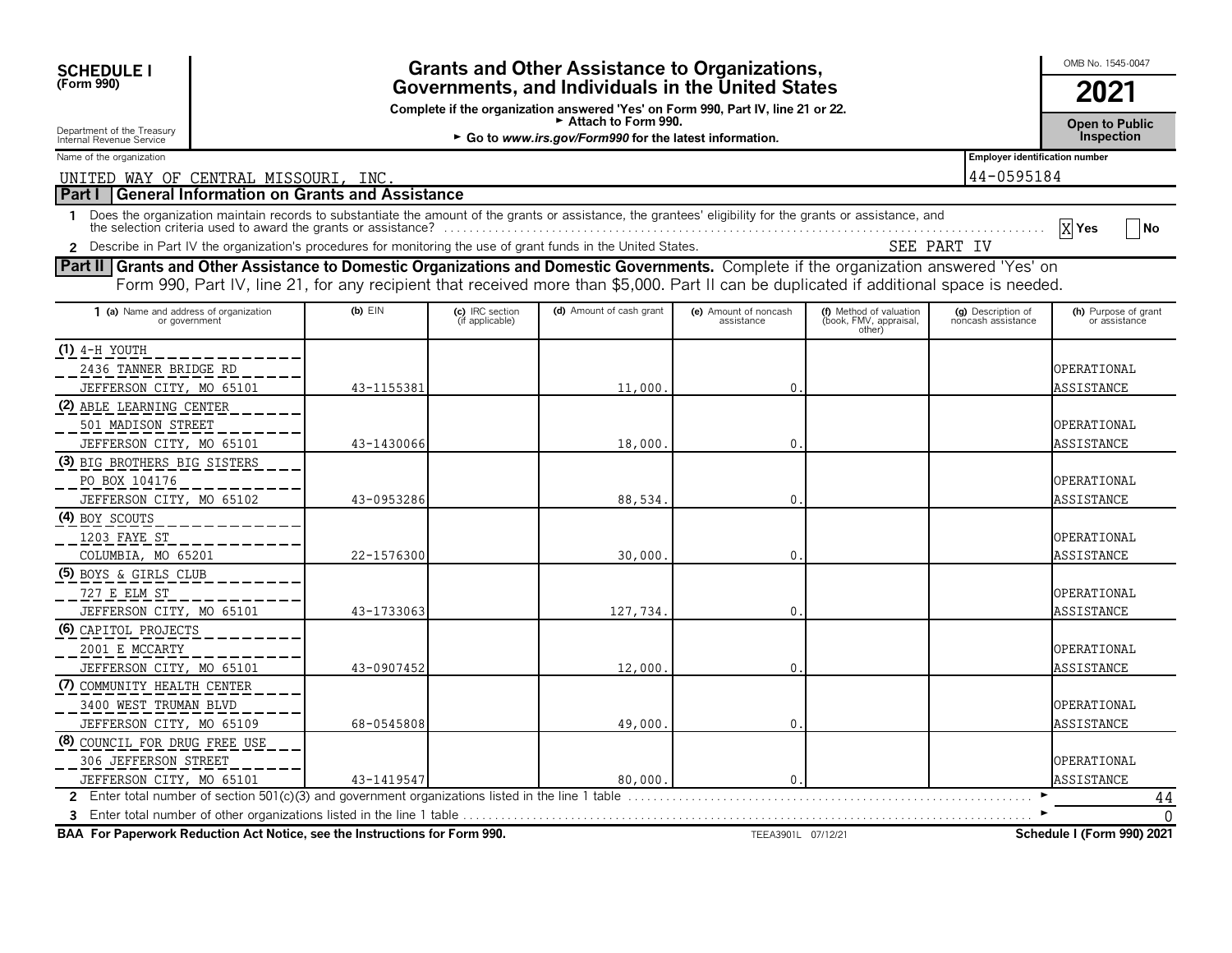**Part III Grants and Other Assistance to Domestic Individuals.** Complete if the organization answered 'Yes' on Form 990, Part IV, line 22. Part III can be duplicated if additional space is needed.

| (a) Type of grant or assistance                                                                                                                  | (b) Number of<br>recipients | (c) Amount of<br>cash grant | (d) Amount of<br>noncash assistance | (e) Method of valuation (book,<br>FMV, appraisal, other) | (f) Description of noncash assistance |
|--------------------------------------------------------------------------------------------------------------------------------------------------|-----------------------------|-----------------------------|-------------------------------------|----------------------------------------------------------|---------------------------------------|
| DISASTER RELIEF                                                                                                                                  | 16                          | 87,747.                     |                                     |                                                          |                                       |
| 2 FOOD SERVICE RELIEF                                                                                                                            | 25                          | 7,999.                      |                                     |                                                          |                                       |
|                                                                                                                                                  |                             |                             |                                     |                                                          |                                       |
|                                                                                                                                                  |                             |                             |                                     |                                                          |                                       |
| 5                                                                                                                                                |                             |                             |                                     |                                                          |                                       |
| 6                                                                                                                                                |                             |                             |                                     |                                                          |                                       |
| Deut IV Complemental Information, Dravida the information required in Deut Hine O. Deut III, achieve (b), and any other caldificate information. |                             |                             |                                     |                                                          |                                       |

**Part IV Supplemental Information.** Provide the information required in Part I, line 2; Part III, column (b); and any other additional information.

#### **PART I, LINE 2 - PROCEDURES FOR MONITORING USE OF GRANTS FUNDS IN U.S.**

UNITED WAY OF CENTRAL MISSOURI PARTNER AGENCIES ARE REQUIRED TO SUBMIT QUARTERLY REPORTS TO REPORT UPDATES AND STATUS OF HOW UNITED WAY DOLLARS ARE SPENT. IN ADDITION, UNITED WAY STAFF AND FUND ALLOCATION VOLUNTEERS MEET ANNUALLY, ONE ON ONE, WITH UNITED WAY PARTNER AGENCIES TO DISCUSS HOW THE UNITED WAY DOLLARS HAVE BEEN SPENT. UNITED WAY OF CENTRAL MISSOURI COMMUNITY SUPPORT GRANT RECIPIENTS ARE REQUIRED TO SUBMIT TWO REPORTS FOR THE ONE YEAR GRANT CYCLE ON THE STATUS OF THE DOLLARS GRANTED AND HOW THEY ARE BEING SPENT. FOR ONE-TIME PURCHASES, AGENCIES ARE REQUIRED TO PROVIDE RECEIPTS. IF THE COMMUNITY SUPPORT GRANTS HAVE NOT BEEN SPENT WITHIN THE TIMEFRAME OF THE GRANT OR HAVE BEEN USED ON SOMETHING OUTSIDE THE SCOPE OF THE GRANT APPLICATION, THE EXECUTIVE DIRECTOR OF THE GRANTEE AGENCY IS REQUIRED TO INFORM THE

#### **BAA Schedule I (Form 990) 2021**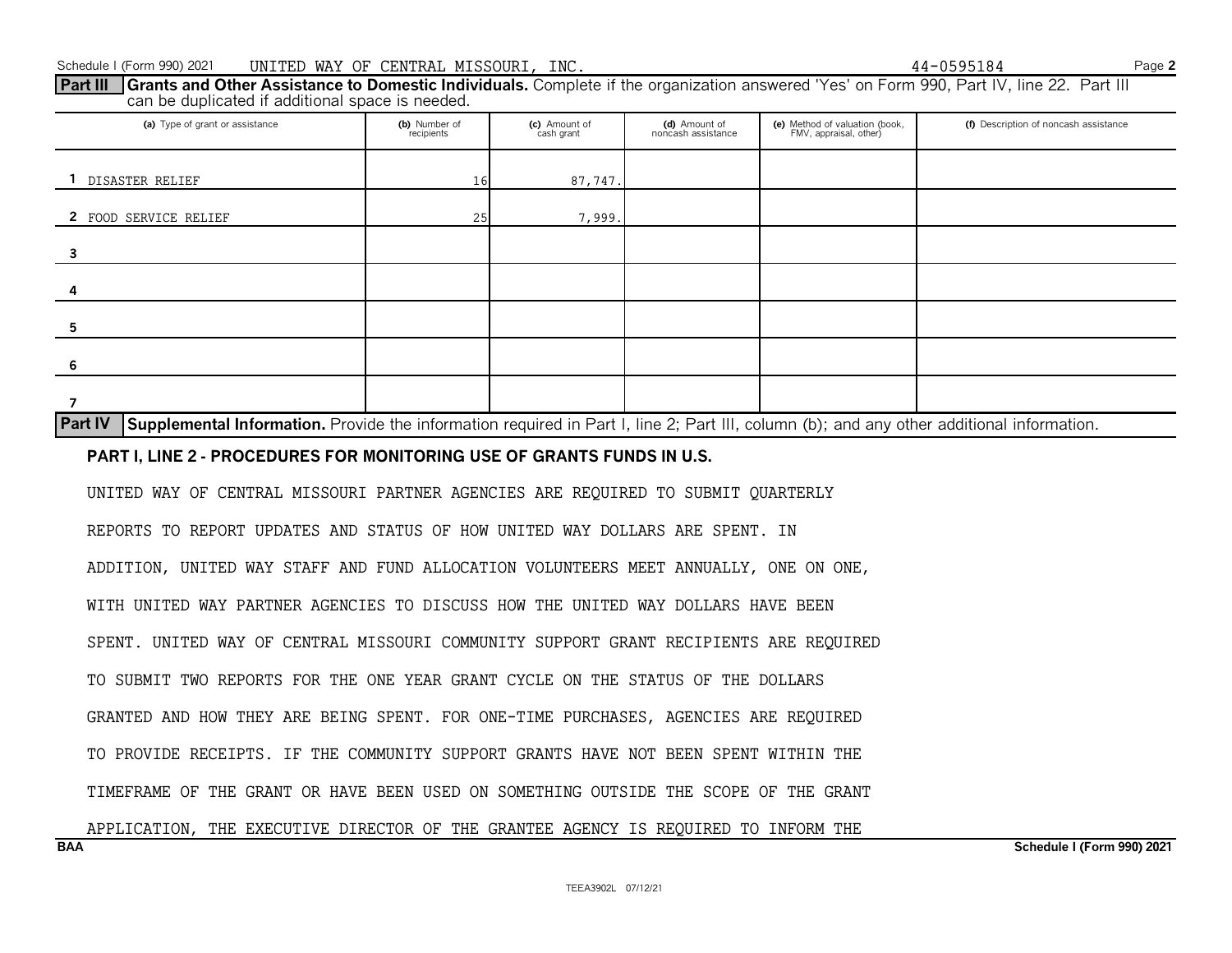## **2021 SCHEDULE I, PART IV - SUPPLEMENTAL INFORMATION PAGE 3**

#### **CLIENT 02155002 UNITED WAY OF CENTRAL MISSOURI, INC. 44-0595184**

## 4/15/22 01:42PM

**PART I, LINE 2 - PROCEDURES FOR MONITORING USE OF GRANTS FUNDS IN U.S. (CONTINUED)** UWCEMO BOARD OF DIRECTORS. BASED UPON THEIR RECOMMENDATION, APPROPRIATE ACTION IS TAKEN.

INFORMATION REGARDING THE FOOD SERVICE RELIEF FUNDS WERE ANNOUNCED TO THE COMMUNITY VIA MULTIPLE WAYS (WEBSITE, SOCIAL MEDIA, PARTNER AGENCIES AND OTHER MEDIA). INDIVIDUALS SUBMITTED APPLICATIONS AND SUPPORTING DOCUMENTATION VIA THE UNITED WAY OF CENTRAL MISSOURI (UWCEMO) WEBSITE REQUESTING ASSISTANCE. APPLICATIONS WERE REVIEWED BY UWCEMO STAFF MEMBERS WHO DETERMINED IF THE APPLICANT WAS ELIGIBLE AND IF THE REQUESTED DOLLARS WERE ELIGIBLE BASED ON THE MEMORANDUM OF UNDERSTANDING WITH UWCEMO AND THE MAIN DONOR(S) WHO STARTED THE FUND. GIFTS WERE THEN MADE TO CREDITORS FOR THE BENEFIT OF THE APPROVED APPLICANTS. THE FUNDS WERE ACCOUNTED FOR THROUGH INCOME AND EXPENSE ACCOUNTS BY THE UWCEMO FINANCE DIRECTOR WHO ALSO PREPARED SPECIAL FINANCIAL REPORTS FOR THE UWCEMO BOARD OF DIRECTORS EACH MONTH RELATED TO THIS FUND SO THEY AND THOSE MAKING DECISIONS REGARDING THESE FUNDS ALWAYS KNEW THE BALANCE OF AVAILABLE FUNDS AND HOW THE FUNDS WERE DISTRIBUTED.

THE COLE AND MILLER COUNTY LONG TERM RECOVERY COMMITTEE (CMCLTRC) WAS ORGANIZED AND ESTABLISHED TO PROVIDE COORDINATED MANAGEMENT OF RECOVERY EFFORTS FOR THOSE IMPACTED BY THE MAY 2019 F3 TORNADO AND FLOODING, AFFECTING AREAS OF MILLER AND COLE COUNTIES IN THE STATE OF MISSOURI. THE CMCLTRC MEMBERSHIP ARE PARTICIPANTS OF FAITH-BASED, NON-PROFIT, BUSINESS, AND OTHER ORGANIZATIONS AND AGENCIES WHO PROVIDE FINANCIAL SUPPORT, MATERIAL AND/OR LABOR FOR THE WORK OF THE CMCLTRC. THIS COMMITTEE CREATED BY-LAWS BASED ON BEST PRACTICES FROM OTHER UNITED WAYS THAT HAVE LED DISASTER RELATED LONG-TERM RECOVERY EFFORTS TO ESTABLISH ITS PURPOSE, MEMBERSHIP, GOVERNANCE AND RULES TO DETERMINE HOW THE DONATED DISASTER FUNDS WOULD BE USED AND REPORTED. INDIVIDUALS IMPACTED BY THIS DISASTER ARE ABLE TO APPLY FOR ASSISTANCE THROUGH CATHOLIC CHARITIES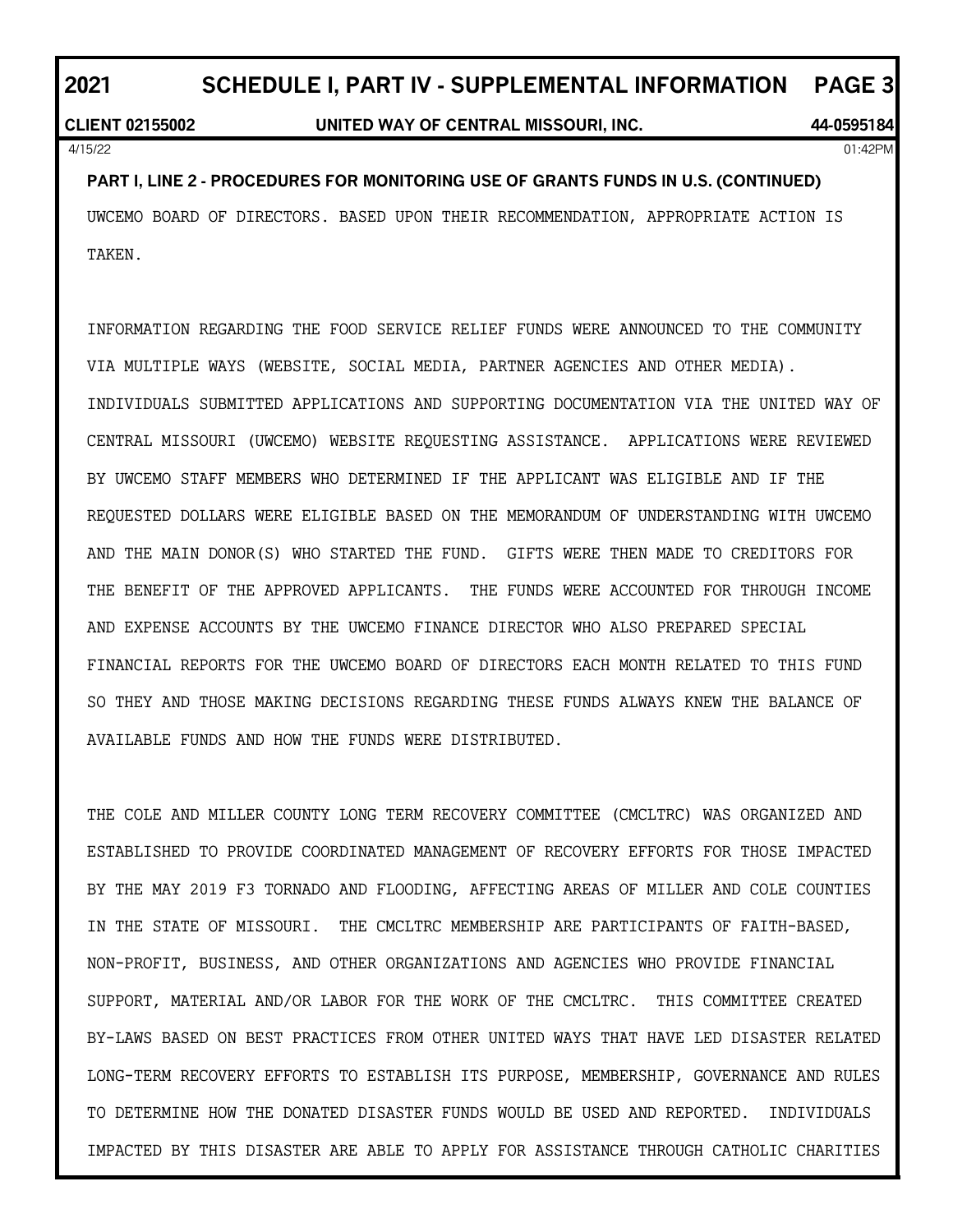## **2021 SCHEDULE I, PART IV - SUPPLEMENTAL INFORMATION PAGE 4**

#### **CLIENT 02155002 UNITED WAY OF CENTRAL MISSOURI, INC. 44-0595184**

4/15/22 01:42PM

## **PART I, LINE 2 - PROCEDURES FOR MONITORING USE OF GRANTS FUNDS IN U.S. (CONTINUED)**

WHO ASSIGNS A CASE WORKER. THE CASE WORKER ASSISTS THE INDIVIDUALS/FAMILIES WITH THEIR EMOTIONAL AND IMMEDIATE NEEDS AND COMPLETES A VETTING PROCESS TO ENSURE THEY ARE ELIGIBLE FOR FINANCIAL ASSISTANCE. THE CASE WORKER THEN BRINGS FORTH THE CASES THAT HAVE REQUESTED FINANCIAL ASSISTANCE FROM THE CMCLTRC WHO WILL DISCUSS, MAKE A MOTION AND VOTE TO APPROVE OR DENY THE REQUESTS SUBMITTED TO THEM. ONCE APPROVED, SUPPORTING DOCUMENTATION IS SENT TO THE UNITED WAY OF CENTRAL MISSOURI (UWCEMO) TO PAY THE SERVICES OR SUPPLIES APPROVED BY THE CMCLTRC. ALL FUNDS ARE PAID DIRECTLY TO THE SERVICE PROVIDER OR SUPPLIER AND ARE NOT PAID TO THE APPLICANT. UWCEMO IS RESPONSIBLE FOR ENSURING THE FUNDS ARE PAID OUT ACCURATELY AND TIMELY. THE FUNDS ARE ACCOUNTED FOR THROUGH INCOME AND EXPENSE ACCOUNTS BY THE UWCEMO FINANCE DIRECTOR WHO ALSO PREPARES SPECIAL MONTHLY FINANCIAL REPORTS OF THE FUNDS RECEIVED AND EXPENDED. THESE REPORTS ARE PROVIDED TO THE CMCLTRC TREASURER FOR HIS REVIEW AND THEN PROVIDED TO THE CMCLTRC FOR THEIR REVIEW AND FINAL APPROVAL. THE UWCEMO BOARD OF DIRECTORS ALSO REVIEW THESE MONTHLY REPORTS AS PART OF THEIR FINANCIAL STATEMENTS.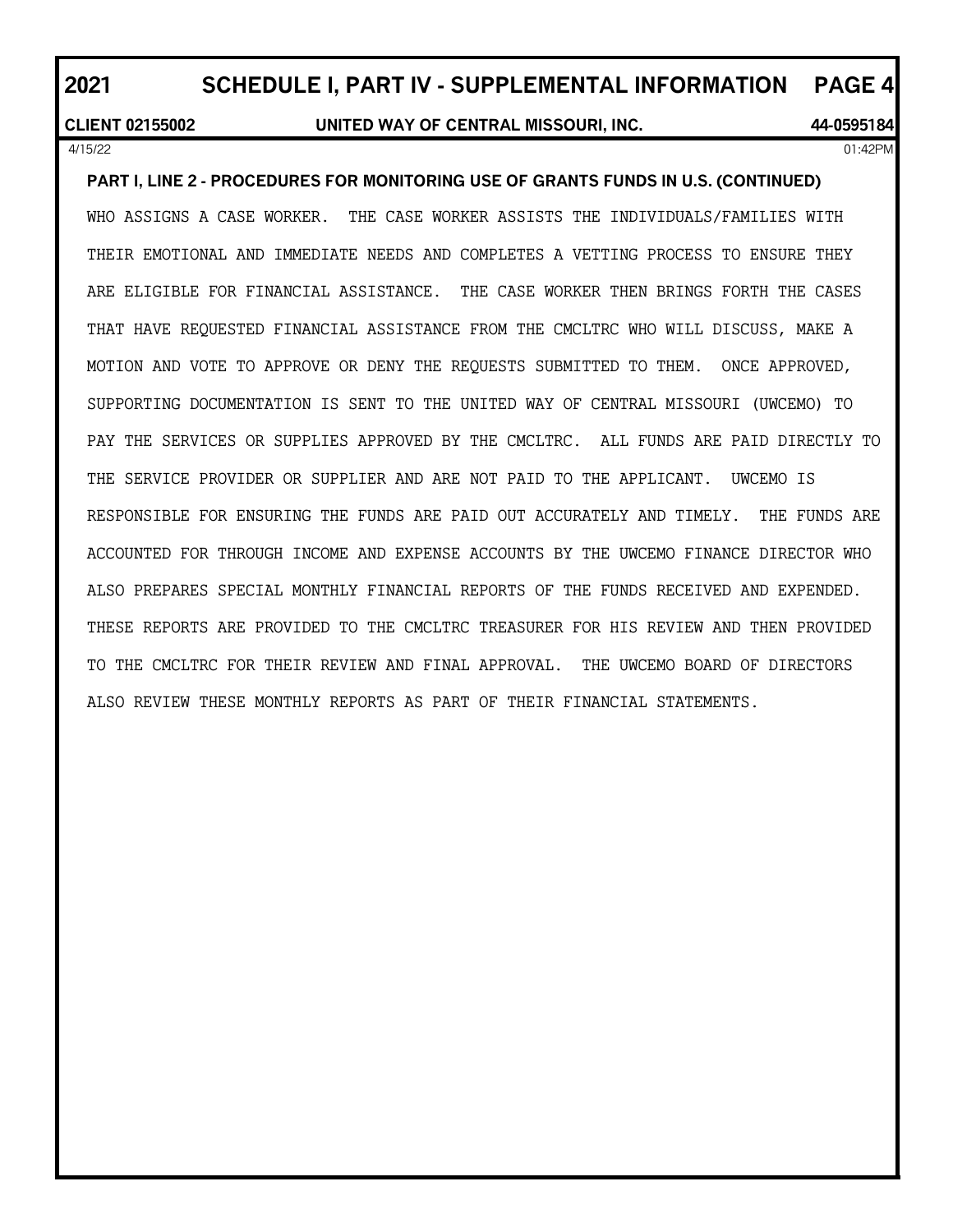Attach to Form 990 to list additional information for **Schedule I (Form 990), Part II and Part III. Continuation Page 1 and Part III.** Continuation Page 1 of

Continuation Page 1 of 4

Name of the organization **Employer identification number** 

| 44-0595184<br>UNITED WAY OF CENTRAL MISSOURI, INC.                                                                                        |            |                                    |                             |                                     |                                                                |                                             |                                          |
|-------------------------------------------------------------------------------------------------------------------------------------------|------------|------------------------------------|-----------------------------|-------------------------------------|----------------------------------------------------------------|---------------------------------------------|------------------------------------------|
| Part II Continuation of Grants and Other Assistance to Domestic Organizations and Domestic Governments. (Schedule I (Form 990), Part II.) |            |                                    |                             |                                     |                                                                |                                             |                                          |
| (a) Name and address of organization<br>or government                                                                                     | $(b)$ EIN  | (c) IRC section<br>(if applicable) | (d) Amount of cash<br>grant | (e) Amount of noncash<br>assistance | (f) Method of<br>valuation (book,<br>FMV, appraisal,<br>other) | (g) Description of<br>noncash<br>assistance | (h) Purpose of<br>grant or<br>assistance |
| DREAMS TO REALITY<br>500 JEFFERSON STREET<br>JEFFERSON CITY, MO 65101                                                                     | 43-1904652 |                                    | 21.452.                     |                                     |                                                                |                                             | OPERATIONAL<br><b>ASSISTANCE</b>         |
| FOOD BANK<br>2101 VANDIVER DR<br>COLUMBIA, MO 65201                                                                                       | 43-1238934 |                                    | 60,000                      |                                     |                                                                |                                             | OPERATIONAL<br><b>ASSISTANCE</b>         |
| GIRL SCOUTS<br>2130 METRO DR<br>JEFFERSON CITY, MO 65109                                                                                  | 44-0594943 |                                    | 32,000                      |                                     |                                                                |                                             | OPERATIONAL<br><b>ASSISTANCE</b>         |
| AMER RED CROSS CENTRAL/NO MO<br>3230 EMERALD LANE<br>JEFFERSON CITY, MO 65109                                                             | 53-0196605 |                                    | 103,500                     |                                     |                                                                |                                             | OPERATIONAL<br><b>ASSISTANCE</b>         |
| HOMEMAKER HEALTH CARE<br>17601 SOUTHRIDGE DR<br>JEFFERSON CITY, MO 65109                                                                  | 43-1012943 |                                    | 69,000                      |                                     |                                                                |                                             | OPERATIONAL<br><b>ASSISTANCE</b>         |
| JC AREA YMCA<br>PO BOX 104176<br>JEFFERSON CITY, MO 65102                                                                                 | 43-0953286 |                                    | 48,029                      |                                     |                                                                |                                             | OPERATIONAL<br><b>ASSISTANCE</b>         |
| OSAGE COUNTY COMMUNITY LIVING<br>PO BOX 913<br>LINN, MO 65051                                                                             | 43-1733641 |                                    | 20,000                      |                                     |                                                                |                                             | OPERATIONAL<br><b>ASSISTANCE</b>         |
| RACS<br>PO BOX 416<br>JEFFERSON CITY, MO 65109                                                                                            | 43-1231169 |                                    | 142,624                     |                                     |                                                                |                                             | OPERATIONAL<br><b>ASSISTANCE</b>         |
| SALVATION ARMY<br>PO BOX 55<br>JEFFERSON CITY, MO 65102                                                                                   | 22-2406433 |                                    | 191, 922.                   |                                     |                                                                |                                             | OPERATIONAL<br><b>ASSISTANCE</b>         |
| SENIOR NUTRITION CENTER<br>PO BOX 104178<br>JEFFERSON CITY, MO 65102                                                                      | 43-1331482 |                                    | 61,866.                     |                                     |                                                                |                                             | OPERATIONAL<br>ASSISTANCE                |

TEEA4001L 07/12/21 **Schedule I Cont (Form 990) 2021**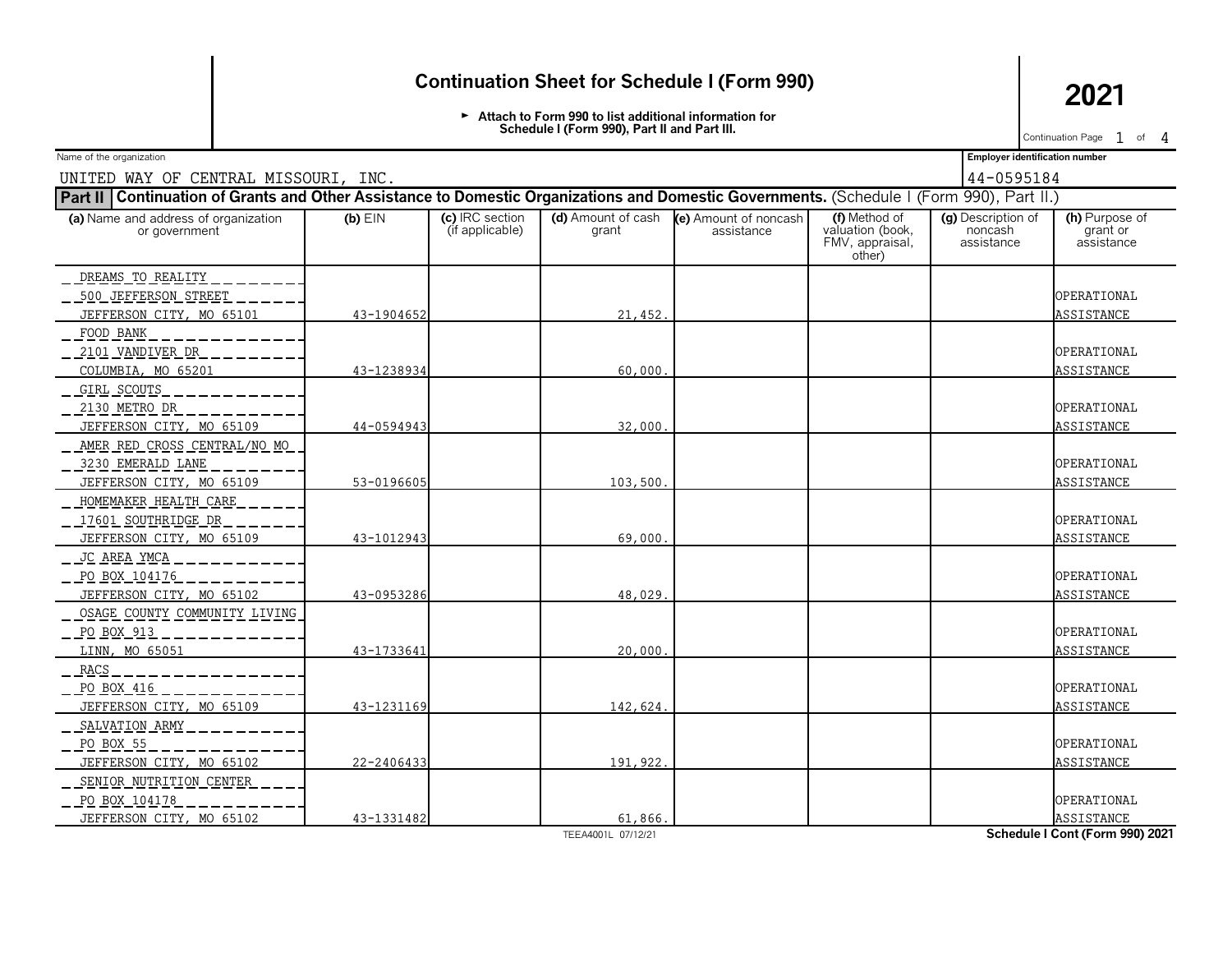Attach to Form 990 to list additional information for **Schedule I (Form 990), Part II and Part III. Continuation Page 2 of Schedule I (Form Page 2 of Schedule I Continuation Page 2 of Schedule I Continuation Page 2 of Schedule I Continuation Page 2 of Schedule I Continuatio** 

Continuation Page 2 of 4

Name of the organization **Employer identification number** 

| 44-0595184<br>UNITED WAY OF CENTRAL MISSOURI, INC.                           |                                                                                                                                           |                                    |                             |                                     |                                                                |                                             |                                          |  |
|------------------------------------------------------------------------------|-------------------------------------------------------------------------------------------------------------------------------------------|------------------------------------|-----------------------------|-------------------------------------|----------------------------------------------------------------|---------------------------------------------|------------------------------------------|--|
|                                                                              | Part II Continuation of Grants and Other Assistance to Domestic Organizations and Domestic Governments. (Schedule I (Form 990), Part II.) |                                    |                             |                                     |                                                                |                                             |                                          |  |
| (a) Name and address of organization<br>or government                        | $(b)$ EIN                                                                                                                                 | (c) IRC section<br>(if applicable) | (d) Amount of cash<br>grant | (e) Amount of noncash<br>assistance | (f) Method of<br>valuation (book,<br>FMV, appraisal,<br>other) | (g) Description of<br>noncash<br>assistance | (h) Purpose of<br>grant or<br>assistance |  |
| SPECIAL LEARNING CENTER<br>1115 FAIRGROUNDS RD<br>JEFFERSON CITY, MO 65109   | 43-1403230                                                                                                                                |                                    | 154,000                     |                                     |                                                                |                                             | OPERATIONAL<br><b>ASSISTANCE</b>         |  |
| TRI COUNTY YMCA<br>PO BOX 541<br>OSAGE BEACH, MO 65065                       | 43-1658589                                                                                                                                |                                    | 14,534                      |                                     |                                                                |                                             | OPERATIONAL<br><b>ASSISTANCE</b>         |  |
| EL PUENTE - HISPANIC MINISTRY<br>1102 E MCCARTY<br>JEFFERSON CITY, MO 65101  | 50-0005943                                                                                                                                |                                    | 15,000                      |                                     |                                                                |                                             | OPERATIONAL<br><b>ASSISTANCE</b>         |  |
| CAPITAL CITY CASA<br>308 E. HIGH STREET STE 112<br>JEFFERSON CITY, MO 65101  | 45-4136412                                                                                                                                |                                    | 15,000                      |                                     |                                                                |                                             | OPERATIONAL<br><b>ASSISTANCE</b>         |  |
| CMFCAA<br>809 SWIFTS HIGHWAY<br>JEFFERSON CITY, MO 65102                     | 80-0519145                                                                                                                                |                                    | 46,000                      |                                     |                                                                |                                             | OPERATIONAL<br>ASSISTANCE                |  |
| <b>GATEWAY INDUSTRIES OF ELDON</b><br>1204 EAST NORTH ST.<br>ELDON, MO 65026 | 43-1778989                                                                                                                                |                                    | 9,700.                      |                                     |                                                                |                                             | OPERATIONAL<br><b>ASSISTANCE</b>         |  |
| LITTLE EXPLORERS DISCOVERY<br>1002 MYRTLE<br>JEFFERSON CITY, MO 65109        | 43-0893098                                                                                                                                |                                    | 188,400                     |                                     |                                                                |                                             | OPERATIONAL<br><b>ASSISTANCE</b>         |  |
| MONITEAU CHRISTIAN MINISTRIES<br>PO BOX 245<br>CALIFORNIA, MO 65018          | 27-2867586                                                                                                                                |                                    | 6,900                       |                                     |                                                                |                                             | OPERATIONAL<br><b>ASSISTANCE</b>         |  |
| HEALING HOUSE<br>PO BOX 1682<br>JEFFERSON CITY, MO 65102                     | 46-3971221                                                                                                                                |                                    | 8,500.                      |                                     |                                                                |                                             | OPERATIONAL<br><b>ASSISTANCE</b>         |  |
| CLC OF CAMDEN COUNTY<br>88 THIRD STREET<br>CAMDENTON, MO 65020               | 42-1547554                                                                                                                                |                                    | 8,126.                      |                                     |                                                                |                                             | OPERATIONAL<br><b>ASSISTANCE</b>         |  |

TEEA4001L 07/12/21 **Schedule I Cont (Form 990) 2021**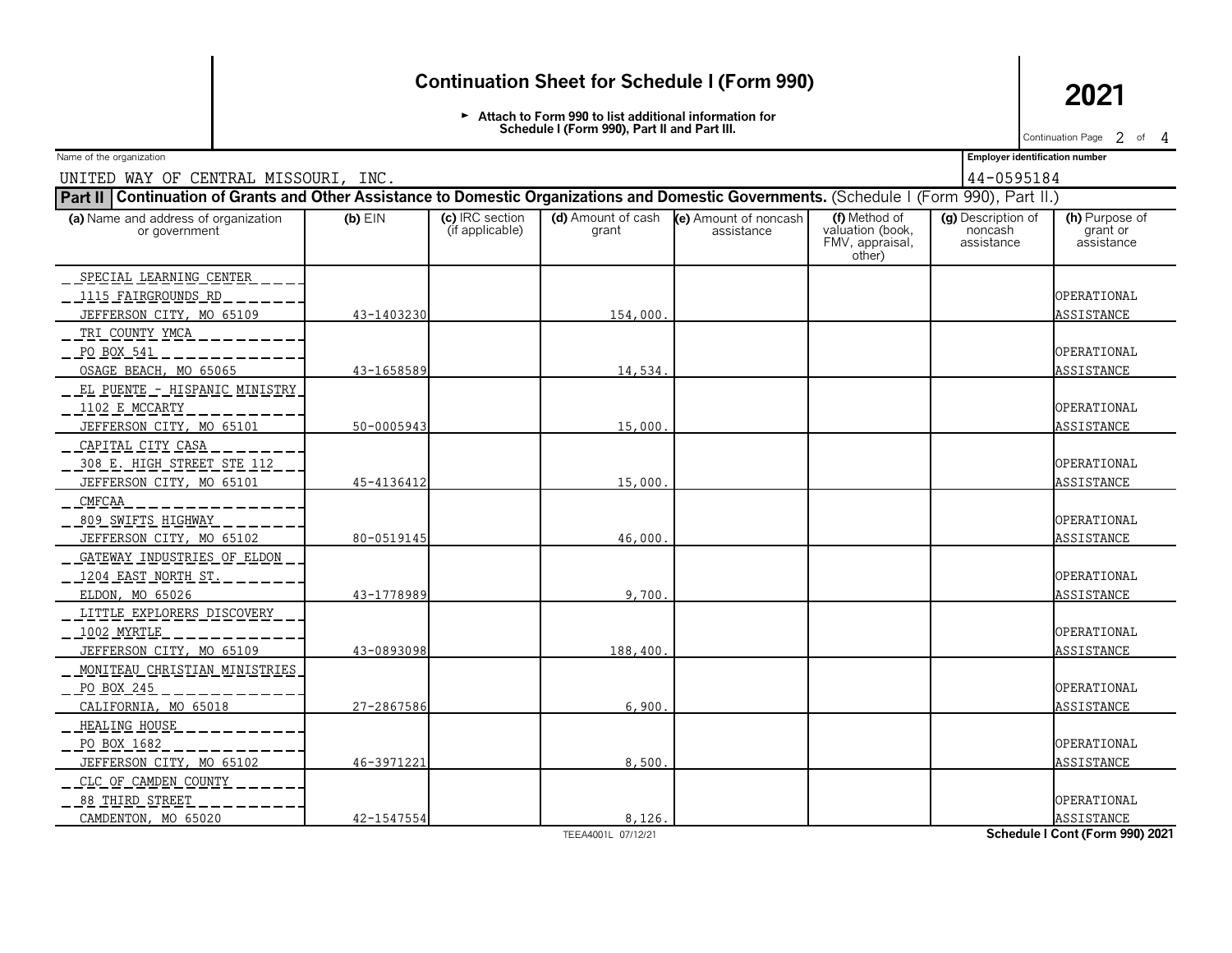Attach to Form 990 to list additional information for **Schedule I (Form 990), Part II and Part III. Continuation Page 3 of Schedule I (Form 990), Part II and Part III.** 

Continuation Page 3 of 4

Name of the organization **Employer identification number** 

| 44-0595184<br>UNITED WAY OF CENTRAL MISSOURI, INC.                                                                                        |            |                                    |                             |                                     |                                                                |                                             |                                          |
|-------------------------------------------------------------------------------------------------------------------------------------------|------------|------------------------------------|-----------------------------|-------------------------------------|----------------------------------------------------------------|---------------------------------------------|------------------------------------------|
| Part II Continuation of Grants and Other Assistance to Domestic Organizations and Domestic Governments. (Schedule I (Form 990), Part II.) |            |                                    |                             |                                     |                                                                |                                             |                                          |
| (a) Name and address of organization<br>or government                                                                                     | $(b)$ EIN  | (c) IRC section<br>(if applicable) | (d) Amount of cash<br>grant | (e) Amount of noncash<br>assistance | (f) Method of<br>valuation (book,<br>FMV, appraisal,<br>other) | (g) Description of<br>noncash<br>assistance | (h) Purpose of<br>grant or<br>assistance |
| CITIZENS AGAINST DOMESTIC V                                                                                                               |            |                                    |                             |                                     |                                                                |                                             |                                          |
| P.O. BOX 245                                                                                                                              |            |                                    |                             |                                     |                                                                |                                             | OPERATIONAL                              |
| CAMDENTON, MO 65020                                                                                                                       | 43-1371497 |                                    | 10,000                      |                                     |                                                                |                                             | ASSISTANCE                               |
| COMMON GROUND COMMUNITY BLDG<br>1015 E. ATCHISON<br>JEFFERSON CITY, MO 65101                                                              | 82-2610650 |                                    | 10,000                      |                                     |                                                                |                                             | OPERATIONAL<br><b>ASSISTANCE</b>         |
| DAY SOLUTIONS FOUNDATION<br>2725 MERCHANTS DRIVE<br>JEFFERSON CITY, MO 65109                                                              | 81-1682889 |                                    | 10,000                      |                                     |                                                                |                                             | COMMUNITY<br>INTEGRATION<br>PROGRAM      |
| HEALING HORSES THERAPEUTIC<br>140 EAGLE RIDGE TRAIL<br>LINN, MO 65051                                                                     | 45-3213607 |                                    | 5,400                       |                                     |                                                                |                                             | OPERATIONAL<br><b>ASSISTANCE</b>         |
| UNITED WAY EARLY CHILDHOOD<br>205 ALAMEDA DRIVE<br>JEFFERSON CITY, MO 65109                                                               | 44-0595184 |                                    | 18,116                      |                                     |                                                                |                                             | OPERATIONAL<br>ASSISTANCE                |
| RIVER CITY HABITAT FOR HUMANI<br>1420 CREEK TRAIL DR.<br>JEFFERSON CITY, MO 65109                                                         | 43-1603718 |                                    | 25,000                      |                                     |                                                                |                                             | OPERATIONAL<br><b>ASSISTANCE</b>         |
| THE SNEAKER PROJECT<br>210 SPRING PARK COURT<br>JEFFERSON CITY, MO 65109                                                                  | 43-1229086 |                                    | 25,200                      |                                     |                                                                |                                             | OPERATIONAL<br><b>ASSISTANCE</b>         |
| CAPITAL CITY DIAPER BANK<br>P.O. BOX 1921<br>JEFFERSON CITY, MO 65102                                                                     | 82-1327655 |                                    | 6,000                       |                                     |                                                                |                                             | OPERATIONAL<br><b>ASSISTANCE</b>         |
| CENTRAL MO STOP HUMAN TRAFFIC<br>503 NIFONG BLVD STE H PMB 206<br>COLUMBIA, MO 65201                                                      | 90-0447026 |                                    | 7,600                       |                                     |                                                                |                                             | OPERATIONAL<br><b>ASSISTANCE</b>         |
| FIRST CHANCE FOR CHILDREN<br>PO BOX 1101<br>COLUMBIA, MO 65205                                                                            | 11-3662636 |                                    | 8,000.                      |                                     |                                                                |                                             | OPERATIONAL<br><b>ASSISTANCE</b>         |

TEEA4001L 07/12/21 **Schedule I Cont (Form 990) 2021**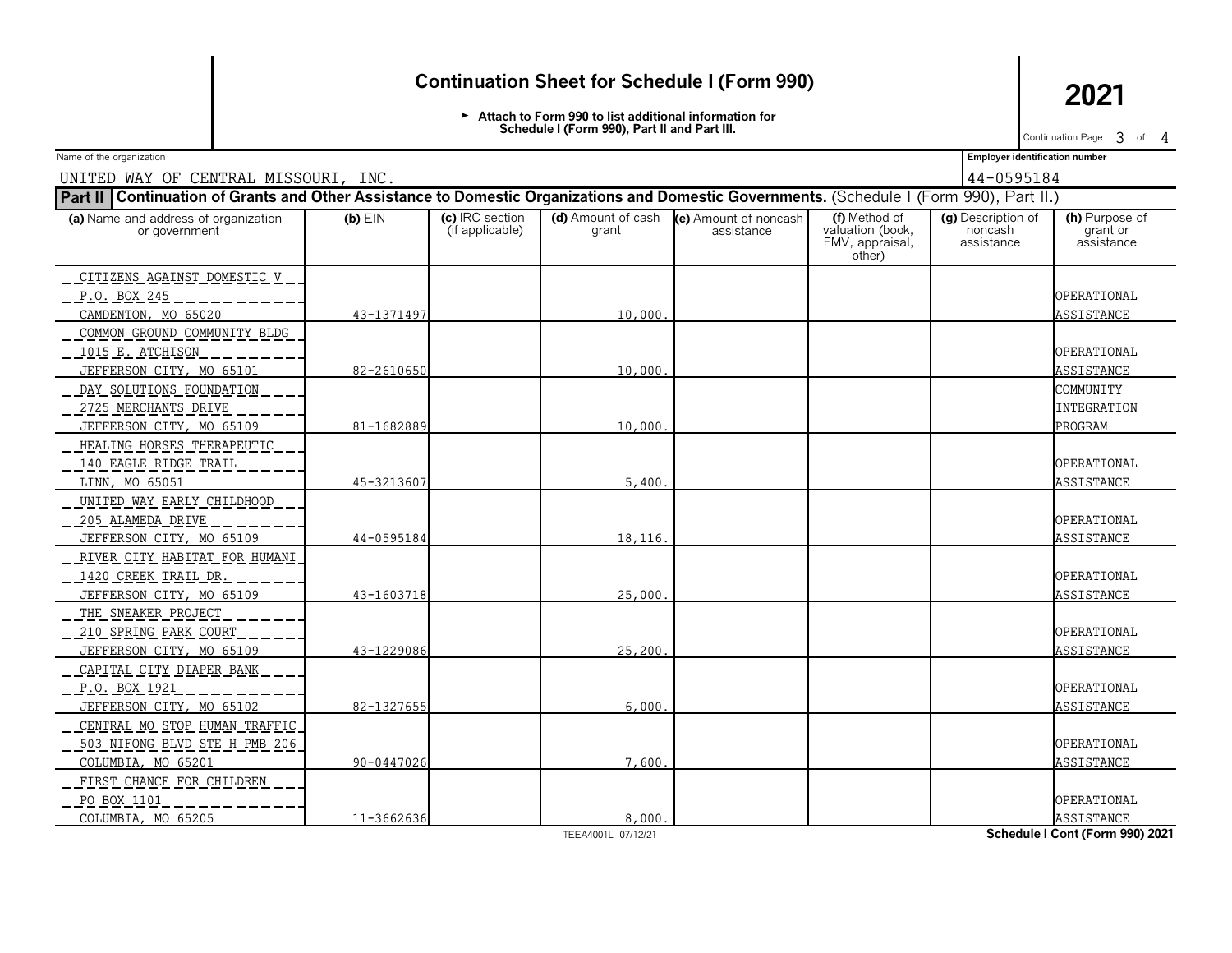Attach to Form 990 to list additional information for **Schedule I (Form 990), Part II and Part III. Continuation Page 4 of Schedule I (Form 990), Part II and Part III.** 

Continuation Page 4 of 4

Name of the organization **Employer identification number Employer identification number** 

| 44-0595184<br>UNITED WAY OF CENTRAL MISSOURI, INC.                                                                                        |           |                                    |                             |                                     |                                                                |                                             |                                          |  |
|-------------------------------------------------------------------------------------------------------------------------------------------|-----------|------------------------------------|-----------------------------|-------------------------------------|----------------------------------------------------------------|---------------------------------------------|------------------------------------------|--|
| Part II Continuation of Grants and Other Assistance to Domestic Organizations and Domestic Governments. (Schedule I (Form 990), Part II.) |           |                                    |                             |                                     |                                                                |                                             |                                          |  |
| (a) Name and address of organization<br>or government                                                                                     | $(b)$ EIN | (c) IRC section<br>(if applicable) | (d) Amount of cash<br>grant | (e) Amount of noncash<br>assistance | (f) Method of<br>valuation (book,<br>FMV, appraisal,<br>other) | (g) Description of<br>noncash<br>assistance | (h) Purpose of<br>grant or<br>assistance |  |
| UNLIMITED PLAY<br>5988 MID RIVERS MALL DR<br>ST. PETERS, MO 63304                                                                         |           |                                    | 20,000                      |                                     |                                                                |                                             | OPERATIONAL<br><b>ASSISTANCE</b>         |  |
| $COYOTE$ $HILL$ $    -$<br>PO BOX 1<br>HARRISBURG, MO 65256                                                                               |           |                                    | 10,364                      |                                     |                                                                |                                             | OPERATIONAL<br><b>ASSISTANCE</b>         |  |
| _ JC HOUSING AUTHORITY<br>_ 1040 MYRTLE AVE. PO BOX 1029<br>JEFFERSON CITY, MO 65102                                                      |           |                                    | 23,000                      |                                     |                                                                |                                             | OPERATIONAL<br><b>ASSISTANCE</b>         |  |
| $ PAT$ $-$<br>__________<br>501 MADISON ST<br>JEFFERSON CITY, MO 65101                                                                    |           |                                    | 8.173                       |                                     |                                                                |                                             | OPERATIONAL<br>ASSISTANCE                |  |
| PATHWAYS COMMUNITY<br>3515 AMAZONAS, SECOND<br>JEFFERSON CITY, MO 65109                                                                   |           |                                    | 135,000                     |                                     |                                                                |                                             | OPERATIONAL<br><b>ASSISTANCE</b>         |  |
| RUSSELL HOUSE<br>PO BOX 2259<br>ROLLA, MO 65402                                                                                           |           |                                    | 10,422                      |                                     |                                                                |                                             | OPERATIONAL<br><b>ASSISTANCE</b>         |  |
|                                                                                                                                           |           |                                    |                             |                                     |                                                                |                                             |                                          |  |
|                                                                                                                                           |           |                                    |                             |                                     |                                                                |                                             |                                          |  |
|                                                                                                                                           |           |                                    |                             |                                     |                                                                |                                             |                                          |  |
|                                                                                                                                           |           |                                    |                             |                                     |                                                                |                                             |                                          |  |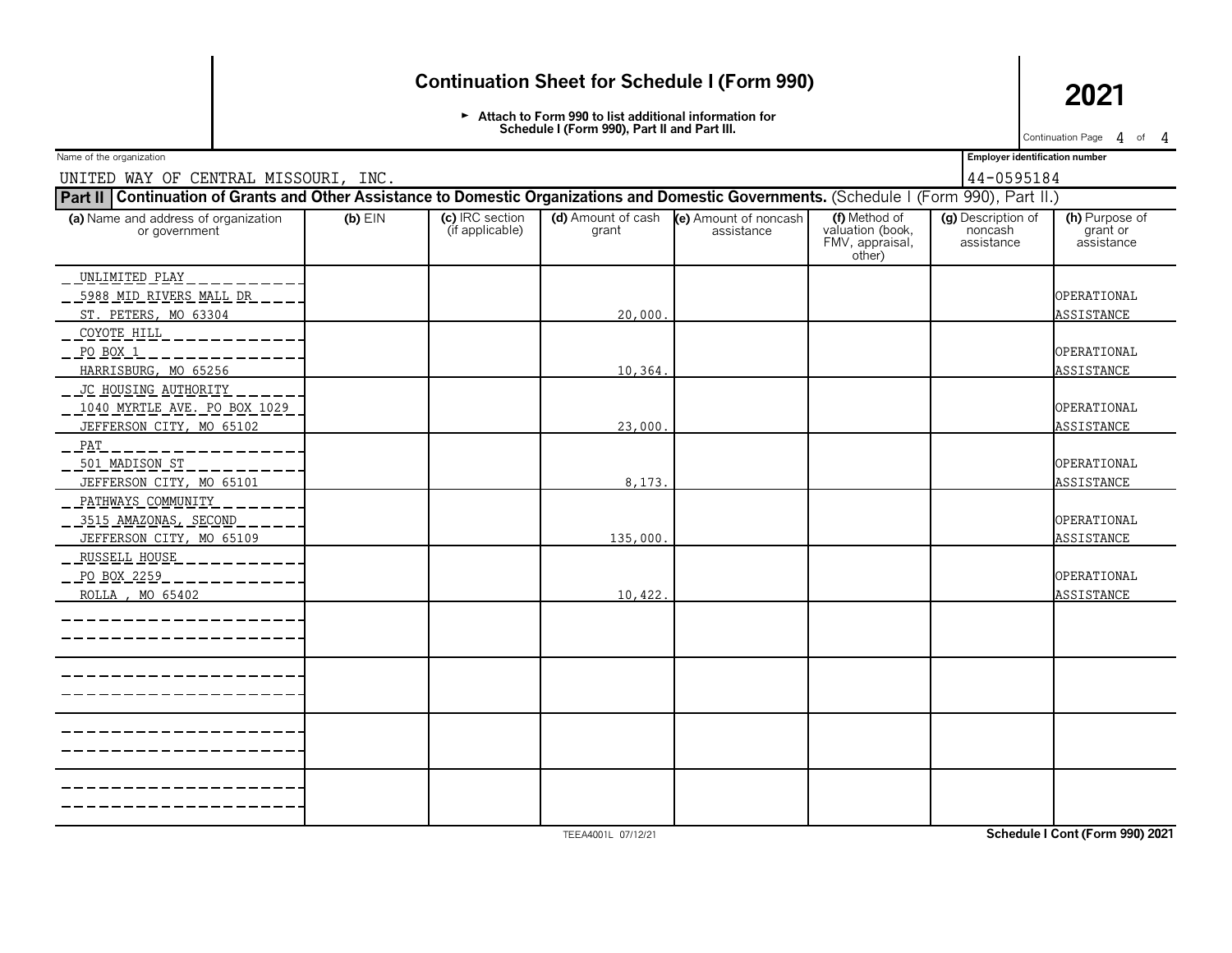| <b>SCHEDULE M</b> | <b>Noncash Contributions</b>                                                         | OMB No. 1545-0047 |
|-------------------|--------------------------------------------------------------------------------------|-------------------|
| (Form 990)        | ► Complete if the organizations answered 'Yes' on Form 990, Part IV, lines 29 or 30. | 2021              |

Department of the Treasury **Comment of the Treasury Comment of the Treasury <b>Comment of the Treasury Comment Comment Comment Comment Comment Comment Comment Comment Comment Comment Comment Comment Comment Comment Comment C** 

Name of the organization **Employer identification number Employer identification number** 

#### UNITED WAY OF CENTRAL MISSOURI, INC. 44-0595184

| $A A = A E A E A Q A$ |
|-----------------------|

| Part I | <b>Types of Property</b>                                                                                                    |                               |                                                           |                                                                                       |                              |     |                       |    |
|--------|-----------------------------------------------------------------------------------------------------------------------------|-------------------------------|-----------------------------------------------------------|---------------------------------------------------------------------------------------|------------------------------|-----|-----------------------|----|
|        |                                                                                                                             | (a)<br>Check if<br>applicable | (b)<br>Number of<br>contributions or<br>items contributed | (c)<br>Noncash contribution<br>amounts reported<br>on Form 990,<br>Part VIII, line 1g | noncash contribution amounts | (d) | Method of determining |    |
| 1.     |                                                                                                                             |                               |                                                           |                                                                                       |                              |     |                       |    |
| 2      | Art - Historical treasures                                                                                                  |                               |                                                           |                                                                                       |                              |     |                       |    |
| 3      | $Art - Fractional$ interests                                                                                                |                               |                                                           |                                                                                       |                              |     |                       |    |
| 4      | Books and publications                                                                                                      |                               |                                                           |                                                                                       |                              |     |                       |    |
| 5      | Clothing and household goods                                                                                                |                               |                                                           |                                                                                       |                              |     |                       |    |
| 6      | Cars and other vehicles                                                                                                     |                               |                                                           |                                                                                       |                              |     |                       |    |
| 7      | Boats and planes                                                                                                            |                               |                                                           |                                                                                       |                              |     |                       |    |
| 8      | Intellectual property                                                                                                       |                               |                                                           |                                                                                       |                              |     |                       |    |
| 9      | Securities - Publicly traded                                                                                                |                               |                                                           |                                                                                       |                              |     |                       |    |
| 10     | Securities - Closely held stock                                                                                             |                               |                                                           |                                                                                       |                              |     |                       |    |
| 11     | Securities - Partnership, LLC, or trust interests.                                                                          |                               |                                                           |                                                                                       |                              |     |                       |    |
| 12     | Securities - Miscellaneous                                                                                                  |                               |                                                           |                                                                                       |                              |     |                       |    |
| 13     | Qualified conservation contribution -                                                                                       |                               |                                                           |                                                                                       |                              |     |                       |    |
| 14     | Qualified conservation contribution - Other                                                                                 |                               |                                                           |                                                                                       |                              |     |                       |    |
| 15     | Real estate - Residential                                                                                                   |                               |                                                           |                                                                                       |                              |     |                       |    |
| 16     | Real estate $-$ Commercial                                                                                                  |                               |                                                           |                                                                                       |                              |     |                       |    |
| 17     |                                                                                                                             |                               |                                                           |                                                                                       |                              |     |                       |    |
|        |                                                                                                                             |                               |                                                           |                                                                                       |                              |     |                       |    |
| 18     |                                                                                                                             |                               |                                                           |                                                                                       |                              |     |                       |    |
| 19     |                                                                                                                             |                               |                                                           |                                                                                       |                              |     |                       |    |
| 20     | Drugs and medical supplies                                                                                                  |                               |                                                           |                                                                                       |                              |     |                       |    |
| 21     |                                                                                                                             |                               |                                                           |                                                                                       |                              |     |                       |    |
| 22     |                                                                                                                             |                               |                                                           |                                                                                       |                              |     |                       |    |
| 23     | Scientific specimens                                                                                                        |                               |                                                           |                                                                                       |                              |     |                       |    |
| 24     | Archeological artifacts                                                                                                     |                               |                                                           |                                                                                       |                              |     |                       |    |
| 25     | Other $\triangleright$ <b>SEE</b> PART II _________)                                                                        |                               |                                                           |                                                                                       |                              |     |                       |    |
| 26     | Other $\blacktriangleright$<br>(_________________<br>$\cdot$                                                                |                               |                                                           |                                                                                       |                              |     |                       |    |
| 27     | Other $\blacktriangleright$<br>$\left($<br>$\sum_{i=1}^{n}$<br>______________                                               |                               |                                                           |                                                                                       |                              |     |                       |    |
| 28     | Other $\blacktriangleright$<br>).                                                                                           |                               |                                                           |                                                                                       |                              |     |                       |    |
| 29     | Number of Forms 8283 received by the organization during the tax year for contributions for which the                       |                               |                                                           |                                                                                       | 29                           |     |                       |    |
|        |                                                                                                                             |                               |                                                           |                                                                                       |                              |     | Yes                   | No |
|        |                                                                                                                             |                               |                                                           |                                                                                       |                              |     |                       |    |
|        | 30a During the year, did the organization receive by contribution any property reported in Part I, lines 1 through 28, that |                               |                                                           |                                                                                       |                              |     |                       |    |
|        | it must hold for at least three years from the date of the initial contribution, and which isn't required to be used        |                               |                                                           |                                                                                       |                              |     |                       |    |
|        |                                                                                                                             |                               |                                                           |                                                                                       |                              | 30a |                       | Χ  |
|        | <b>b</b> If 'Yes,' describe the arrangement in Part II.                                                                     |                               |                                                           |                                                                                       |                              |     |                       |    |
| 31     | Does the organization have a gift acceptance policy that requires the review of any nonstandard contributions?              |                               |                                                           |                                                                                       |                              | 31  |                       | X  |
|        | 32a Does the organization hire or use third parties or related organizations to solicit, process, or sell noncash           |                               |                                                           |                                                                                       |                              | 32a |                       | Χ  |
|        | <b>b</b> If 'Yes,' describe in Part II.                                                                                     |                               |                                                           |                                                                                       |                              |     |                       |    |
|        | 33 If the organization didn't report an amount in column (c) for a type of property for which column (a) is checked,        |                               |                                                           |                                                                                       |                              |     |                       |    |

describe in Part II.

**BAA For Paperwork Reduction Act Notice, see the Instructions for Form 990. Schedule M (Form 990) 2021**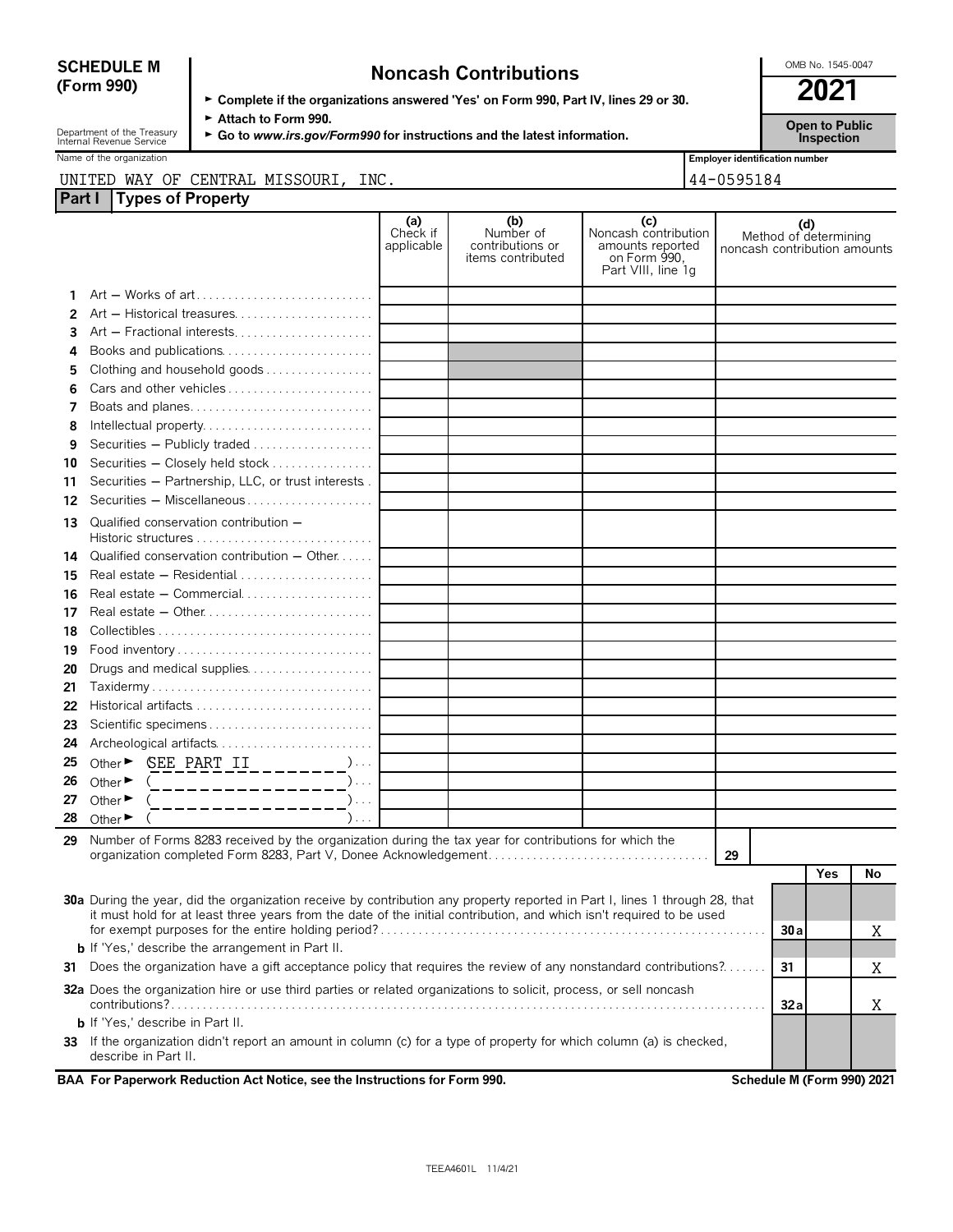**Part II Supplemental Information.** Provide the information required by Part I, lines 30b, 32b, and 33, and whether the organization is reporting in Part I, column (b), the number of contributions, thenumber of items received, or a combination of both. Also complete this part for any additional information.

#### **SCH M, PART I, LINES 25-28 OTHER NON-CASH CONTRIBUTIONS**

| DESCRIPTION                                                                             | APPL? | NUMBER OF<br>CONTR. | <b>REVENUE</b><br>ON FORM 990,<br>PART VIII                         | METHOD OF<br>DETER. REV |
|-----------------------------------------------------------------------------------------|-------|---------------------|---------------------------------------------------------------------|-------------------------|
| PURSES<br>GIFT BOXES<br>JEWELRY<br><b>FOOD</b><br>PLAQUES<br>PLYWOOD TEMPLAT<br>TSHIRTS |       |                     | \$<br>32,904.<br>1,535.<br>210.<br>1,294.<br>303.<br>600.<br>3,600. |                         |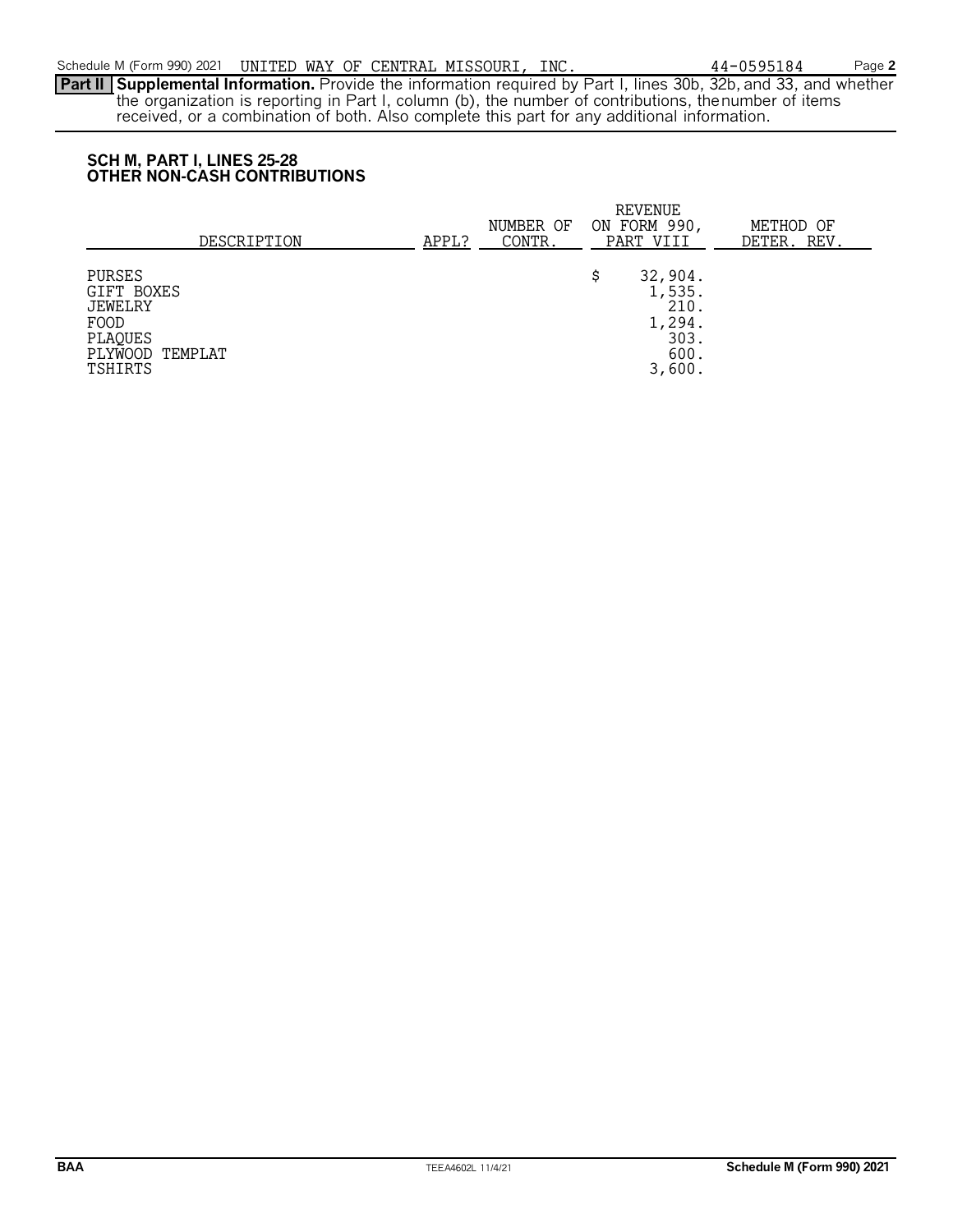|  | 2021              |  |
|--|-------------------|--|
|  | OMB NO. 1545-0047 |  |

| <b>Employer identification number</b> |  |
|---------------------------------------|--|
| 44-0595184                            |  |

# UNITED WAY OF CENTRAL MISSOURI, INC.

### **FORM 990, PART III, LINE 1 - ORGANIZATION MISSION**

TO UNITE PEOPLE AND RESOURCES IN THE MID-MISSOURI AREA BY LEADING AND COORDINATING A COMMUNITY EFFORT TO CARE FOR ONE ANOTHER. 25 PUBLIC CHARITABLE ORGANIZATIONS AND PROGRAMS SUBMIT ANNUAL APPLICATIONS FOR FUNDING FROM THE UNITED WAY OF CENTRAL MISSOURI.

### **FORM 990, PART VI, LINE 6 - EXPLANATION OF CLASSES OF MEMBERS OR SHAREHOLDER**

MEMBERS ARE ALL PERSONS MAKING CONTRIBUTIONS TO THE UNITED WAY OF CENTRAL MISSOURI

### **FORM 990, PART VI, LINE 7A - HOW MEMBERS OR SHAREHOLDERS ELECT GOVERNING BODY**

NO DECISIONS ARE BASED ON THE MEMBER APPROVAL. HOWEVER, THE GOVERNING BODY VOTES ON BYLAW CHANGES AND ELECTION OF BOARD OF DIRECTORS. ALL OTHER BOARD DECISIONS ARE VOTED ON BY THE BOARD OF DIRECTORS.

### **FORM 990, PART VI, LINE 11B - FORM 990 REVIEW PROCESS**

TAX RETURN TO BE DISTRIBUTED TO FINANCE COMMITTEE AND FULL BOARD AT THEIR MONTHLY MEETINGS IN APRIL, BEFORE THE TAX RETURN IS DUE, FOR THEIR REVIEW AND APPROVAL.

**FORM 990, PART VI, LINE 12C - EXPLANATION OF MONITORING AND ENFORCEMENT OF CONFLICTS** ANNUALLY, MEMBERS OF THE UWCMO BOARD OF DIRECTORS ARE ASKED TO SIGN A CONFLICT OF INTEREST POLICY AND THE UWCEMO WHISTLE BLOWER POLICY. COPIES OF WHICH ARE FILED IN THE UWCEMO OFFICE.

A MEMBER OF THE UWCEMO BOARD OF DIRECTORS MAY ALSO SERVE AS A BOARD OF DIRECTORS MEMBER TO ANY OF OUR FUNDED PARTNER AGENCIES. IF THAT OCCURS, WE REQUIRE THE MEMBER TO DISCLOSE THEIR VOLUNTEER RELATIONSHIP AND EXCLUDE THEMSELVES FROM ANY VOTE RELATED TO THE AGENCY THEY HAVE THE VOLUNTEER RELATIONSHIP WITH.

**FORM 990, PART VI, LINE 15A - COMPENSATION REVIEW & APPROVAL PROCESS - CEO & TOP MANAGEMENT** PRESIDENT'S REVIEW IS WRITTEN BY THE PAST BOARD CHAIR. IT IS PRESENTED TO THE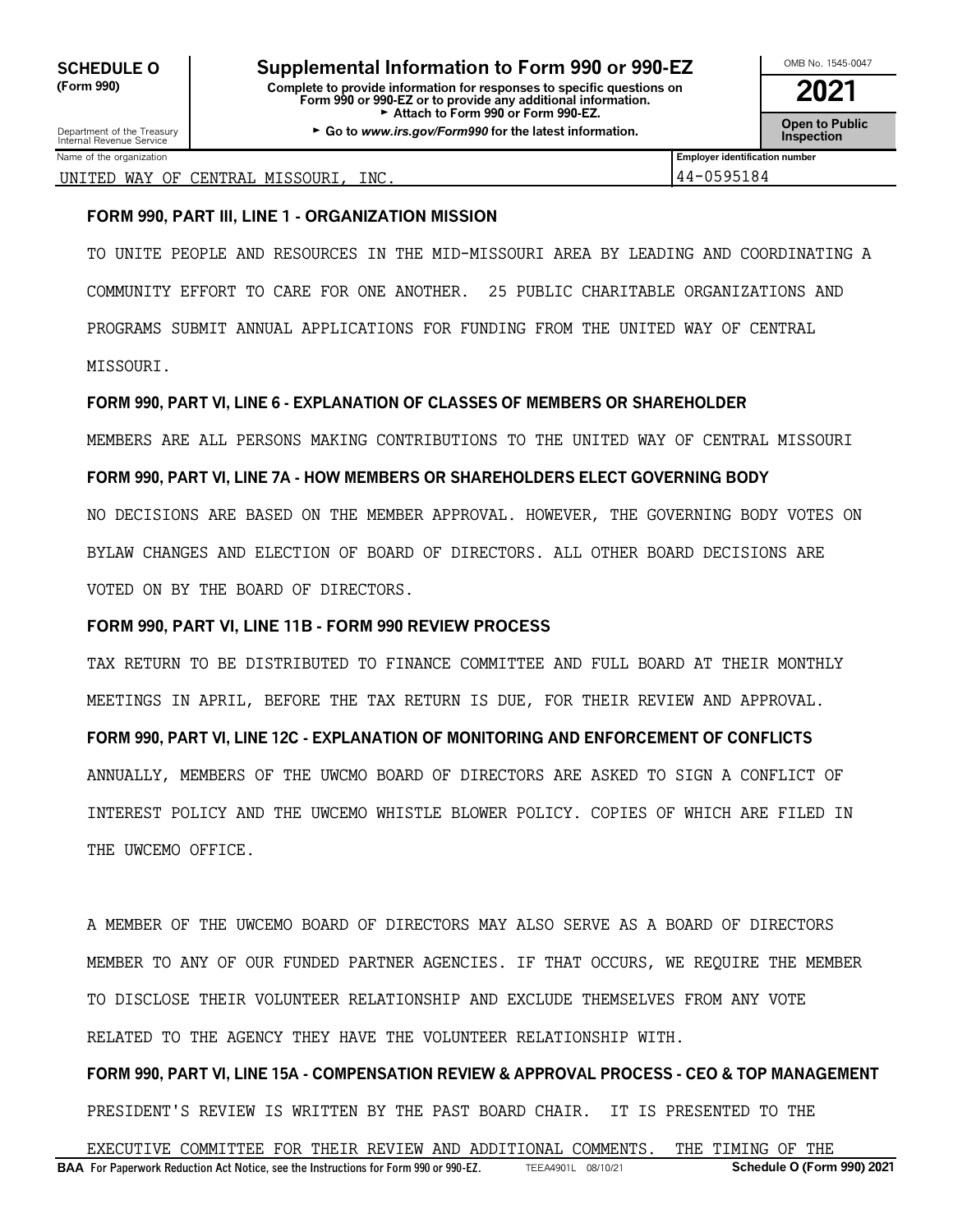| Schedule O (Form 990) 2021<br>Page $\geq$          |                                       |  |  |  |  |
|----------------------------------------------------|---------------------------------------|--|--|--|--|
| Name of the organization                           | <b>Employer identification number</b> |  |  |  |  |
| INC.<br>MISSOURI<br>UNITED<br>WAY<br>CENTRAL<br>OF | 44-0595184                            |  |  |  |  |

### FORM 990, PART VI, LINE 15A - COMPENSATION REVIEW & APPROVAL PROCESS - CEO & TOP MANAGEMENT (CONTINU

REVIEW IS IN MAY, AFTER THE AUDIT HAS BEEN PRESENTED TO THE UWCEMO BOARD. ONCE GIVEN AND SIGNED BY THE PRESIDENT AND BOARD CHAIR, COPIES OF THE REVIEW ARE PLACED IN THE PRESIDENT'S PERSONNEL FILE. THE ORGANIZATION HAS USED SALARY SURVEYS FROM THE UNITED WAY WORLDWIDE AND THE NONPROFIT TIMES AS GUIDELINES FOR THE PRESIDENT'S COMPENSATION.

### **FORM 990, PART VI, LINE 19 - OTHER ORGANIZATION DOCUMENTS PUBLICLY AVAILABLE**

THE FORM 990 IS AVAILABLE ON THE UWCEMO WEBSITE AND IT ALONG WITH THE OTHER MENTIONED FORMS, POLICIES AND FINANCIAL STATEMENTS MAY BE REVIEWED BY CONTACTING THE UWCEMO OFFICE.

#### **FORM 990, PART XI, LINE 9 OTHER CHANGES IN NET ASSETS OR FUND BALANCES**

DONATED OFFICE USE EXPENSED IN THE CURRENT YEAR. . . . . . . . . . . . . . . . . . . . . . . . . . . . . . . . . \$ -30,000. TOTAL \$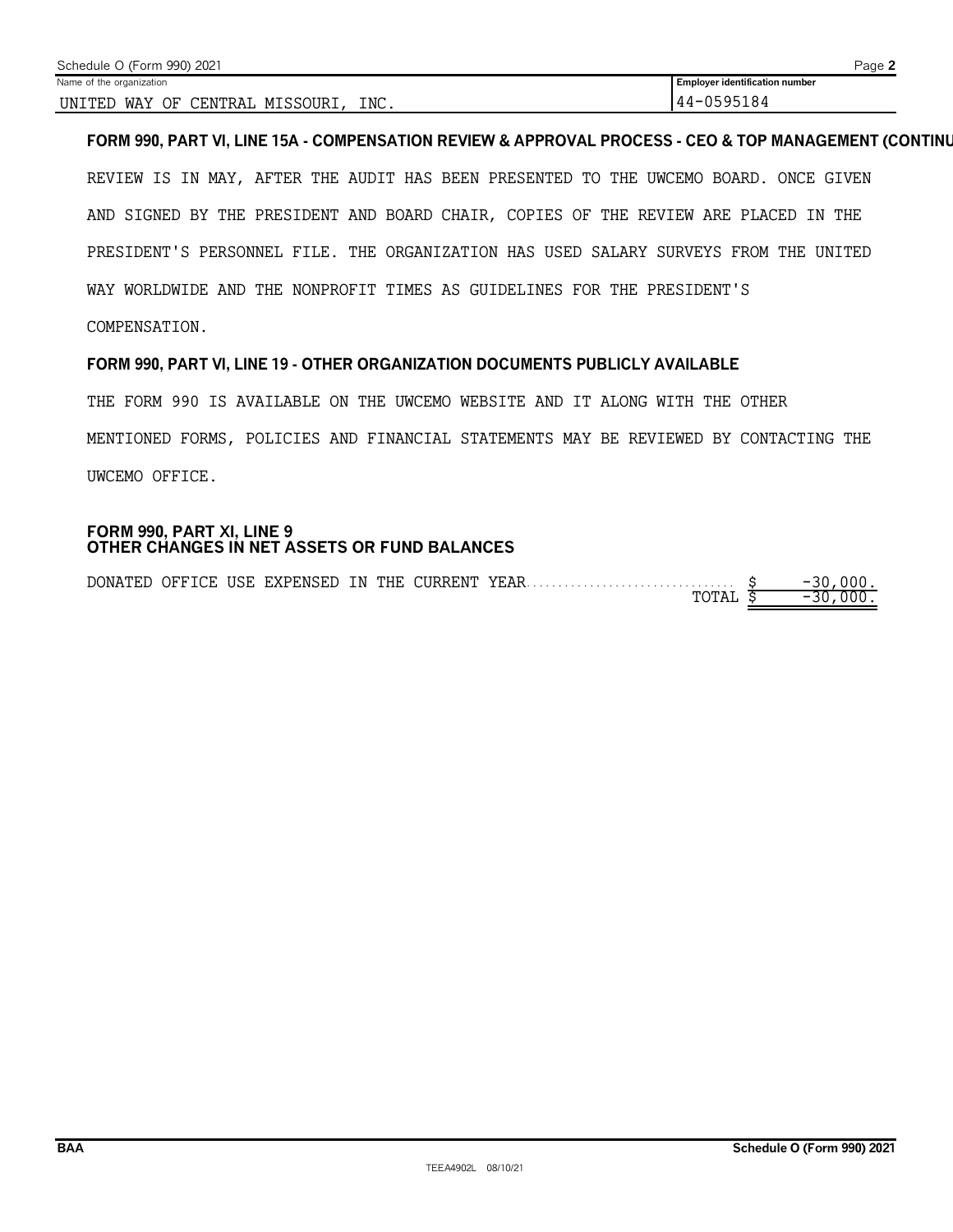SCHEDULE R<br>(Form 990) **Example 1990** Propensive if the organization answered 'Yes' on Form 990, Part IV, line 33, 34, 35b, 36, or 37.<br>Pattach to Form 990.

► Go to *www.irs.gov/Form990* for instructions and the latest information. <br>Inspection

OMB No. 1545-0047

44-0595184

Department of the Treasury<br>Internal Revenue Service

Name of the organization **UNITED WAY OF CENTRAL MISSOURI, INC.** 

### **Part I Identification of Disregarded Entities.** Complete if the organization answered 'Yes' on Form 990, Part IV, line 33.

| (a)<br>Name, address, and EIN (if applicable) of disregarded entity                                                                                                                                                            |                              | (b)<br>Primary activity |                                                     | (c)<br>Legal domicile (state<br>or foreign country) |                               | (d)<br>Total income |                                                           | (e)<br>End-of-year assets |                                     | (f)<br>Direct controlling<br>entity |                                               |         |
|--------------------------------------------------------------------------------------------------------------------------------------------------------------------------------------------------------------------------------|------------------------------|-------------------------|-----------------------------------------------------|-----------------------------------------------------|-------------------------------|---------------------|-----------------------------------------------------------|---------------------------|-------------------------------------|-------------------------------------|-----------------------------------------------|---------|
| (1)<br>______________________________                                                                                                                                                                                          |                              |                         |                                                     |                                                     |                               |                     |                                                           |                           |                                     |                                     |                                               |         |
| (2)<br>__________________________________                                                                                                                                                                                      |                              |                         |                                                     |                                                     |                               |                     |                                                           |                           |                                     |                                     |                                               |         |
| $(3)$<br>________________________________                                                                                                                                                                                      |                              |                         |                                                     |                                                     |                               |                     |                                                           |                           |                                     |                                     |                                               |         |
|                                                                                                                                                                                                                                |                              |                         |                                                     |                                                     |                               |                     |                                                           |                           |                                     |                                     |                                               |         |
| <b>Part II Identification of Related Tax-Exempt Organizations.</b> Complete if the organization answered 'Yes' on Form 990, Part IV, line 34, because it had one or more related tax-exempt organizations during the tax year. |                              |                         |                                                     |                                                     |                               |                     |                                                           |                           |                                     |                                     |                                               |         |
| (a)<br>Name, address, and EIN of related organization                                                                                                                                                                          | (b)<br>Primary activity      |                         | (c)<br>Legal domicile (state<br>or foreign country) |                                                     | (d)<br>Exempt Code<br>section |                     | (e)<br>Public charity status<br>(if section $501(c)(3)$ ) |                           | (f)<br>Direct controlling<br>entity |                                     | $(g)$<br>Sec 512(b)(13)<br>controlled entity? |         |
| (1) UNITED WAY OF CENTRAL MO FOUNDATIO<br>205 ALAMEDA DRIVE<br>JEFFERSON CITY, MO 65109                                                                                                                                        | TO SUPPORT THE<br>UNITED WAY |                         |                                                     | MO<br>501 $(C)$ $(3)$                               |                               |                     | SEC170(B)(1)(<br>A) (VI)                                  |                           | N/A                                 |                                     | Yes                                           | No<br>X |
| $\overline{(2)}$                                                                                                                                                                                                               |                              |                         |                                                     |                                                     |                               |                     |                                                           |                           |                                     |                                     |                                               |         |
| (3)                                                                                                                                                                                                                            |                              |                         |                                                     |                                                     |                               |                     |                                                           |                           |                                     |                                     |                                               |         |
| (4)                                                                                                                                                                                                                            |                              |                         |                                                     |                                                     |                               |                     |                                                           |                           |                                     |                                     |                                               |         |

**BAA For Paperwork Reduction Act Notice, see the Instructions for Form 990.** TEEA5001L 09/21/21 Schedule **R** (Form 990) 2021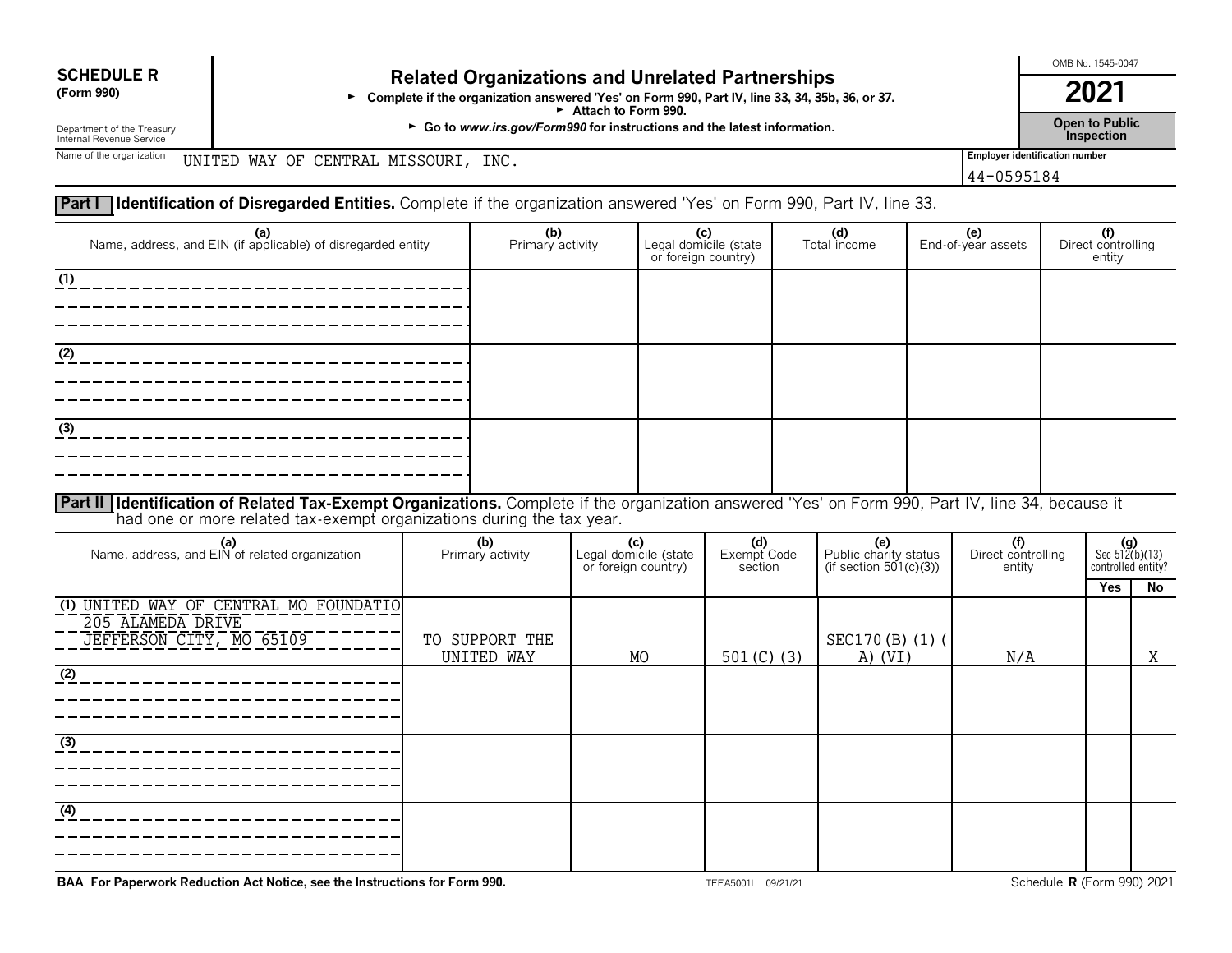#### Schedule **R** (Form 990) 2021 UNITED WAY OF CENTRAL MISSOURI, INC.  $44-0595184$

Part III Identification of Related Organizations Taxable as a Partnership. Complete if the organization answered 'Yes' on Form 990, Part IV, line 34,<br>because it had one or more related organizations treated as a partnershi

|                                                          |                                                                                                                                                                                                                                |                                                  |                                        |                                                                                          |                    | $\overline{(\text{f})}$      |                                           |                                          |     | (h)                                   | (i)                                                        |                                           |     |                                               |
|----------------------------------------------------------|--------------------------------------------------------------------------------------------------------------------------------------------------------------------------------------------------------------------------------|--------------------------------------------------|----------------------------------------|------------------------------------------------------------------------------------------|--------------------|------------------------------|-------------------------------------------|------------------------------------------|-----|---------------------------------------|------------------------------------------------------------|-------------------------------------------|-----|-----------------------------------------------|
| (a)<br>Name, address, and EIN of<br>related organization | (b)<br>Primary activity                                                                                                                                                                                                        | (c)<br>Legal<br>domicile<br>(state or<br>foreign | (d)<br>Direct<br>controlling<br>entity | (e)<br>Predominant income<br>(related, unrelated,<br>excluded from tax<br>under sections |                    | Share of total<br>income     |                                           | (g)<br>Share of<br>end-of-year<br>assets |     | Dispropor-<br>tionate<br>allocations? | Code V-UBI<br>amount in box<br>20 of Schedule<br>K-1 (Form | (j)<br>General or<br>managing<br>partner? |     | (k)<br>Percentage<br>ownership                |
|                                                          |                                                                                                                                                                                                                                | country)                                         |                                        | $512 - 514$                                                                              |                    |                              |                                           |                                          | Yes | <b>No</b>                             | 1065                                                       | Yes                                       | No  |                                               |
| (1)                                                      |                                                                                                                                                                                                                                |                                                  |                                        |                                                                                          |                    |                              |                                           |                                          |     |                                       |                                                            |                                           |     |                                               |
|                                                          |                                                                                                                                                                                                                                |                                                  |                                        |                                                                                          |                    |                              |                                           |                                          |     |                                       |                                                            |                                           |     |                                               |
|                                                          |                                                                                                                                                                                                                                |                                                  |                                        |                                                                                          |                    |                              |                                           |                                          |     |                                       |                                                            |                                           |     |                                               |
|                                                          |                                                                                                                                                                                                                                |                                                  |                                        |                                                                                          |                    |                              |                                           |                                          |     |                                       |                                                            |                                           |     |                                               |
| (2)                                                      |                                                                                                                                                                                                                                |                                                  |                                        |                                                                                          |                    |                              |                                           |                                          |     |                                       |                                                            |                                           |     |                                               |
|                                                          |                                                                                                                                                                                                                                |                                                  |                                        |                                                                                          |                    |                              |                                           |                                          |     |                                       |                                                            |                                           |     |                                               |
|                                                          |                                                                                                                                                                                                                                |                                                  |                                        |                                                                                          |                    |                              |                                           |                                          |     |                                       |                                                            |                                           |     |                                               |
|                                                          |                                                                                                                                                                                                                                |                                                  |                                        |                                                                                          |                    |                              |                                           |                                          |     |                                       |                                                            |                                           |     |                                               |
| $\frac{(3)}{(2)}$ _ _ _ _ _ _ _ _ _ _ _ _ _              |                                                                                                                                                                                                                                |                                                  |                                        |                                                                                          |                    |                              |                                           |                                          |     |                                       |                                                            |                                           |     |                                               |
|                                                          |                                                                                                                                                                                                                                |                                                  |                                        |                                                                                          |                    |                              |                                           |                                          |     |                                       |                                                            |                                           |     |                                               |
|                                                          |                                                                                                                                                                                                                                |                                                  |                                        |                                                                                          |                    |                              |                                           |                                          |     |                                       |                                                            |                                           |     |                                               |
|                                                          |                                                                                                                                                                                                                                |                                                  |                                        |                                                                                          |                    |                              |                                           |                                          |     |                                       |                                                            |                                           |     |                                               |
| Part IV                                                  | Identification of Related Organizations Taxable as a Corporation or Trust. Complete if the organization answered 'Yes' on Form 990, Part IV, line 34, because it had one or more related organizations treated as a corporatio |                                                  |                                        |                                                                                          |                    |                              |                                           |                                          |     |                                       |                                                            |                                           |     |                                               |
|                                                          |                                                                                                                                                                                                                                |                                                  |                                        |                                                                                          |                    |                              |                                           |                                          |     |                                       |                                                            | (h)                                       |     |                                               |
| (a)<br>Name, address, and EIN of related organization    |                                                                                                                                                                                                                                |                                                  | (b)<br>Primary activity                | (c)<br>Legal domicile<br>(state or foreign                                               |                    | (d)<br>Direct<br>controlling | (e)<br>Type of entity<br>(C corp, S corp, | (f)<br>Share of<br>total income          |     |                                       | (g)<br>Share of end-of-<br>year assets                     | Percentage<br>ownership                   |     | (i)<br>Sec $512(b)(13)$<br>controlled entity? |
|                                                          |                                                                                                                                                                                                                                |                                                  |                                        | country)                                                                                 |                    | entity                       | or trust)                                 |                                          |     |                                       |                                                            |                                           | Yes | No.                                           |
| (1)<br>------------------------                          |                                                                                                                                                                                                                                |                                                  |                                        |                                                                                          |                    |                              |                                           |                                          |     |                                       |                                                            |                                           |     |                                               |
|                                                          |                                                                                                                                                                                                                                |                                                  |                                        |                                                                                          |                    |                              |                                           |                                          |     |                                       |                                                            |                                           |     |                                               |
|                                                          |                                                                                                                                                                                                                                |                                                  |                                        |                                                                                          |                    |                              |                                           |                                          |     |                                       |                                                            |                                           |     |                                               |
|                                                          |                                                                                                                                                                                                                                |                                                  |                                        |                                                                                          |                    |                              |                                           |                                          |     |                                       |                                                            |                                           |     |                                               |
| (2)<br>_________________________                         |                                                                                                                                                                                                                                |                                                  |                                        |                                                                                          |                    |                              |                                           |                                          |     |                                       |                                                            |                                           |     |                                               |
|                                                          |                                                                                                                                                                                                                                |                                                  |                                        |                                                                                          |                    |                              |                                           |                                          |     |                                       |                                                            |                                           |     |                                               |
|                                                          |                                                                                                                                                                                                                                |                                                  |                                        |                                                                                          |                    |                              |                                           |                                          |     |                                       |                                                            |                                           |     |                                               |
|                                                          |                                                                                                                                                                                                                                |                                                  |                                        |                                                                                          |                    |                              |                                           |                                          |     |                                       |                                                            |                                           |     |                                               |
| (3)                                                      |                                                                                                                                                                                                                                |                                                  |                                        |                                                                                          |                    |                              |                                           |                                          |     |                                       |                                                            |                                           |     |                                               |
|                                                          |                                                                                                                                                                                                                                |                                                  |                                        |                                                                                          |                    |                              |                                           |                                          |     |                                       |                                                            |                                           |     |                                               |
|                                                          |                                                                                                                                                                                                                                |                                                  |                                        |                                                                                          |                    |                              |                                           |                                          |     |                                       |                                                            |                                           |     |                                               |
| <b>BAA</b>                                               |                                                                                                                                                                                                                                |                                                  |                                        |                                                                                          | TEEA5002L 09/21/21 |                              |                                           |                                          |     |                                       |                                                            |                                           |     | Schedule R (Form 990) 2021                    |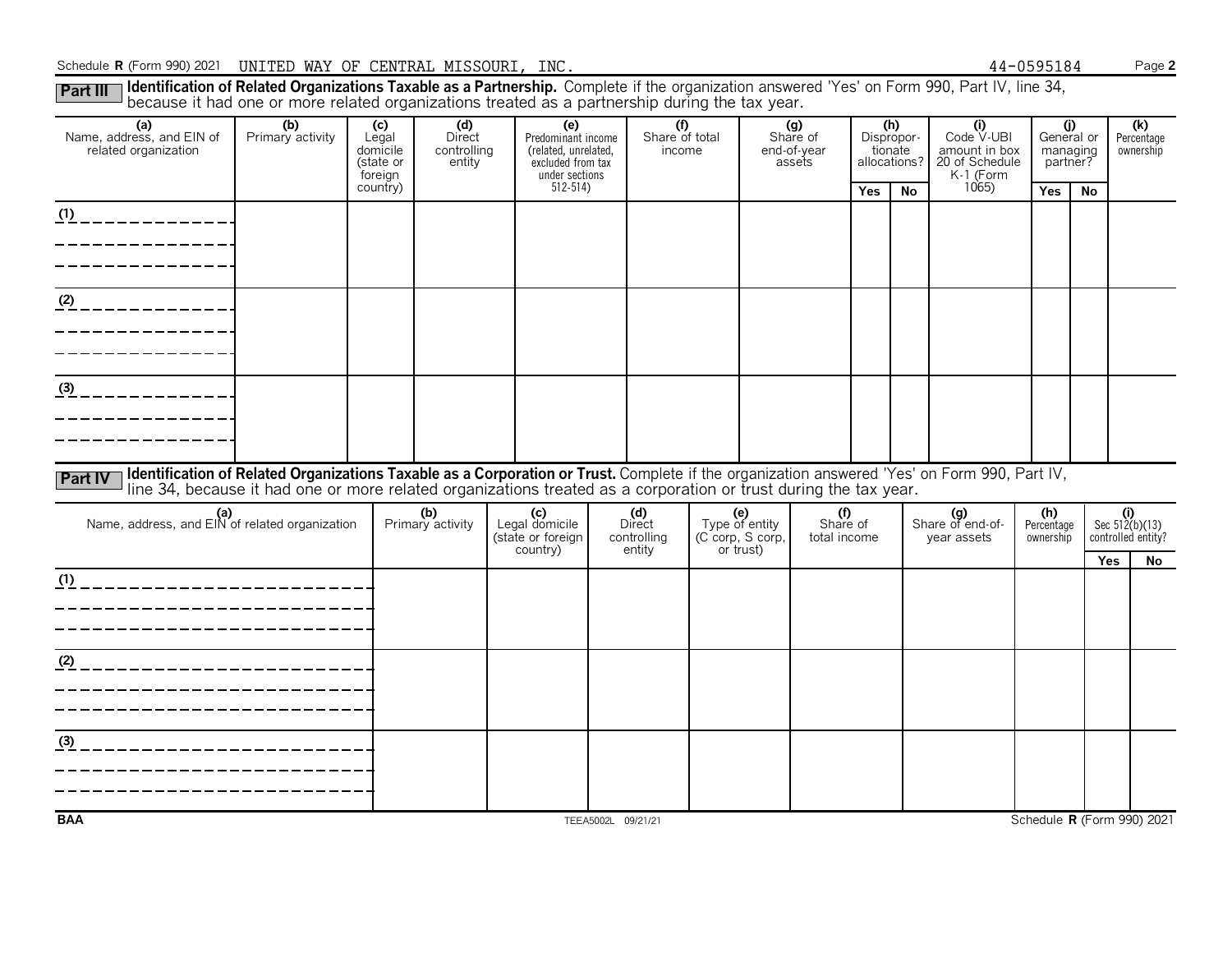## **Part V** Transactions With Related Organizations. Complete if the organization answered 'Yes' on Form 990, Part IV, line 34, 35b, or 36.

| Note: Complete line 1 if any entity is listed in Parts II, III, or IV of this schedule.                                                                                                                               |                                   |                        |                                                 | <b>Yes</b> | No             |
|-----------------------------------------------------------------------------------------------------------------------------------------------------------------------------------------------------------------------|-----------------------------------|------------------------|-------------------------------------------------|------------|----------------|
| During the tax year, did the organization engage in any of the following transactions with one or more related organizations listed in Parts II-IV?<br>1                                                              |                                   |                        |                                                 |            |                |
|                                                                                                                                                                                                                       |                                   |                        | 1а                                              |            | X              |
|                                                                                                                                                                                                                       |                                   |                        | 1 <sub>b</sub>                                  |            | $\overline{X}$ |
|                                                                                                                                                                                                                       |                                   |                        | 1 с                                             |            | X              |
|                                                                                                                                                                                                                       |                                   |                        | 1 d                                             |            | $\overline{X}$ |
|                                                                                                                                                                                                                       |                                   |                        | 1 e                                             |            | $\overline{X}$ |
|                                                                                                                                                                                                                       |                                   |                        |                                                 |            |                |
|                                                                                                                                                                                                                       |                                   |                        | 1 f                                             |            | X              |
|                                                                                                                                                                                                                       |                                   |                        | 1 g                                             |            | $\overline{X}$ |
|                                                                                                                                                                                                                       |                                   |                        | 1 h                                             |            | X              |
| $\mathbf{i}$ Exchange of assets with related organization(s) $\ldots$ $\ldots$ $\ldots$ $\ldots$ $\ldots$ $\ldots$ $\ldots$ $\ldots$ $\ldots$ $\ldots$ $\ldots$ $\ldots$ $\ldots$ $\ldots$ $\ldots$ $\ldots$ $\ldots$ |                                   |                        | 1i                                              |            | X              |
|                                                                                                                                                                                                                       |                                   |                        | 1 i                                             |            | X              |
|                                                                                                                                                                                                                       |                                   |                        |                                                 |            |                |
|                                                                                                                                                                                                                       |                                   |                        | 1 k                                             |            | X              |
|                                                                                                                                                                                                                       |                                   |                        | 11                                              | X          |                |
|                                                                                                                                                                                                                       |                                   |                        | 1 m                                             |            | X              |
|                                                                                                                                                                                                                       |                                   |                        | 1n                                              | Χ          |                |
|                                                                                                                                                                                                                       |                                   |                        | 1 о                                             | X          |                |
|                                                                                                                                                                                                                       |                                   |                        |                                                 |            |                |
|                                                                                                                                                                                                                       |                                   |                        | 1 p                                             | X          |                |
|                                                                                                                                                                                                                       |                                   |                        | 1 q                                             |            | X              |
|                                                                                                                                                                                                                       |                                   |                        |                                                 |            |                |
|                                                                                                                                                                                                                       |                                   |                        | 1 r                                             |            | X              |
|                                                                                                                                                                                                                       |                                   |                        | 1 <sub>s</sub>                                  |            | $\overline{X}$ |
| 2 If the answer to any of the above is 'Yes,' see the instructions for information on who must complete this line, including covered relationships and transaction thresholds.                                        |                                   |                        |                                                 |            |                |
| (a)<br>Name of related organization                                                                                                                                                                                   | (b)<br>Transaction<br>$type(a-s)$ | (c)<br>Amount involved | (d)<br>Method of determining<br>amount involved |            |                |
|                                                                                                                                                                                                                       |                                   |                        |                                                 |            |                |
| (1)                                                                                                                                                                                                                   |                                   |                        |                                                 |            |                |
|                                                                                                                                                                                                                       |                                   |                        |                                                 |            |                |
| (2)                                                                                                                                                                                                                   |                                   |                        |                                                 |            |                |
| (3)                                                                                                                                                                                                                   |                                   |                        |                                                 |            |                |
|                                                                                                                                                                                                                       |                                   |                        |                                                 |            |                |
| (4)                                                                                                                                                                                                                   |                                   |                        |                                                 |            |                |
| (5)                                                                                                                                                                                                                   |                                   |                        |                                                 |            |                |
|                                                                                                                                                                                                                       |                                   |                        |                                                 |            |                |
| (6)                                                                                                                                                                                                                   |                                   |                        |                                                 |            |                |
| <b>BAA</b><br>TEEA5003L 09/21/21                                                                                                                                                                                      |                                   |                        | Schedule R (Form 990) 2021                      |            |                |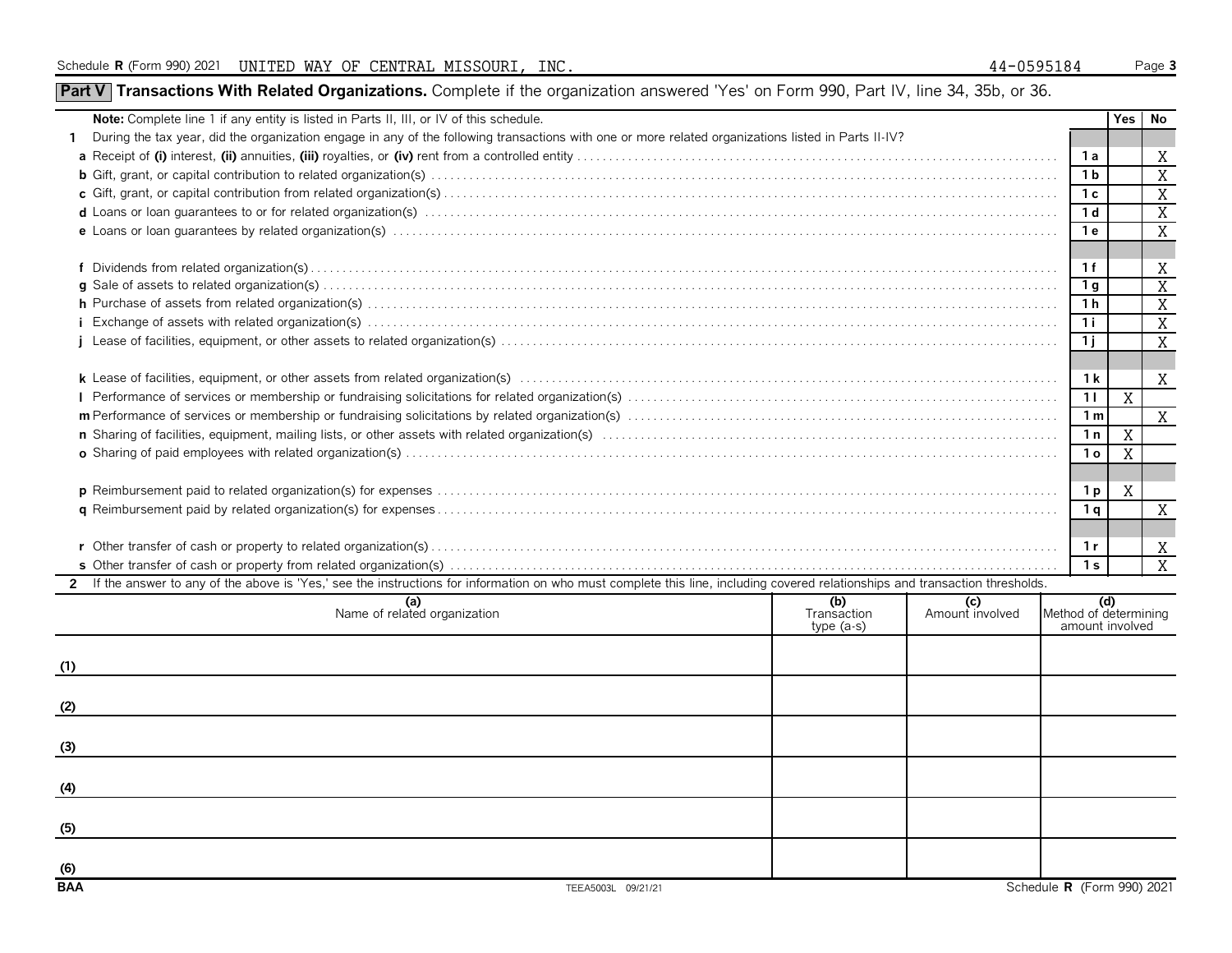### **Part VI** Unrelated Organizations Taxable as a Partnership. Complete if the organization answered 'Yes' on Form 990, Part IV, line 37.

Provide the following information for each entity taxed as a partnership through which the organization conducted more than five percent of its activities (measured by total assets or gross revenue) that was not a related organization. See instructions regarding exclusion for certain investment partnerships.

| oronacy mat mac not a rolated organization. See metraolic regarding exekción for cortan mixediment partnerompo |                         |                                                        |                                                                                                                        |     |                                                                     |                                 |                                          |                         |                   |                                                                                |     |                                           |                                |
|----------------------------------------------------------------------------------------------------------------|-------------------------|--------------------------------------------------------|------------------------------------------------------------------------------------------------------------------------|-----|---------------------------------------------------------------------|---------------------------------|------------------------------------------|-------------------------|-------------------|--------------------------------------------------------------------------------|-----|-------------------------------------------|--------------------------------|
| (a)<br>Name, address, and EIN of entity                                                                        | (b)<br>Primary activity | (c)<br>Legal domicile<br>(state or foreign<br>country) | (d)<br>Predominant<br>income<br>related, unrelated, excluded<br>lated, excluded<br>from tax under<br>sections 512-514) |     | (e)<br>Are all partners<br>section<br>$501(c)(3)$<br>organizations? | (f)<br>Share of<br>total income | (g)<br>Share of<br>end-of-year<br>assets | tionate<br>allocations? | (h)<br>Dispropor- | $(i)$<br>Code V-UBI<br>amount in box<br>20 of Schedule<br>$K-1$<br>(Form 1065) |     | (j)<br>General or<br>managing<br>partner? | (k)<br>Percentage<br>ownership |
|                                                                                                                |                         |                                                        |                                                                                                                        | Yes | No                                                                  |                                 |                                          | Yes                     | No                |                                                                                | Yes | No                                        |                                |
| (1)<br>_____________                                                                                           |                         |                                                        |                                                                                                                        |     |                                                                     |                                 |                                          |                         |                   |                                                                                |     |                                           |                                |
| (2)                                                                                                            |                         |                                                        |                                                                                                                        |     |                                                                     |                                 |                                          |                         |                   |                                                                                |     |                                           |                                |
| (3)                                                                                                            |                         |                                                        |                                                                                                                        |     |                                                                     |                                 |                                          |                         |                   |                                                                                |     |                                           |                                |
| (4)<br>_____________                                                                                           |                         |                                                        |                                                                                                                        |     |                                                                     |                                 |                                          |                         |                   |                                                                                |     |                                           |                                |
| (5)                                                                                                            |                         |                                                        |                                                                                                                        |     |                                                                     |                                 |                                          |                         |                   |                                                                                |     |                                           |                                |
| (6)                                                                                                            |                         |                                                        |                                                                                                                        |     |                                                                     |                                 |                                          |                         |                   |                                                                                |     |                                           |                                |
| (7)                                                                                                            |                         |                                                        |                                                                                                                        |     |                                                                     |                                 |                                          |                         |                   |                                                                                |     |                                           |                                |
| (8)<br>____________                                                                                            |                         |                                                        |                                                                                                                        |     |                                                                     |                                 |                                          |                         |                   |                                                                                |     |                                           |                                |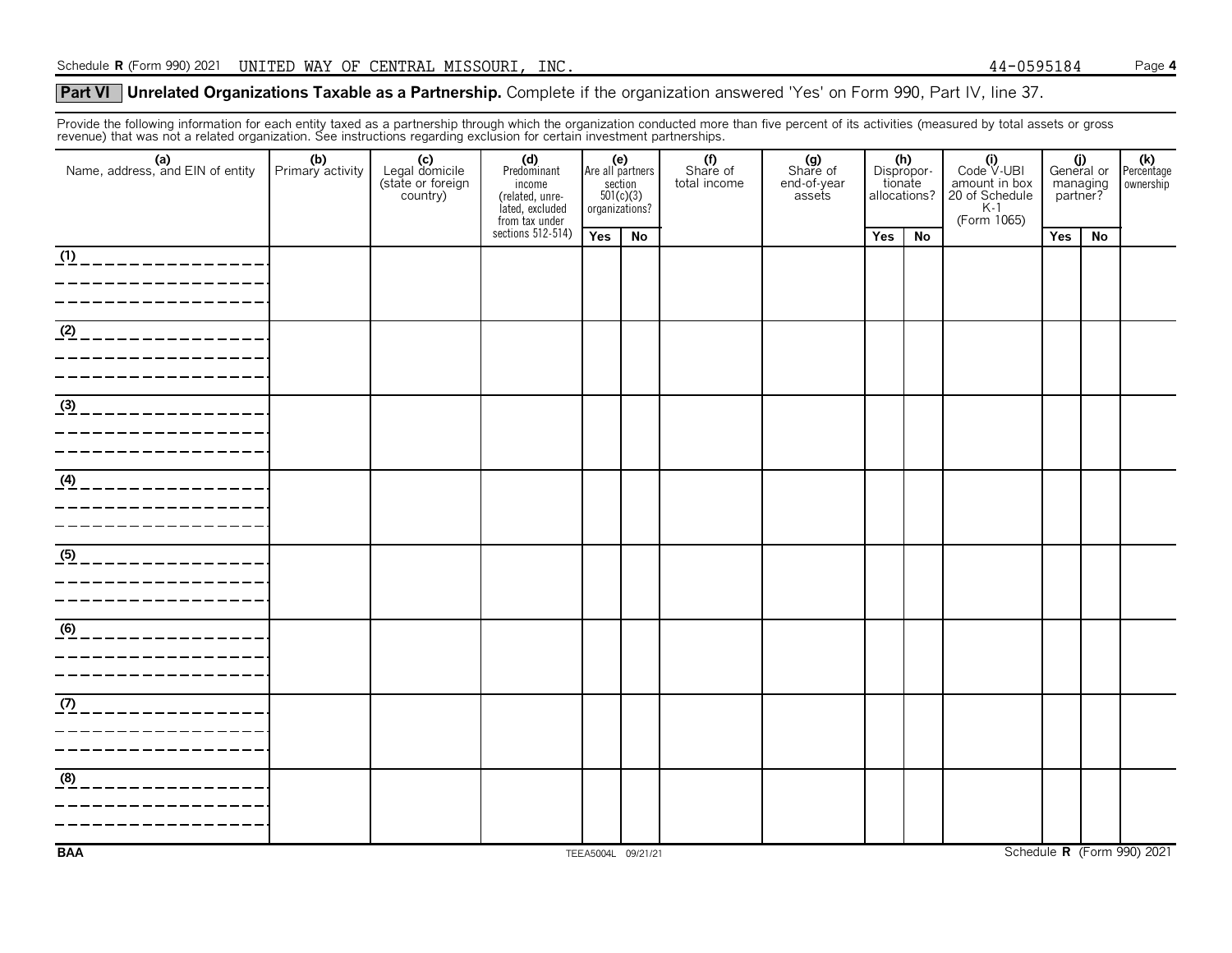### **Part VII Supplemental Information**

Provide additional information for responses to questions on Schedule R. See instructions.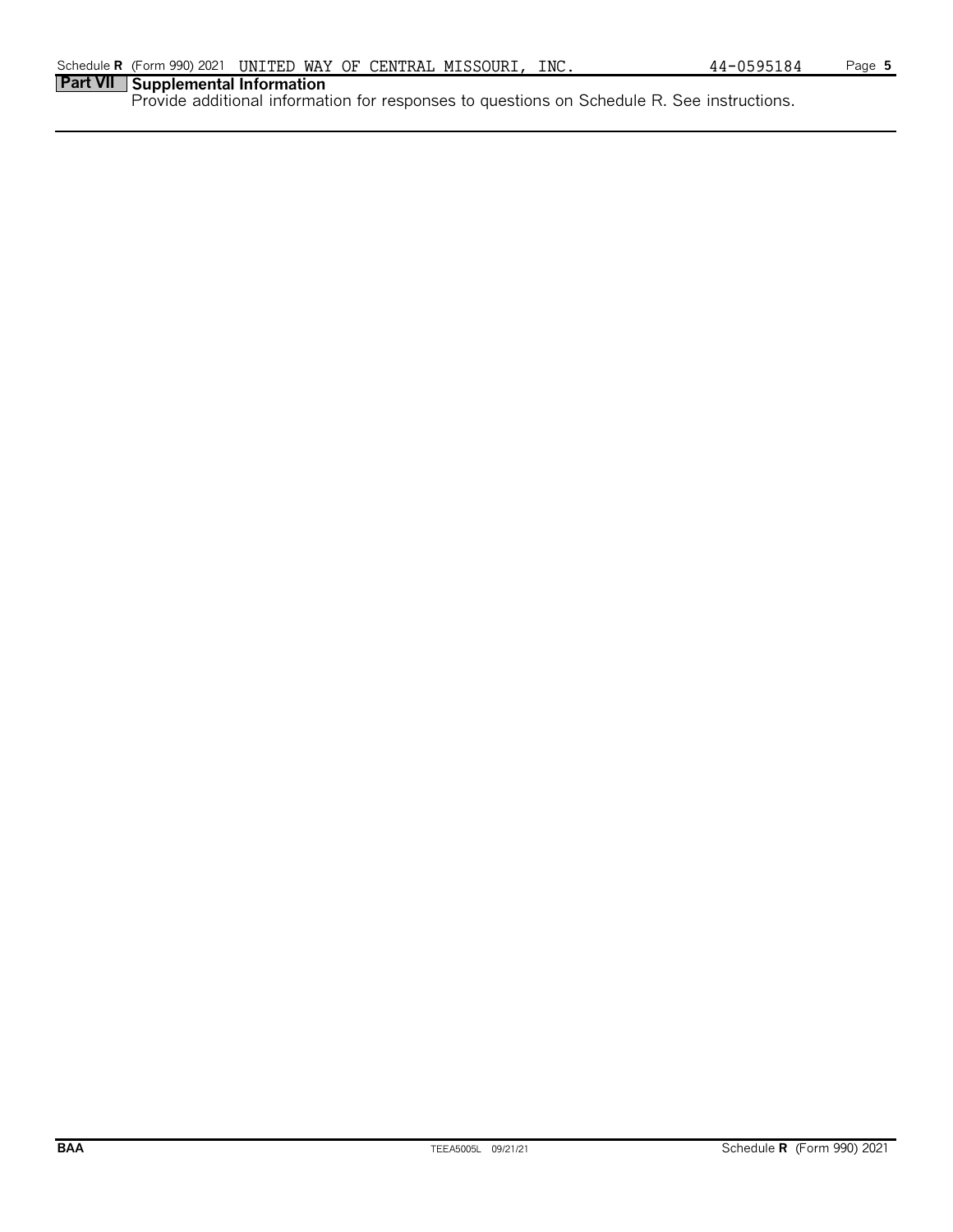# **2021 FEDERAL EXEMPT ORGANIZATION TAX SUMMARY PAGE 1**

### **CLIENT 02155002 UNITED WAY OF CENTRAL MISSOURI, INC. 44-0595184**

| 4/15/22                                                                                                                                                                    |                                                   |                                                   | 1:42 PM                                            |
|----------------------------------------------------------------------------------------------------------------------------------------------------------------------------|---------------------------------------------------|---------------------------------------------------|----------------------------------------------------|
|                                                                                                                                                                            | 2021                                              | 2020                                              | <b>DIFF</b>                                        |
| <b>REVENUE</b><br>CONTRIBUTIONS AND GRANTS<br>INVESTMENT INCOME                                                                                                            | 2,449,646<br>- 0<br>13,877                        | 2,425,435<br>23,109<br>4,795                      | 24,211<br>$-23,109$<br>9,082                       |
|                                                                                                                                                                            | 2,463,523                                         | 2,453,339                                         | 10,184                                             |
| <b>EXPENSES</b><br>GRANTS AND SIMILAR AMOUNTS PAID<br>SALARIES, OTHER COMPEN., EMP. BENEFITS                                                                               | 2,072,517<br>392,536<br>166,277                   | 2,093,085<br>383,673<br>107,943                   | $-20,568$<br>8,863<br>58,334                       |
|                                                                                                                                                                            | 2,631,330                                         | 2,584,701                                         | 46,629                                             |
| <b>NET ASSETS OR FUND BALANCES</b><br>REVENUE LESS EXPENSES<br>TOTAL ASSETS AT END OF YEAR<br>TOTAL LIABILITIES AT END OF YEAR<br>NET ASSETS/FUND BALANCES AT END OF YEAR. | $-167,807$<br>3,817,409<br>1,591,914<br>2,225,495 | $-131,362$<br>3,959,873<br>1,596,571<br>2,363,302 | $-36,445$<br>$-142, 464$<br>$-4,657$<br>$-137,807$ |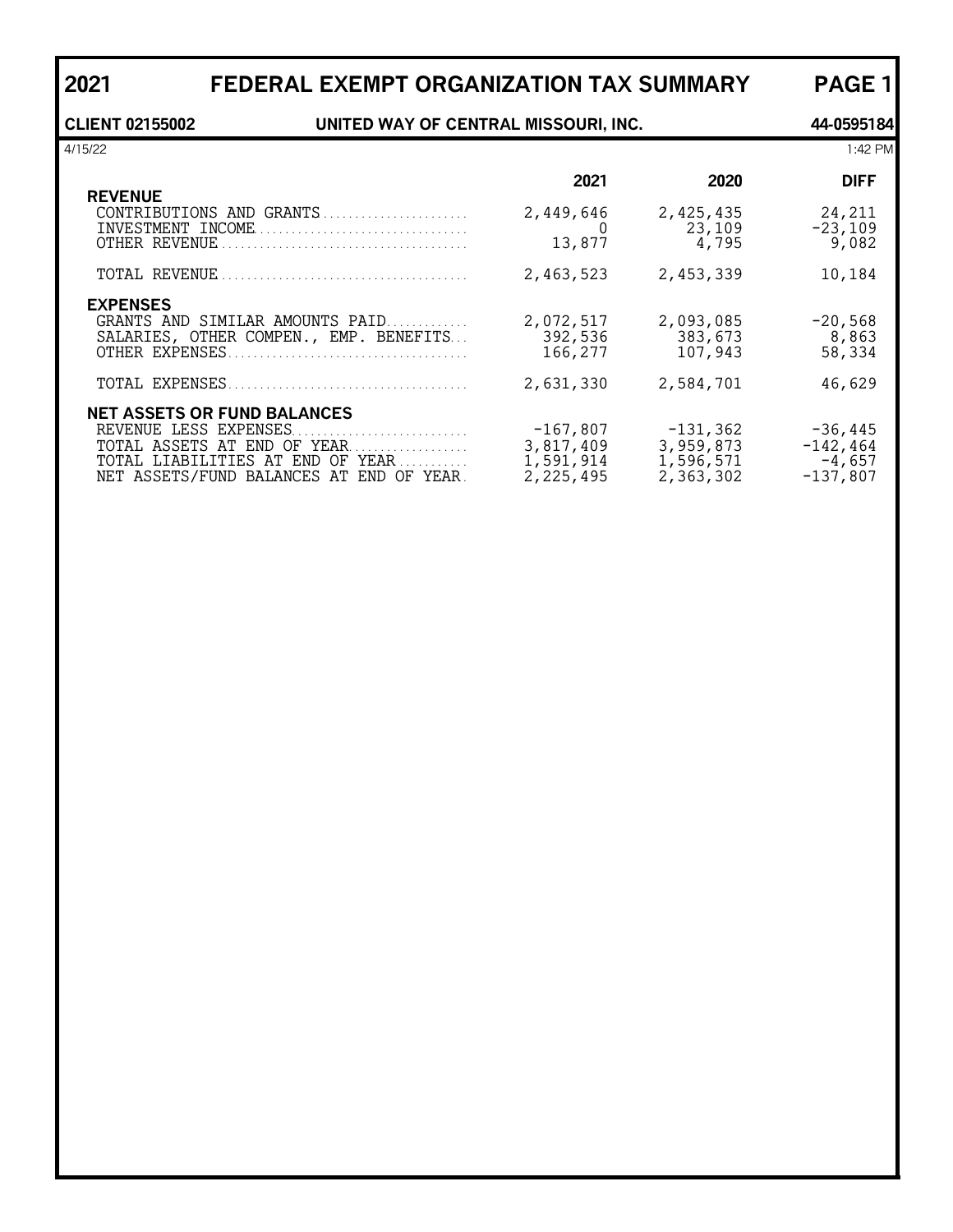## **2021 GENERAL INFORMATION PAGE 1**

### **CLIENT 02155002 UNITED WAY OF CENTRAL MISSOURI, INC. 44-0595184**

4/15/22 01:42PM

### **FORMS NEEDED FOR THIS RETURN**

FEDERAL: 990, SCH A, SCH B, SCH D, SCH G, SCH I, SCH M, SCH O, SCH R

### **CARRYOVERS TO 2022**

NONE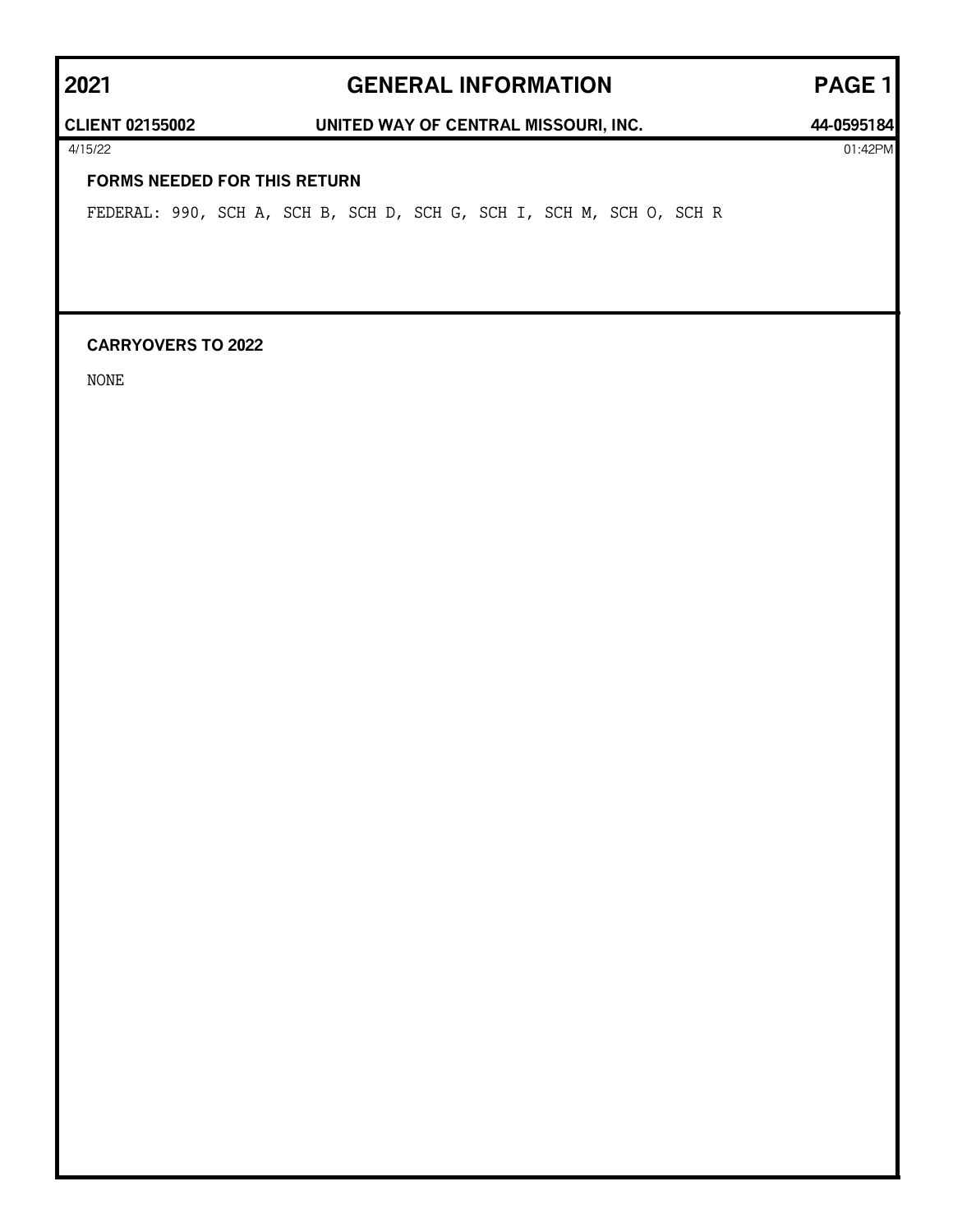# **2021 FEDERAL WORKSHEETS PAGE 1**

### **CLIENT 02155002 UNITED WAY OF CENTRAL MISSOURI, INC. 44-0595184**

4/15/22 01:42PM

### **COMPUTATION OF COST OF GOODS SOLD (FORM 990)**

#### **FORM 990, PART III, LINE 4E PROGRAM SERVICES TOTALS**

|                                            | PROGRAM<br><b>SERVICES</b><br>TOTAL | FORM 990 | SOURCE                                                                                                       |
|--------------------------------------------|-------------------------------------|----------|--------------------------------------------------------------------------------------------------------------|
| TOTAL EXPENSES<br><b>GRANTS</b><br>REVENUE | 2,369,536.<br>1,970,771.            |          | 2,369,536. PART IX, LINE 25, COL. B<br>2,072,517. PART IX, LINES 1-3, COL. B<br>0. PART VIII, LINE 2, COL. A |

#### **FORM 990, PART IX, LINE 11G OTHER FEES FOR SERVICES**

|                                |       | (A)<br>TOTAL | B<br>PROGRAM<br>SERVI<br>ICES | ◡<br>MANAGEMENT<br>GENERAL<br>∼ | FUND-<br>RAISING |
|--------------------------------|-------|--------------|-------------------------------|---------------------------------|------------------|
| PURCHASED<br>SERVICES<br>OTHER | TOTAL | .139.<br>ٮ   | ZD.<br>70.<br>ZΟ              | 4<br>47                         | 942.<br>942.     |

#### **FORM 990, PART IX, LINE 24E OTHER EXPENSES**

|                           |       | (A)         | (B)                        | (C)                     | (D)         |
|---------------------------|-------|-------------|----------------------------|-------------------------|-------------|
|                           |       | TOTAL       | PROGRAM<br><b>SERVICES</b> | MANAGEMENT<br>& GENERAL | FUNDRAISING |
| COVID-19 MERCHANT FEES    |       | 102.        | 102.                       |                         |             |
| EARLY CHILDHOOD EDUCATION |       | 1,585.      | 1,585.                     |                         |             |
| FOOD FOR KIDS             |       | 3,193.      | 3,193.                     |                         |             |
| FOOD SERVICE MERCHANT FEE |       | 26.         | 26.                        |                         |             |
| FOUNDATION                |       | 2,704.      | 1,487.                     | 406.                    | 811.        |
| ORGANIZATION<br>DUES.     |       | 521.        | 287.                       | 78.                     | 156.        |
| POSTAGE AND SHIPPING      |       | 2,144.      | 93.                        | 128.                    | 1,923.      |
| SECURITY SYSTEM           |       | 211         | 116                        | 31                      | 64.         |
|                           | TOTAL | 486.<br>10. | 6,889.                     | 643                     | 2,954.      |